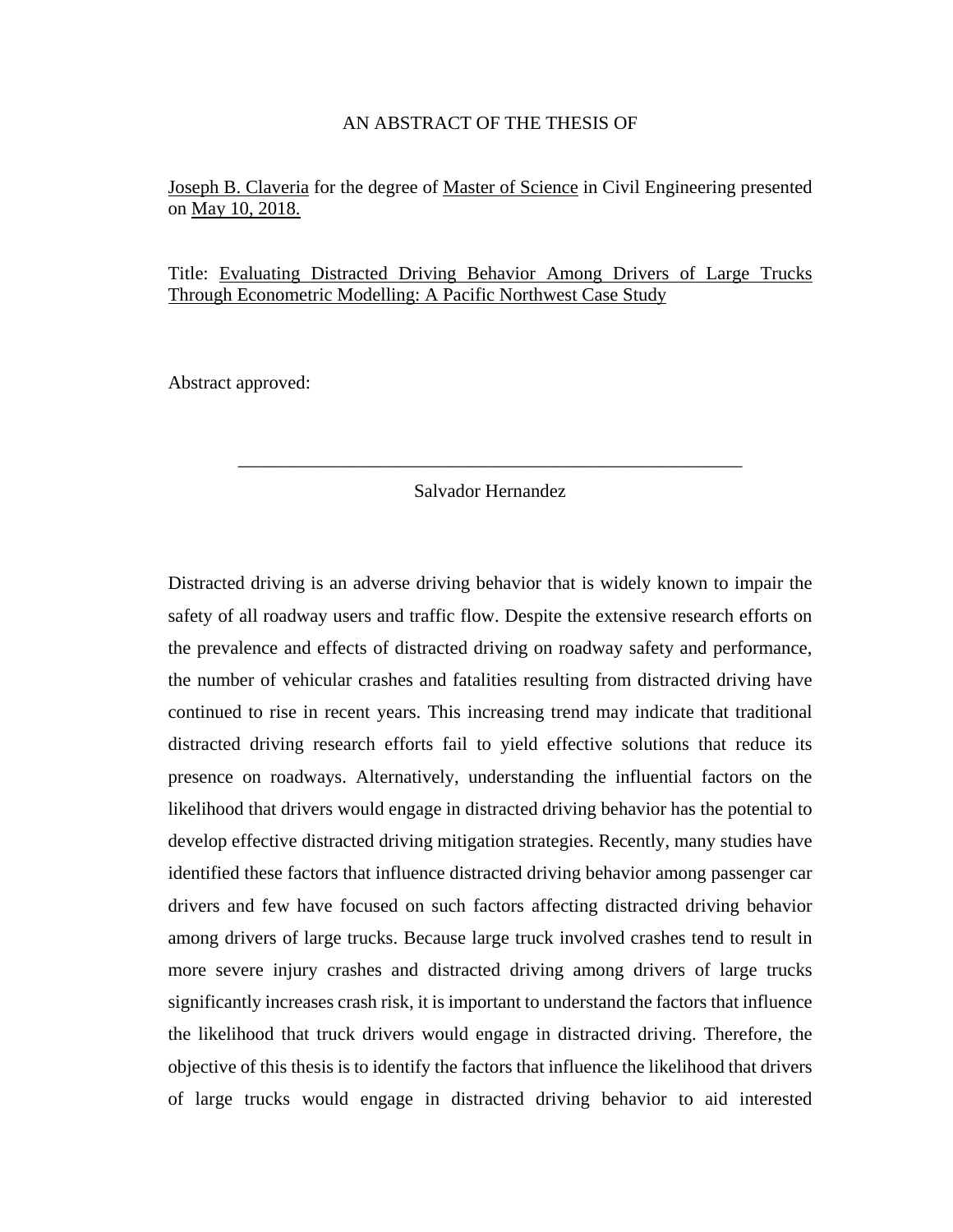stakeholders mitigate distracted driving among drivers of large trucks. This thesis applies econometric methods on stated-preference survey data distributed to drivers of large trucks to determine the factors that affect the likelihood of self-reported distracted driving behavior. Results from this analysis indicate that policies tailored to improving trucking parking, certain fatigue management strategies, and encouraging short-haul deliveries have the potential to reduce distracted driving among drivers of large trucks.

This thesis is presented in two manuscripts that expands existing distracted driving literature by identifying influential factors of distracted driving behavior among drivers of large trucks. In Chapter 2, a random parameters binary logit model is used to determine the factors influencing cell phone use while driving among truck drivers. In Chapter 3, a random parameters bivariate binary probit model is applied to determine the factors that influence truck driver engagement with driver internal and driver external sources of distractions. With the continuous technological advancements and the inherent job responsibilities of truck drivers that require such devices, it is imperative to understand these factors so that effective distracted driving countermeasures can be developed.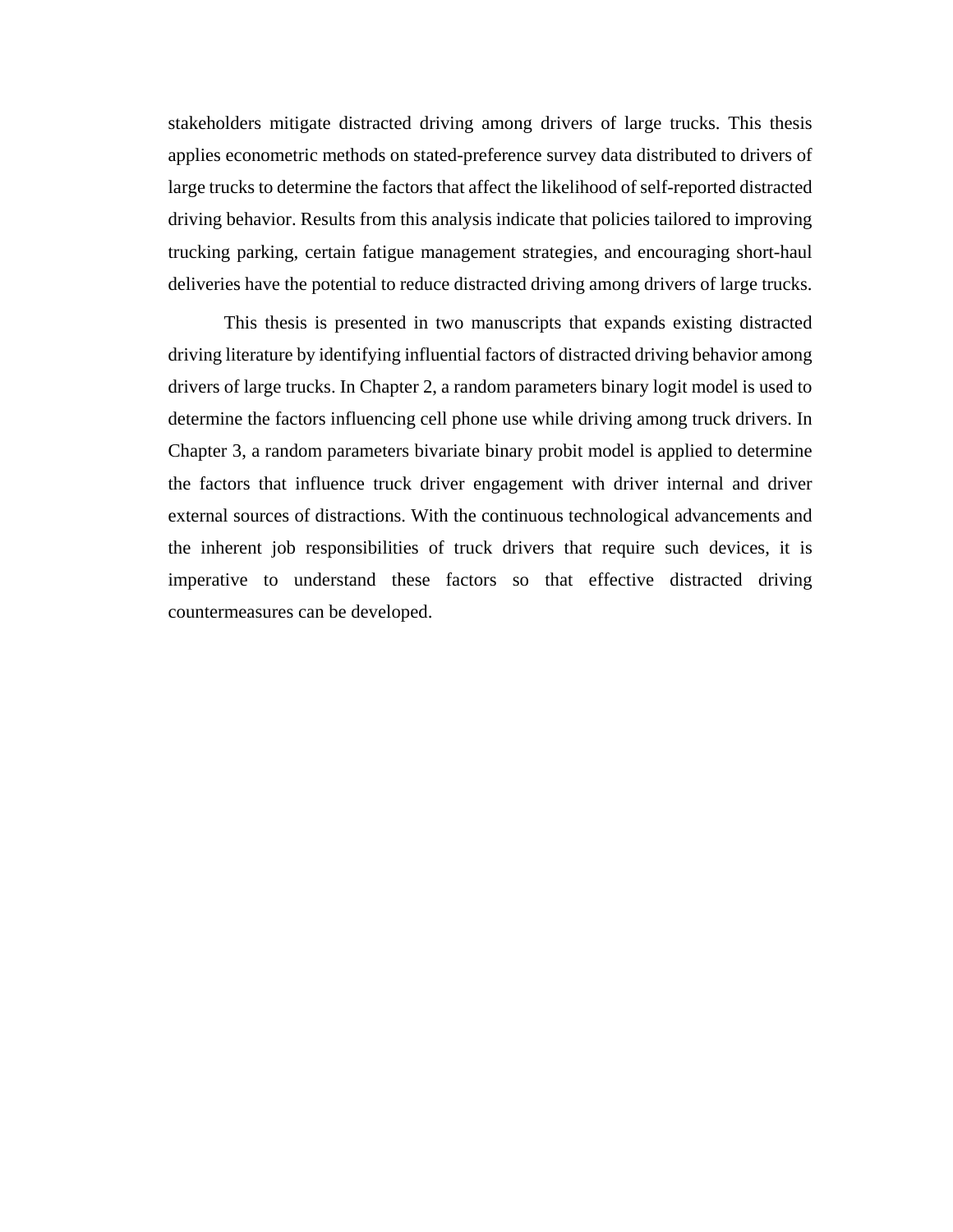©Copyright by Joseph B. Claveria May 10, 2018 All Rights Reserved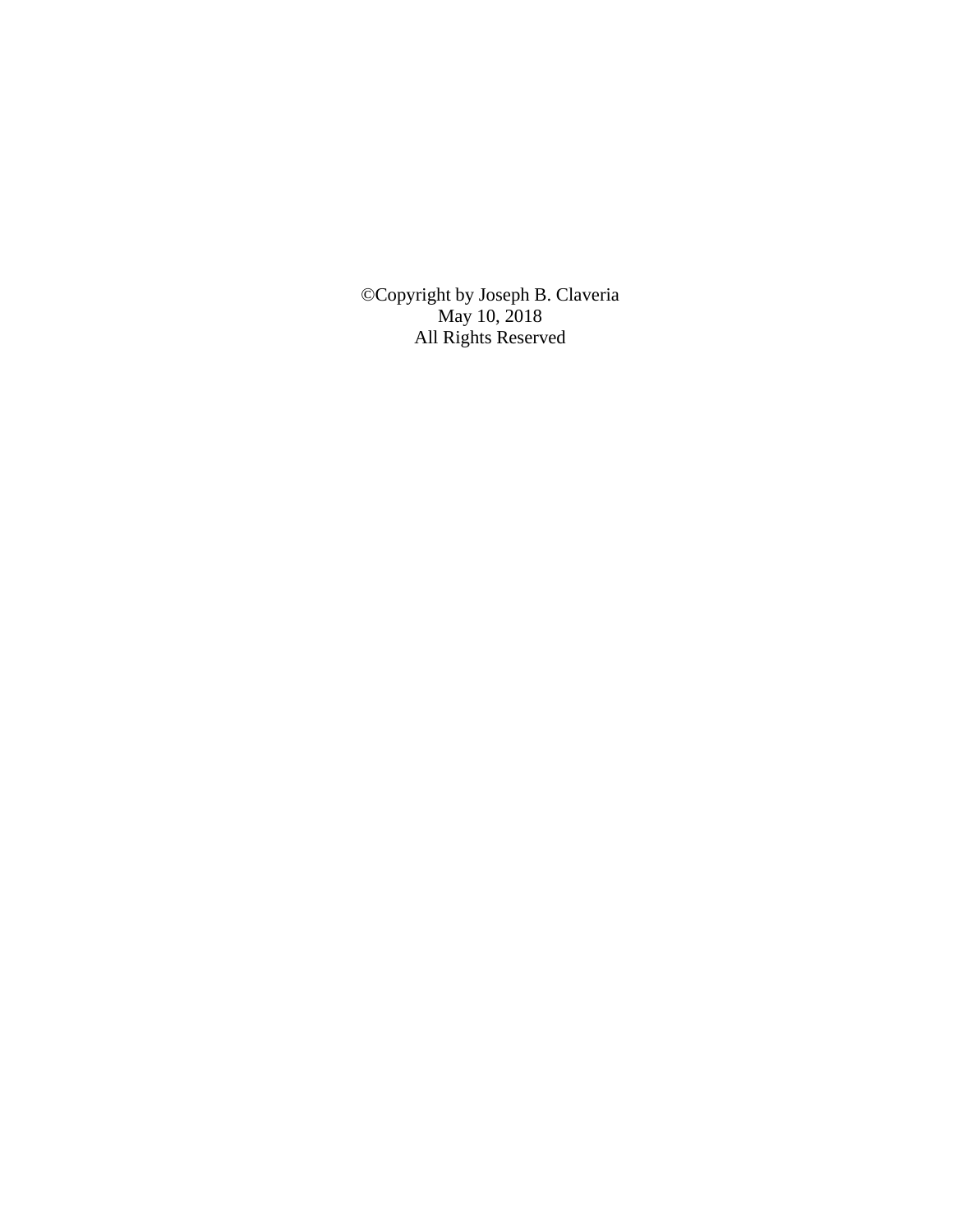### Evaluating Distracted Driving Behavior Among Drivers of Large Trucks Through Econometric Modelling: A Pacific Northwest Case Study

by Joseph B. Claveria

### A THESIS

submitted to

Oregon State University

in partial fulfillment of the requirements for the degree of

Master of Science

Presented May 10, 2018 Commencement June 2018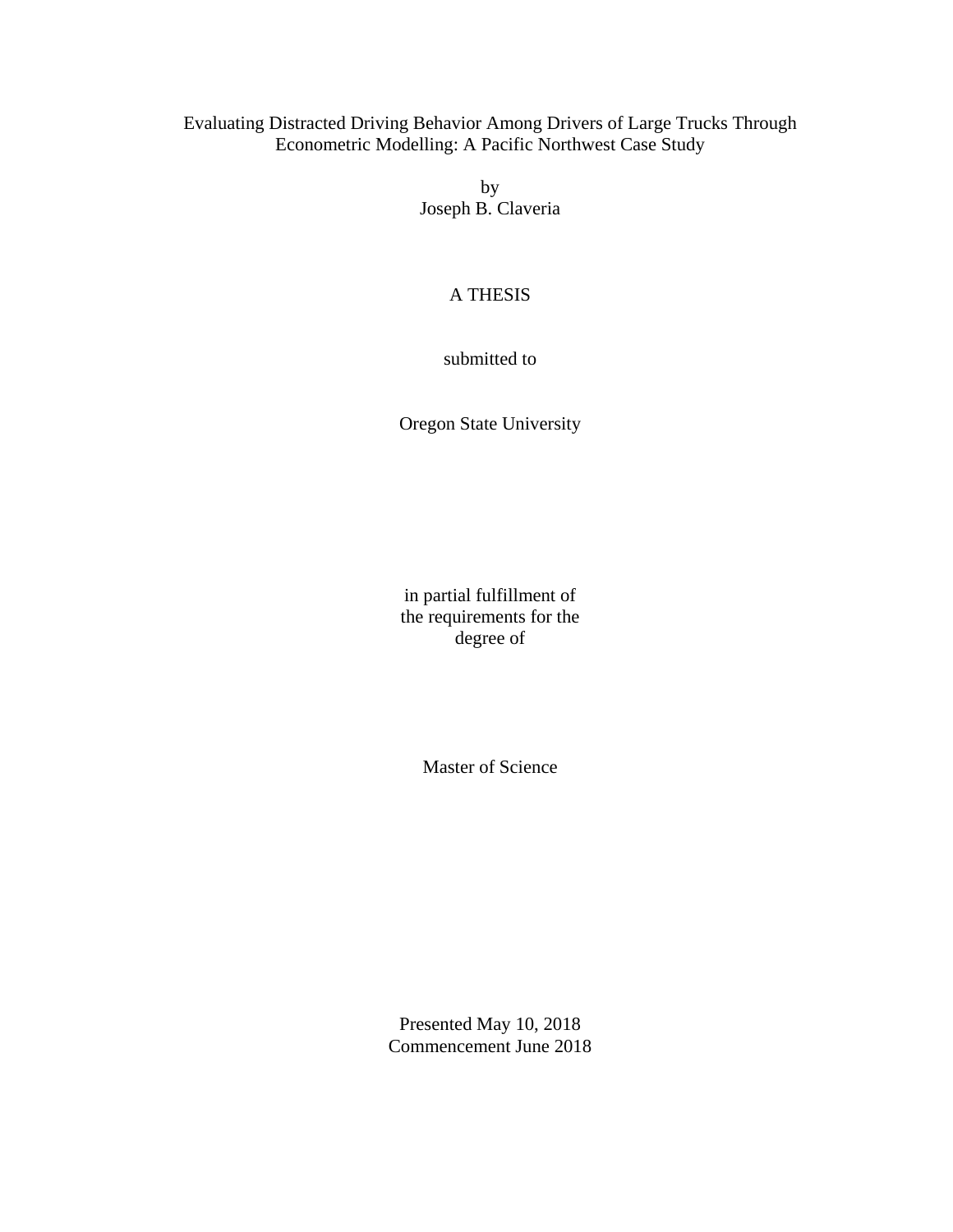Master of Science thesis of Joseph B. Claveria presented on May 10, 2018.

\_\_\_\_\_\_\_\_\_\_\_\_\_\_\_\_\_\_\_\_\_\_\_\_\_\_\_\_\_\_\_\_\_\_\_\_\_\_\_\_\_\_\_\_\_\_\_\_\_\_\_\_\_\_\_\_\_\_\_\_\_\_\_\_\_\_\_\_\_

\_\_\_\_\_\_\_\_\_\_\_\_\_\_\_\_\_\_\_\_\_\_\_\_\_\_\_\_\_\_\_\_\_\_\_\_\_\_\_\_\_\_\_\_\_\_\_\_\_\_\_\_\_\_\_\_\_\_\_\_\_\_\_\_\_\_\_\_\_

\_\_\_\_\_\_\_\_\_\_\_\_\_\_\_\_\_\_\_\_\_\_\_\_\_\_\_\_\_\_\_\_\_\_\_\_\_\_\_\_\_\_\_\_\_\_\_\_\_\_\_\_\_\_\_\_\_\_\_\_\_\_\_\_\_\_\_\_\_

APPROVED:

Major Professor, representing Civil Engineering

Head of the School of Civil and Construction Engineering

Dean of the Graduate School

I understand that my thesis will become part of the permanent collection of Oregon State University libraries. My signature below authorizes release of my thesis to any reader upon request.

> \_\_\_\_\_\_\_\_\_\_\_\_\_\_\_\_\_\_\_\_\_\_\_\_\_\_\_\_\_\_\_\_\_\_\_\_\_\_\_\_\_\_ Joseph B. Claveria, Author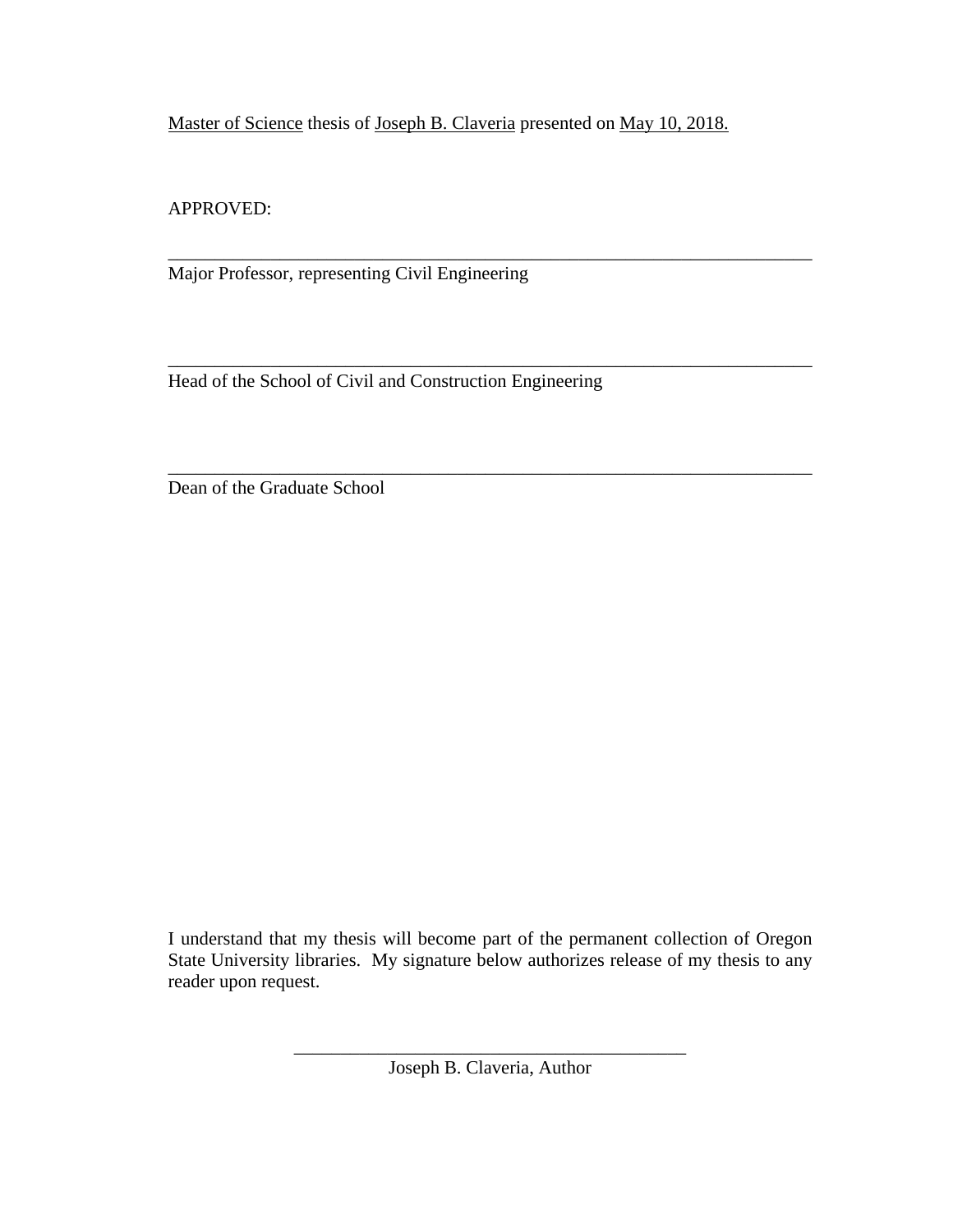#### ACKNOWLEDGEMENTS

I wish to express my sincere appreciation to my advisor, Dr. Sal Hernandez, who has generously guided and motivated me throughout the process of obtaining a Master of Science Degree in Civil Engineering. Without Dr. Hernandez, I would not have been able to complete this academic pursuit. For these, and many other reasons, I am truly grateful to have worked with Dr. Hernandez.

Additionally, I would like to thank Drs. David Hurwitz, Kate Hunter-Zaworski, and Hector Vergara for their generosity in serving as my graduate committee members and providing valuable feedback on this work. I also wish to thank the entire transportation graduate cohort, including, Jason Anderson, Chen Chen, and Dylan Horne, for giving me inspiration, life-learning lessons, and moral and academic support in conducting this work and completing the necessary program requirements.

Lastly, I would like to thank my family and friends who have tremendously supported me throughout this journey. Without them, I would not have made it this far in life or my academic pursuit.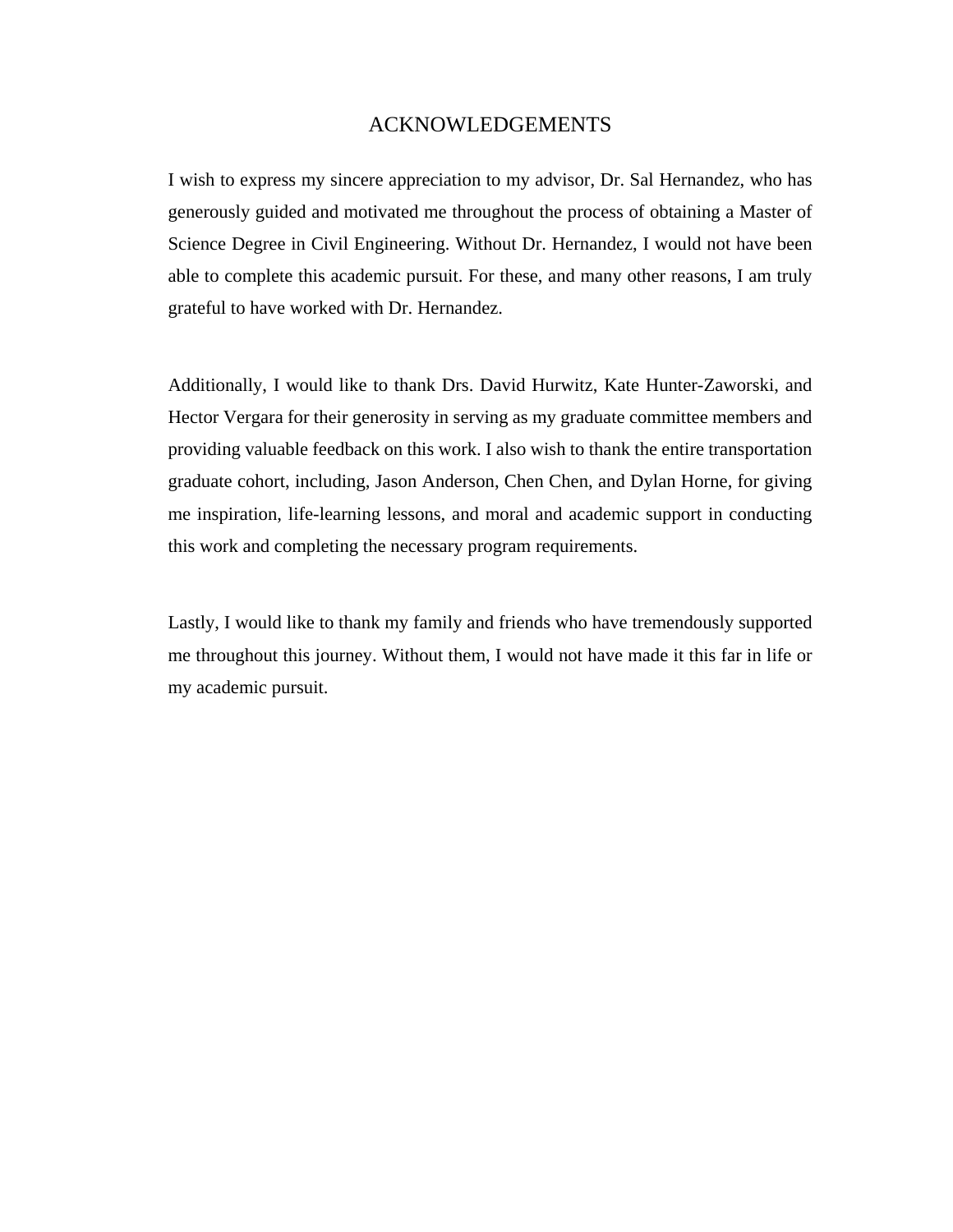## CONTRIBUTION OF AUTHORS

Dr. Eric Jessup of Washington State University assisted with the collection of the survey data used in Manuscripts 1 and 2. Jason Anderson assisted with the writing and development of the methodology sections in Manuscripts 1 and 2.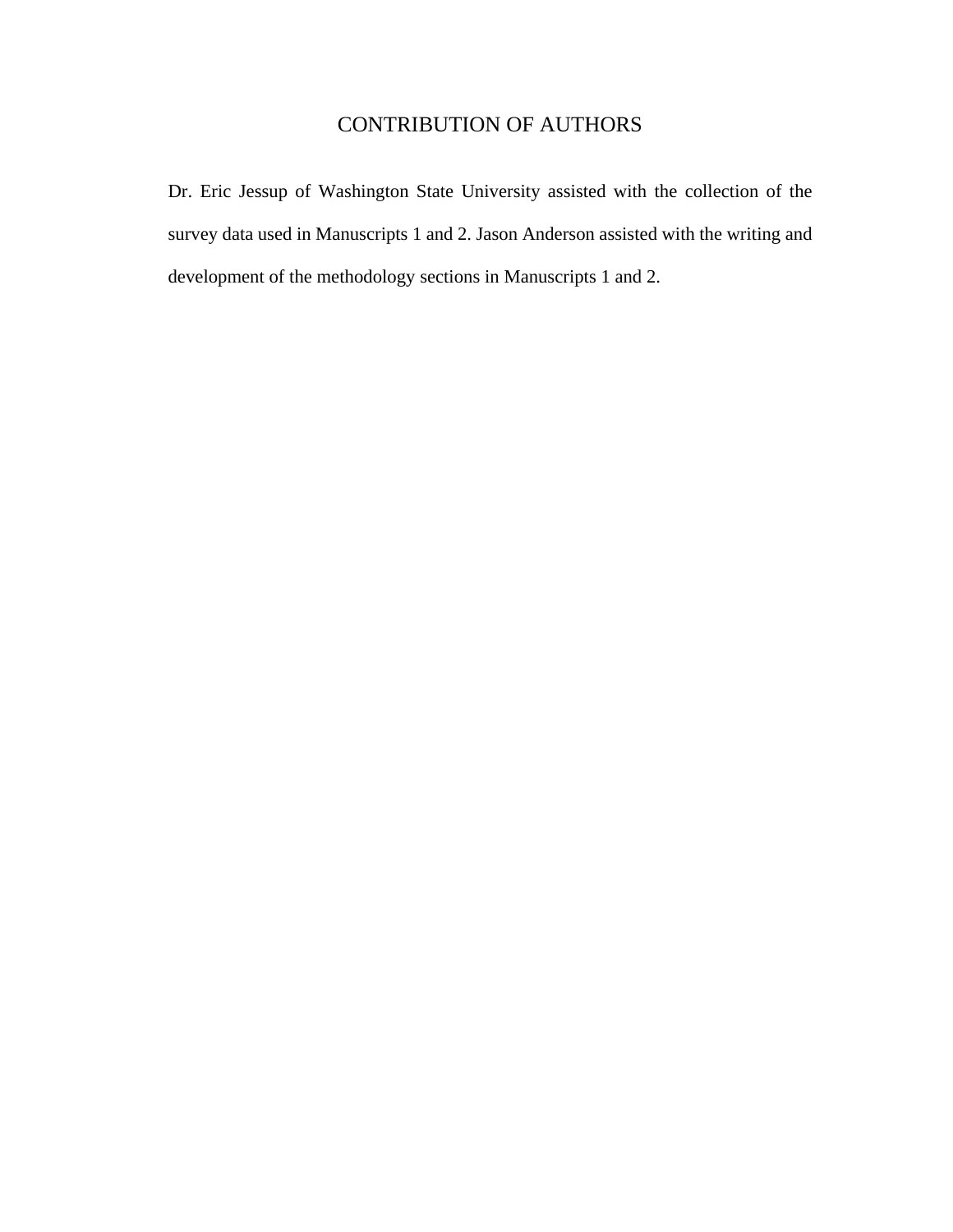## TABLE OF CONTENTS

Page

| 1     |                                                                                 |
|-------|---------------------------------------------------------------------------------|
| 1.1   |                                                                                 |
| 1.2   |                                                                                 |
| 1.3   |                                                                                 |
| 1.4   |                                                                                 |
| 2     | Chapter 2 – Understanding Truck Driver Behavior With Respect to Cell Phone Use  |
| 2.1   |                                                                                 |
| 2.2   |                                                                                 |
| 2.3   |                                                                                 |
| 2.4   |                                                                                 |
| 2.5   |                                                                                 |
| 2.5.1 |                                                                                 |
| 2.6   |                                                                                 |
| 2.6.1 |                                                                                 |
| 2.6.2 |                                                                                 |
| 2.7   |                                                                                 |
| 2.8   |                                                                                 |
| 3     | Chapter 3 – Cognitive Distraction Among Drivers of Large Trucks: An Exploratory |
| 3.1   |                                                                                 |
| 3.2   |                                                                                 |
| 3.3   |                                                                                 |
| 3.4   |                                                                                 |
| 3.5   |                                                                                 |
| 3.5.1 |                                                                                 |
| 3.6   |                                                                                 |
| 3.6.1 |                                                                                 |
| 3.6.2 |                                                                                 |
| 3.7   |                                                                                 |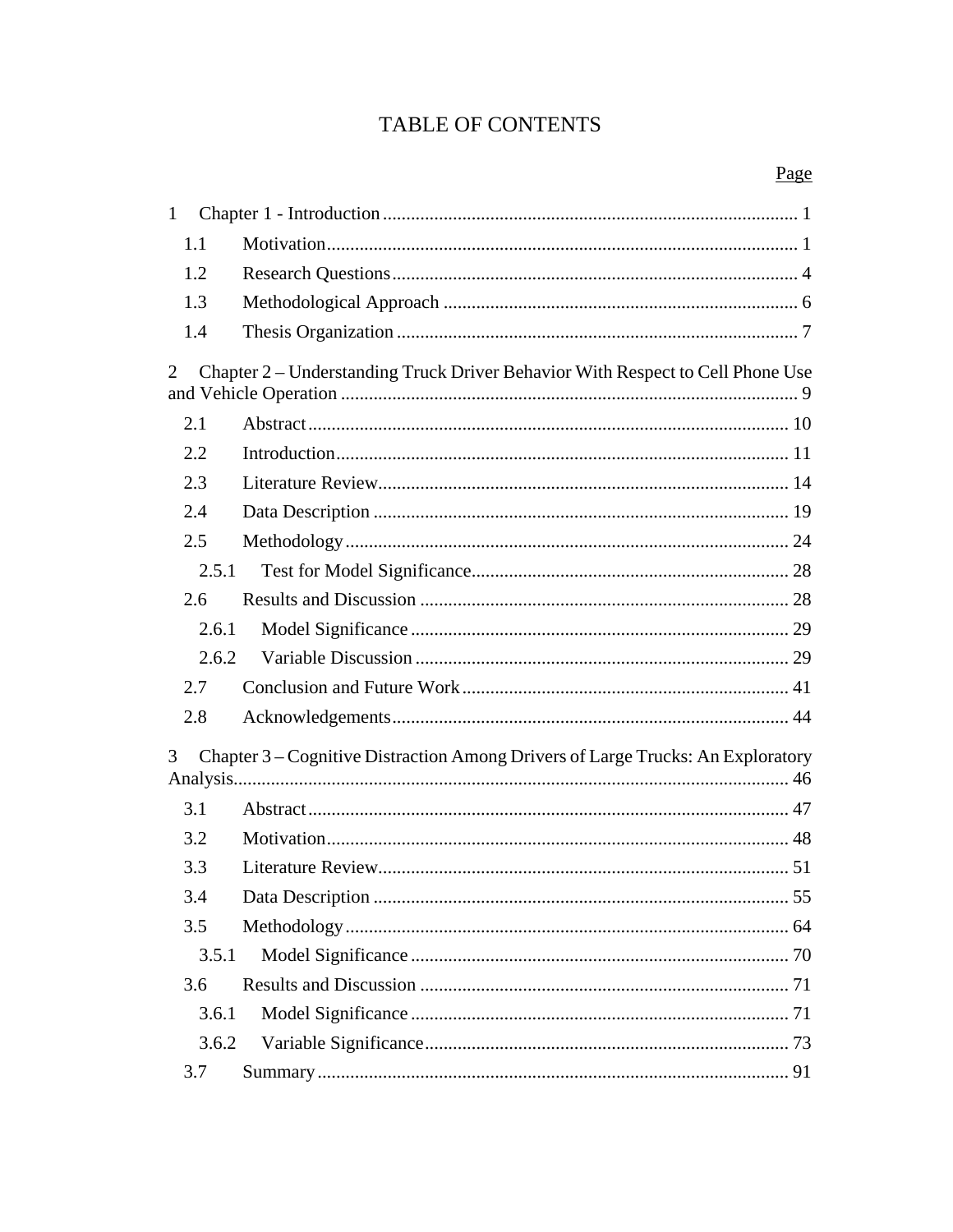# TABLE OF CONTENTS (Continued)

# Page

| 4.1   |  |
|-------|--|
| 4.1.1 |  |
|       |  |
| 4.1.3 |  |
| 4.2   |  |
| 4.3   |  |
| 4.4   |  |
|       |  |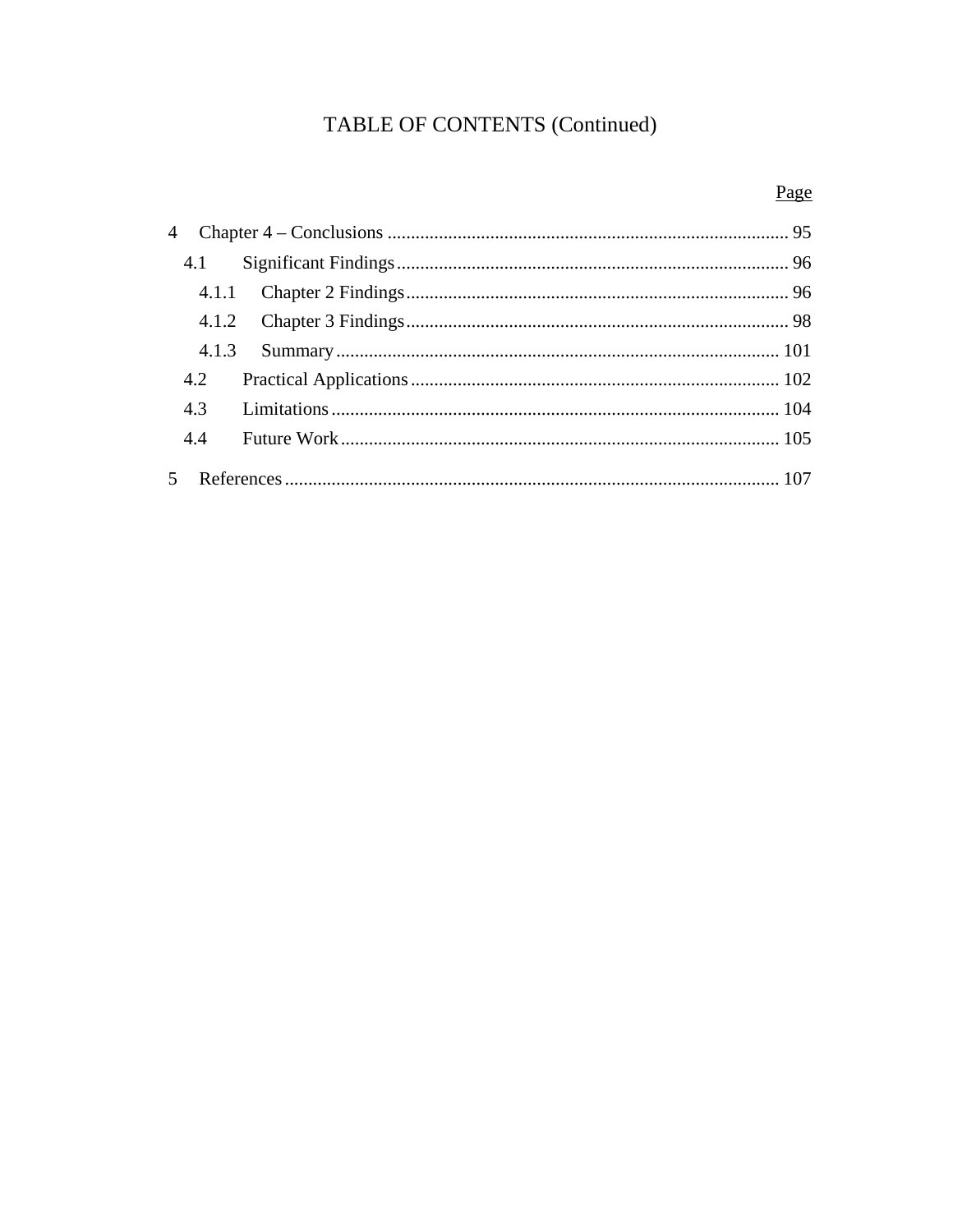## LIST OF FIGURES

| <b>Figure</b><br>Page                                                                 |
|---------------------------------------------------------------------------------------|
| Figure 2-1: Origin of Truck Drivers that Deliver Goods in the Pacific Northwest 21    |
| Figure 2-2: Percentage of respondents who indicate using a cell phone while driving   |
|                                                                                       |
| Figure 2-4: Respondents who indicate using their cell phone while driving and being   |
| Figure 3-1: Origin of Truck Drivers that Deliver Goods in the Pacific Northwest 57    |
|                                                                                       |
|                                                                                       |
|                                                                                       |
| Figure 3-5: Respondents who indicate being involved in a crash and report using their |
| Figure 3-6: Respondents who indicate being involved in a crash and report             |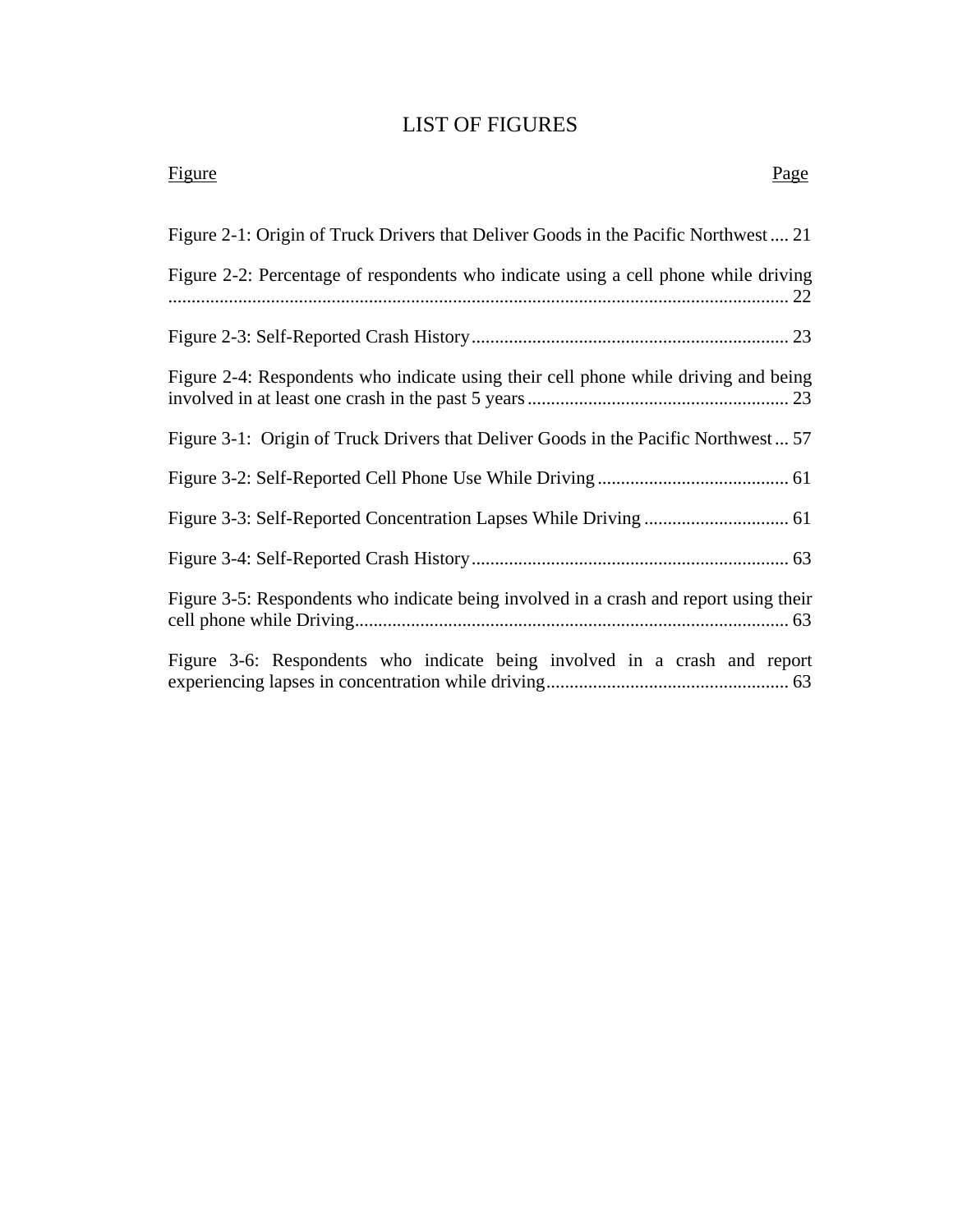## LIST OF TABLES

| Table                                                                            | Page |
|----------------------------------------------------------------------------------|------|
|                                                                                  |      |
| Table 2-2: Random Parameters Binary Logit Model: Predicting Cell Phone Use Among |      |
|                                                                                  |      |
|                                                                                  |      |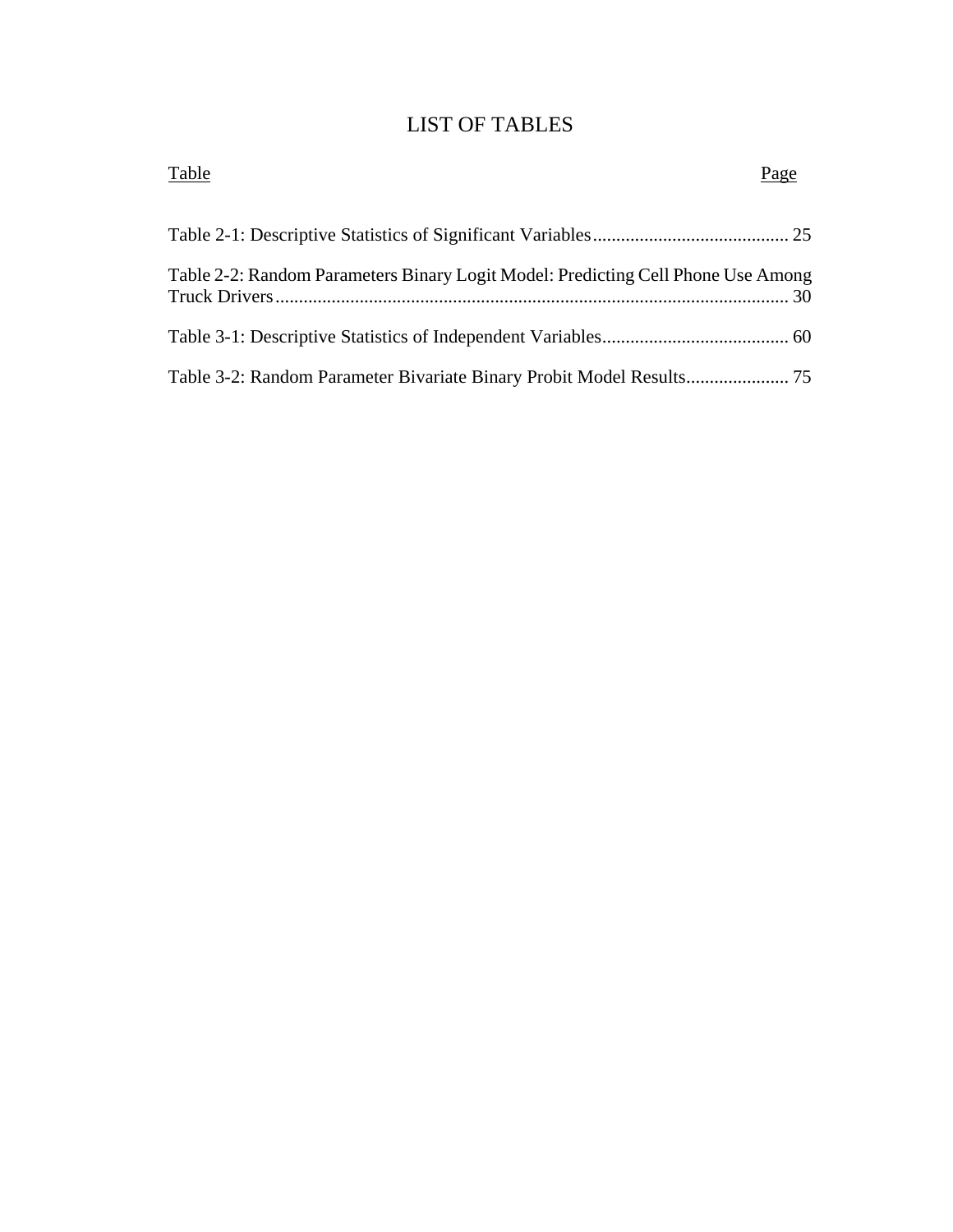### **1 CHAPTER 1 - INTRODUCTION**

#### <span id="page-11-1"></span><span id="page-11-0"></span>**1.1 Motivation**

Since the inception of vehicles, drivers have engaged in behaviors that are detrimental for the safety of all road users. Whether intentional (speeding, ignoring traffic control devices, distracted driving, etc.) or unintentional (i.e., inattention, lapses in concentration, etc.), these adverse driver behaviors have been shown to contribute to traffic collisions (Cordazzo et al., 2014; Federal Motor Carrier Safety Administration, 2005; Gordon, 2009; National Center for Statistics and Analysis, 2017a; Treat, 1980). Treat (1980), in a multilevel analysis of more than 13,500 police-reported accidents, determined that human factors were a definite cause of 70.7% vehicular accidents. Of these human factors, Treat found that improper lookout (17.6%), inattention (9.8%), and internal distraction (5.7%) were among the top five most frequently implicated human errors. As evinced by Treat (1980), various forms of adverse driving behavior, particularly distracted driving, have been a major cause in vehicular accidents even before the technological advancements made to-date.

More recently, the National Highway Safety Administration (NHTSA) reports that distracted driving accounts for approximately 25% of all police reported crashes and is continuing to grow (Ranney et al., 2000; Wang et al., 1996). The National Center for Statistics and Analysis (NCSA) report that crashes involving distracted driving have increased by approximately 7% between 2011 (3,020) and 2015 (3,196) (NCSA, 2013, 2017). Over this period, fatalities resulting from distracted driving increased from 385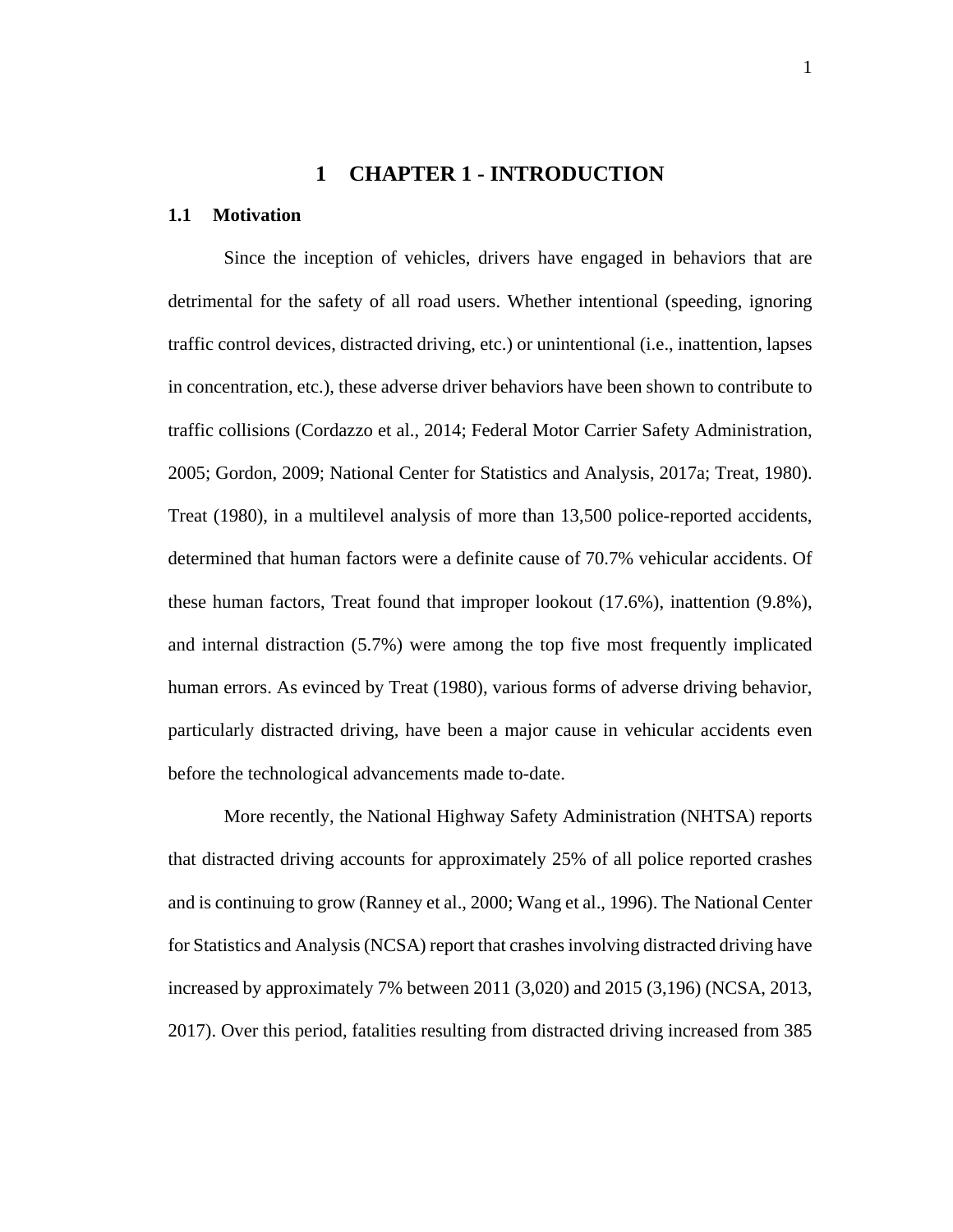fatalities in 2011 to 476 fatalities in 2015, or 24% (NCSA, 2013, 2017). Further, NHTSA reports that fatalities due to distracted driving had the largest percent increase (8.8%) between 2014 and 2015 over other casual factors, such as alcohol-impaired or speed-related fatalities (NCSA, 2017). In terms of large trucks (GVWR greater than 10,000 pounds), the Large Truck Crash and Causation Study (LTCCS) reports that 35% of large truck-involved crashes in the US involved one form of driver recognition error, or inattention (Federal Motor Carrier Safety Administration, 2005). Additionally, the Federal Motor Carrier Safety Administration (FMCSA) reports that driver distraction/inattention was the second most common truck driver-related factor in single- and multiple-vehicle fatal crashes (FMCSA, 2016). These statistics ascertain that distracted driving is both a current and increasing issue in roadway safety and needs to be further investigated to reduce its presence on roadways.

To reduce the effects of distracted driving on roadway safety, extensive research has been conducted to further understand the prevalence of distracted driving and its effect on driver performance and crash risk (Beanland et al., 2013; Caird et al., 2008; Dingus et al., 2016; Fitch et al., 2013; Gliklich et al., 2016; Hickman and Hanowski, 2012; Klauer et al., 2006; McEvoy et al., 2005; McEvoy and Stevenson, 2007; Olson et al., 2009; Oviedo-Trespalacios et al., 2017b; Ranney, 2008; Schroeder et al., 2013; Strayer and Drew, 2004; Stutts et al., 2001; Violanti, 1997). However, according to Regan et al. (2011), distracted driving can arise from driver internal (e.g., daydreaming, mind wandering, lapses in concentration) and driver external (e.g., using a cell phone, adjusting radio, eating) sources. Majority of the existing distracted driving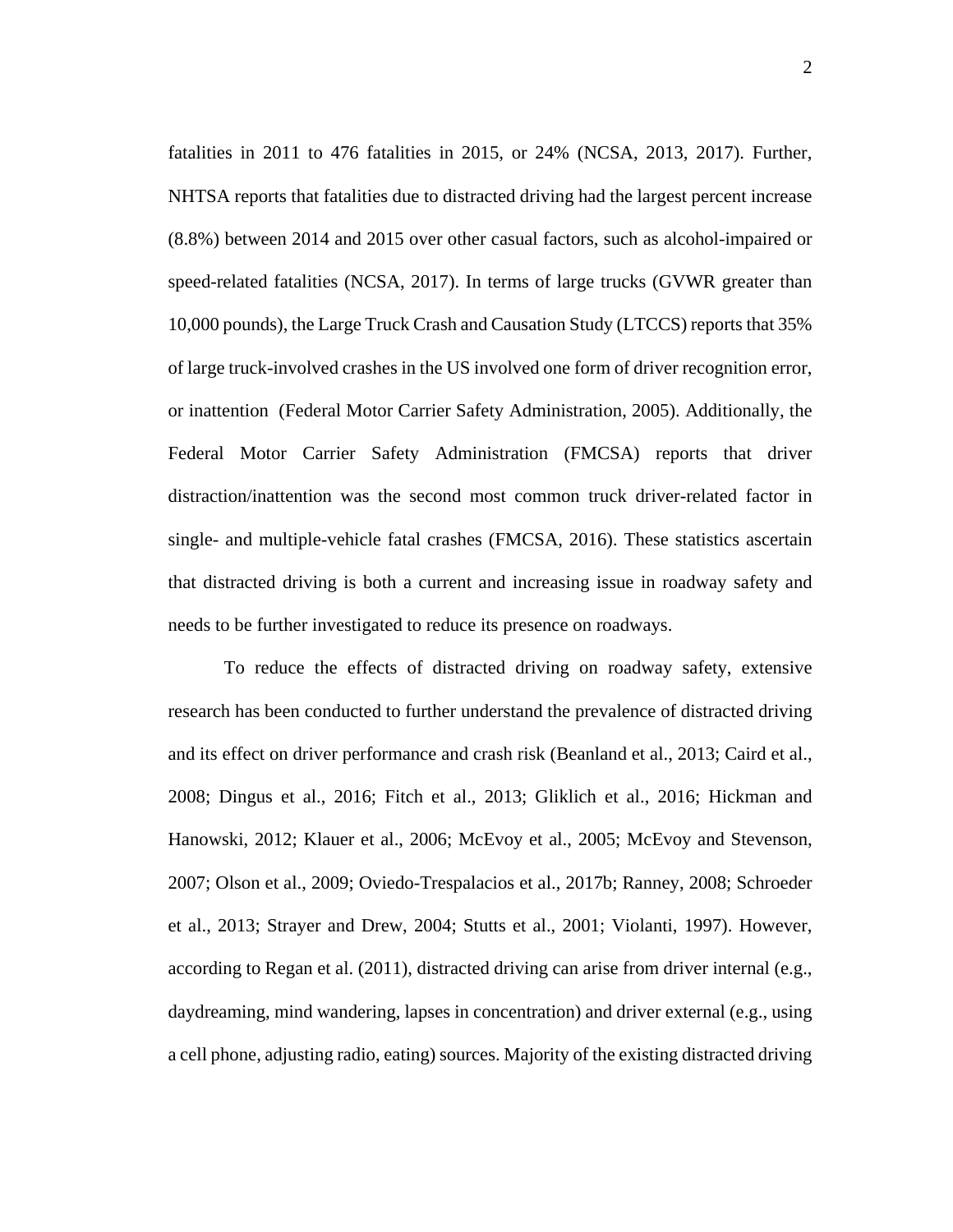literature has primarily focused on distractions arising from driver external sources and do not investigate driver internal sources. Further, a significant portion of this literature has only assessed the impact of cell phone use among passenger car drivers and very few investigate its impact among drivers of large trucks. As such, there is a clear gap in driver inattention literature in that existing studies fail to consider drivers of large trucks and other sources of driver inattention.

Although understanding the safety implications of distracted driving on roadway safety is an important step in reducing crashes resulting from driver distraction, it is often difficult to derive effective strategies from such studies (Fitch et al., 2013; Klauer et al., 2006; McEvoy et al., 2005; Ranney, 2008). Until recently, few studies have emerged that investigate the factors influencing drivers' decisions to engage in distracted driving. Studies by Oviedo-Trespalacios et al. (2017), Marquez et al. (2015), Kidd et al. (2016), Hurwitz et al. (2016), and Jashami et al. (2017) have applied econometric modelling techniques on collected survey data to determine the factors that influence the likelihood that passenger car drivers would report using their cell phone (either texting or talking) while driving. While innovative, these studies only furthered the understanding of the relationship between cell phone use while driving and passenger car drivers, failing to account for drivers of large trucks and other sources of distraction.

To the author's knowledge, only one study has identified the factors that influence truck drivers' decision to use a cell phone while driving (Troglauer et al., 2006). The study by Troglauer et al. (2006) is limited, however, in that the analytical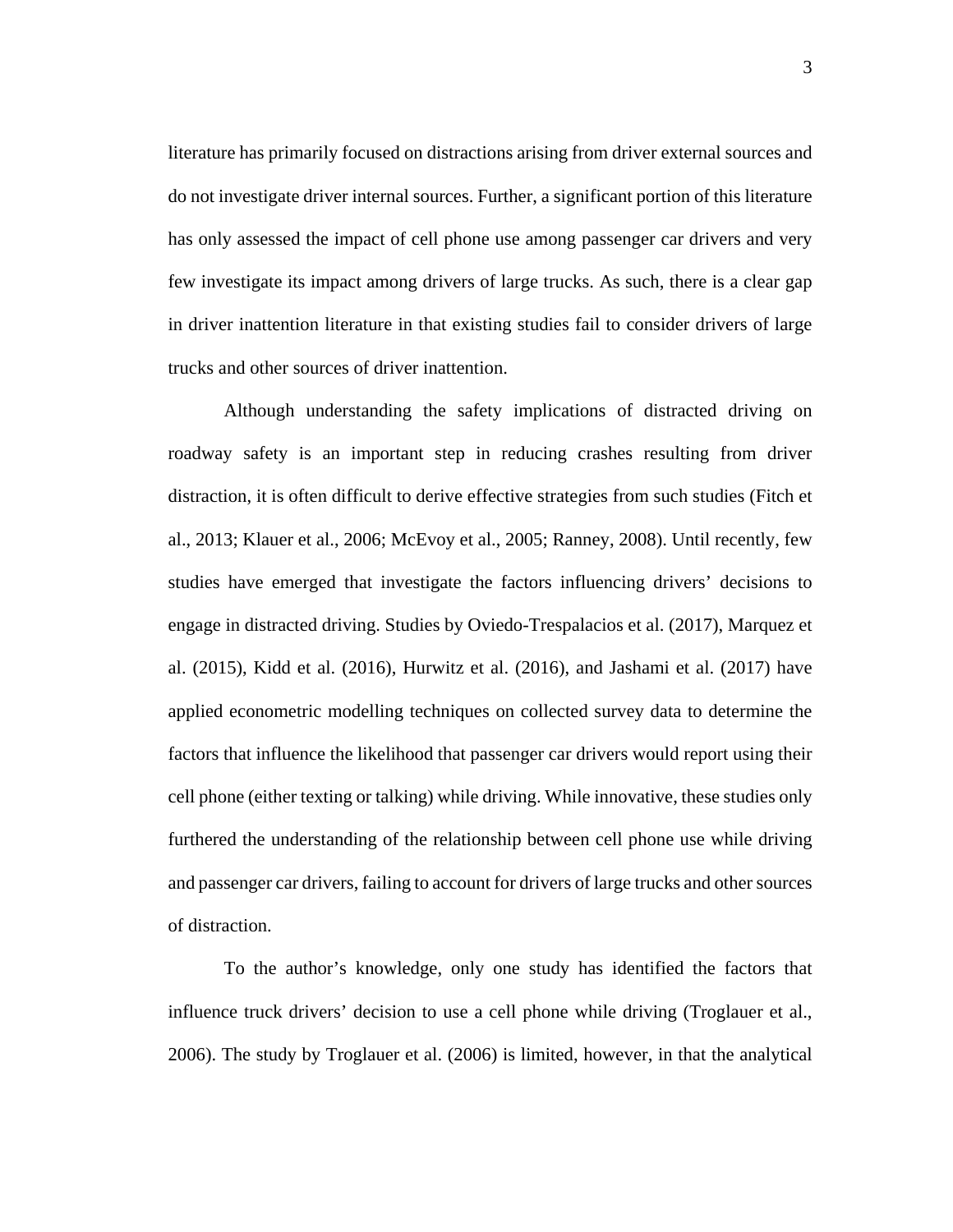procedure used does not account for unobserved heterogeneity, which exists in most data sets, and results in inaccurate estimates and erroneous inferences (Mannering et al., 2016). Although this study fulfills a gap in literature by examining the factors influencing truck drivers' decision to use a cell phone while driving, it does not consider truck drivers' susceptibility to other forms of distracted driving, such as concentration lapsing (or inattention). Understanding the factors that directly influence drivers' decisions to engage in distractive tasks may be more beneficial to transportation officials in developing effective mitigation techniques.

#### <span id="page-14-0"></span>**1.2 Research Questions**

To fill the gap in driver distraction literature, this thesis intends to understand the relationship between driver internal and driver external sources of driver distraction and drivers of large trucks. Specifically, this thesis identifies the factors that influence the likelihood that truck drivers would self-report using a cell phone and, as a proxy to driver internal sources, lapses in concentration while driving. These factors are determined through the application of advanced econometric modelling frameworks on data obtained from a stated-preference survey distributed to drivers of large trucks in the Pacific Northwest. This thesis expands on the well-known relationship between cell phone use and roadway safety by addressing the following research questions:

1) As measured by self-reported engagement, what are the factors that influence the likelihood of self-reported cell phone use while driving among Pacific Northwest truck drivers?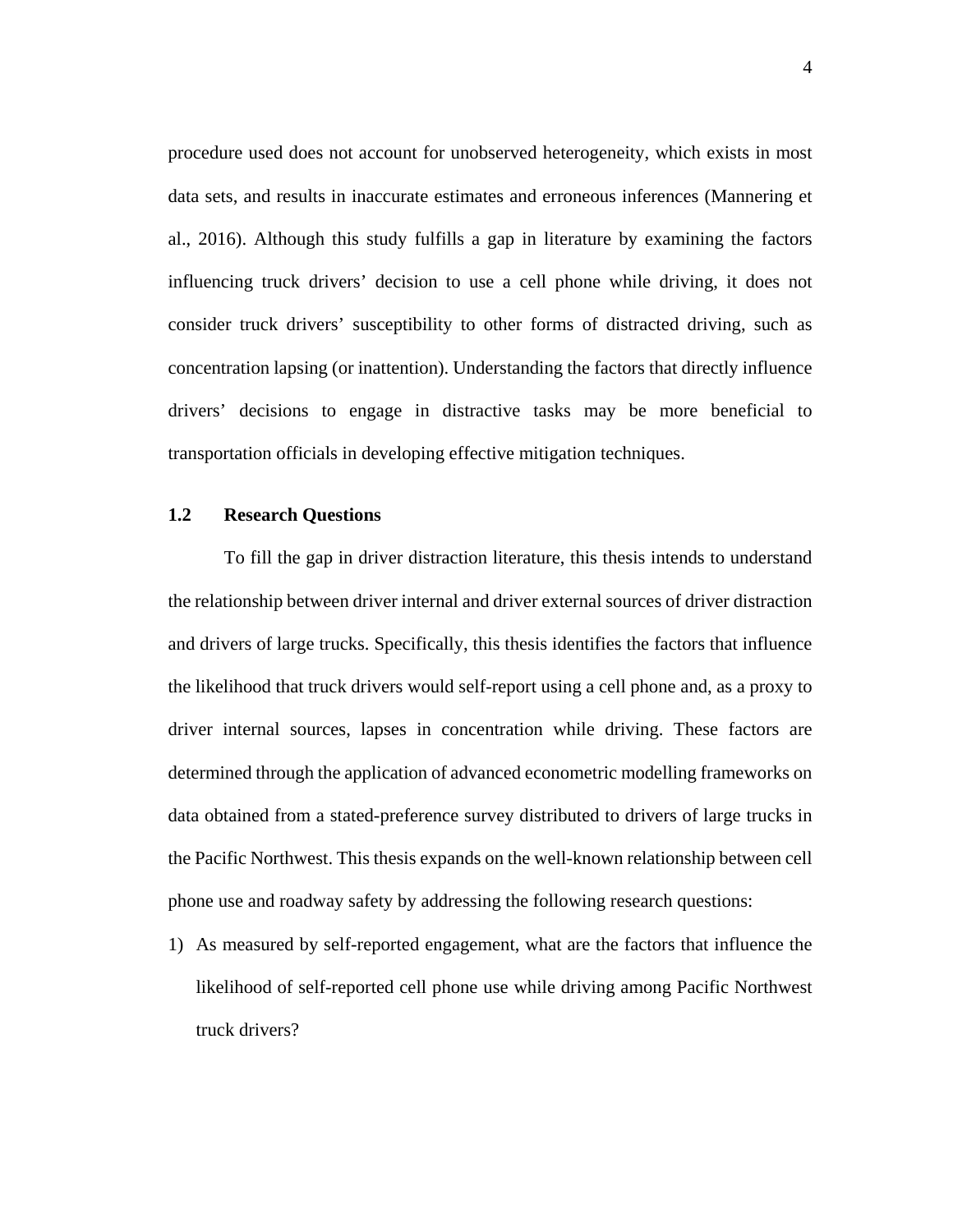- 2) As measured by self-reported engagement, what are the factors that influence the likelihood that Pacific Northwest truck drivers experience lapses in concentration while driving?
- 3) Is there a statistical correlation between using a cell phone while driving and, simultaneously, experiencing lapses in concentration (or inattention) while driving? 3a) If so, what are the factors that simultaneously impact the likelihood that truck drivers would self-report using a cell phone and experiencing lapses in concentration while driving?
- 4) What policies or initiatives can be derived from these findings to aid transportation agencies and CMV carriers alleviate the effects of distracted driving?

Because the term "loss of concentration" was not explicitly defined in the survey instrument, it is subjected to a variety of interpretations. This study follows the distracted driving definition developed by Regan et al. (2011), which considers lapses in concentration to include intentional or unintentional, internally triggered, taskunrelated thoughts (i.e., mind wandering, daydreaming).

The results of this thesis have the potential to aid transportation agencies and commercial motor vehicle (CMV) carriers develop effective countermeasures to reduce crashes resulting from driver distraction. For example, the factors that decrease the likelihood that truck drivers would experience lapses in concentration or use a cell phone while driving can be integrated into safety programs or policies to reduce its prevalence on roadways. If the factors influencing a truck drivers' decision to engage in a distractive activity are understood, strategies can be implemented to potentially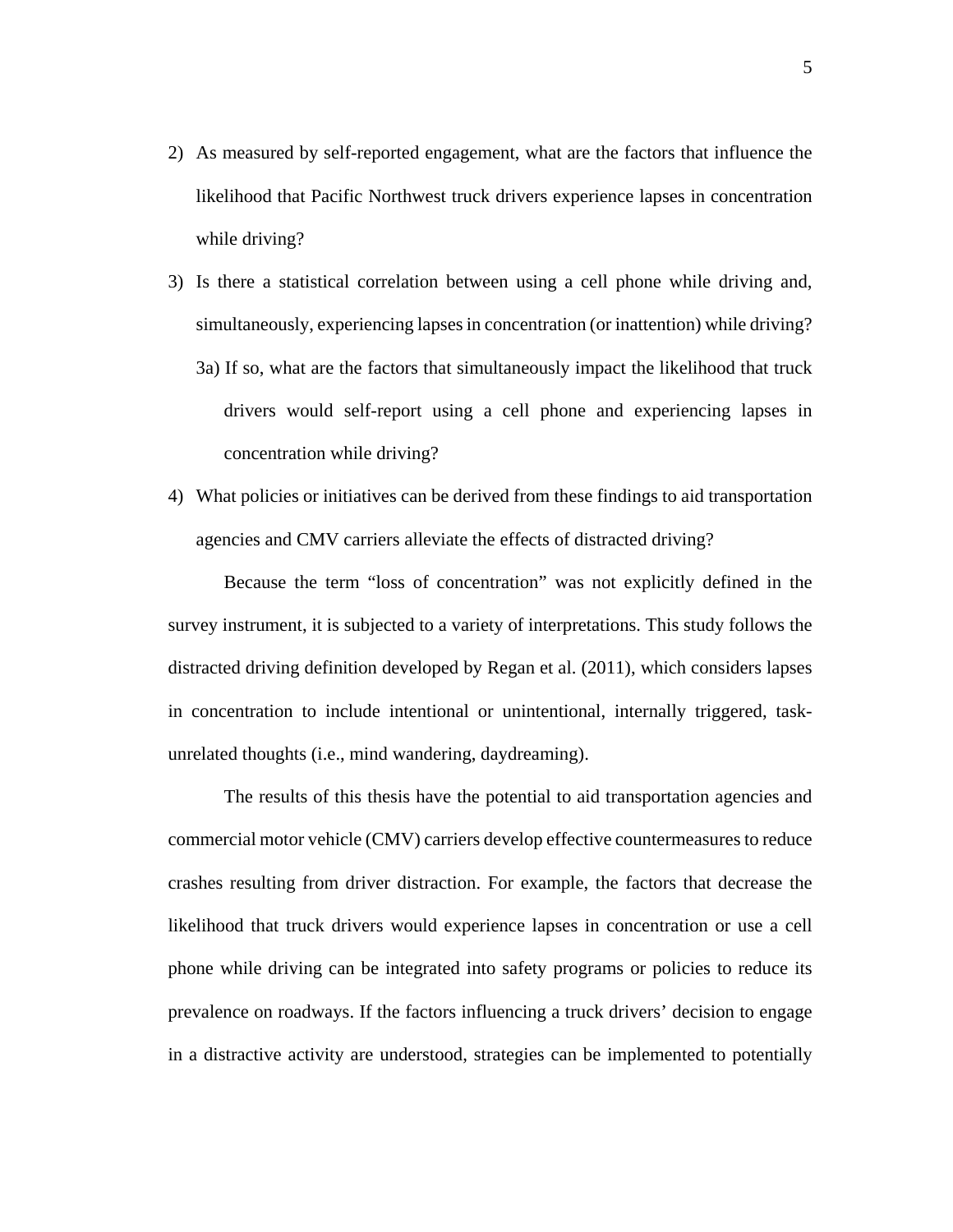reduce the frequency of distracted driving and, subsequently, reduce distractionaffected crashes involving large trucks. The results of this work also provide a framework that can be used by stakeholders to conduct future distracted driving studies.

#### <span id="page-16-0"></span>**1.3 Methodological Approach**

As discussed in detail in the ensuing chapters, the logistic (logit) and probit discrete choice modelling frameworks are utilized in this thesis to determine the factors that influence the likelihood of self-reported distracted driving behavior among drivers of large trucks. Further, the random parameter heterogeneity based extension is applied to both standard frameworks to account for unobserved heterogeneity (i.e., factors) that are not captured in the survey instrument and yield more accurate estimates and inferences (Mannering et al., 2016). In Chapter 3, the bivariate binary extension of the probit regression model is used to simultaneously determine influential factors that affect the likelihood of self-reported cell phone use and experiencing concentration lapses while driving.

In transportation literature, discrete choice modelling frameworks have been widely used for a variety of purposes, such as predicting injury severity levels and choice behaviors (i.e., route choice, seatbelt use, etc.) (Anderson and Hernandez, 2017; Haleem and Abdel-Aty, 2010; Jashami et al., 2017; Pahukula et al., 2015; Russo et al., 2014a, 2014b; Savolainen et al., 2011; Washington et al., 2011; Zhu and Srinivasan, 2011). Because the dependent variables of this thesis are binary in nature (i.e., a truck driver responds with either yes or no), the use of the binary logit and probit regression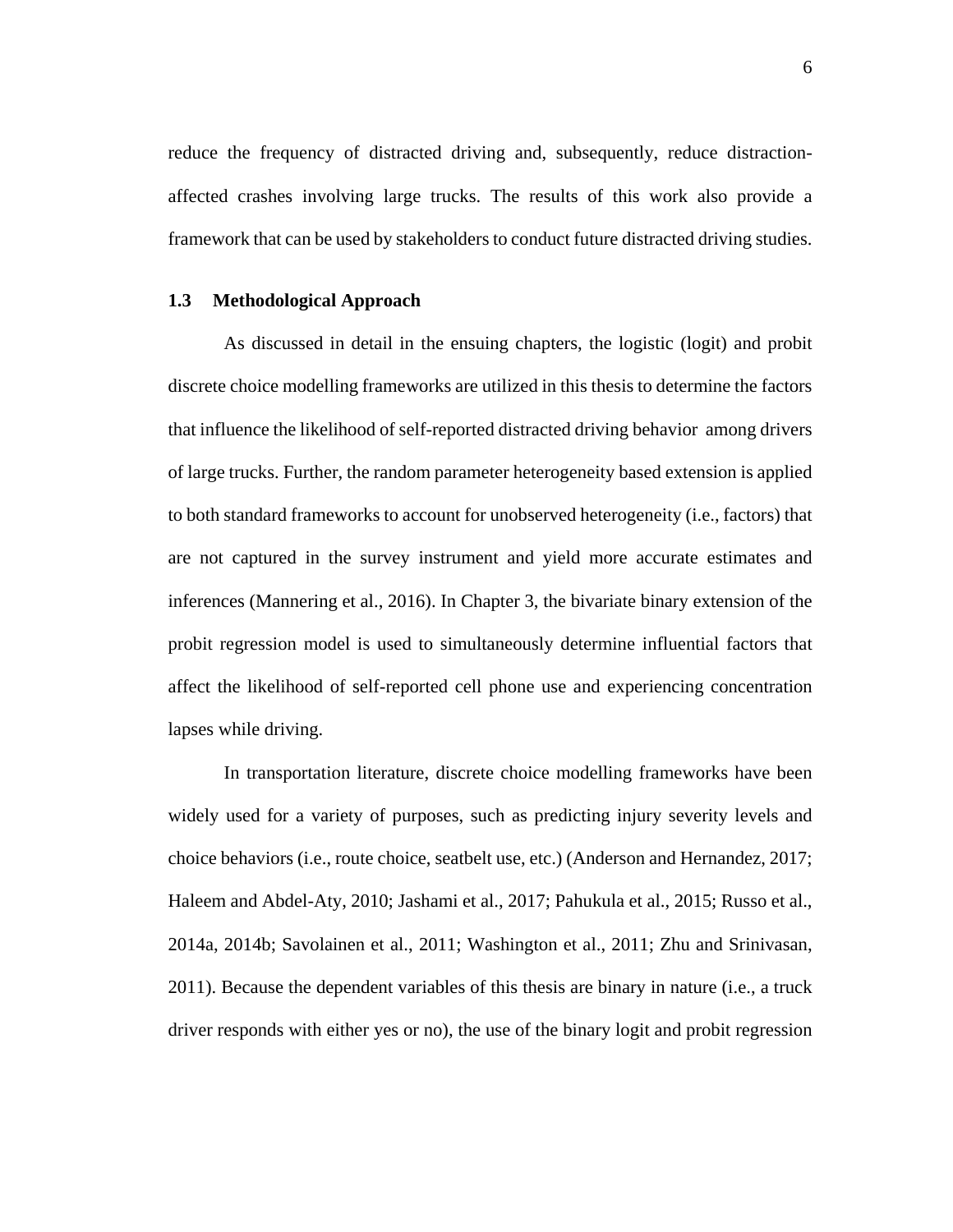models are necessitated. This modeling framework is consistent with past studies that investigated the factors influencing drivers' decision to self-report distracted driving behavior (Jashami et al., 2017; Kidd et al., 2016; Márquez et al., 2015; Oviedo-Trespalacios et al., 2017b). Although these modelling frameworks have been used in previous studies, the work of this thesis, to the author's knowledge, would be one of the first to apply an advanced econometric technique (random parameters) to determine the factors that influence truck drivers' decision to report driver distraction – cell phone use and experiencing lapses in concentration while driving.

#### <span id="page-17-0"></span>**1.4 Thesis Organization**

This thesis is presented in manuscript form to understand the factors that influence the likelihood that drivers of large trucks would self-report driver external or driver internal distractions.

Chapter 2 determines and assesses the factors that influence the likelihood that drivers of large trucks in the Pacific Northwest would self-report using their cell phone while driving by using a random parameter binary logit model. This chapter motivates the need for this research, reviews relevant literature, and provides solutions that have the potential to reduce the likelihood of truck drivers using their cell phone while driving.

In Chapter 3, factors that contribute to truck drivers engaging in driver internal distractions, as measured by self-reported lapses in concentration while driving, are determined. However, as discussed in Chapter 3, there is an inherent relationship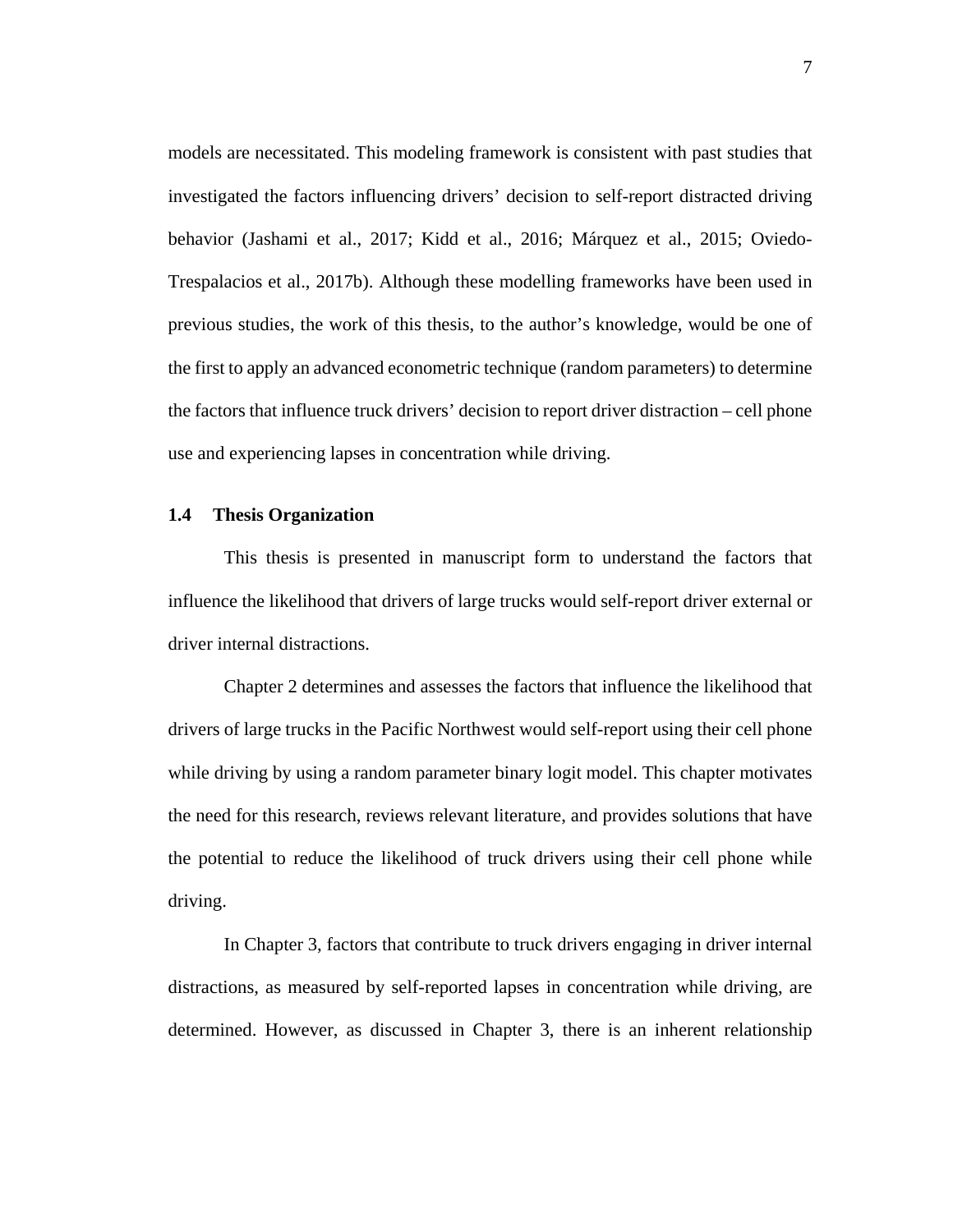between secondary task engagement while driving and increased cognitive load, which leads to driver internal distractions. This relationship creates a correlation between the error terms of experiencing lapses in concentration while driving, which is a proxy to understand driver internal distractions, and cell phone use. If this correlation is not accounted for, parameters estimates may be inconsistent and less asymptotically inefficient, resulting in erroneous inferences (Hensher et al., 2015; Wooldridge, 2010). As such, a random parameter bivariate binary probit model is utilized in this chapter to account for this correlation amongst error terms.

Chapter 4 concludes this thesis by summarizing the overall findings of this work and providing mitigation techniques that have the potential to resolve the current problem of distracted driving problem.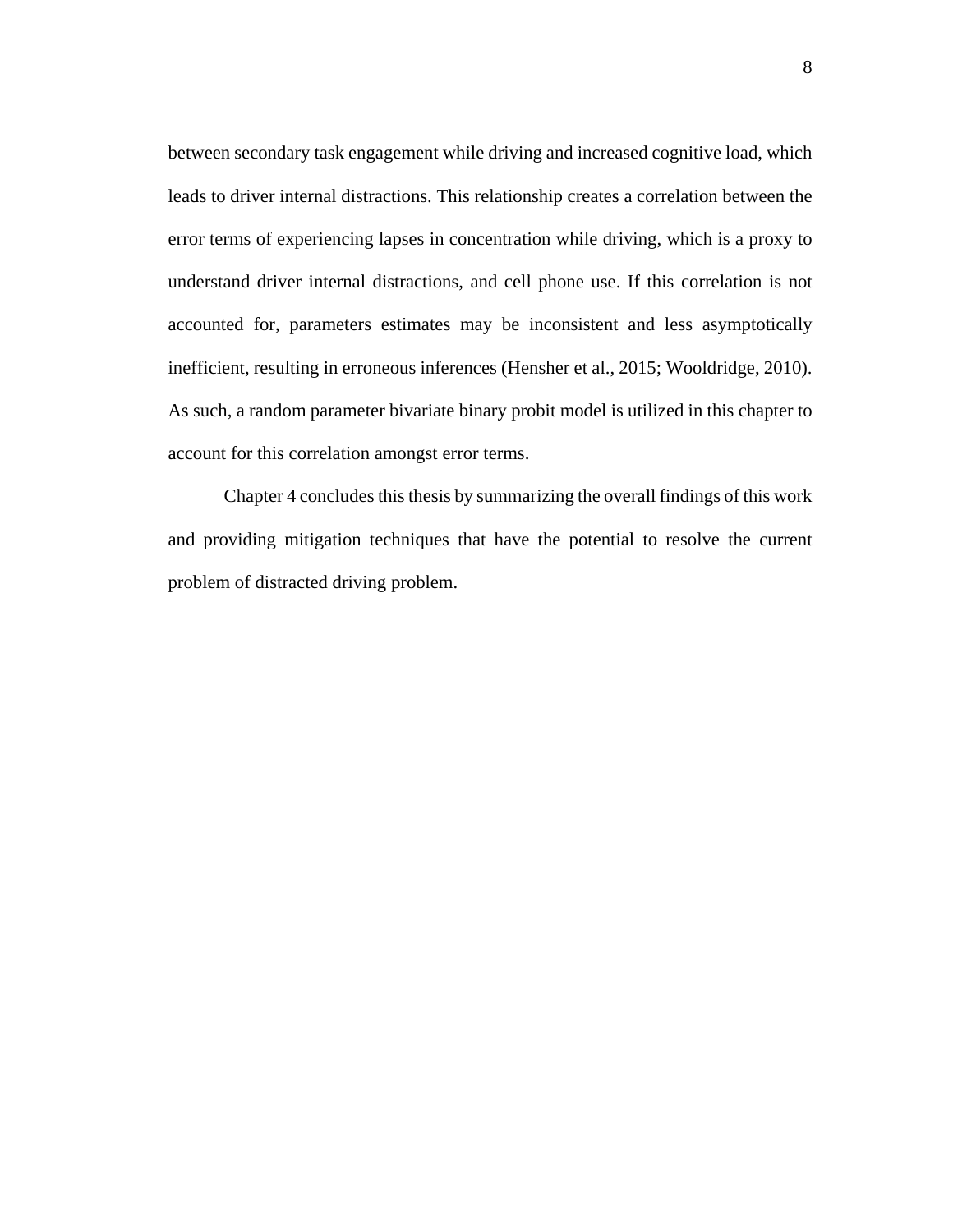### <span id="page-19-0"></span>**2 CHAPTER 2 – UNDERSTANDING TRUCK DRIVER BEHAVIOR WITH RESPECT TO CELL PHONE USE AND VEHICLE OPERATION**

BY: JOSEPH B. CLAVERIA Oregon State University School of Civil and Construction Engineering 211 Kearney Hall, Corvallis, OR 97331 Email: [claverij@oregonstate.edu](mailto:claverij@oregonstate.edu)

SALVADOR HERNANDEZ, PH.D. Oregon State University School of Civil and Construction Engineering 101 Kearney Hall, Corvallis, OR 97331 Tel: 541-737-4740 Email: [sal.hernandez@oregonstate.edu](mailto:sal.hernandez@oregonstate.edu)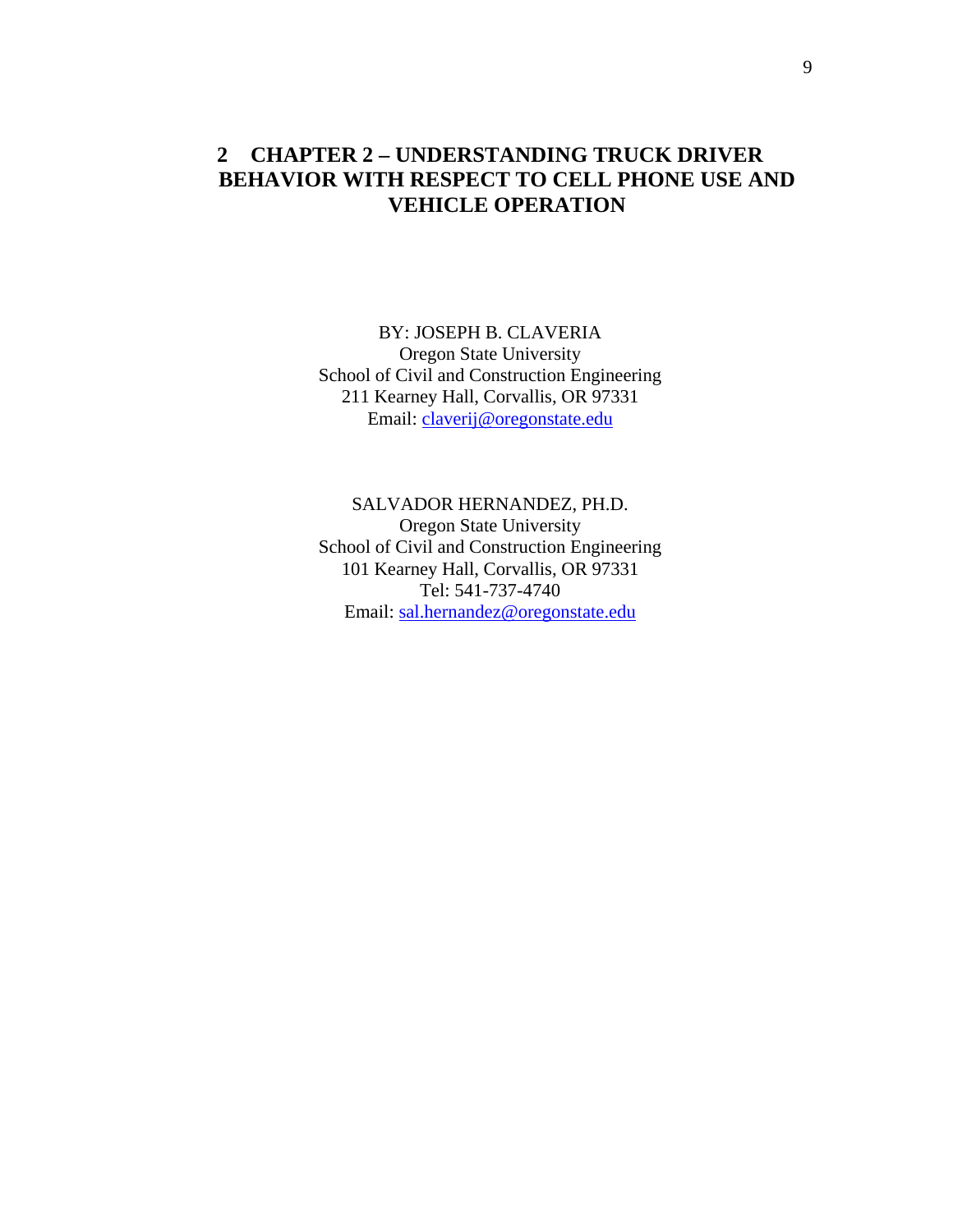#### <span id="page-20-0"></span>**2.1 Abstract**

Distracted driving continues to pose threats to transportation safety as it impairs driver performance and increases crash risk. In recent years, cell phone use while driving has become the primary research interest regarding distracted driving. However, majority of this research has focused on the prevalence and risks of such behavior in passenger car drivers and few have investigated its effect on the performance of drivers of large trucks. Due to the inherent job responsibilities, truck drivers are more susceptible to use a cell phone, or other communication devices (e.g,, CB radio), while driving to coordinate delivery logistics. The purpose of this study is to further understand distracted driving in the context of large trucks by identifying the factors that contribute to large truck drivers' decision to report using a cell phone while operating a commercial motor vehicle. Through survey data collected in 2017 from drivers of large trucks who either pick-up or deliver goods in the Pacific Northwest (Oregon, Washington, Idaho, British Columbia), a random parameters binary logit model is used to identify these factors. Of the 515 respondents, 234 (45%) indicated that they use a cell phone while driving. Through the random parameters binary logit model, unobserved heterogeneity is captured, and certain driver behaviors, demographic, work, temporal, and management characteristics are found to affect the likelihood of truck drivers reporting to use their cell phone while driving. The findings of this study have the potential to aid government agencies and commercial motor vehicle carriers in understanding the factors influencing cell phone use while driving among truck drivers. Understanding these motives can aid in the development of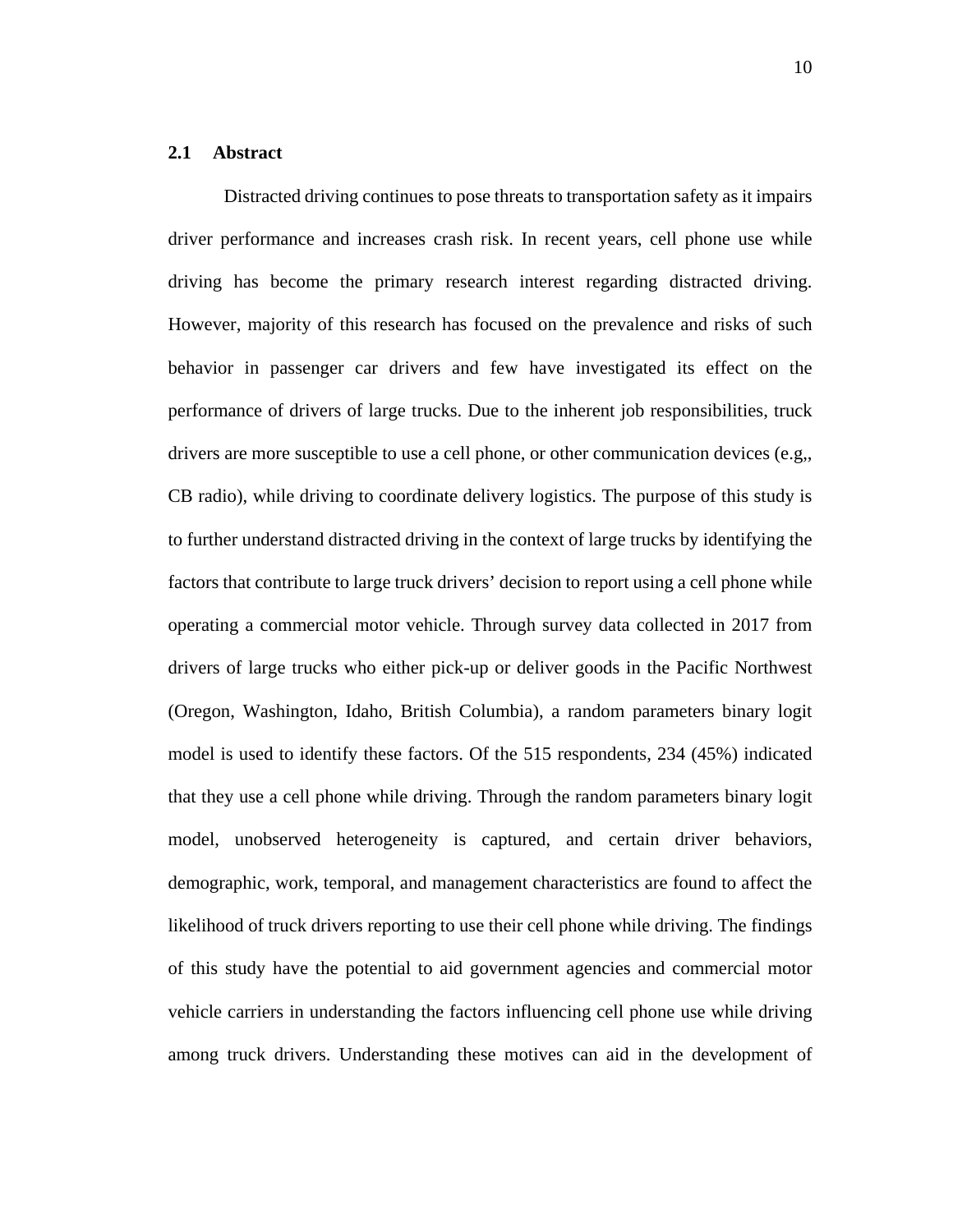programs and policy initiatives that are intended to mitigate distracted driving among truck drivers.

**Key Words:** Distracted Driving, Cell Phone, Large Trucks, Random Parameters, Binary Logit, Driver Inattention

#### <span id="page-21-0"></span>**2.2 Introduction**

As technology continues to penetrate and transform all aspects of society, there has been an increasing interest in understanding the effects of distracted driving, particularly due to cell phone use, on transportation safety (Farmer et al., 2010; Haigney et al., 2000; Klauer et al., 2006; Oviedo-Trespalacios et al., 2017b; Stavrinos et al., 2013). This interest stems from an increase in distracted driving related crashes. In 2015, fatalities involving cell phone use throughout the United States increased from 385 in 2011 to 476, or 23.6 percent (National Center for Statistics and Analysis, 2017b). These values are grossly underreported due to a lack of methods and/or procedures to assess the culpability of a crash due to cell phone use while driving. Furthermore, traffic fatalities that were attributed to distracted driving had the largest percentage increase (8.8 percent) from 2014 than alcohol-impaired or speed-related fatalities (National Center for Statistics and Analysis, 2017b). Of special interest are fatalities involving large trucks crashes (vehicle weighting greater than 10,000 pounds) which have continued to increase since 2009. In 2015, there were 4,067 killed in crashes involving large trucks compared to 3,380 in 2009; a 20% increase (National Center for Statistics and Analysis, 2017a).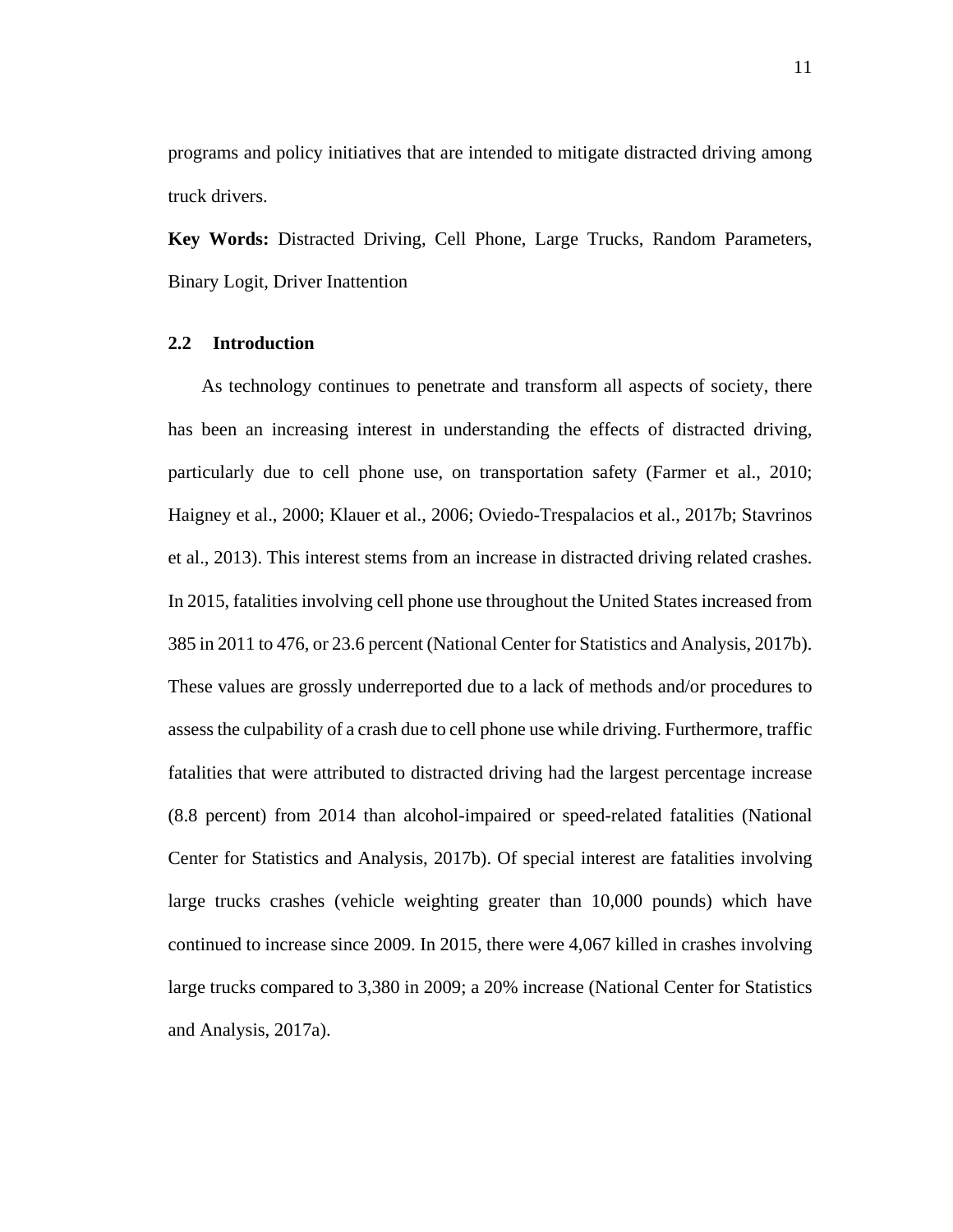Regarding economic impacts, distracted driving related crashes are quite significant. In 2010, distracted driving fatalities accounted for roughly \$40 billion in economic costs and \$123 billion in societal costs, which equate to 16 and 15 percent, respectively, of the total economic impacts and societal harm caused by motor vehicle crashes in 2010 (Blincoe et al., 2015). With regard to large trucks, Zaloshnja & Miller (2007) estimated the average cost of (in 2005 USD) property damage only (PDO), nonfatal, and fatal crashes involving large trucks to be approximately \$15,114, \$195,258, and \$3,604,518, respectively. In 2017 dollars, these values equate to about \$19,500, \$252,500, and \$4,700,000, respectively (Bureau of Labor Statistics, 2017). These statistical and economic findings indicate a need for distracted driving research especially for cases where cell phone use while driving could be a leading factor, particularly for crashes involving large trucks.

Although there have been several efforts to understand large truck-involved crashes (Al-Bdairi et al., 2018; Al-bdairi and Hernandez, 2017; Anderson and Hernandez, 2017; Pahukula et al., 2015), the relationship between cell phone use, distracted driving and large truck-involved crashes are not completely understood. This may be caused by the fact that in most distracted driving studies, data is derived from either naturalistic or simulator studies, which are both time and cost intensive, or crash data, which are retroactive in nature and typically results in significant amounts of unknown or missing information (Regan et al., 2008). Further, majority of the efforts in understanding distracted driving have only been applied to passenger vehicles (Dingus et al., 2016; Klauer et al., 2006). Few studies, however, examined the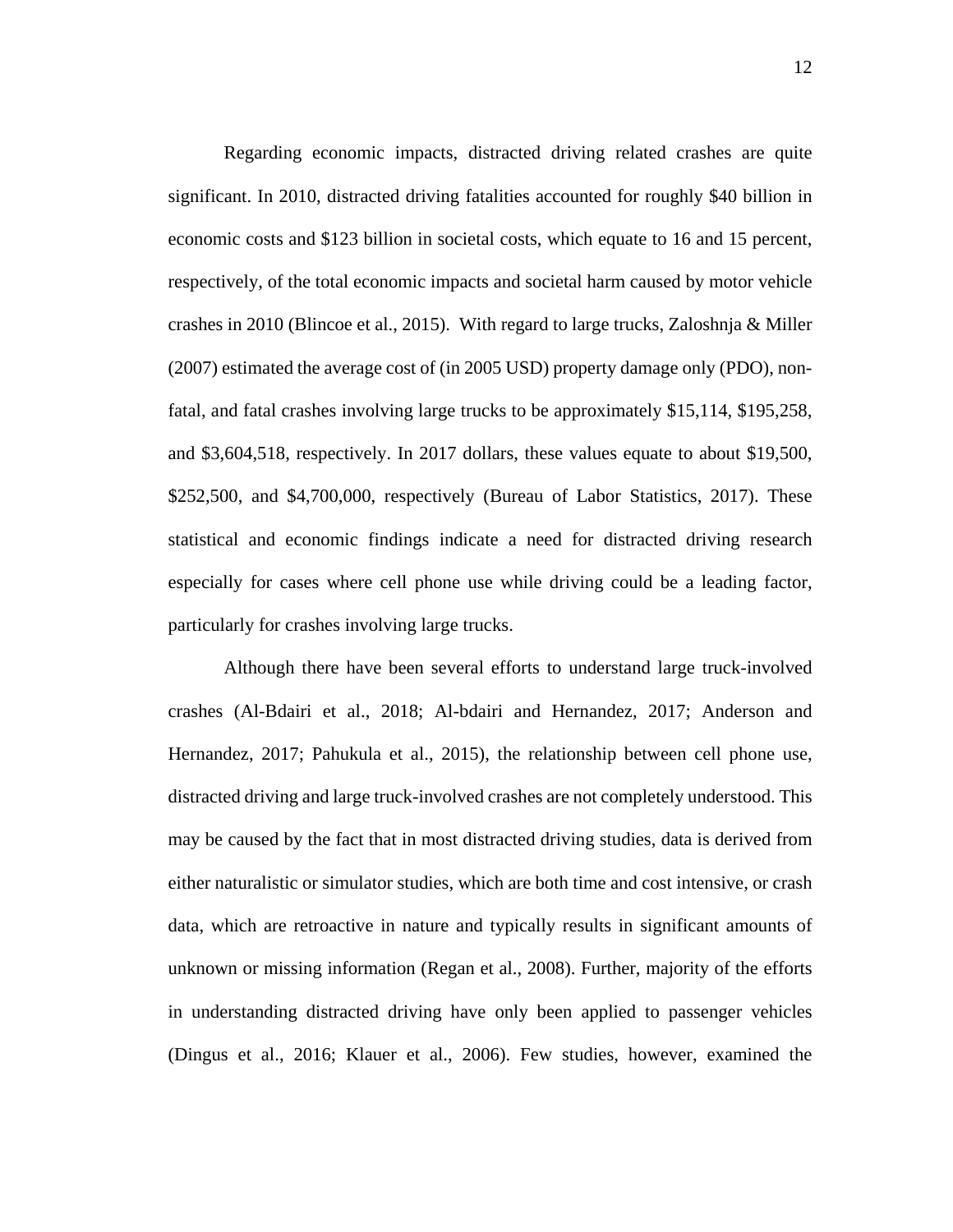prevalence and associated crash risk of distracted driving among commercial motor vehicles by combining and assessing naturalistic observation data sets on large truck drivers (Hickman and Hanowski, 2012; Olson et al., 2009). While studies conducted by Hickman & Hanowski (2012) and Olson et al. (2009) provide insight into the frequency and crash risk of distracted driving among commercial motor vehicle drivers, they do not assess the contributing factors that influence truck drivers' decisions to use a cell phone, or participate in a secondary task, while driving.

Therefore, the main objective of this study is to seek and gain a better understanding of the factors that influence truck drivers' decisions to report using electronic mobile devices while driving. To accomplish this, a stated-preference survey distributed in 2017 to drivers of large trucks who originate, are destined to, or pass through the Pacific Northwest (Washington, Oregon, Idaho) is utilized. A random parameters binary logit modeling framework is then used and estimated to gain insights into the complex interactions between the factors captured through the survey and those unobserved factors (i.e., unobserved heterogeneity) that may be influencing cell phone use while driving. In doing so, this study seeks to provide additional insight into the prevalence of cell phone use by drivers of large trucks to aid government agencies and private carriers in identifying and/or developing potential countermeasures that can then be used to mitigate electronic device use while driving.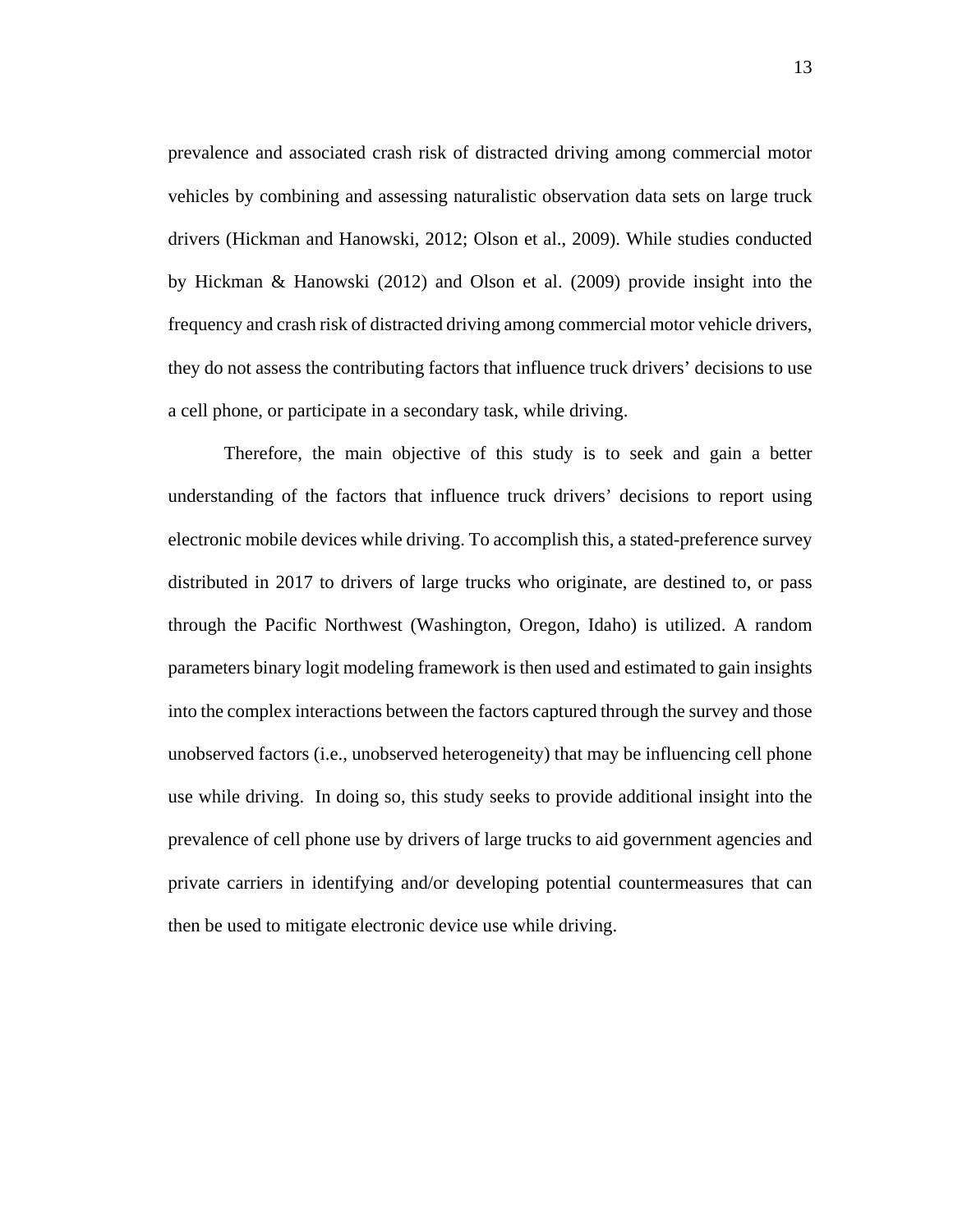#### <span id="page-24-0"></span>**2.3 Literature Review**

Previous research on distracted driving has concluded that a consistent definition of the term has yet to be achieved. Still, multiple authors have determined that distracted driving is a result of attention being diverted away from the driving task to a competing activity that is not related to safe driving (Lee et al., 2009; Ranney et al., 2000; Regan et al., 2011; Young and Regan, 2007). Regan et al. (2011) developed a taxonomy of driver distraction that includes five sub-categories: restrictive, misprioritized, neglected, cursory, and diverted attention. These sub-categories consider driver inattention due to both driving and non-driving related activities, such as using a cell phone while driving, being consumed in internal thoughts, or reading a road information sign. Since driver distraction is a vast problem resulting from diverted attention, cell phone use while driving is a subset of a larger distraction problem; however, understanding its effects and the factors that lead individuals, or drivers of large trucks, to use cell phones while driving will significantly improve roadway safety.

While research on distracted driving by drivers of large trucks is scarce, the effects of cell phone use and driving have been widely studied in the context of passenger cars (Beanland et al., 2013; Caird et al., 2008; Dingus et al., 2016, 2006; Haigney et al., 2000; Hurwitz et al., 2013; McEvoy and Stevenson, 2007; Regan et al., 2008). In two naturalistic studies, cell phone use was present in about 23% of all crashes and near-crashes, and at least one form of driver inattention in as much as 78% of all safety critical events for passenger vehicles (Klauer et al., 2006; Regan et al., 2008). Although there is an association between crash occurrence and cell phone use, some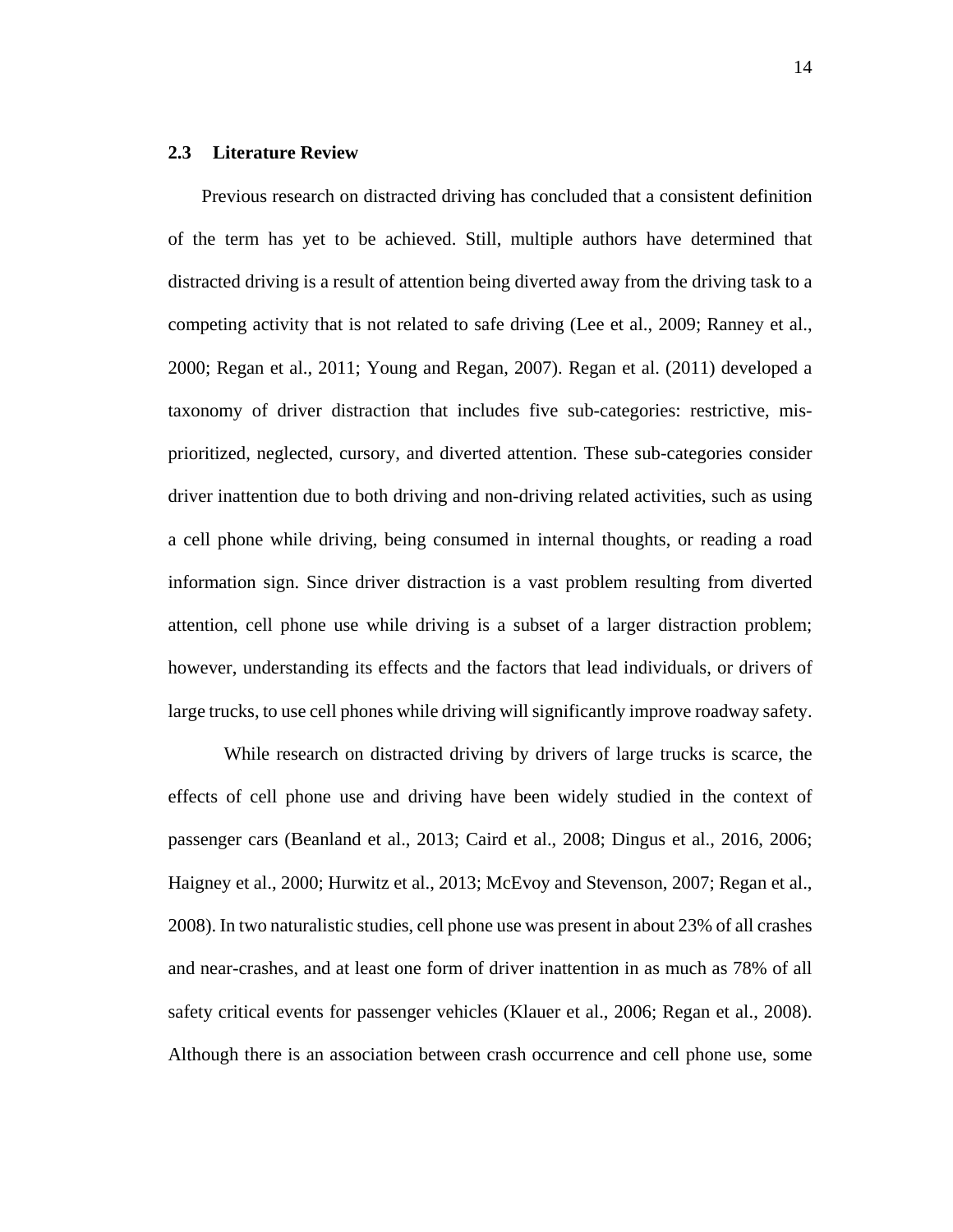studies have shown that talking or listening on a cell phone, either handheld or hands free, does not significantly increase the odds of being involved in a safety critical event (Hickman and Hanowski, 2012; Klauer et al., 2006). Still, subtasks of cell phone use, such as texting, emailing, or operating the phone, increases crash risk odds by at least 3.5 times and as high as 164 times (Hickman and Hanowski, 2012; Klauer et al., 2006). The increased association with cell phone use and safety critical events may be due to increased cognitive load caused by cell phone use while driving. These studies prove that driver distraction, particularly cell phone use, is a common occurrence on roadways and increases the chances of being involved in a safety critical event.

Turning to large trucks, naturalistic study data on drivers of large trucks had consistent findings with the results from passenger car studies in that 60% of all crashes and near-crashes in which the driver of the large truck was at-fault involved one secondary task (Olson et al., 2009). Data from the Large Truck Crash and Causation Study (LTCCS), which used police reports and interview information, is consistent with this finding and reports that 35% of truck-involved crashes involved some form of driver recognition error (this includes internal and external distractions) (Federal Motor Carrier Safety Administration, 2005). Specifically, 12% of crashes where the large truck was assigned the critical reason for the crash was due to either internal or external distraction, or inattention (Federal Motor Carrier Safety Administration, 2005). As mentioned previously, talking or listening on a cell phone, either handheld or hands free, does not significantly increase the likelihood of being involved in a safety critical event. However, among drivers of large trucks, complex cell phone tasks, such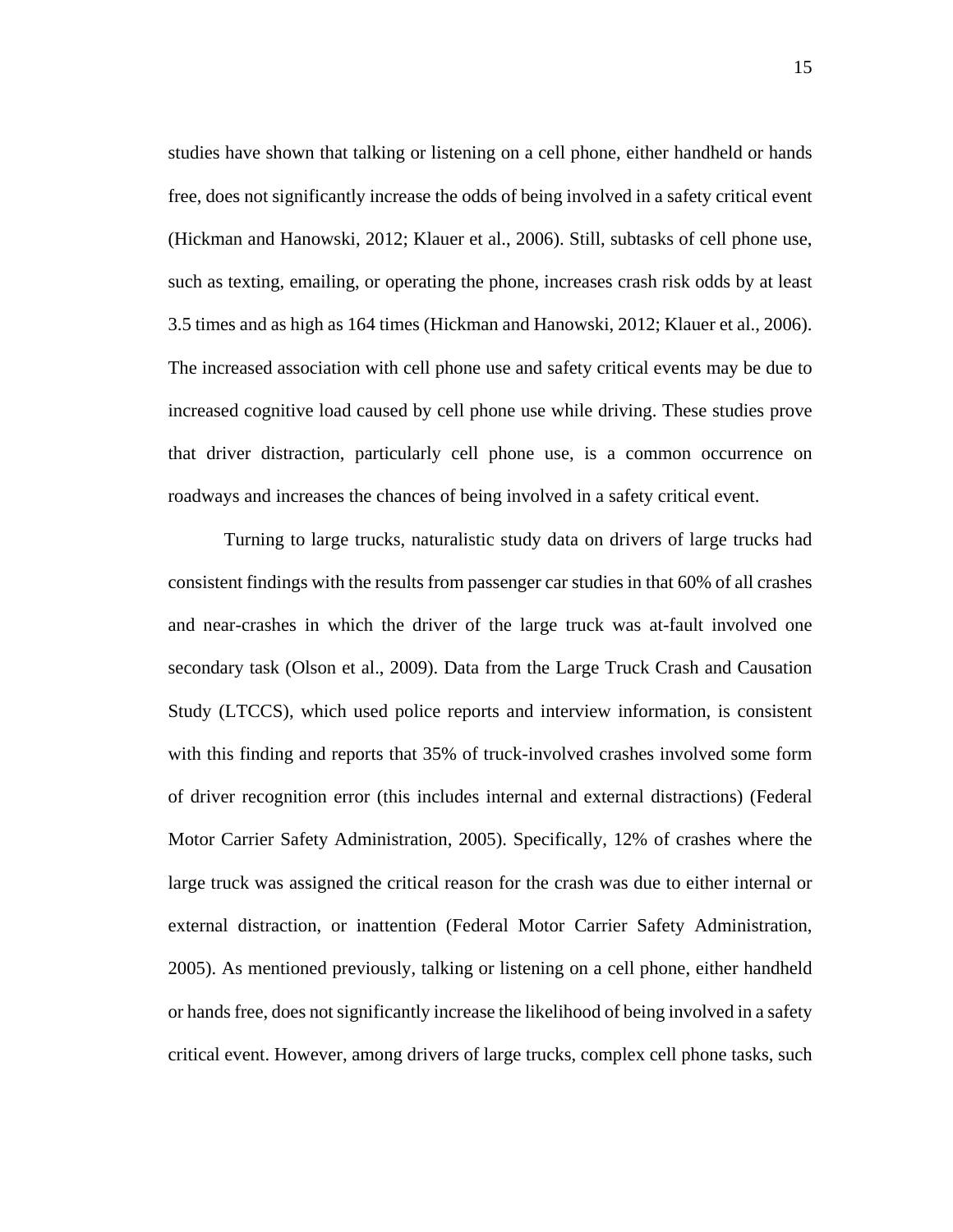as texting or emailing, increases the odds of being involved in a crash or near-crash by 164 times. Further, engaging in either a complex tertiary task (interacting with dispatch device, dialing cell phone) or moderate tertiary task (use other electronic device, talk/listen to CB radio) increases the chances of being involved in a safety critical event by 10.34 and 1.30 times, respectively (Olson et al., 2009). The significant increase in crash risk for drivers of large trucks, prompts needed research to understand and reduce the effects of cell phone use on truck-involved crashes. Combined with the understanding that large truck-involved crashes are more severe than passenger car only crashes, and that truck drivers need to engage more frequently with electronic devices to perform their jobs, research in this area is needed to improve roadway safety.

Previous findings on distracted driving, for both passenger cars and truck drivers, are vital contributions to engineering safety, but their findings are limited. Data sources that derive from police crash reports are subjected to bias and significant amounts of unknown or missing information (Gordon, 2009). While naturalistic data observes drivers in real-time driving conditions, they are often time, cost, and data intensive. Additionally, the statistical measures used in these studies are limited and do not account for any unobserved heterogeneity in the data collection process or contributing factors to critical safety events. The results from these studies utilize simple statistical measures to determine either odds ratios of being involved in safety critical events or prevalence and frequency of driver distraction in vehicle crashes (Asbridge et al., 2012; Dingus et al., 2006; Hanowski et al., 2005; Olson et al., 2009).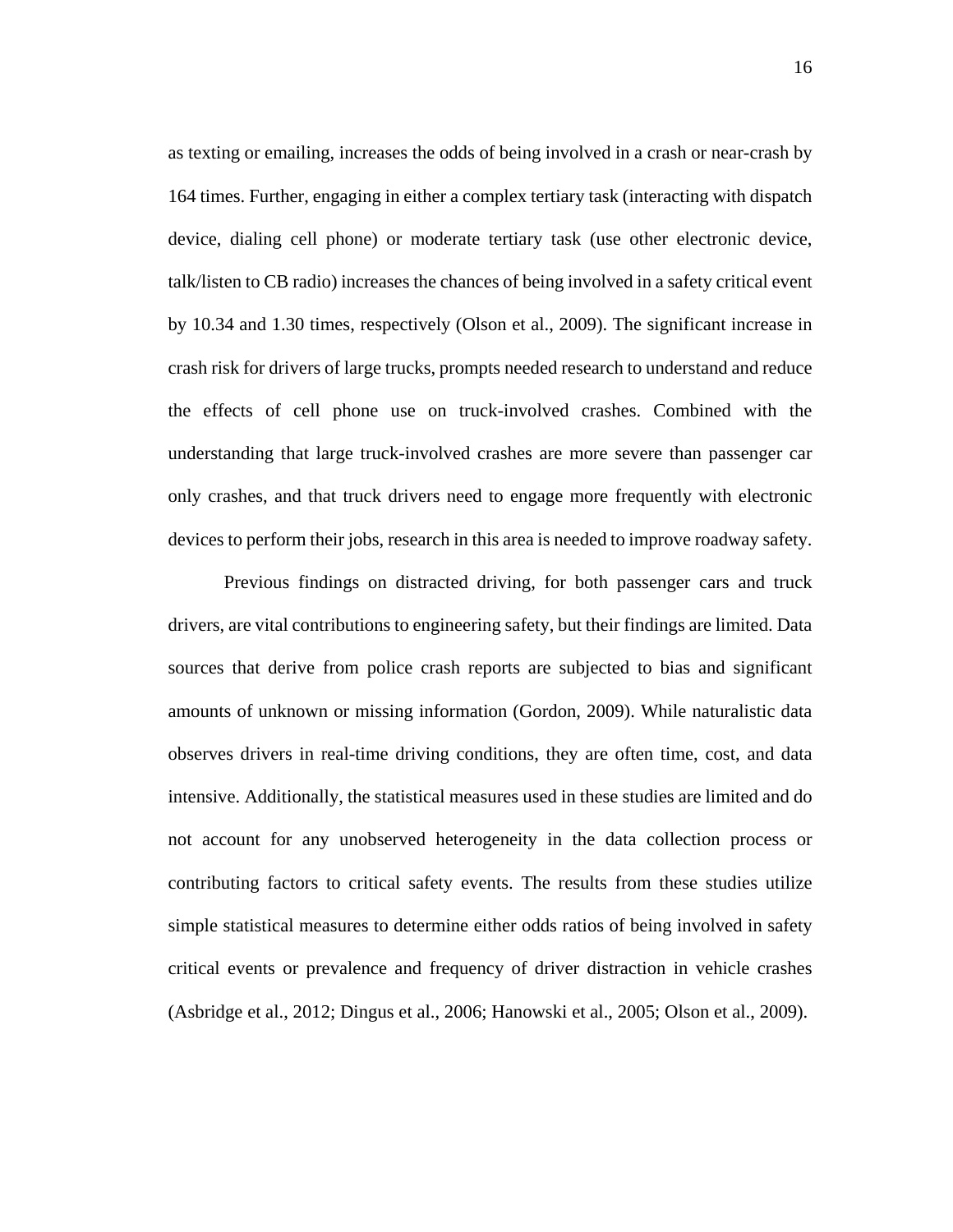To overcome these shortcomings, few studies have ventured away from traditional distracted driving study methods to assess personal and behavioral information that influence cell phone use while driving (Kidd et al., 2016; Márquez et al., 2015; Oviedo-Trespalacios et al., 2017b). Marquez et al. (2015) and Oveido-Trespalacios et al. (2017b) collected survey data regarding cell phone use while driving and used an integrated choice latent variable model, a mixed logit model, and a binary logit model to identify parameters influencing cell phone use while driving. Factors found in these studies, from the perspective of passenger car drivers' decisions to use a cell phone while driving, included age, driving experience, risk perception, and urgency of call. (Márquez et al., 2015; Oviedo-Trespalacios et al., 2017b). Additionally, Kidd et al. (2016) conducted roadside observations of motorists at different roadway characteristics, such as free-flow traffic, time-of-day, and at controlled intersections. The results of this study identified roadway and driver characteristics that affect the prevalence of any secondary behavior (Kidd et al., 2016). These studies are instrumental for improving roadway safety as they identify the contributing factors influencing cell phone use while driving and agencies can use this information to mitigate the occurrence of distracted driving by tailoring outreach initiatives to specific groups. Despite providing useful information, these studies have been limited to passenger car drivers and statistical models that do not account for unobserved heterogeneity.

One study, however, investigated the demographic and occupational characteristics of heavy-vehicle drivers that influence the likelihood of using a cell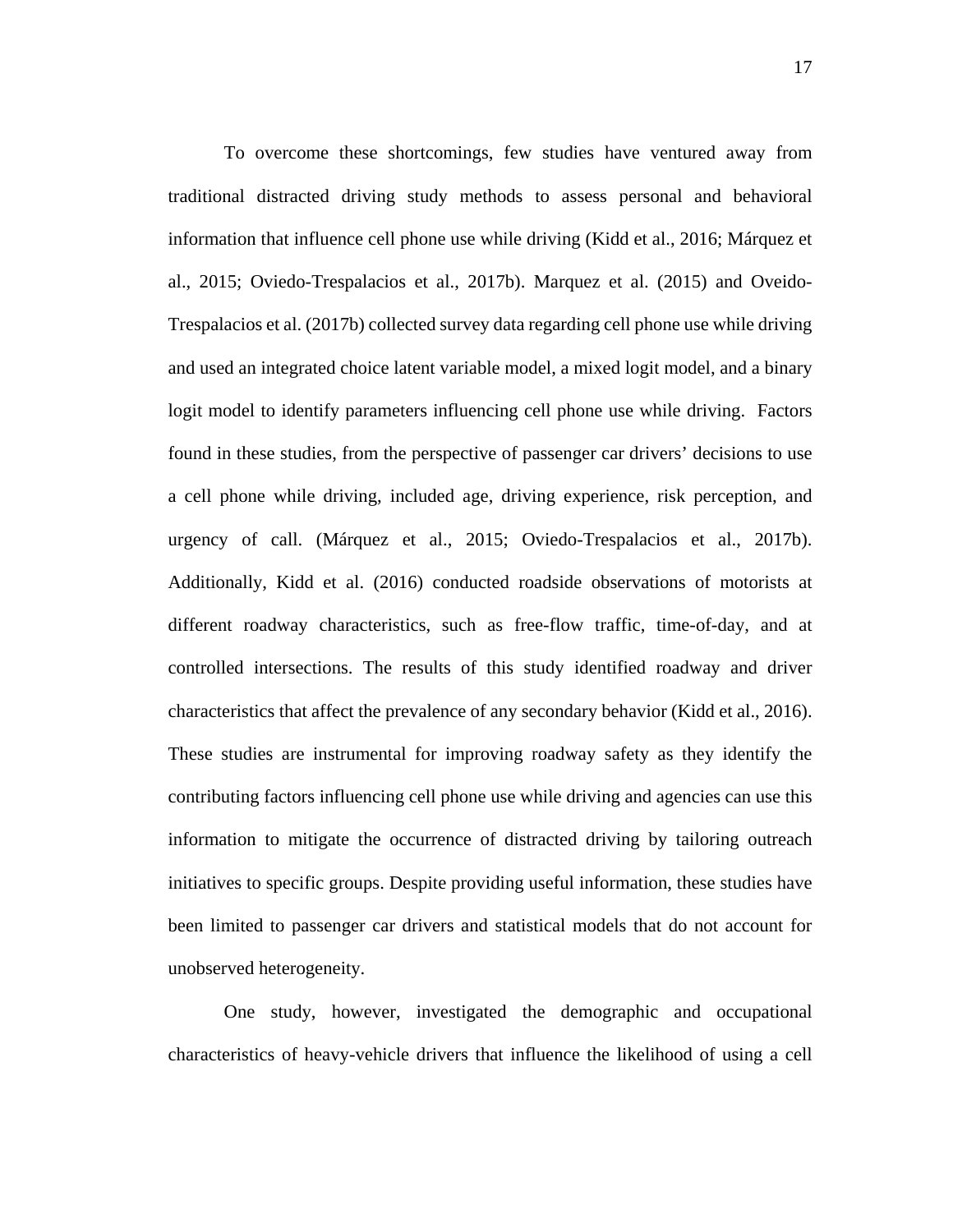phone while driving. Troglauer et al. (2006) collected survey data from 1,153 professional truck drivers in Denmark to determine the extent of phone use among heavy-vehicle drivers through an ordinal logistic regression model. Through this methodology, the study determined the odds of different demographic and occupational characteristics that lead to a higher prevalence of phone use among heavy-vehicle drivers. Additionally, this study reports that 99% of the respondents indicated that they use their cell phone while driving (Troglauer et al., 2006). Coupled with the fact that large truck-involved crashes are more severe than passenger car only crashes, this finding is disturbing being that cell phone use while driving has been proven to significantly increase crash risk (Chang and Mannering, 1999; Klauer et al., 2006). Although this study identifies certain driver characteristics that are more likely to use a cell phone while operating a heavy-vehicle, the statistical procedure used does not account for unobserved heterogeneity that is inherent in any survey data, which in turn results in erroneous estimates and corresponding inferences (Mannering et al., 2016).

The present study will expand upon the work conducted by Oveideo-Trespalacios et al. (2017b), Marquez et al. (2015), and Toglauer et al. (2006) by collecting survey data distributed to drivers of large trucks who originate, are destined to, or pass through the Pacific Northwest (Washington, Oregon, Idaho). By using a random parameters binary logit model to identify the factors that influence the likelihood that truck drivers' would report using a cell phone while driving, the present study will overcome the limitations of previous studies by accounting for unobserved heterogeneity (unobserved factors) present in the data collection process. By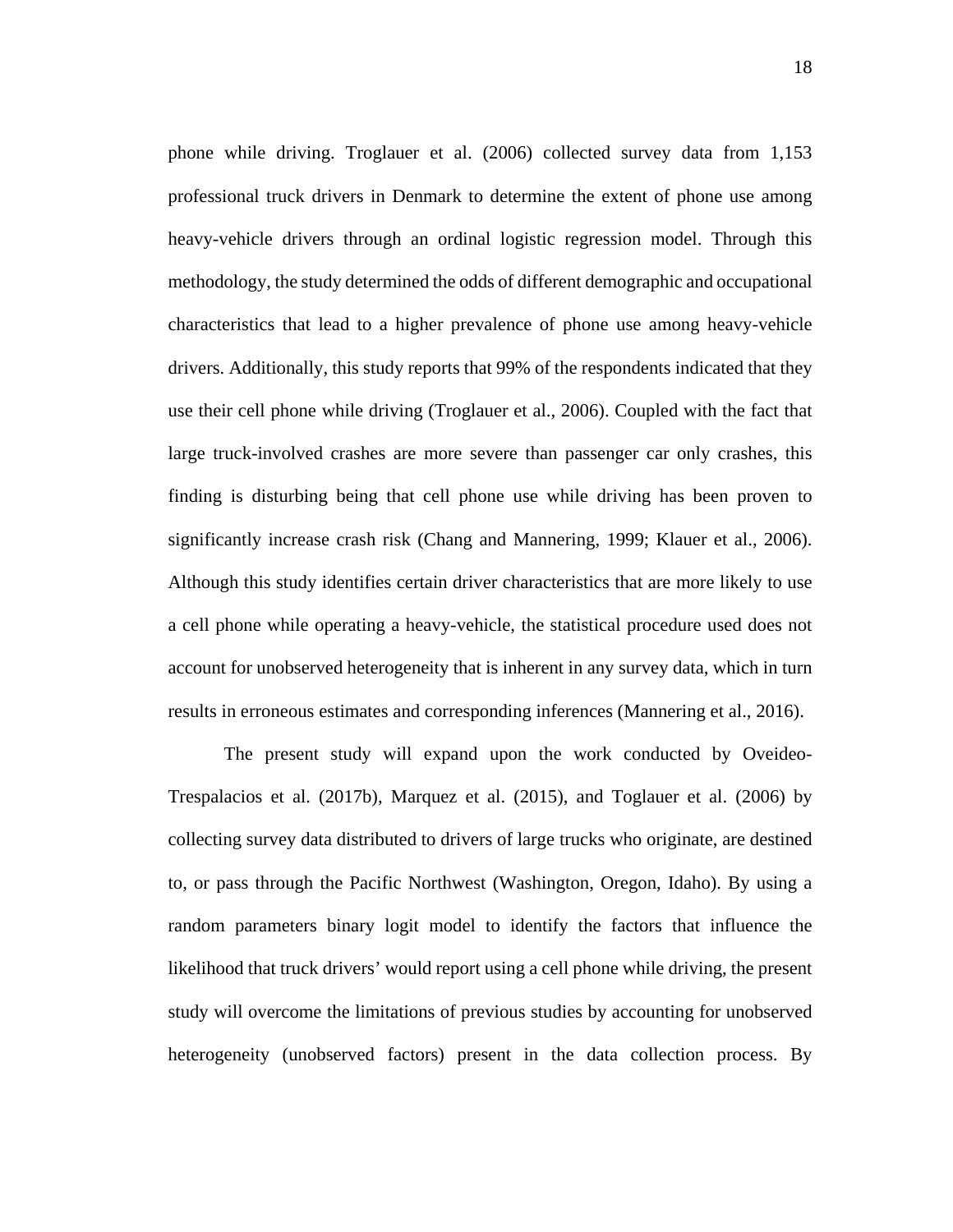identifying the factors that lead to truck drivers using a cell phone while driving, commercial motor carriers and government entities can implement mitigation strategies tailored to specific groups that may reduce the occurrence of cell phone use while driving amongst large truck drivers. To the authors' knowledge, this study would be one of the first to use a random parameters methodology to determine the contributing factors that influence cell phone use among drivers of large trucks.

#### <span id="page-29-0"></span>**2.4 Data Description**

To determine the factors that influence a truck driver's decision to use a cell phone while driving, a stated-preference survey was developed and distributed to drivers of large trucks in 2017. This survey included a total of 64 questions divided into eight parts: socioeconomic, business, driver, driving and accident characteristics, time of day operations, driving management, and truck configuration. To be considered for this study, truck drivers must have either originated in, or delivered goods, to the Pacific Northwest (Idaho, Oregon Washington). Drivers who passed through the Pacific Northwest were also considered for this study. The survey was administered through Oregon State University and utilized the Qualtrics survey platform, an online electronic survey program. The survey, prior to distribution, obtained approval from the Institutional Review Board (IRB).

All respondents voluntarily completed the survey, were at least 18 years of age, and held a Commercial Driver's license (CDL). A total of 1,919 individuals received the survey, but just 515 met the survey requirements and completed the survey; a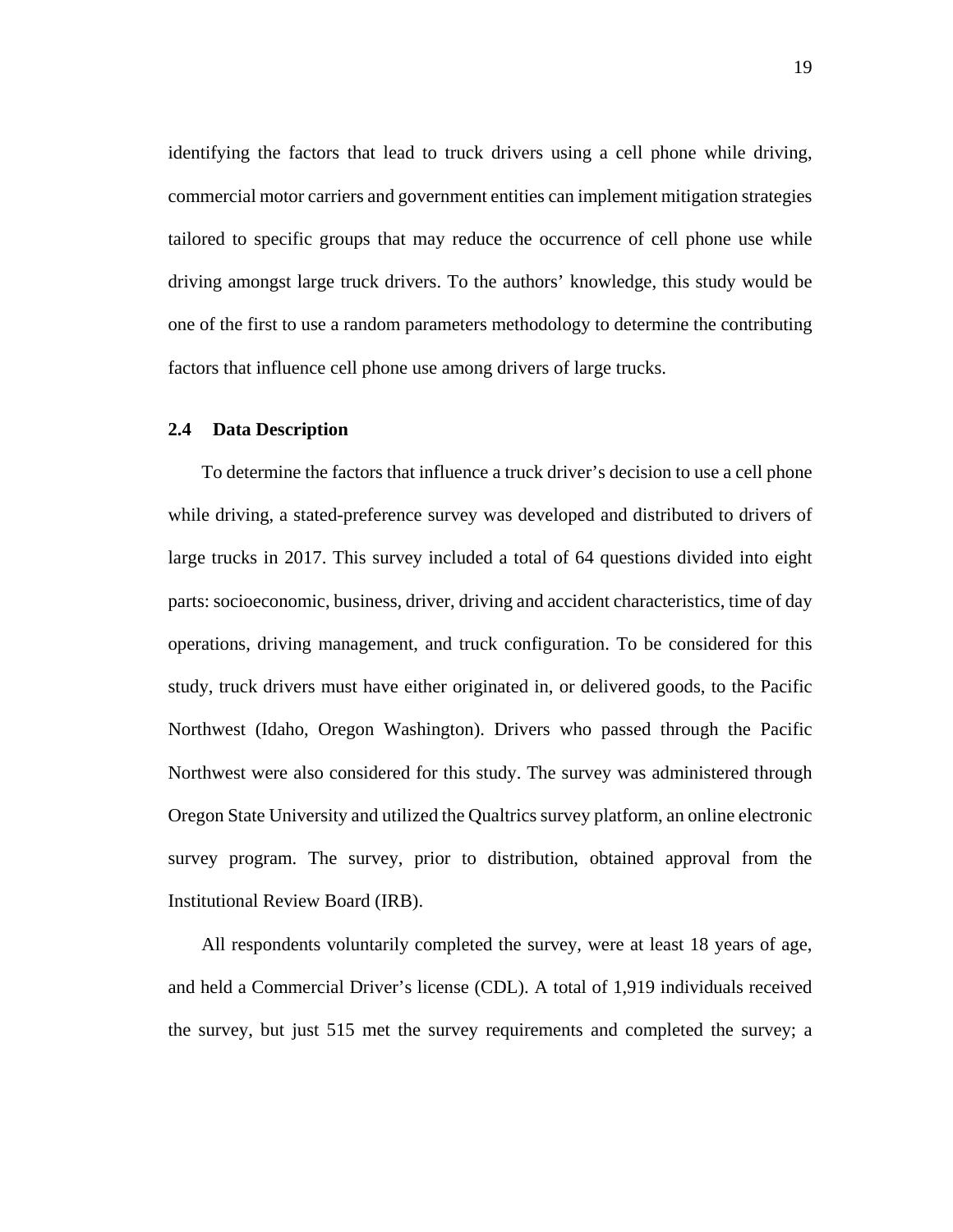response a rate of 26.8%. To determine the level of confidence that inferences can be made, the following equation is used (Smith, 2013):

$$
n = \frac{z^2 \times p \times (1 - p)}{MoE^2}
$$
 Eq. (2-1)

where  $n$  is the sample size needed for desired level of precision;  $p$  is an estimated value of proportion;  $MoE$  is the desired margin of sampling error; and z is the critical value for the desired level of confidence. As a conservative estimate, which assumes half of the population will answer positively and negatively to a posed question, a  $p$  value of 0.5 is used in this study (Dillman et al., 2014). Further, a value of 4.5 was assumed as the desired margin of error. In most studies, it is desired to achieve a 95% confidence level. The corresponding z value for this level of confidence is 1.96. Applying these values to Eqn. 1, it is determined that 475 responses are needed to ensure 95% confidence. With 515 valid and completed responses, this study exceeds this minimum requirement. In other words, parameter estimates and inferences can be made with well over 95% confidence.

The Internet Protocol addresses and geographical coordinates of respondents were recorded through Qualtrics, LLC. This data ensured that a single individual did not complete the survey twice and provide locational information to understand the geographical representation of respondents. Figure 1, using the geographical coordinates that were geocoded in ArcGIS, shows the relative location of survey respondents.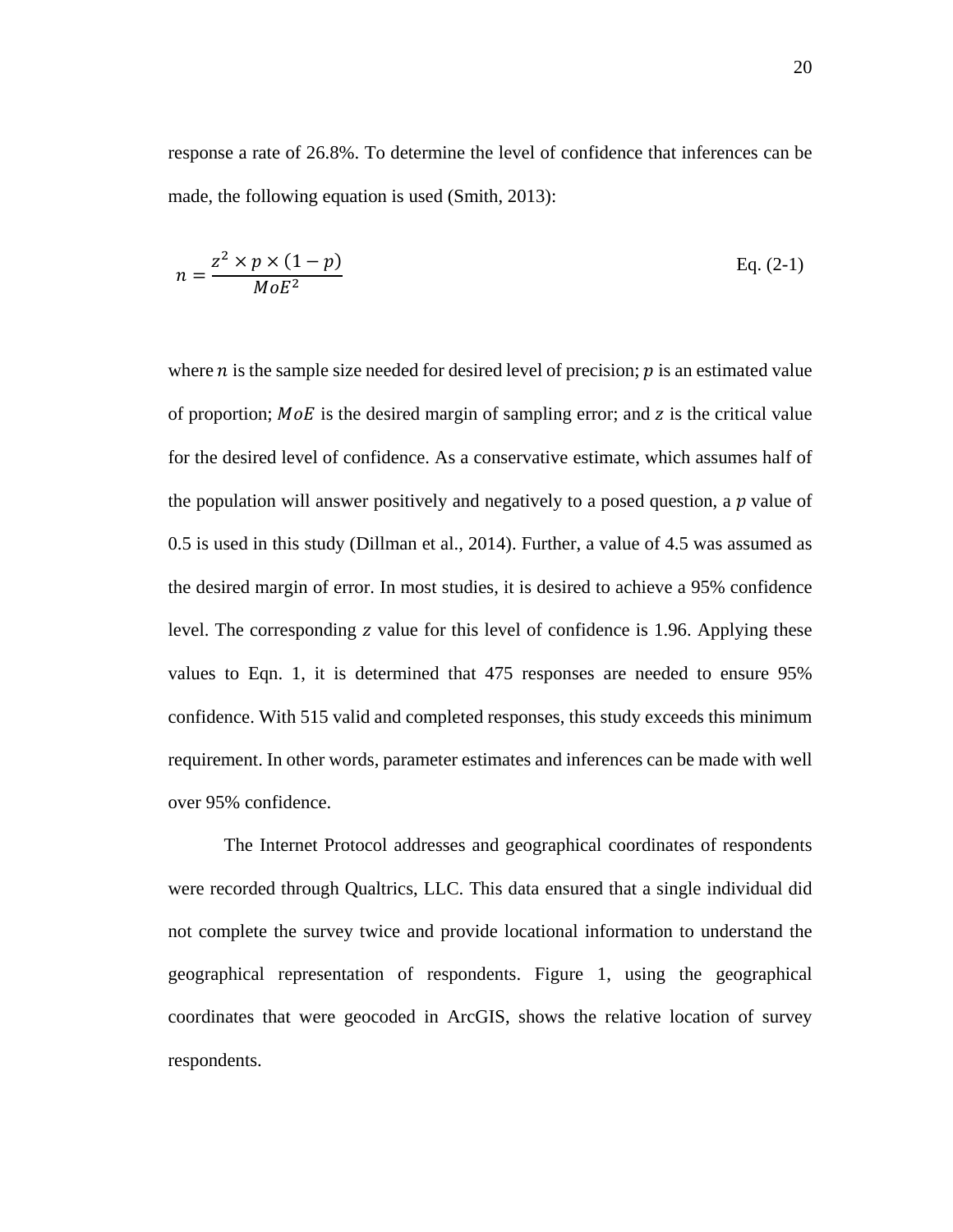

<span id="page-31-0"></span>Figure 2-1: Origin of Truck Drivers that Deliver Goods in the Pacific Northwest

Of specific interest to this study was the following question:

### *Do you use a cell phone while driving? (Either handheld or hands-free)*

This question presented a binary choice to respondents as they were required to respond with either *yes* or *no*. Figure 2 shows the frequency of respondents that responded *yes* or *no* to using a cell phone while driving. This finding is consistent with past studies that determined about 50% of surveyed respondents use a cell phone while driving (Nurullah et al., 2013; Schroeder et al., 2013).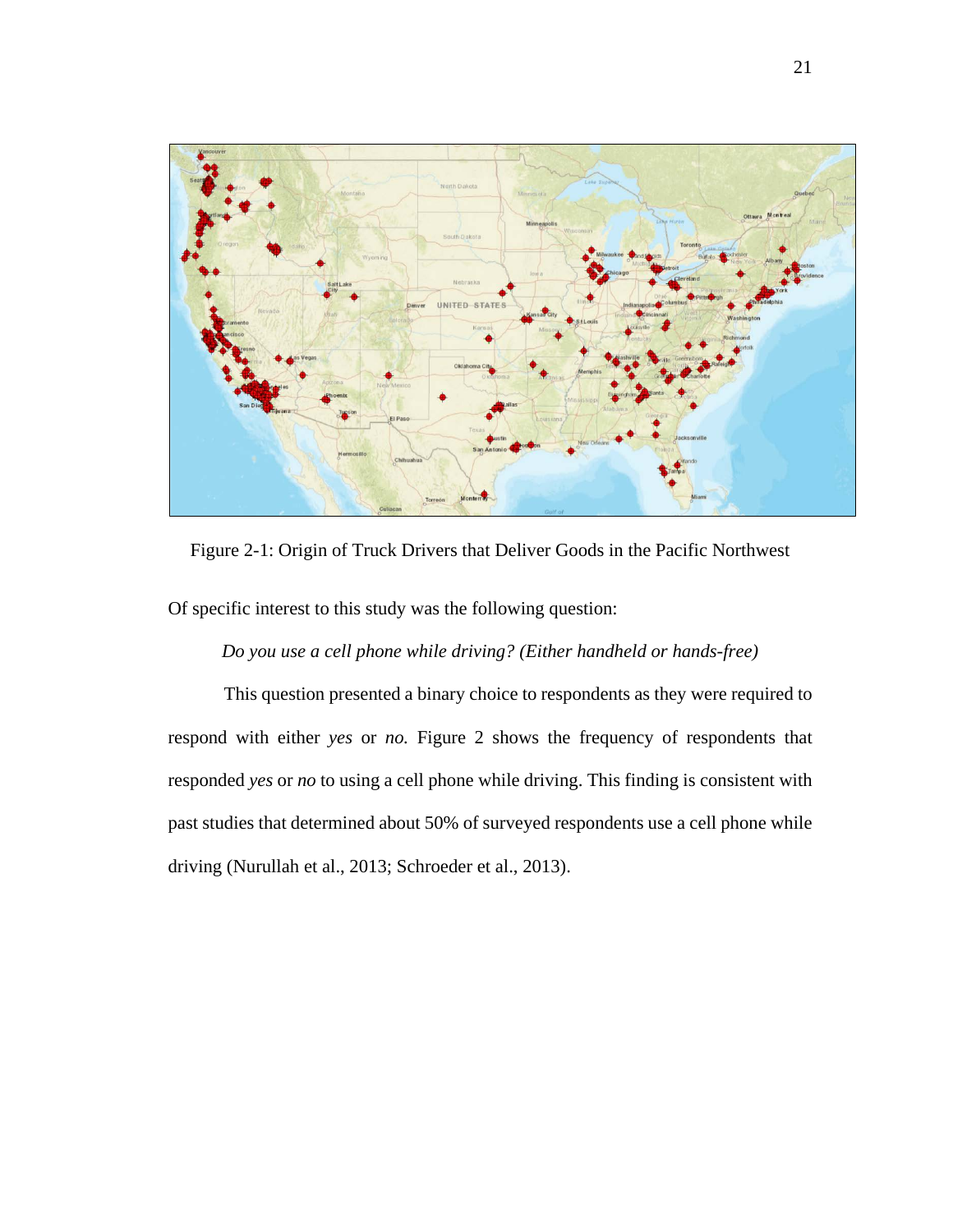

<span id="page-32-0"></span>Figure 2-2: Percentage of respondents who indicate using a cell phone while driving

To corroborate on the increased crash risk associated with cell phone use while driving, self-reported crash history was disaggregated based on cell-phone use. In the survey, respondents were asked, *"During the last 5 years how many accidents have you had in which the police had to attend?"* Respondents had to respond with either one, two, three, four or more, or none. The initial survey analysis, as shown in Figure 3, revealed that 24% of respondents indicated that they were involved in at least one crash in the past five years in which the police had to attend. Of these respondents who indicated being involved in at least one crash in the past 5 years, 57% also reported that they use their cell phone while driving. As shown in Figure 4, the number of crashes reported by those who use their cell phone while driving is about 31% more than those who were involved in a crash and did not report cell phone use while driving. A  $t$ -test was conducted between these two groups and determined a statistically significant difference at the 99<sup>th</sup> percentile. Since the question was posed to the general use of cell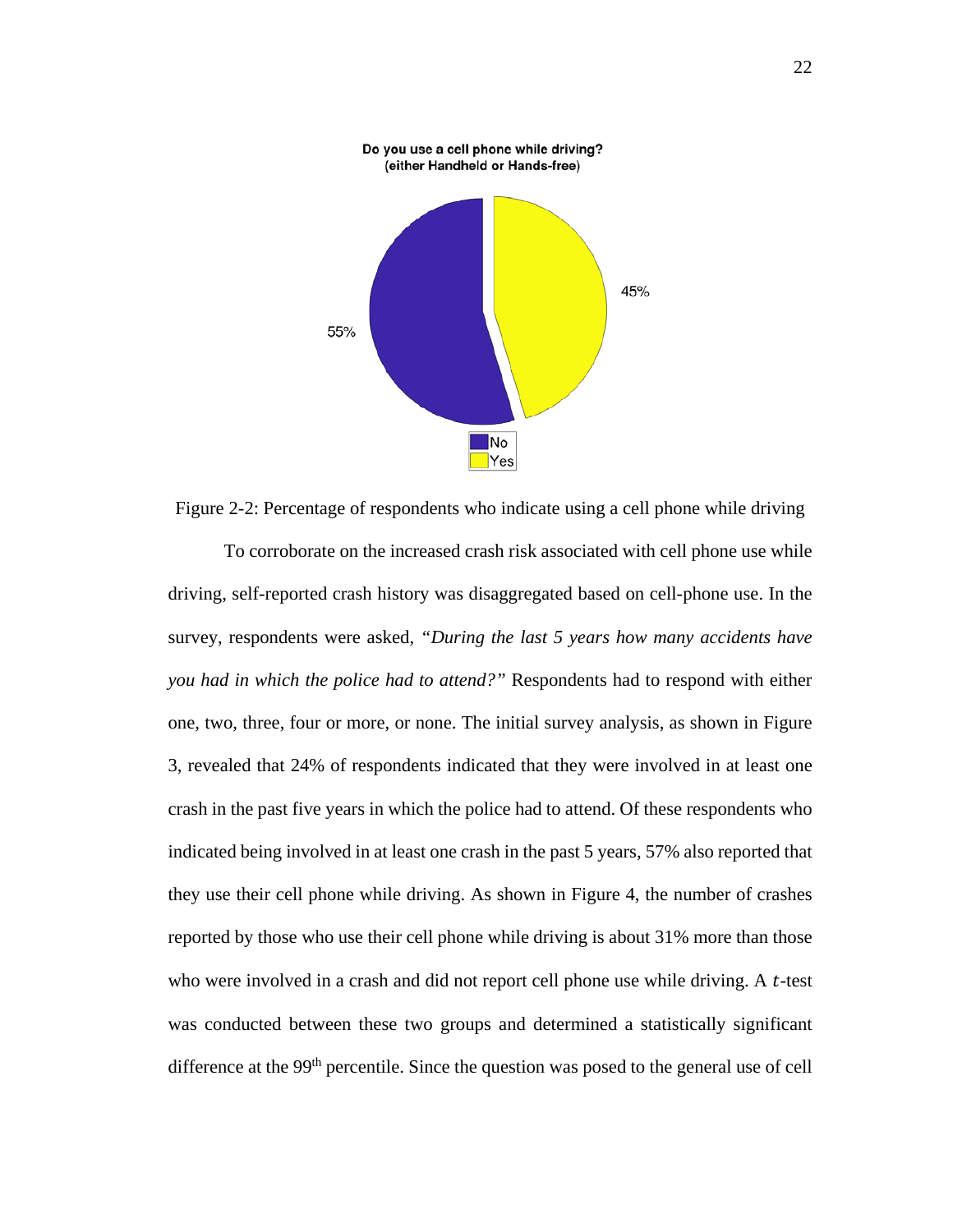phones while driving, this initial data comparison compliments the findings of Olson et al. (2009) and Klauer et al. (2006) that using a cell phone while driving leads to higher crash involvement.

During the last 5 years, how many accidents have you had



Figure 2-3: Self-Reported Crash History

<span id="page-33-0"></span>

<span id="page-33-1"></span>Figure 2-4: Respondents who indicate using their cell phone while driving and being involved in at least one crash in the past 5 years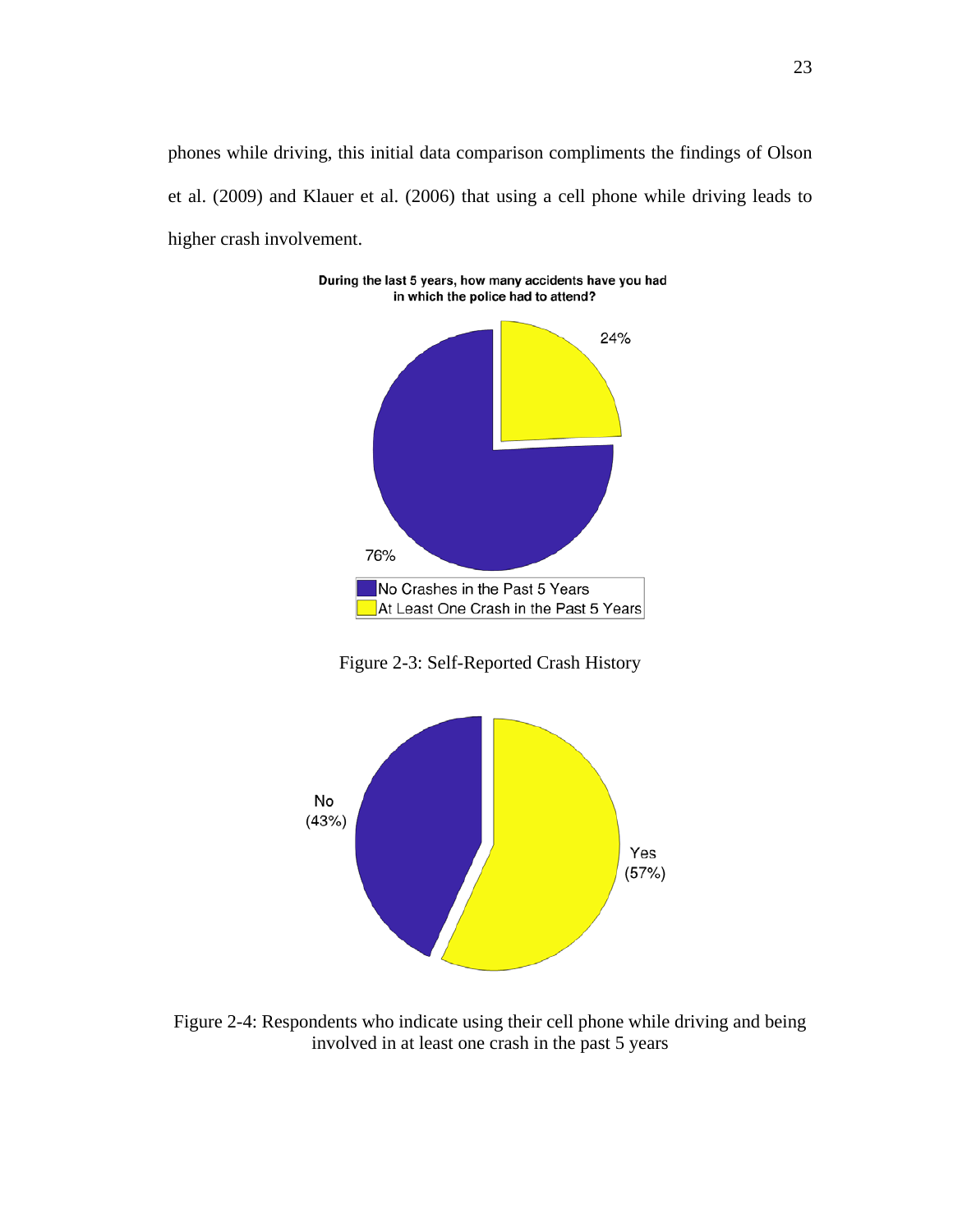Of the 288 indicator variables developed from the survey, 21 are found to be statistically significant. Descriptive statistics of these 21 significant variables, as well as the dependent variable, are shown in Table 1.

#### <span id="page-34-0"></span>**2.5 Methodology**

As mentioned previously, the binary logit modelling framework has been applied in various areas of transportation engineering (Lee and Abdel-Aty, 2008; Moudon et al., 2011; Oviedo-Trespalacios et al., 2017b; Young and Liesman, 2007), in which Anderson et al. (2018) have recently and successfully applied this framework to truck driver survey data. Further, studies have expanded on the traditional logit modelling framework by utilizing a random parameters, or mixed logit, methodology to account for unobserved heterogeneity in the data (Anderson and Hernandez, 2017; Islam et al., 2014; Milton et al., 2008; Morgan and Mannering, 2011; Pahukula et al., 2015). In this study, the reported use of a cell phone while driving is a binary choice; either the driver reports having used a cell phone while driving or the driver did not. Finally, since the survey data has inherent unobserved heterogeneity, a random parameters binary choice modelling framework is an appropriate technique for assessing drivers' decisions on using a cell phone while driving.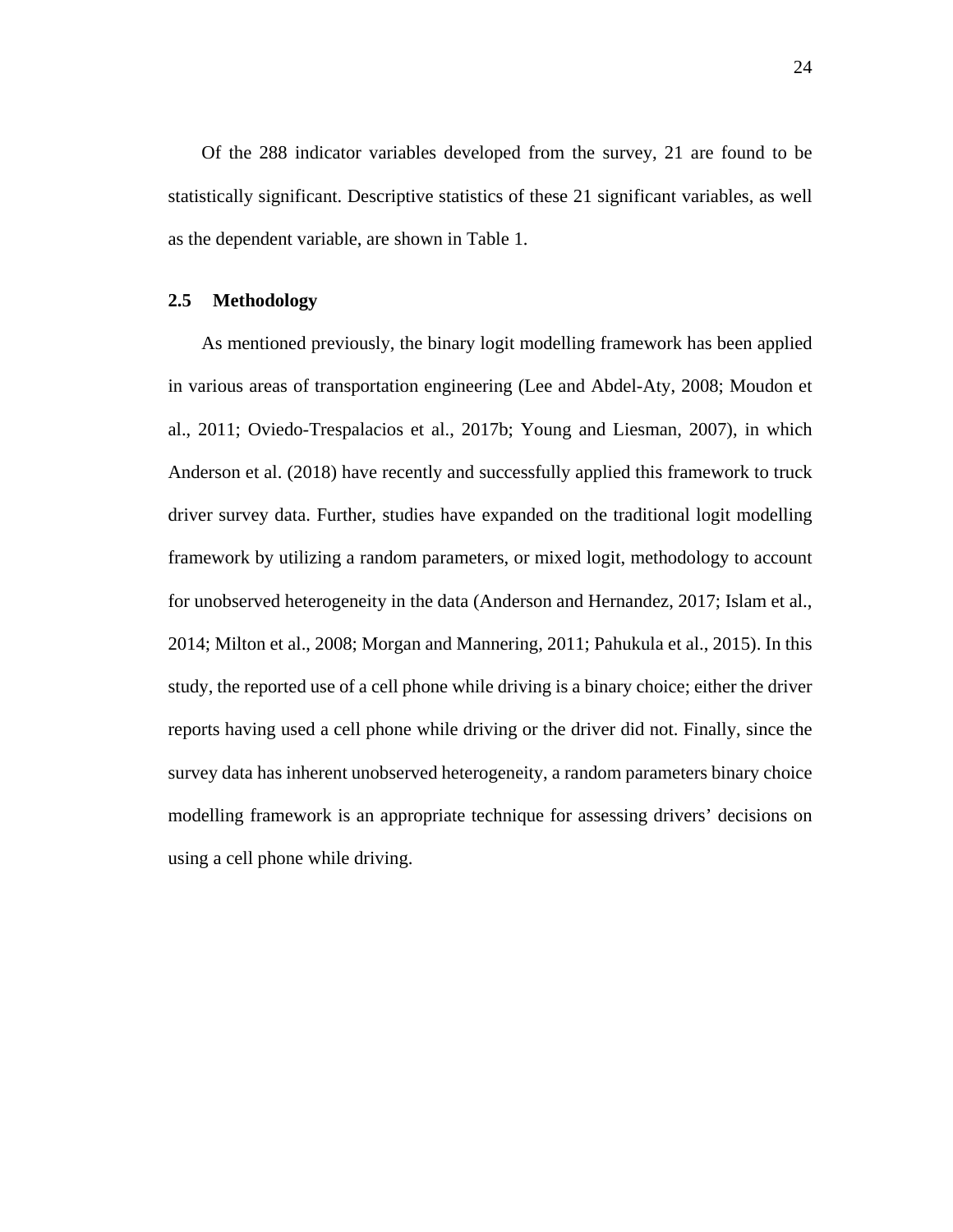| <b>Variable</b>                                                                                           | <b>Mean</b> | <b>Standard</b><br><b>Deviation</b> |
|-----------------------------------------------------------------------------------------------------------|-------------|-------------------------------------|
| <b>Dependent Variable</b>                                                                                 |             |                                     |
| Cell Phone Use (1 if driver reports using a cell phone - either handheld or hands-                        | 0.45        | 0.50                                |
| free - while driving, 0 otherwise)                                                                        |             |                                     |
| <b>Driver Characteristics</b>                                                                             |             |                                     |
| Age (1 if between 18 and 25, 0 otherwise)                                                                 | 0.16        | 0.36                                |
| Marital Status (1 if single, 0 otherwise)                                                                 | 0.26        | 0.44                                |
| Income $(1 \text{ if between } $50,000 \text{ and } $60,000, 0 \text{ otherwise})$                        | 0.28        | 0.45                                |
| Education (1 if completed trade school or technical certificate, 0 otherwise)                             | 0.23        | 0.42                                |
| Crash History (1 if involved in at least one crash in the past 5 years, 0 otherwise)                      | 0.24        | 0.43                                |
| Safety Training (1 if participated in road safety training, 0 otherwise)                                  | 0.87        | 0.33                                |
| <b>Work Characteristics</b>                                                                               |             |                                     |
| Private Carriage (1 if present employer is operated under private carriage, 0<br>otherwise)               | 0.35        | 0.48                                |
| Start Work (1 if work starts between midnight and 6 am, 0 otherwise)                                      | 0.11        | 0.32                                |
| Start Drive (1 if drive starts between 10am and 4pm, 0 otherwise)                                         | 0.26        | 0.44                                |
| Rural Roads (1 if routes are usually driven on rural roads, 0 otherwise)                                  | 0.05        | 0.22                                |
| City Roads (1 if routes are usually driven on city roads, 0 otherwise)                                    | 0.05        | 0.22                                |
| Truck Parking (1 if driver decides parking location, 0 otherwise)                                         |             | 0.41                                |
| Trailer (1 if truck is driven very often with two trailers, 0 otherwise)                                  |             | 0.31                                |
| <b>Temporal Characteristics</b>                                                                           |             |                                     |
| Most Difficult Day of the Week Finding Safe Parking (1 if Tuesday, 0 otherwise)                           | 0.27        | 0.45                                |
| Most Difficult Hour Finding Safe Truck Parking (1 if afternoon, 0 otherwise)                              | 0.15        | 0.36                                |
| <b>Driving Behavior</b>                                                                                   |             |                                     |
| Driving while tired (1 if often, 0 otherwise)                                                             | 0.47        | 0.50                                |
| Never change lanes to avoid travelling with passenger vehicle behind (1 if yes,                           | 0.33        | 0.47                                |
| 0 otherwise)                                                                                              |             |                                     |
| Driving Break (1 if a stop is made every 4-6 hours on a longer trip, 0 otherwise)                         | 0.33        | 0.47                                |
| Truck Inspection (1 if driver inspects truck before starting each trip, 0 otherwise)                      | 0.46        | 0.50                                |
| <b>Management Characteristics</b>                                                                         |             |                                     |
| Fatigue Management (1 if schedule imposed by CMV carrier makes it easier to                               | 0.29        | 0.45                                |
| take a break, 0 otherwise)                                                                                |             |                                     |
| Driving Hours Management (1 if CMV carrier restricts the number of hours<br>worked per week, 0 otherwise) | 0.49        | 0.50                                |

<span id="page-35-0"></span>Table 2-1: Descriptive Statistics of Significant Variables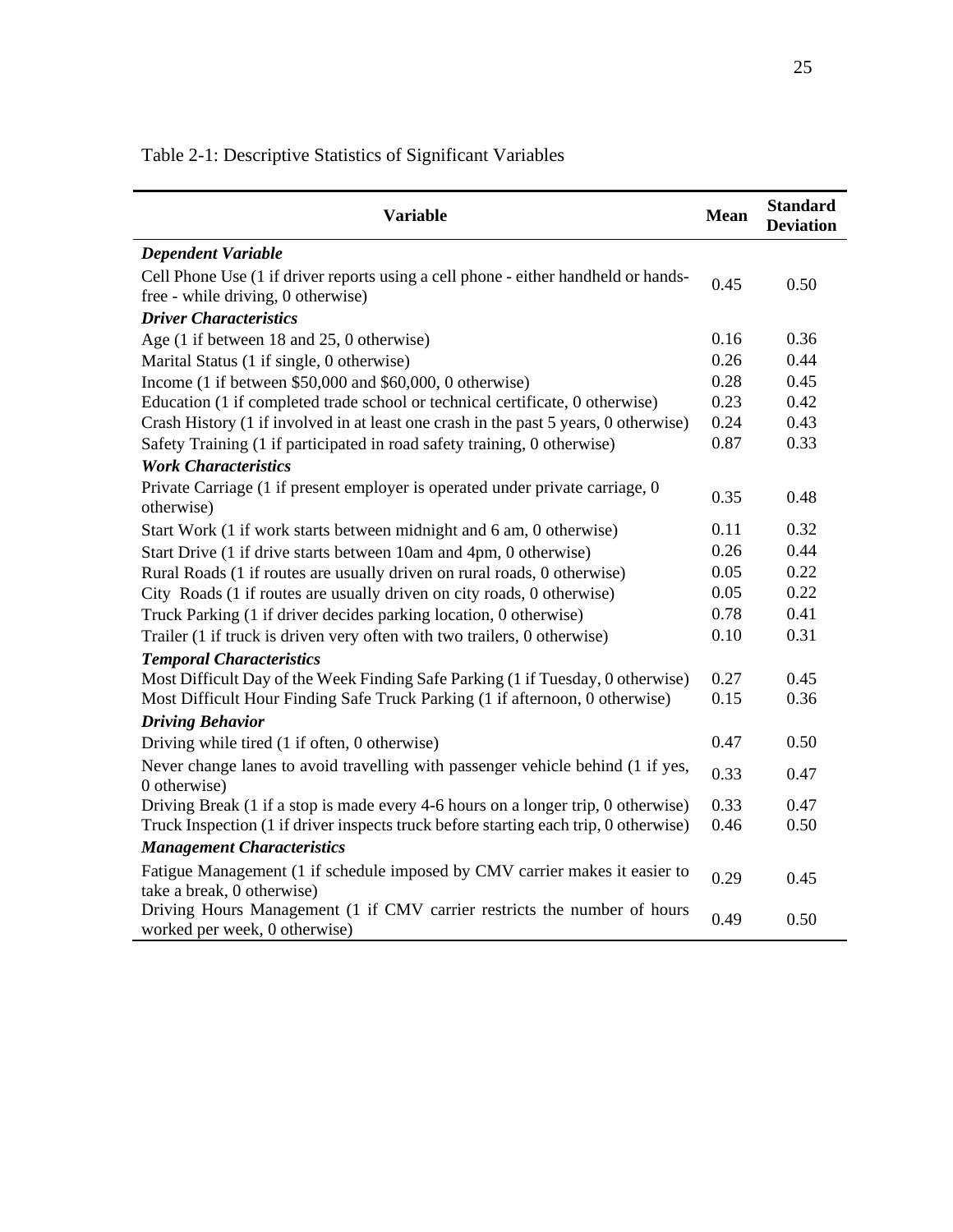Due to the binary nature of the selected response variable, a binary logistic regression model is applied. The two possible outcomes for the response variable are represented by the following: 1 if a driver reports using a cell phone while driving, and 0 otherwise (driver does not report using their cell phone while driving). The following binary logit formulation is used to estimate the probability that the outcome takes the value of 1 (using cell phone while driving) as a function of covariates (McFadden, 1973; Washington et al., 2011):

$$
P_n(i) = \frac{e^{(\hat{\beta})}}{1 + e^{(\hat{\beta})}}
$$
 where  $\hat{\beta} = \beta_0 + \beta_1 X_{1,n} + \dots + \beta_i X_{i,n}$  Eqn. (2-2)

where  $P_n(i)$  is the probability that a truck driver uses their cell phone while driving (i.e., the outcome takes on the value 1);  $\hat{\beta}$  is a vector of estimated parameters; and, X is a vector of explanatory variables (i.e., indicator variables coded from the survey data).

One shortfall of survey data is that responses can potentially have unobserved heterogeneity, or variation, across drivers. Within the data, there exists a significant amount of information that affects the likelihood of using a cell phone while driving that is not measured for in the analysis. Information, such as type of driver behavior (i.e., aggressive vs. passive), forgetfulness, and reporting false information (i.e., indicate no cell phone use while driving to comply with laws and policies) are possible unobserved factors that can affect model results for cell phone use while driving. However, these unobserved factors are not captured in the data through the survey responses. This inherent limitation of survey data will result in erroneous model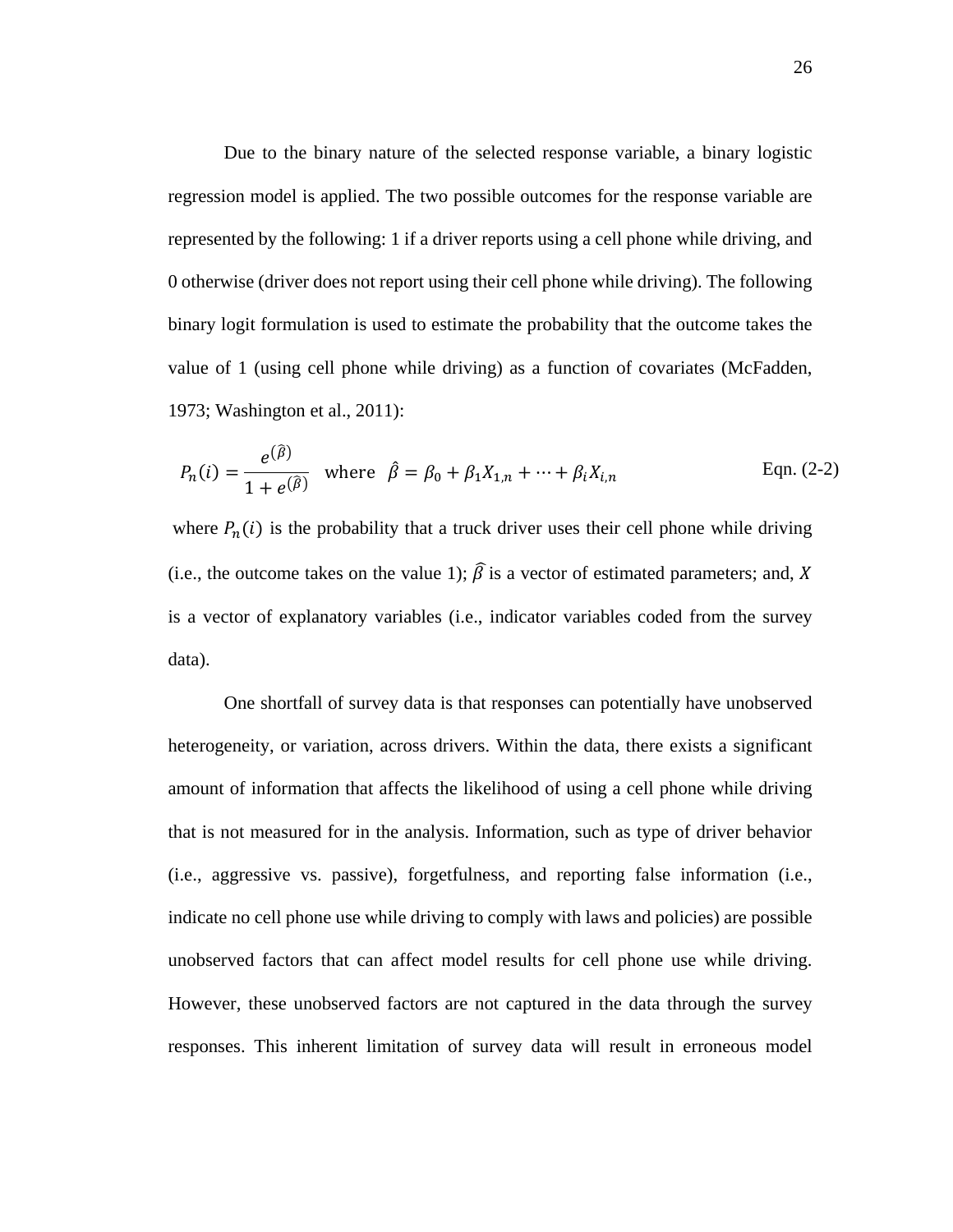estimates and, therefore, inferences if this unobserved heterogeneity is not accounted for in the model (Mannering et al., 2016). To account for potential heterogeneity within the data, a random parameters methodology is applied to allow estimated parameters to vary across observations. Eq. (1) can now be written as (Washington et al., 2011):

$$
P_n(i|\varphi) = \int_X \frac{e^{(\hat{\beta})}}{1 + e^{(\hat{\beta})}} f(\hat{\beta}|\varphi) d\hat{\beta}
$$
 Eq. (2-3)

where  $P_n(i|\varphi)$  is the weighted average of  $P_n(i)$  taking on the value of 1 determined by the density function,  $f(\hat{\beta}|\varphi)$ . The density function,  $f(\hat{\beta}|\varphi)$ , is a given distribution determined by the analyst (i.e., normal, uniform, triangular, etc.) that enables  $\beta$  to account for driver-specific variations of the effects of  $X$  on outcome probabilities,  $P_n(i|\varphi)$  (Washington et al., 2011). Although the density function  $f(\hat{\beta}|\varphi)$  can utilize different distributions, only the normal distribution was found to be statistically significant (based on significance of the standard deviations) and used in the current study. To simulate maximum likelihood estimation of the random parameters binary logit model, 200 Halton draws are used, as they have been proven to be computationally efficient and preferred over purely random draws (Bhat, 2003; J. Halton, 1960; Train, 2000).

Lastly, marginal effects are used to measure variable impact on the use of cell phone while driving. Marginal effects measure the change in outcome probability due to a one-unit increase in an explanatory variable while holding all variables constant (equal to their means). This provides the analyst with an absolute change in probability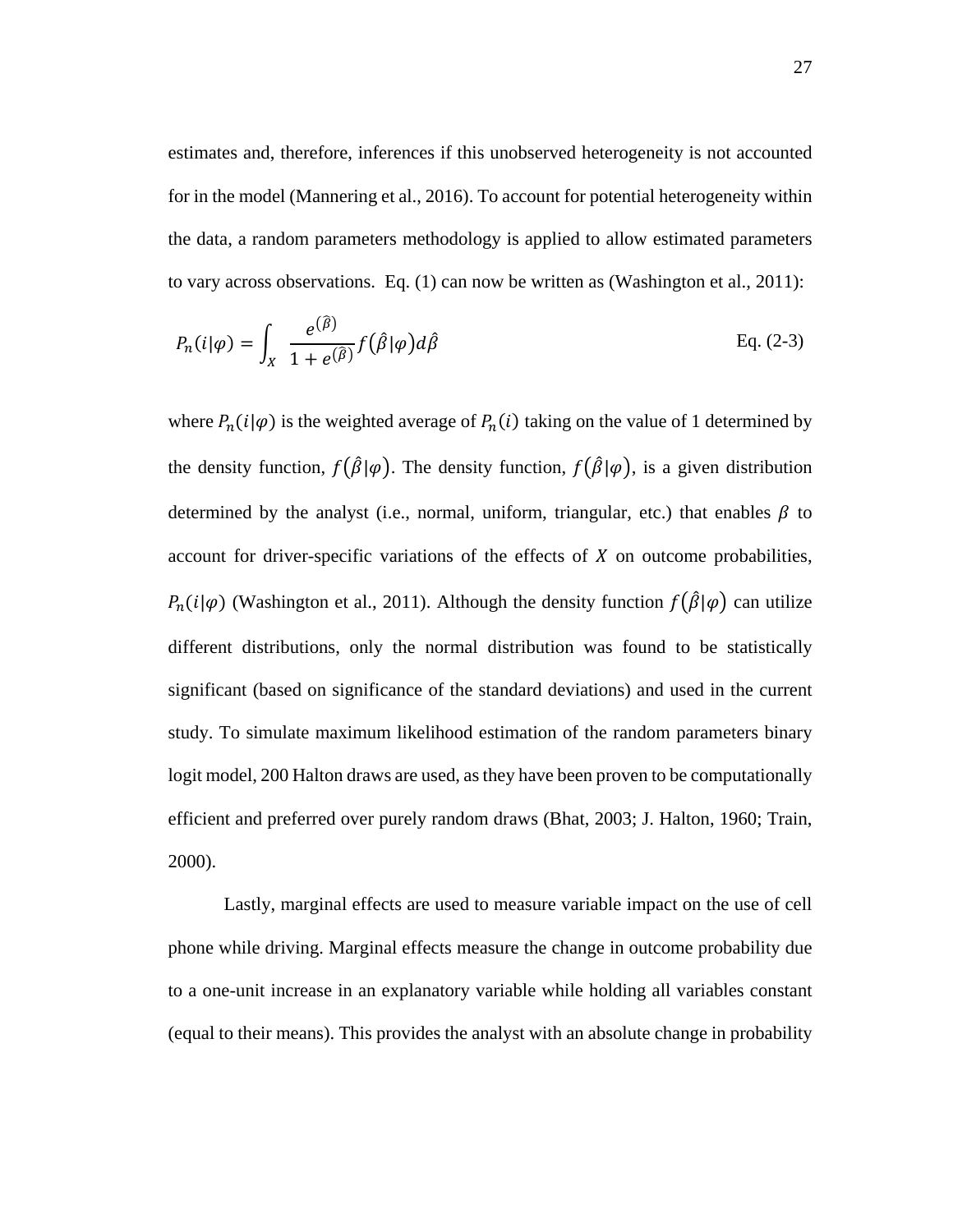on the outcome due to an explanatory variable. In this study, only indicator variables are found to be significant. As such, marginal effects are computed as the difference in probability as indicator variable  $X_k$  changes from zero to one while all other variables remain equal to their means (Greene, 2012):

$$
ME_{X_k}^{P_n(i)} = \text{Prob}[P_n(i) = 1 \mid X_k = 1] - \text{Prob}[P_n(i) = 1 \mid X_k = 0] \quad \text{Eq. (2-4)}
$$

## *2.5.1 Test for Model Significance*

A log-likelihood ratio test (LRT) was utilized in this study to determine if the random parameter binary logit model is of more significance than the fixed parameter binary logit mode.. The LRT is defined as (Washington et al., 2011):

$$
\chi^2 = -2[LL_{fix}(\beta^{fix}) - LL_{ran}(\beta^{ran})]
$$
 Eqn. (2-5)

where:

 $\chi^2$ : chi-square statistic with degrees of freedom equal to the number of random parameters  $LL_{fix}(\beta^{fix})$ : log-likelihood at convergence of fixed parameter binary logit model  $LL_{ran}(\beta^{ran})$ : log-likelihood at convergence for random parameter binary logit model

The LRT is used in this study to test the hypothesis that the random parameters logit model is statistically more significant than the fixed parameters logit model.

## **2.6 Results and Discussion**

To estimate the random parameter binary logit model, only variables that were significant at the 95% confidence level were retained. Computed log-likelihood and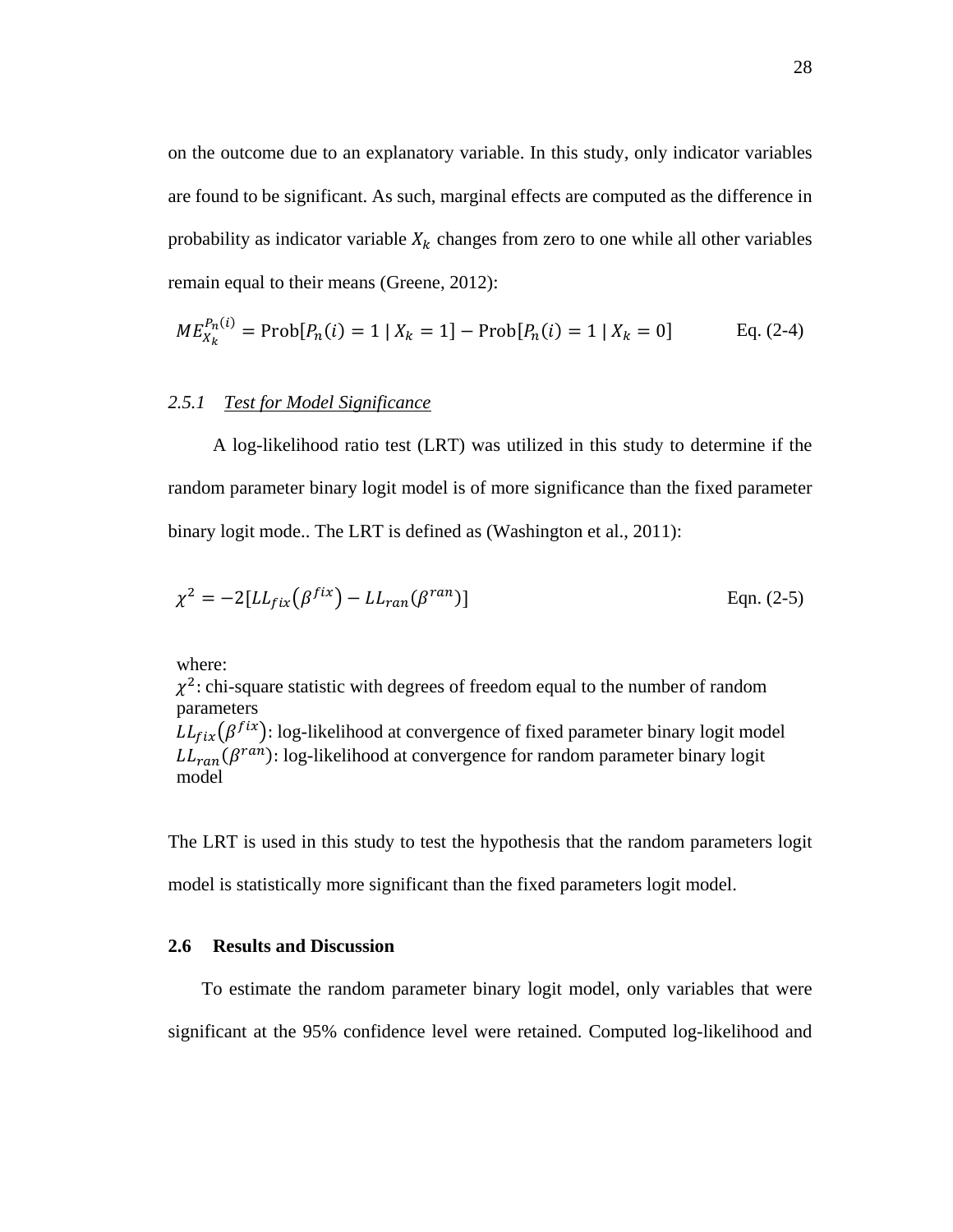Akaike information criteria (AIC) values were used to assess model improvement. With these criteria, the final model included 16 fixed parameters (i.e., the variables are homogeneous across drivers) and seven random parameters (i.e., the variables are heterogeneous across drivers). Results of this final model are shown in Table 2, which include model specifications and corresponding marginal effects

## *2.6.1 Model Significance*

Results of the LRT, Eqn. (5), determined that the random parameters binary logit model is statistically superior over its fixed parameters counterpart with over 90% confidence. The log-likelihood at convergence of the fixed and random parameters binary logit models were -304.53 and -298.47, respectively. The resulting chi-square statistic is 12.12, with seven degrees of freedom, which is equal to the number of random parameters. The associated  $p$ -value for this statistic is 0.0967, which suggests that, with over 90% confidence, the null hypothesis can be rejected and the random parameters model is statistically preferred over the fixed parameters model. Further, this result indicates that there is indeed variation across drivers regarding specific characteristics that impact a driver reporting to use a cell phone (or not).

## *2.6.2 Variable Discussion*

The best fitted random parameter binary logit model determined that driver, work, temporal, and management characteristics, as well as driver behavior, all influenced the probability of self-reported cell phone use while driving among drivers of large trucks. Understanding these factors can assist transportation agencies and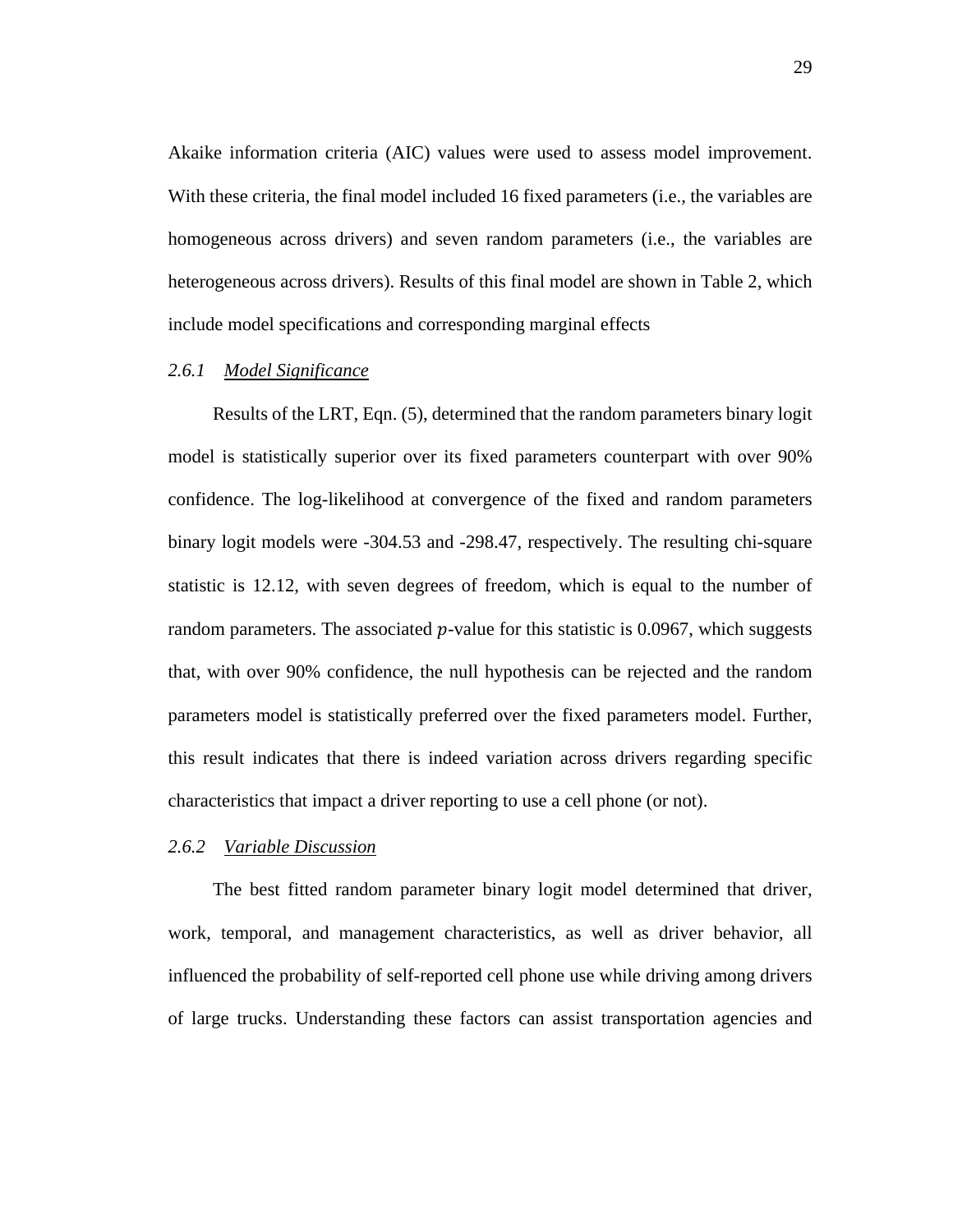CMV carriers in identifying and developing policies and programs that aim to mitigate

distracted driving among truck drivers.

Table 2-2: Random Parameters Binary Logit Model: Predicting Cell Phone Use Among Truck Drivers

| <b>Variable</b>                                                                             | <b>Coefficient</b> | t-statistic | <b>Marginal</b><br><b>Effect</b> | t-statistic |
|---------------------------------------------------------------------------------------------|--------------------|-------------|----------------------------------|-------------|
| Constant                                                                                    | $-4.18$            | $-5.34$     |                                  |             |
| <b>Driver Characteristics</b>                                                               |                    |             |                                  |             |
| Age (1 if between 18 and 25, 0 otherwise)                                                   | $-1.84$            | $-3.60$     | $-0.357$                         | $-2.67$     |
| (Standard Deviation of Parameter, Normally                                                  | (1.41)             | (2.41)      |                                  |             |
| Distributed)                                                                                |                    |             |                                  |             |
| Marital Status (1 if single, 0 otherwise)<br>(Standard Deviation of Parameter, Normally     | $-3.79$            | $-5.98$     | $-0.735$                         | $-3.44$     |
| Distributed)                                                                                | (10.86)            | (7.20)      |                                  |             |
| Income (1 if between \$50,000 and \$60,000, 0<br>otherwise)                                 | 0.69               | 1.97        | 0.133                            | 1.77        |
| (Standard Deviation of Parameter, Normally<br>Distributed)                                  | (5.83)             | (7.12)      |                                  |             |
| Education (1 if completed trade school or technical<br>certificate, 0 otherwise)            | $-0.68$            | $-1.98$     | $-0.133$                         | $-1.75$     |
| Crash History (1 if involved in at least one crashes<br>in past 5 years, 0 otherwise)       | 1.10               | $-3.15$     | 0.212                            | $-2.51$     |
| Safety Training (1 if participated in road safety<br>training, 0 otherwise)                 | 2.08               | 4.38        | 0.403                            | 2.35        |
| (Standard Deviation of Parameter, Normally<br>Distributed)                                  | (0.94)             | (4.16)      |                                  |             |
| <b>Work Characteristics</b>                                                                 |                    |             |                                  |             |
| Private Carriage (1 if present employer is operated<br>under private carriage, 0 otherwise) | $-0.69$            | $-2.32$     | $-0.134$                         | $-2.08$     |
| Start Work (1 if work starts between 10am and<br>4pm, 0 otherwise)                          | 2.29               | 4.18        | 0.444                            | 2.86        |
| Start Drive (1 if drive starts between midnight and<br>6am, 0 otherwise)                    | 0.74               | 2.18        | 0.144                            | 1.96        |
| (Standard Deviation of Parameter, Normally<br>Distributed)                                  | (2.76)             | (5.31)      |                                  |             |
| Rural Roads (1 if routes are usually driven on rural<br>roads, 0 otherwise)                 | 3.99               | 4.94        | 0.773                            | 3.17        |
| City Roads (1 if routes are usually driven on city<br>roads, 0 otherwise)                   | 1.91               | 2.62        | 0.369                            | 2.21        |
| Truck Parking (1 if driver decides parking location,<br>0 otherwise)                        | 2.06               | 4.93        | 0.398                            | 3.10        |
| (Standard Deviation of Parameter, Normally<br>Distributed)                                  | (2.83)             | (7.54)      |                                  |             |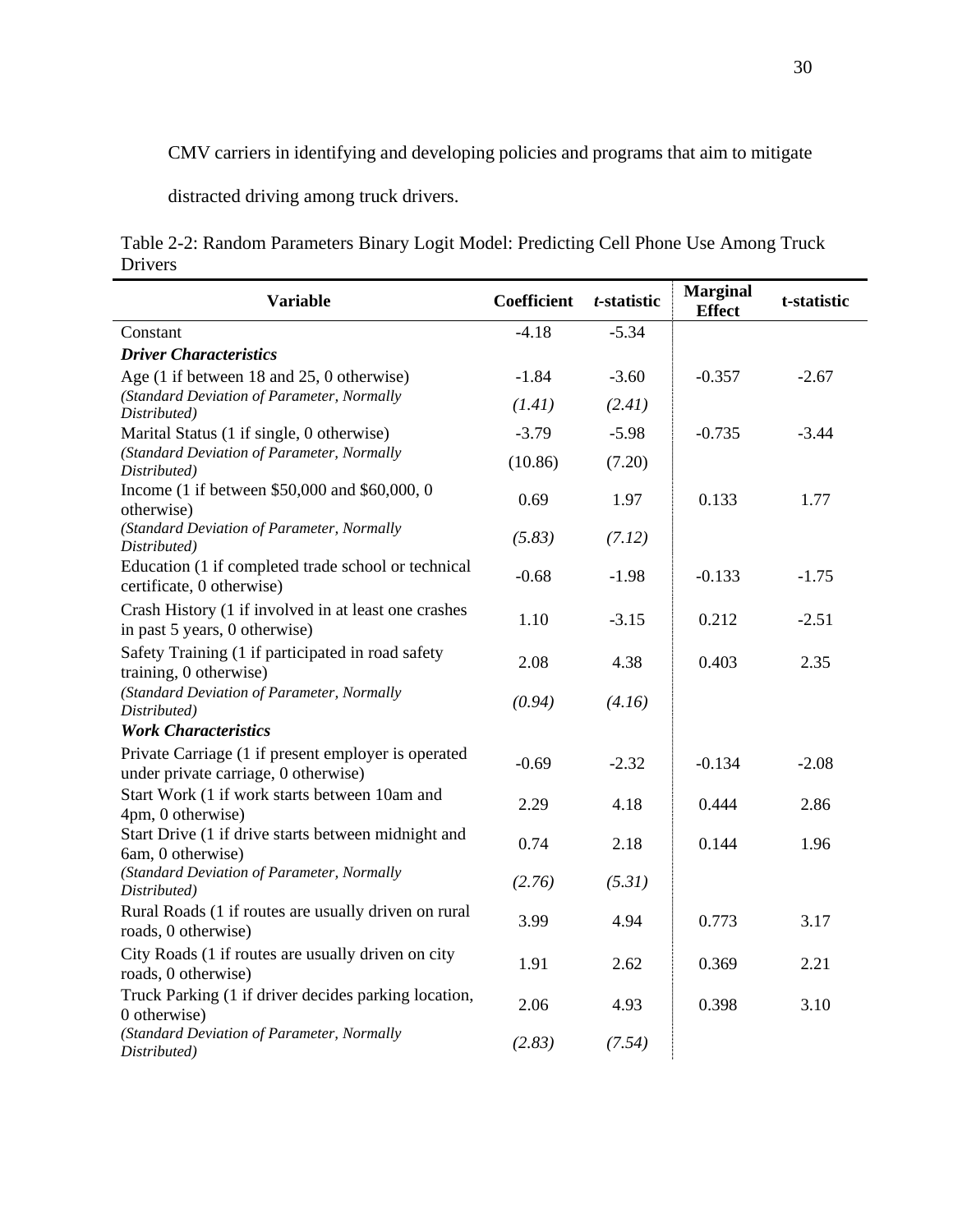| <b>Variable</b>                                                                                              | <b>Coefficient</b> | t-statistic | <b>Marginal</b><br><b>Effect</b> | t-statistic |
|--------------------------------------------------------------------------------------------------------------|--------------------|-------------|----------------------------------|-------------|
| Trailer (1 if truck is driven very often with two<br>trailers, 0 otherwise)                                  | 2.45               | 4.38        | 0.475                            | 2.97        |
| <b>Temporal Characteristics</b>                                                                              |                    |             |                                  |             |
| Most Difficult Day of the Week Finding Safe<br>Parking (1 if Tuesday, 0 otherwise)                           | 1.48               | 4.16        | 0.287                            | 2.83        |
| Most Difficult Hour Finding Safe Truck Parking (1)<br>if afternoon, 0 otherwise)                             | 1.52               | 3.27        | 0.294                            | 2.59        |
| <b>Driving Behavior</b>                                                                                      |                    |             |                                  |             |
| Driving while tired (1 if often, 0 otherwise)                                                                | 1.41               | 4.50        | 0.274                            | 2.96        |
| Never change lanes to avoid travelling with<br>passenger vehicle behind (1 if yes, 0 otherwise)              | 1.07               | 3.28        | 0.207                            | 2.43        |
| Driving Break (1 if a stop is made every 4-6 hours<br>on a longer trip, 0 otherwise)                         | 1.54               | 4.56        | 0.299                            | 3.23        |
| Truck Inspection (1 if driver inspects truck before<br>starting each trip, 0 otherwise)                      | 0.94               | 3.21        | 0.182                            | 2.53        |
| <b>Management Characteristics</b>                                                                            |                    |             |                                  |             |
| Fatigue Management (1 if schedule imposed by<br>CMV carrier makes it easier to take a break, 0<br>otherwise) | $-2.07$            | $-5.24$     | $-0.401$                         | $-3.20$     |
| Driving Hours Management (1 if CMV carrier<br>restricts the number of hours worked per week, 0<br>otherwise) | $-1.98$            | $-5.55$     | $-0.384$                         | $-3.29$     |
| (Standard Deviation of Parameter, Normally<br>Distributed)                                                   | (5.10)             | (7.78)      |                                  |             |
| <b>Model Summary</b>                                                                                         |                    |             |                                  |             |
| Number of Observations                                                                                       | 515                |             |                                  |             |
| Log-Likelihood at Zero                                                                                       | $-354.82$          |             |                                  |             |
| Log-Likelihood at Convergence                                                                                | $-298.47$          |             |                                  |             |
| McFadden Pseudo $R^2$                                                                                        | 0.16               |             |                                  |             |

Table 2-2: Random Parameters Binary Logit Model: Predicting Cell Phone Use Among Truck Drivers

## *2.6.2.1 Driver Characteristics*

Younger truck drivers, drivers between the ages of 18 and 25, were found to have a random and normally distributed parameter based on the statistical significance of the standard deviation. With a mean of -1.84 and a standard deviation of 1.41, 9.6%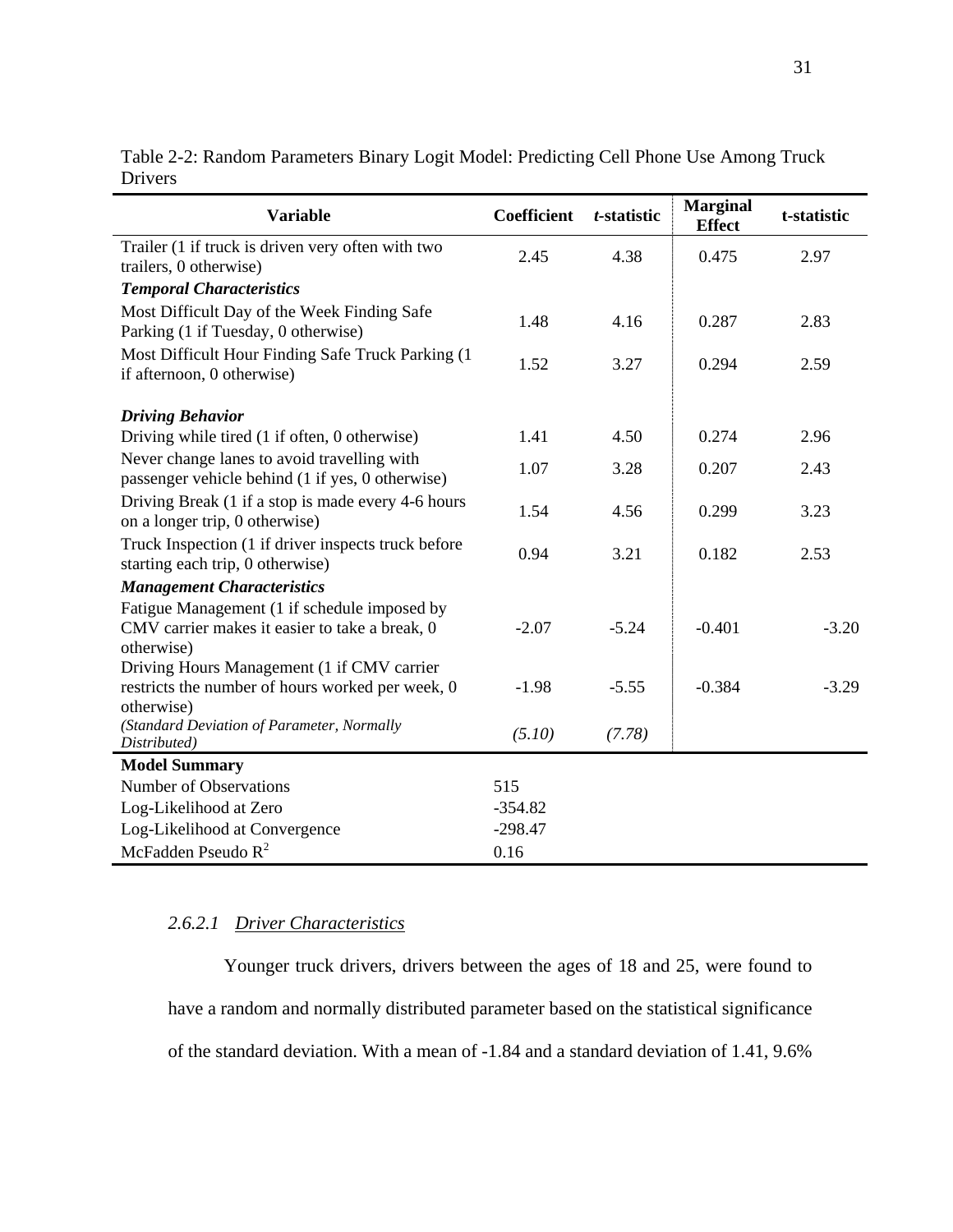of drivers within this age group have an estimated parameter mean greater than zero and 90.4% of respondents in this driver demographic have an estimated parameter mean less than zero. In regards to the 9.6% of drivers that are more likely to report using their cell phone while driving, this finding is consistent with passenger car research that finds younger passenger car drivers more likely to uses their cell phones while driving than other age groups (Farmer et al., 2010; Gliklich et al., 2016; Oviedo-Trespalacios et al., 2017b; Young and Lenné, 2010). On the other hand, 90.4% of drivers between 18 and 25 are less likely to report using their cell phone while operating a truck. The heterogeneous nature of this variable may be capturing differences in job experience among younger truck drivers. For instance, if a truck driver falls within this age demographic and has minimal truck driving experience, they might be less likely to use their cell phone while driving because they are still learning to operate their truck. Contrarily, a small portion of drivers within this age group might have slightly more experience operating a truck and are more likely to report using their cell phone while driving.

Single marital status was another sociodemographic factors found to have a random and normally distributed parameter at the 95<sup>th</sup> percentile. The mean for this parameter was -3.79 with a standard deviation of 10.86 resulting in the estimated parameter mean being greater than zero for 36.4% of drivers and less than zero for 63.7% of the drivers. In other words, 36.4% of single truck drivers are more likely to report using their cell phone while driving and 63.7% behave differently (i.e., less likely to self-report). One possible explanation for this non-homogenous nature is that the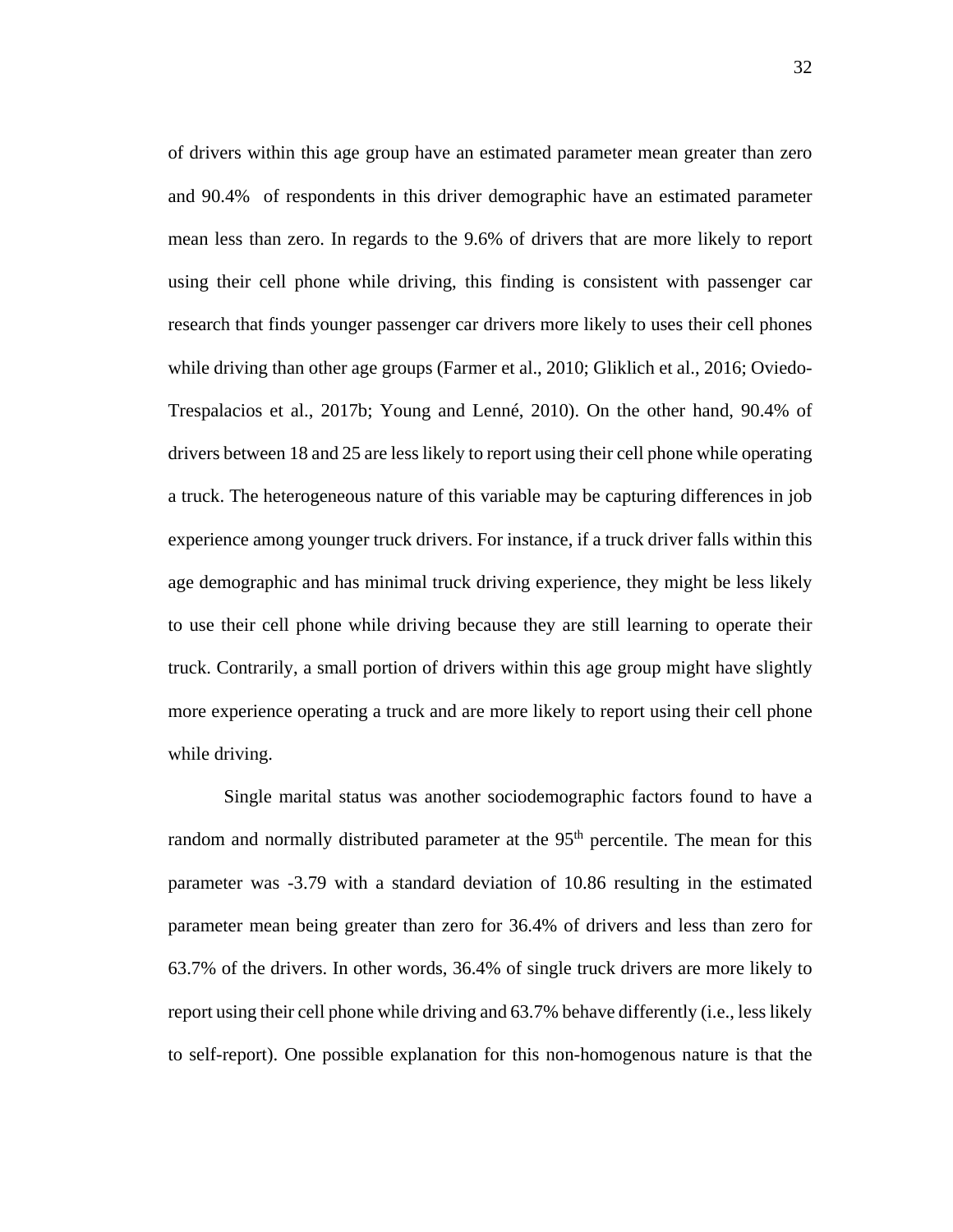random parameter might be capturing unobserved differences for the need to use a cell phone while driving. According to Sarksisian and Gerstel (2015), single individuals are more likely to socialize and exchange help with friends/neighbors and exchange more support with their parents than individuals that are married. In this study, a proportion of single respondents may be more socially active than others, which prompts the need, or desire, to use a cell phone while driving a large truck, despite the inherent risks and associated fines if caught.

The next driver characteristic found to be significant is driver income, particularly those who reported earning between \$50,000 and \$59,999. This estimated parameter was found to be random and normally distributed with a mean and standard deviation of 0.69 and 5.83, respectively. This finding suggests that the estimated parameter mean is less than zero for 45.3% of drivers and greater than zero for 54.7% of drivers. The latter finding is consistent with past studies, in which participants in higher income brackets were more likely to use their cell phone while driving (Nurullah et al., 2013). The heterogeneity in this variable might be explained by the difference in perception of possible fines due to using a cell phone while driving. Some drivers within this income range may not be affected by the financial impact of a fine, whereas others are attempting to minimize any unnecessary costs.

The last driver characteristic found to be significant, also with a significant random and normally distributed parameter, was safety training. With a mean of 2.08 and a standard deviation of 0.94, the estimated parameter mean for drivers who previously had some form of safety training is less than zero for 1.4% of drivers and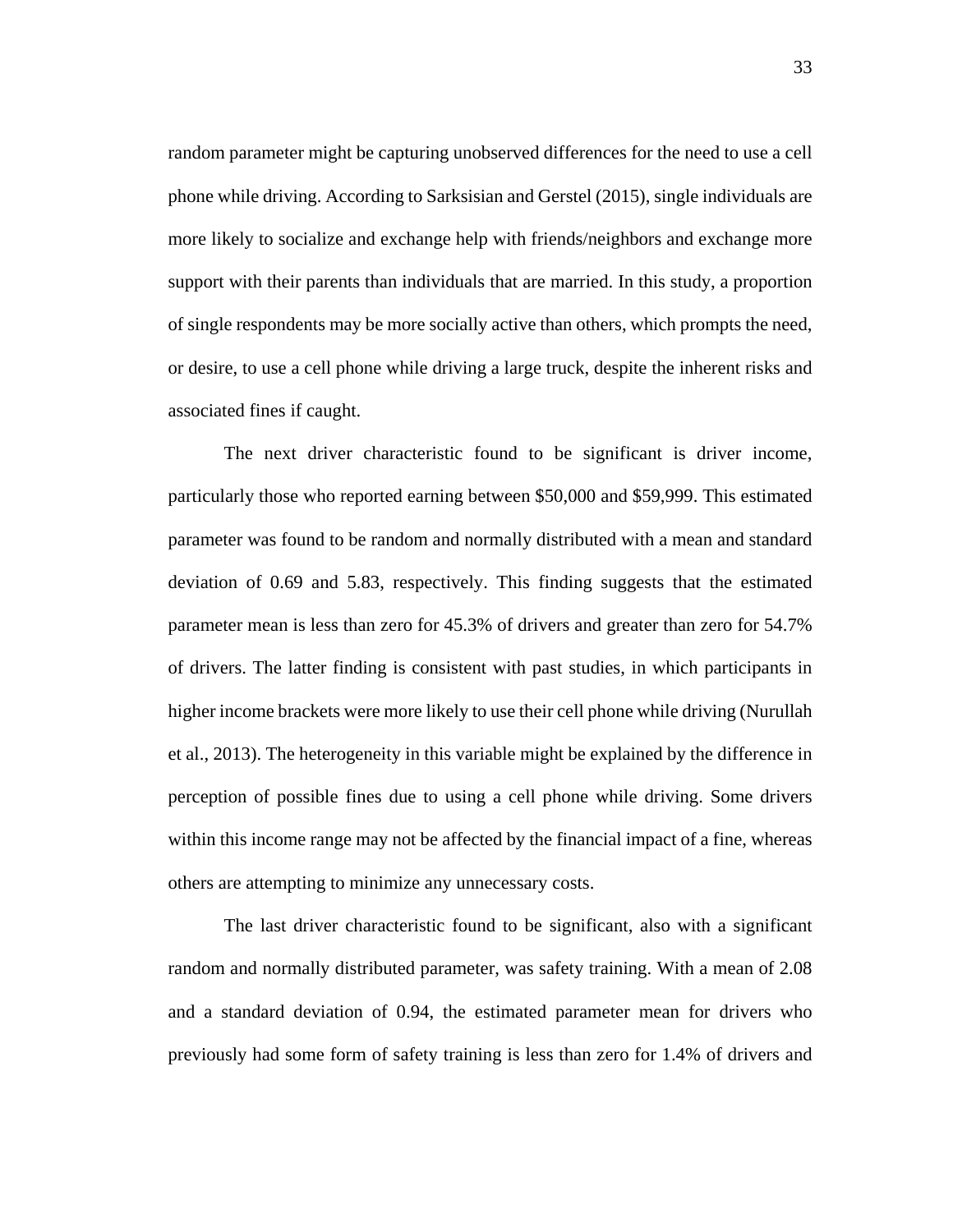greater than zero for 98.6% of drivers. That is to say, just 1.4% of drivers who received some form of safety training are less likely to report using their cell phones while driving. As studied by Gregersen (1996), there is a relationship between training strategies and overestimation of driving skill among young drivers. This notion of overestimating one's driving ability due to the training received may explain why almost all drivers (98.6%) have an increased outcome probability of self-reporting cell phone use while driving. For instance, in a driving safety course, a driver might be taught to improve their skills, which leads them to believe that they can handle driving situations better than expected (Gregersen, 1996). This is supported by past research that self-efficacy of driving is a significant predictor of distracted driving (Hill et al., 2015). If the goal is to eliminate cell phone use among truck drivers, this finding suggests that training programs should focus on more than just developing driver skills (i.e., source and consequences of distracted driving) as it may result in an overestimation of their driving abilities. The remaining proportion of drivers who have a decreased outcome probability of reporting cell phone use may not be affected by safety trainings and continue to limit their exposure to risky driving behaviors.

Regarding the driver, education level and crash history were the final factors found to be significant in the model, where both factors decrease the likelihood of selfreporting cell phone usage while driving. As measured by marginal effects, those who reported that their highest completed level of education was either trade school or a technical certificate were found to have a 0.133 lower probability of reporting using a cell phone while driving. This may be explained by the fact that trade school programs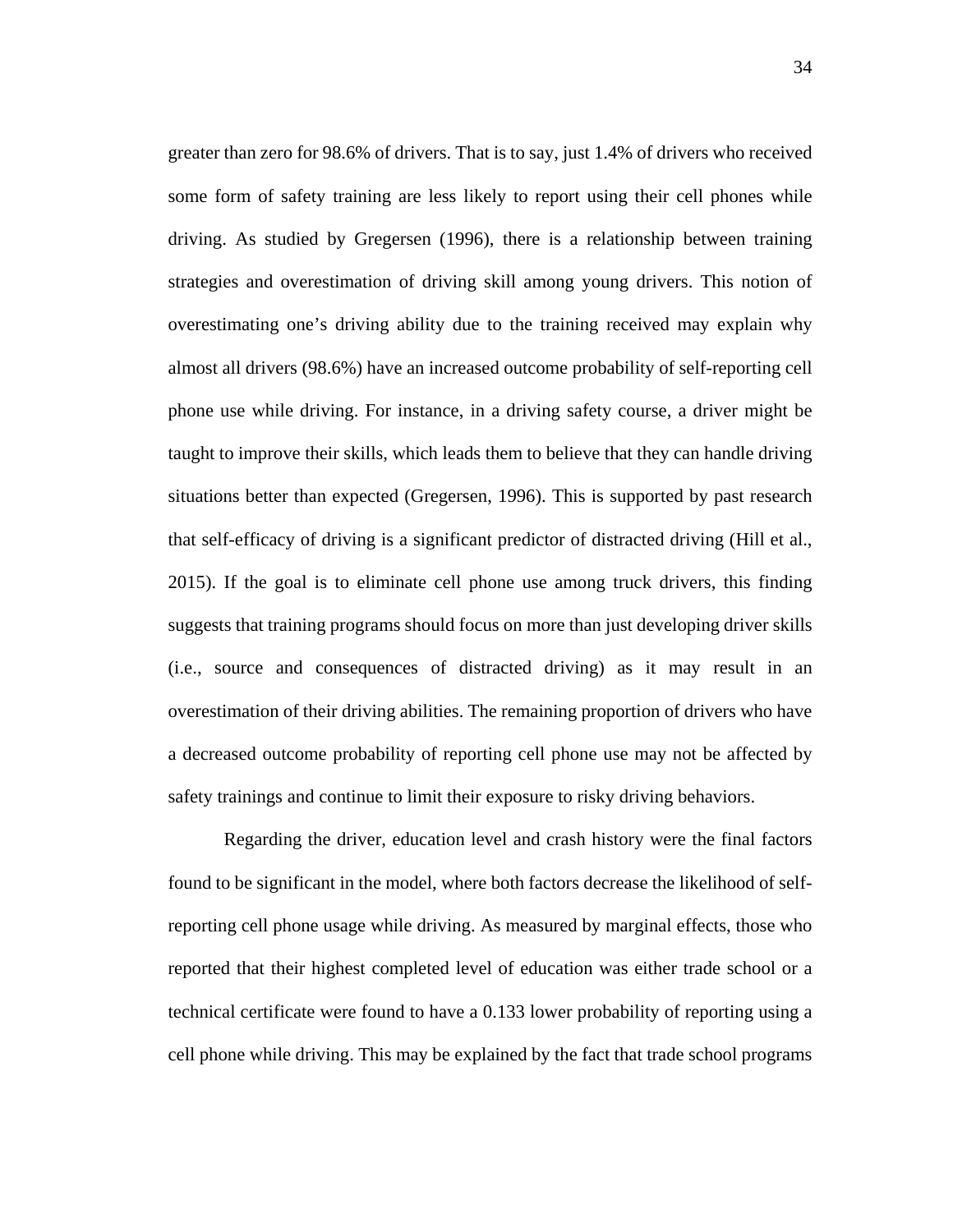for truck operators educate drivers on the inherent complexities of operating a heavy truck; therefore, these drivers do not want to complicate the matter by using a cell phone while driving. Further, marginal effects show that those who indicated being involved in at least one crash in the past 5 years have a 0.212 increase in self-reporting probability of using a cell phone while driving. This finding is consistent with past research that found drivers who have been involved in a crash are more likely to selfreport texting while driving (Hurwitz et al., 2016; Jashami et al., 2017). Being involved in a crash may be considered as a form of reckless driving and explain why this parameter increases the self-reported likelihood of using a cell phone while driving.

## *2.6.2.2 Work Characteristics*

Of the work characteristics found to be significant, the estimated parameters for truck parking decisions and drive start time are found to be random and normally distributed. With a mean of 2.06 and a standard deviation of 2.83, the estimated parameter mean for drivers who make their own parking decisions is less than zero for 23.3% of drivers and greater than zero for 76.7% of drivers. In other words, 23.3% of drivers who make their own parking decisions are less likely to report using their cell phone while driving and 76.7% are more likely. A proportion of drivers (76.7%) who make their own parking decisions may not be familiar with safe and adequate parking locations along their route and must use their cell phone to identify possible locations (e.g., call employer, call information services, check truck parking applications/websites). In opposition, a proportion of drivers (23.3%) may be familiar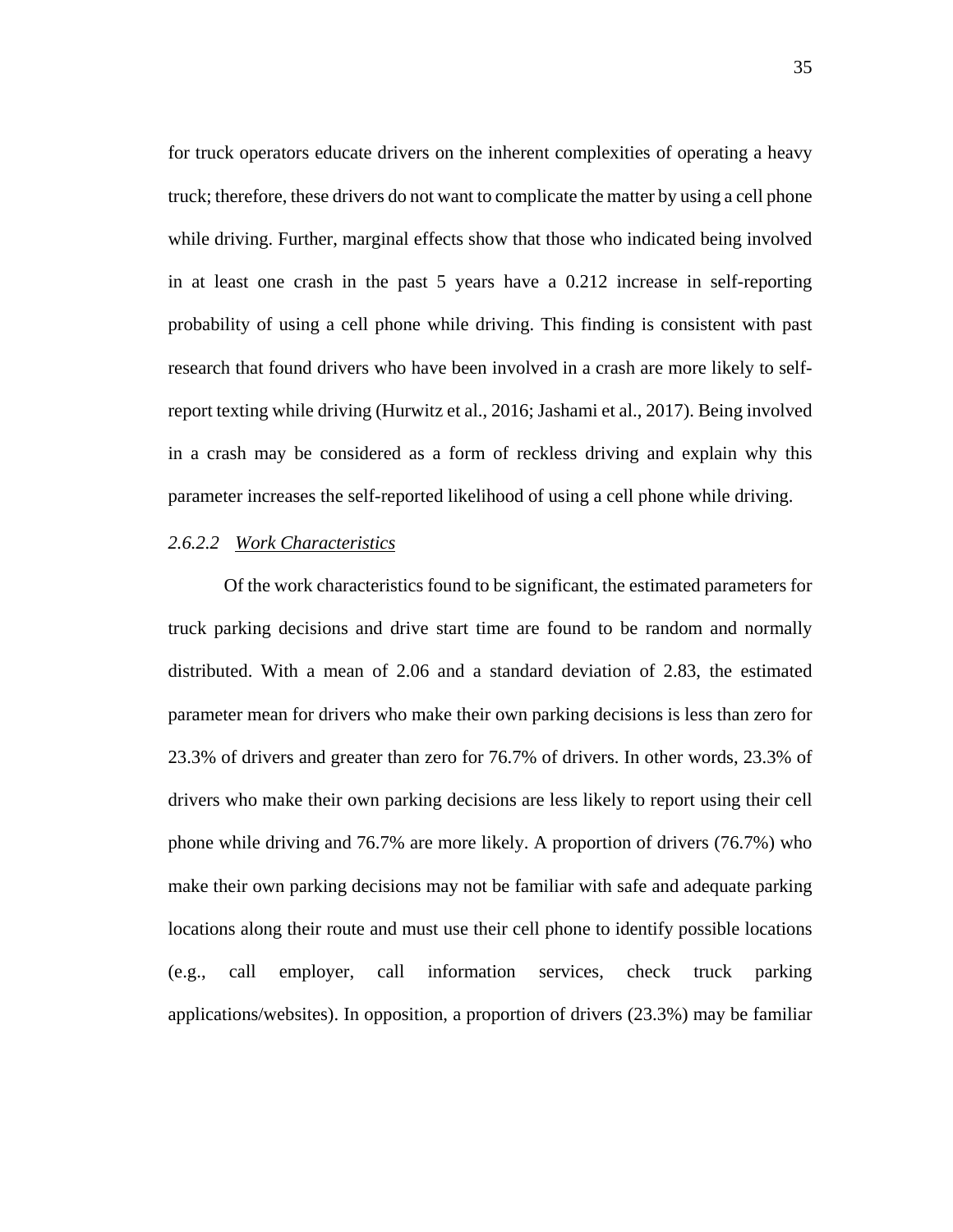with safe and adequate parking facilities along their route; therefore, these drivers are less likely to use their cell phone for such purposes.

In regards to starting a drive early in the morning (between midnight and 6:00 a.m.), the estimated parameter mean is less than zero for 39.4% of drivers and greater than zero for 60.6% of drivers and. That is to say, 39.4% of drivers who start driving in the early morning are less likely to report using their cell phone, but 60.4% are more likely to report engagement in the secondary task. This variation among drivers may be attributed to the variation in traffic flow and density at various times and locations during the morning that defer cell phone use while driving. For example, if traffic volumes are high and require full driver attention, the driver is less likely to use their cell phone. However, if traffic volumes are low, this may lead to cell phone usage for some drivers. This finding is consistent with past research that suggests engagement in secondary tasks while driving is influenced by low driving hazards, such as traffic volume (Oviedo-Trespalacios et al., 2017a).

Although not found to be random, drivers who begin their work mid-day (between 10:00 a.m. and 4:00 p.m.) were found to be statistically significant and increase the self-reporting probability of using a cell phone while driving. Marginal effects suggest a 0.444 increase in probability in reporting using a cell phone while driving for those who start their work mid-day. This finding is plausible, as traffic during mid-day is typically less congested than morning commute times (i.e., 7:00 a.m. to 9:00 a.m.) or afternoon peak hour times (5:00 p.m. to 7:00 p.m.). During these times, driving tasks are less demanding due to lower traffic volumes and fewer interactions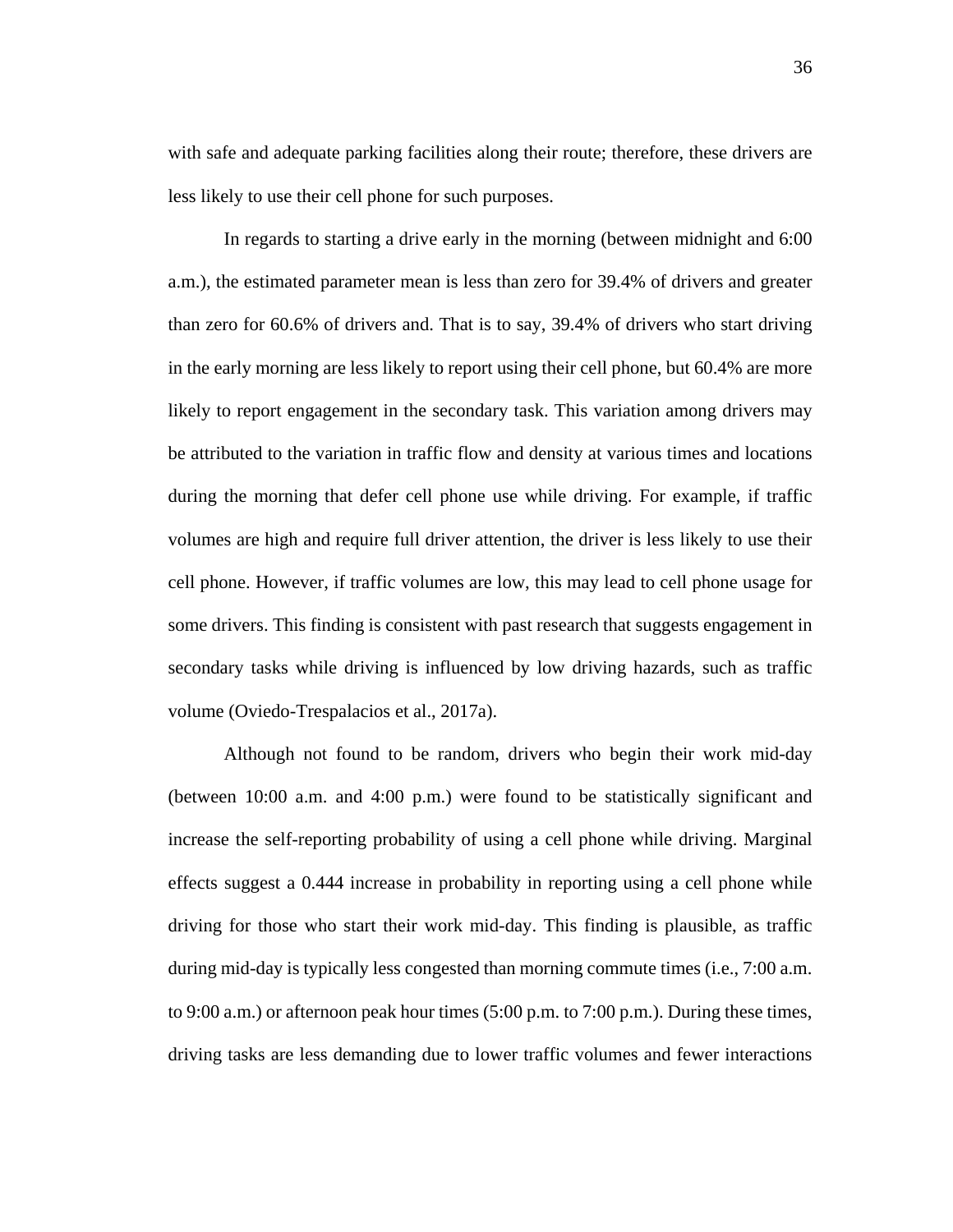between other vehicles. This result compliments past research on cell phone usage among passenger car drivers, where Kidd et al. (2016) showed that drivers are at increased odds of engaging in any secondary behavior during the afternoon.

Drivers who report primarily using city roads or rural roads for their routes are found to have an increased probability of reporting cell phone use while driving. For city and rural roads, marginal effects show a 0.369 and 0.773 increase in probability, respectively. City roads and rural roads, compared to highways or interstates, experience lower traffic volumes and drivers may feel more comfortable using their cell phones in these roadway environments. As mentioned previously, engagement with secondary tasks are influenced by the roadway environment (Oviedo-Trespalacios et al., 2017a). In addition, drivers who primarily use city roads or rural roads are likely to be near their destination (e.g., retail business or warehouse distribution center) and may need to communicate with the recipient of the delivered goods.

Regarding truck configuration, drivers who report driving a truck with two trailers often were found to have an increase in probability of self-reporting cell phone use. Marginal effects indicate that the probability of reporting cell phone use increases by 0.475. One possible explanation for this finding is that two-trailer trucks are intended to carry a higher volume of goods and this increased amount may require drivers to coordinate the delivery with one or more recipients.

Lastly, drivers working for a private carriage are found to have a 0.134 probability decrease in self-reporting cell phone use according to marginal effects. Private carriers may impose strict safety policies that discourage risky driving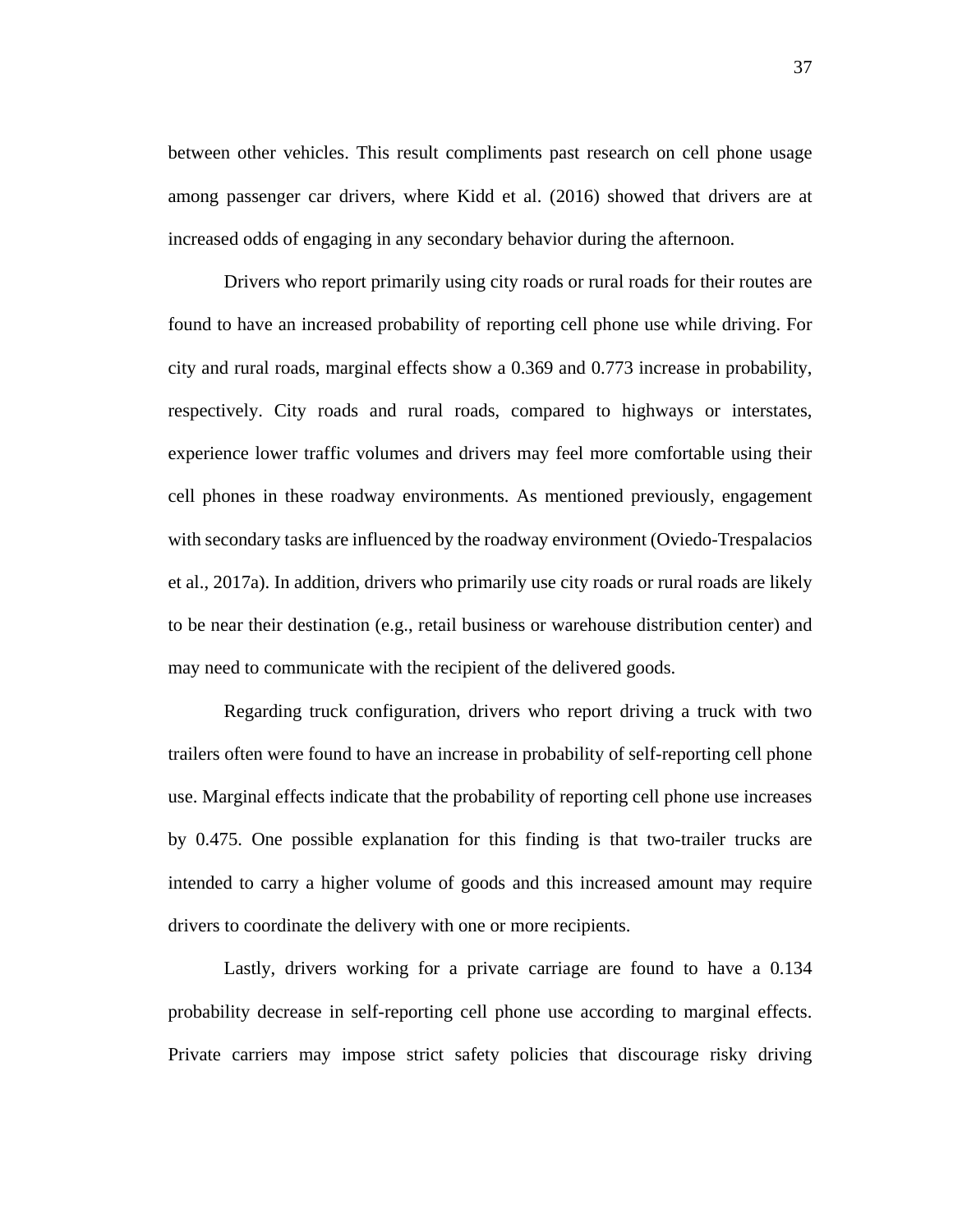behaviors among their operators so that they can maintain a high safety rating. A high safety rating would expand these carriers' client base.

## *2.6.2.3 Temporal Characteristics*

Drivers who report having difficulty finding safe and adequate truck parking on Tuesdays or in the afternoon have an increased probability of reporting using their cell phones while driving. Marginal effects for these variables show a 0.287 and 0.294 increase in probability for difficulty finding parking in the afternoon and on Tuesdays, respectively. This finding is plausible as parking difficulties, especially when nearing hours of service limitations, may force drivers to use their phones to communicate with their employer or access an application/website to identify other safe parking locations along their route. This notion is supported by Anderson et al. (2018) who find that receiving real-time information lowers the probability of encountering trouble when locating safe and adequate truck parking. Using a cell phone while driving may be a way to receive such information and counteract truck parking difficulties.

## *2.6.2.4 Driving Behavior*

Regarding truck driver behavior and its influence on cell phone use while driving, several characteristics were found to be significant and increase the outcome probability of a driver reporting using a cell phone while driving. The probability of drivers who report using their cell phones while driving increases by 0.274, according to marginal effects, for those who often drive while tired. Driving while tired, or fatigued, has been proven to increase crash risk and result in higher levels of injury severities (Bunn et al., 2005). Because of these safety risks, truck drivers may adopt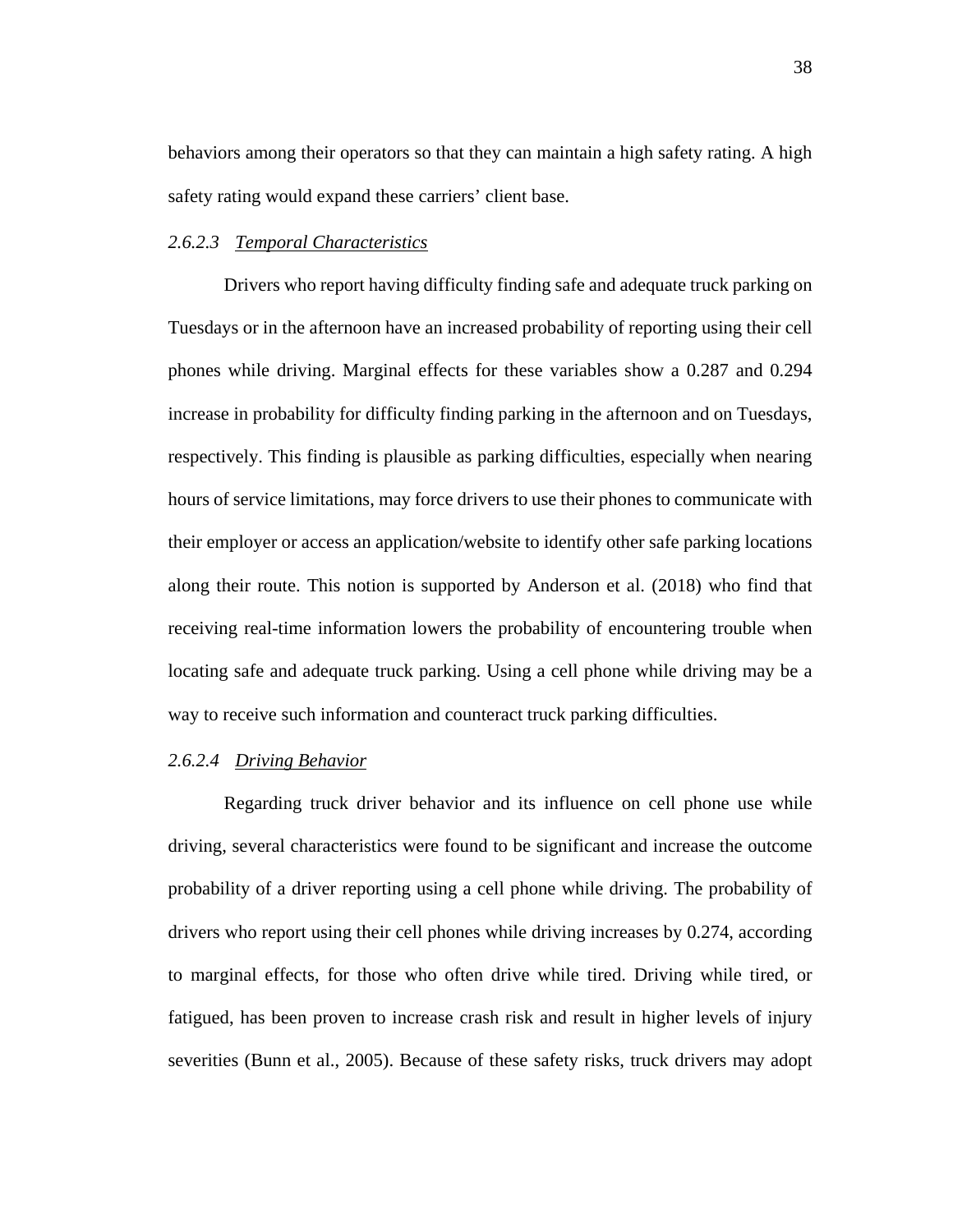strategies to combat the effects of fatigue, such as using a cell phone. According to Gershon et al. (2011), professional drivers perceive talking on a cell phone while driving as an effective countermeasure to driver fatigue. This may explain why the surveyed respondents who often drive while tired are more likely to report using a cell phone while driving.

Similarly, drivers who take a break every four to six hours on a longer haul are more probable to report using their cell phones while driving. Marginal effects for this variable indicate a 0.299 increase in probability of reporting cell phone use. This finding is consistent with Oviedo-Trespalacios et al. (2017c) who determined that, among passenger car drivers, every additional hour driven per day increases the likelihood of reporting using a cell phone while driving. Truck drivers may exhibit similar driving behavior and this might explain why those who take breaks every 4 to 6 hours are more likely to report using their cell phone while driving.

Further, drivers who never change lanes when a passenger vehicle is behind them were found to have an increased probability of reporting cell phone use while driving, as marginal effects show a 0.207 increase in probability. Studies have shown that when drivers use their cell phones while driving, they adopt compensatory driving behaviors, such as decreased speed or increased headway, to account for the added cognitive demand from the cell phone (Oviedo-Trespalacios et al., 2017a; Young and Lenné, 2010; Zhou et al., 2016). With passenger cars behind the truck, truck drivers are more capable of dictating their speed and headway than when following other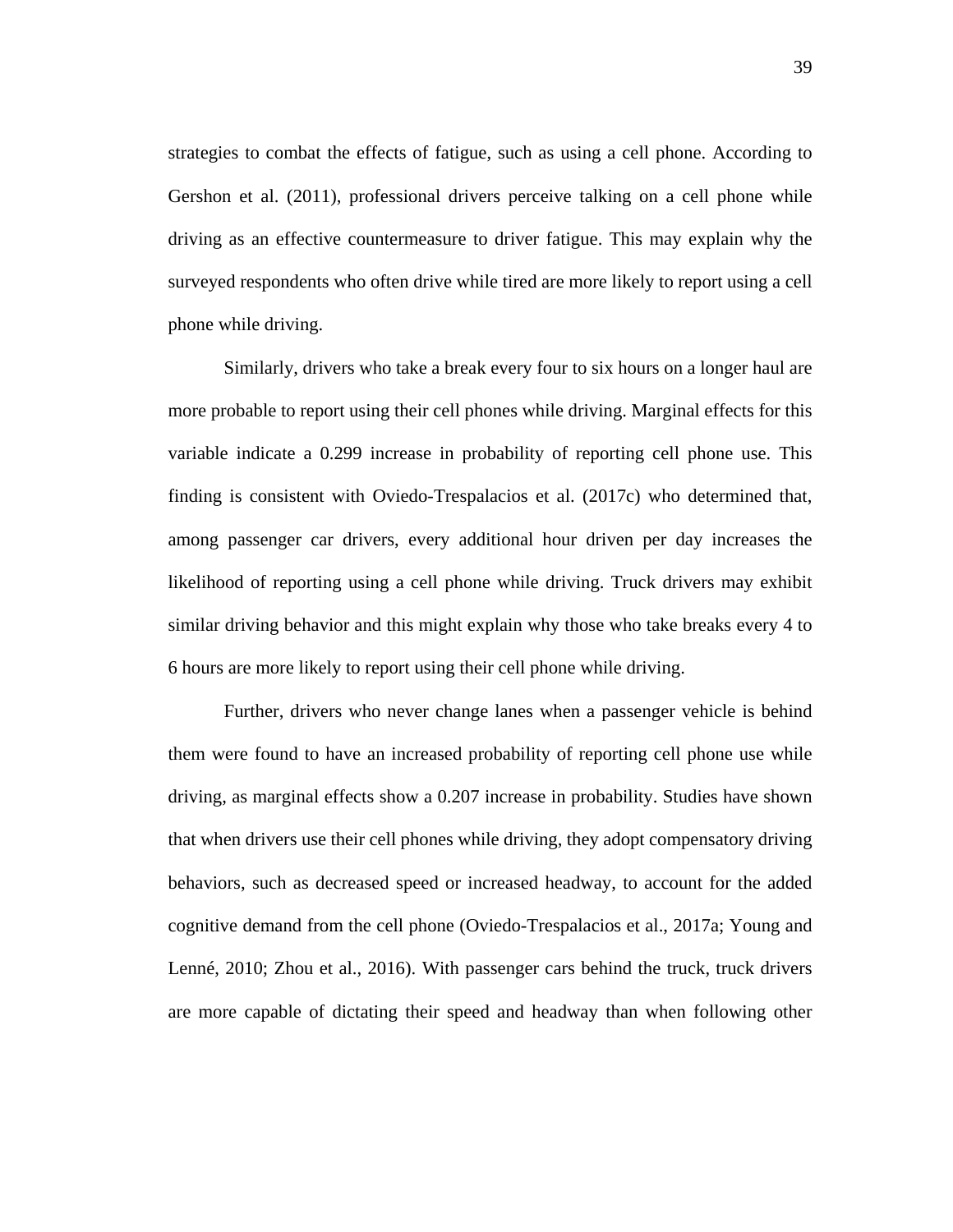vehicles. This driving situation can allow drivers to use their cell phones and perform compensatory driving behaviors.

Lastly, those who inspect their trucks before starting each trip were found to have a higher probability of reporting using their cell phone while driving. As measured by marginal effects, these drivers have a 0.182 increase in probability of reporting cell phone use. Drivers who inspect their trucks before every trip may feel that their vehicle is safe and mechanically sound and overestimate their ability to avoid being involved in safety critical events even when using a cell phone while driving.

## *2.6.2.5 Management Characteristics*

Two CMV carrier management characteristics, particularly those aimed at fatigue and hours of service, were found to be significant and decrease the probability of reporting cell phone usage while driving. One variable, CMV carriers who restrict the number of hours worked per week, was found to have a random and normally distributed parameter. With a mean of -1.98 and standard deviation of 5.10, the estimated parameter mean is greater than zero for 34.9% of drivers and less than zero for 65.1% of drivers. This discrepancy among drivers may be capturing the ineffectiveness of such policies in mitigating fatigue. For instance, because weekly hours are restricted, some drivers may elect to drive for 8 consecutive hours before taking a break, which is allowed under the FHWA's HOS regulations; but, this may increase the likelihood of feeling fatigue effects. As mentioned previously, professional drivers perceive that talking on a cell phone is an effective countermeasure to driver fatigue (Gershon et al., 2011). On the other hand, some drivers may only drive for a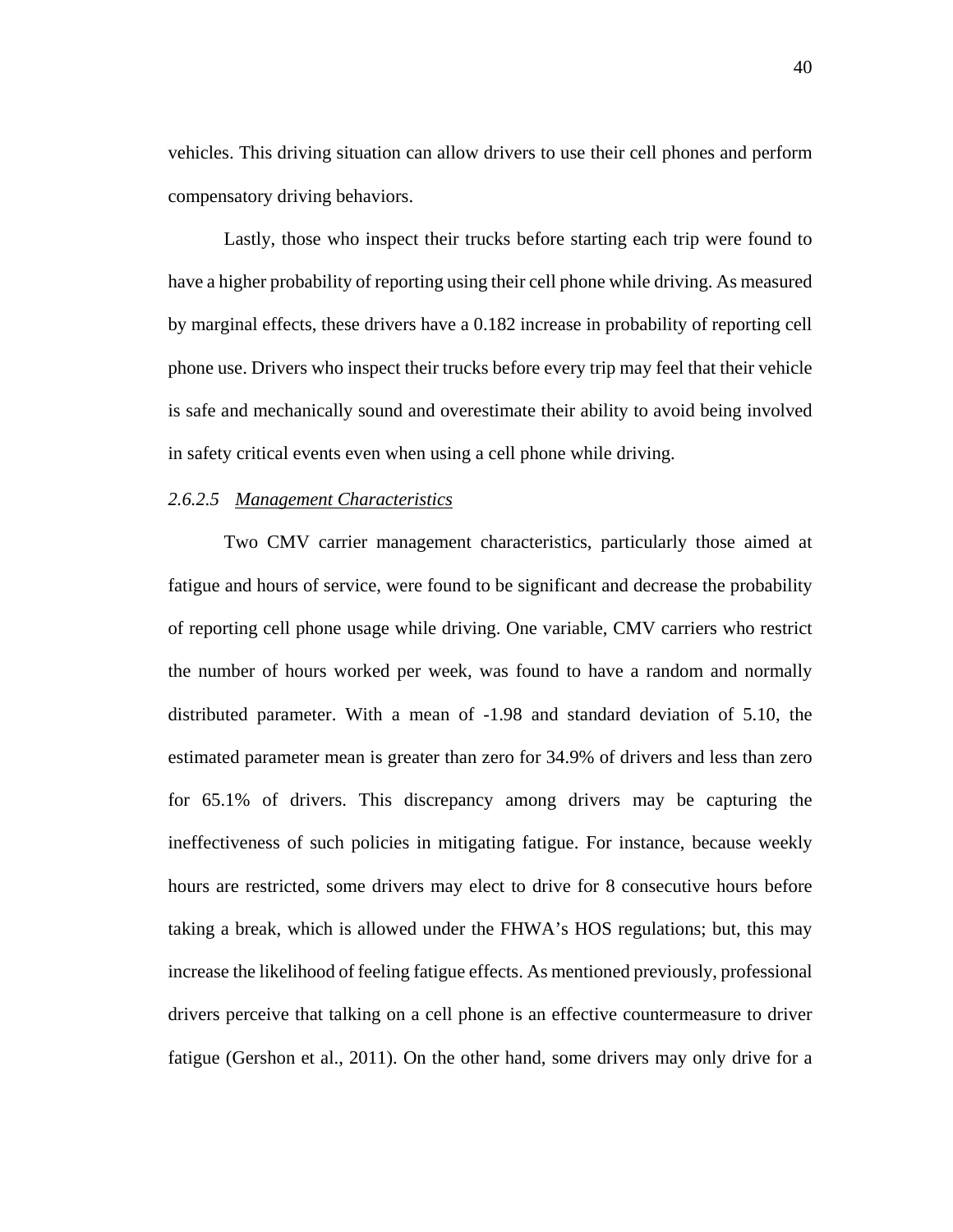short period before taking a break, which minimizes the likelihood of feeling fatigued. This may explain the heterogeneity in reporting cell phone usage while driving among drivers who work under weekly hour restrictions. This may suggest that more specific regulations, such as restricting the number of consecutive hours driven, may be more effective in reducing distracted driving among truck drivers.

Similarly, drivers who operate under CMV carriers that manage fatigue by creating schedules that allow drivers to take breaks easily were found to have a decreased probability of reporting cell phone use while driving. Marginal effects show a 0.401 decrease in probability of reporting cell phone use. Because professional drivers perceive talking on a cell phone while driving mitigates the effects of driver fatigue, easily taking breaks when fatigued may explain why drivers are less likely to report using their cell phones while driving (Gershon et al., 2011). If drivers can easily take breaks when fatigued, they do not have to rely on using their cell phones while driving to combat the effects of driver fatigue. Additionally, being able to take breaks easily allows drivers to pull over at a rest stop, or other safe location (e.g., private truck stop), when they need to use their cell phone.

#### **2.7 Conclusion and Future Work**

Literature regarding the relationship between cell phone use and large truck crashes is sparse. As such, the current study is one of the first attempts at understanding this critical relationship. Unlike traditional studies that investigate the relationship between passenger car crashes and cell phone use, this study collected data through a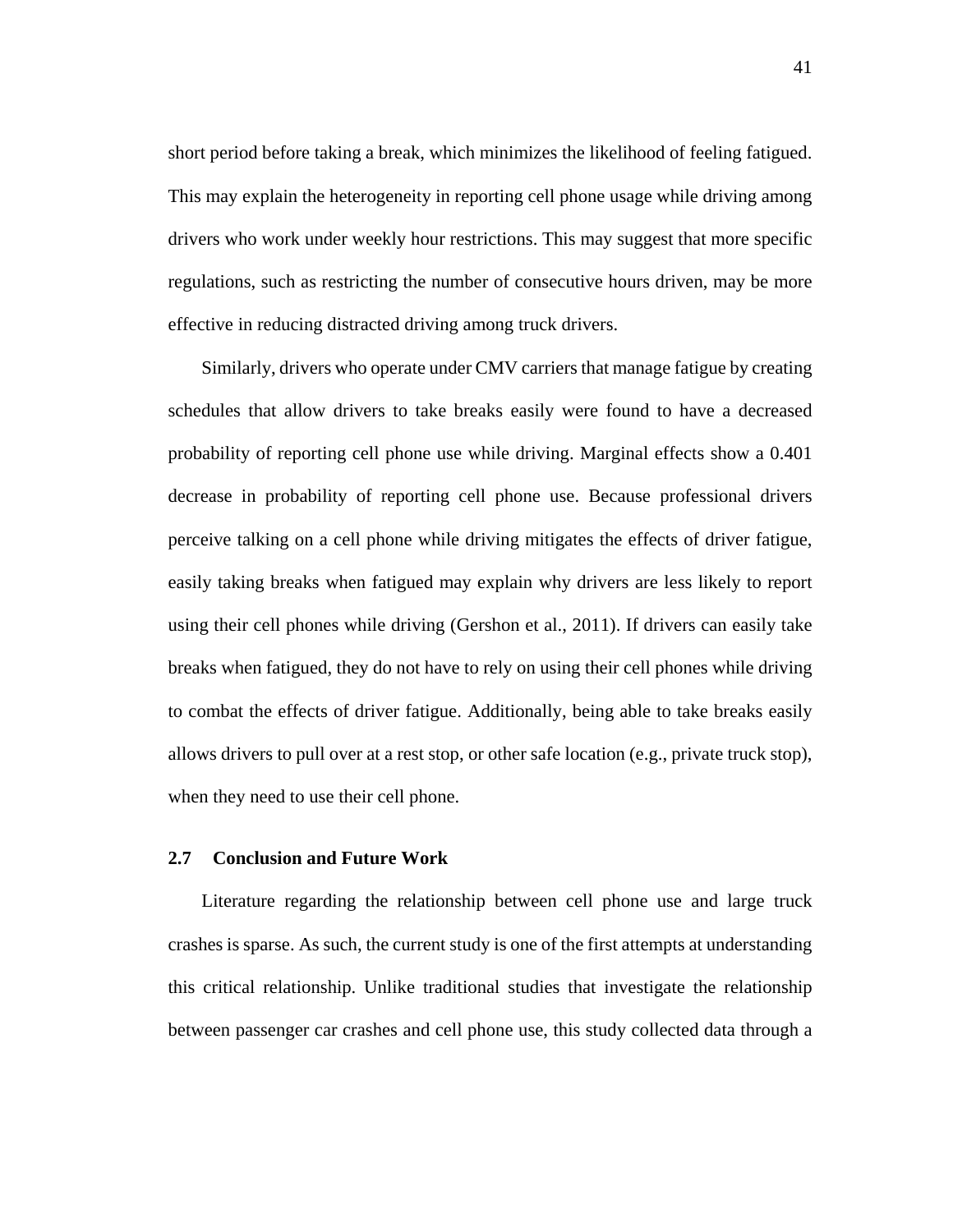stated-preference survey distributed to truck drivers who deliver goods in the Pacific Northwest (Oregon, Washington, Idaho, and British Columbia) to investigate the relationship of drivers of large trucks and cell phone use. The survey solicited information regarding driver socioeconomic characteristics, crash history, driver behavior, and management strategies. From this data, a random parameters binary logit model was utilized to determine contributing factors that influence a driver's decision on whether or not to report using a cell phone while driving. The influential factors that have been determined to either increase or decrease cell phone use probability among truck drivers can be leveraged to reduce the frequency of distracted driving and, as such, improve roadway safety for all users.

Contributing factors to truck drivers' decisions to report cell phone use while driving include: driver, work, temporal, and management characteristics, as well as driving behaviors. More specifically, age, single marital status, education, crash history, fatigue management, and driving hours management were all found to decrease the probability of truck drivers' decisions on reporting cell phone use while operating their large vehicle. From a policy standpoint, policies can be enacted at the strategic operating level of private carriers to address factors that influence cell phone use among truck drivers. For instance, this study shows that factors related to fatigue and driving hours management, such as restricting the number of hours worked or schedules that enable drivers to easily take breaks when fatigued, are effective methods to reduce the likelihood that a truck driver would use their cell phone while driving. As shown, CMV carriers that restrict the number of hours worked per work is an ineffective policy in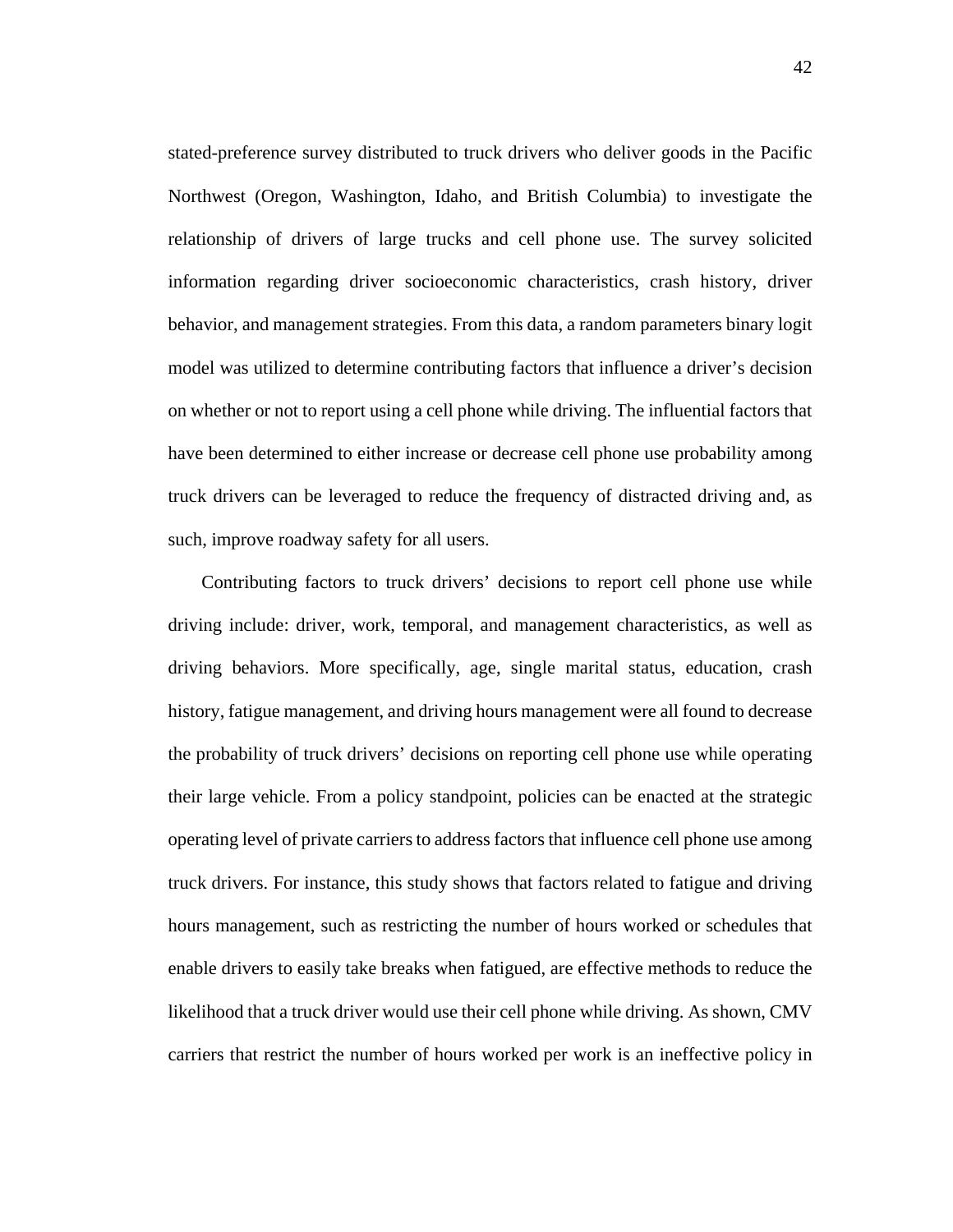mitigating cell phone use while driving. This finding can support other means of restricting driving hours, such as the amount of consecutive hours driven before taking a break. CMV carriers can develop and enforce similar policies within their company to reduce the occurrence of distracted driving among their truck drivers.

Further, income level, safety training, difficulty finding safe parking, and various driving behaviors (driving while tired, frequency of breaks) were found to increase the probability of truck drivers reporting cell phone use while driving. As mentioned, safety training programs may cause an overestimation of drivers' ability to operate a large truck and lead to increased self-efficacy of driving (Gregersen, 1996; Hill et al., 2015). In addition to developing driving skills, future safety training programs can include topics that highlight the sources and safety implications of distracted driving. Additionally, government agencies can reduce the likelihood that truck drivers would use their cell phone while driving by addressing truck parking shortages. In 2012, the Federal Highway Administration determined that there is a severe and widespread truck parking shortage in the U.S. (Federal Highway Administration, 2012). Considering this shortage, Anderson et al. (2018) found that receiving real-time information, through GPS or other smartphone applications, would help truck drivers find safe and adequate parking. If truck drivers can find truck parking locations without difficulty, they may be less inclined to use their cell phone while driving and reduce their crash risk.

Although this study provides new insights into the relationship between cell phone use and truck driver behavior, there are some inherent limitations. Because this study assesses self-reported cell phone use while driving, it is subjected to the possibility of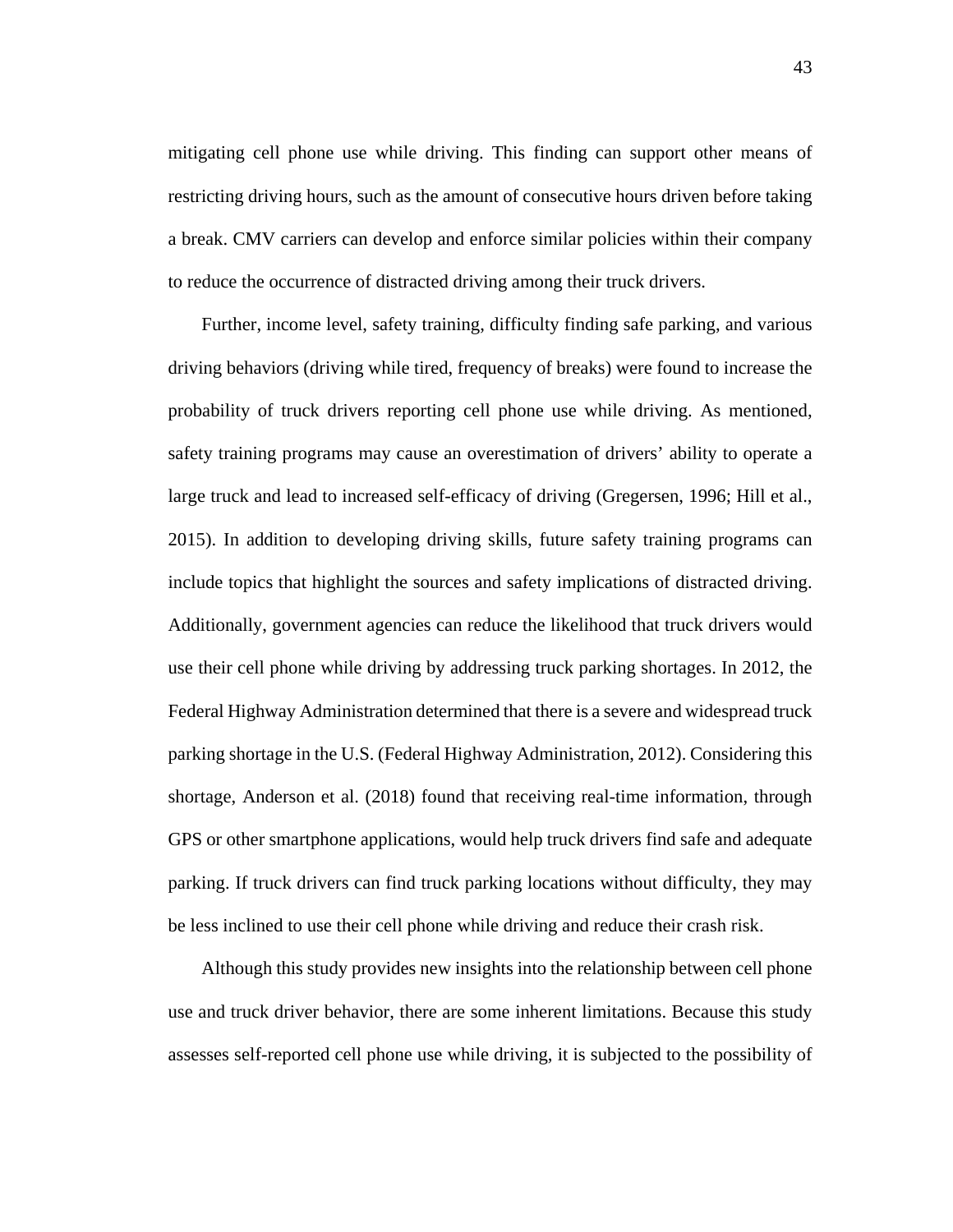inaccurate responses by truck drivers. Respondents may not have truthfully reported if they use a cell phone and thus may lead to inaccurate responses. However, the results from this study provide significant insight into possible factors that influence cell phone use while driving among truck drivers and investigates the relationship between truck drivers and distracted driving. Additionally, the results from this study cannot be extrapolated beyond drivers who deliver or pick up freight in the Pacific Northwest. Future studies can use the same methodology but to a larger region via a random sampling process to generalize results. Additionally, there may be other driver and environmental factors that influence the probability of a truck driver using a cell phone while driving that were neither captured in this survey nor found to be significant in these results. Future studies should tailor survey questions around the idea of distracted driving among truck drivers that examines their interactions with all varieties of electronic mobile devices within the cab of a truck (ELD, CB Radio, GPS devices, etc.). These additional survey questions can further expand the understanding of distracted driving and large-truck drivers.

## **2.8 Acknowledgements**

This work has been funded by the US Department of Transportation's University Transportation Center program, Grant #DTRT13-G-UTC40 through the Pacific Northwest Regional University Transportation Center (PacTrans). The authors would like to thank PacTrans for their support. Additionally, the authors would like to thank the Oregon Department of Transportation (ODOT) for their contributions through SPR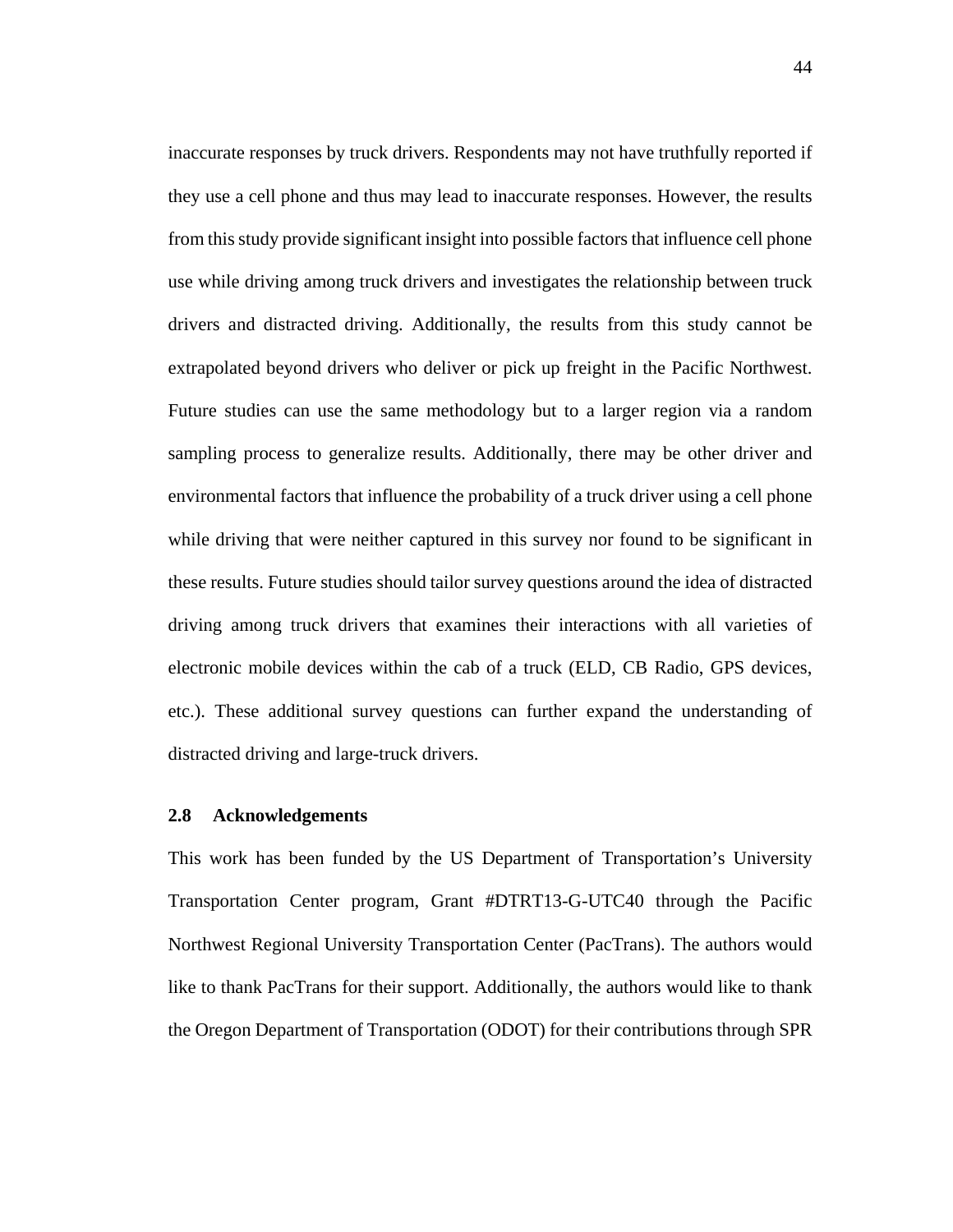810. The findings of this study do not necessarily reflect the views of PACTRANS or ODOT.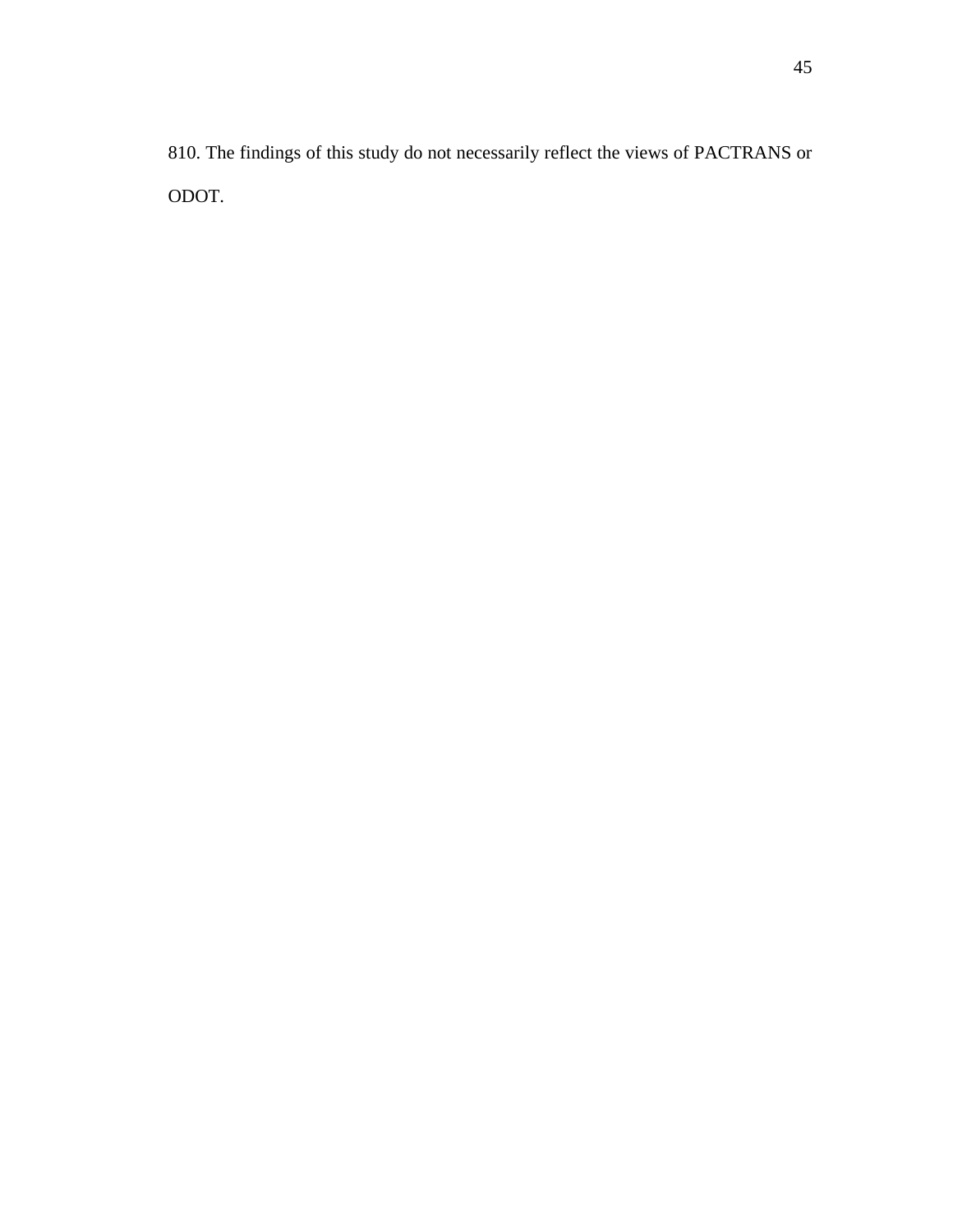# **3 CHAPTER 3 – FACTORS CONTRIBUTING TO INTERNAL AND EXTERNAL DRIVER DISTRACTIONS AMONG DRIVERS OF LARGE TRUCKS: A RANDOM PARAMETERS BIVARIATE BINARY PROBIT APPROACH**

JOSEPH B. CLAVERIA Oregon State University School of Civil and Construction Engineering 211 Kearney Hall, Corvallis, OR 97331 Email: [claverij@oregonstate.edu](mailto:claverij@oregonstate.edu)

SALVADOR HERNANDEZ, PH.D. Oregon State University School of Civil and Construction Engineering 101 Kearney Hall, Corvallis, OR 97331 Tel: 541-737-4740 Email: [sal.hernandez@oregonstate.edu](mailto:sal.hernandez@oregonstate.edu)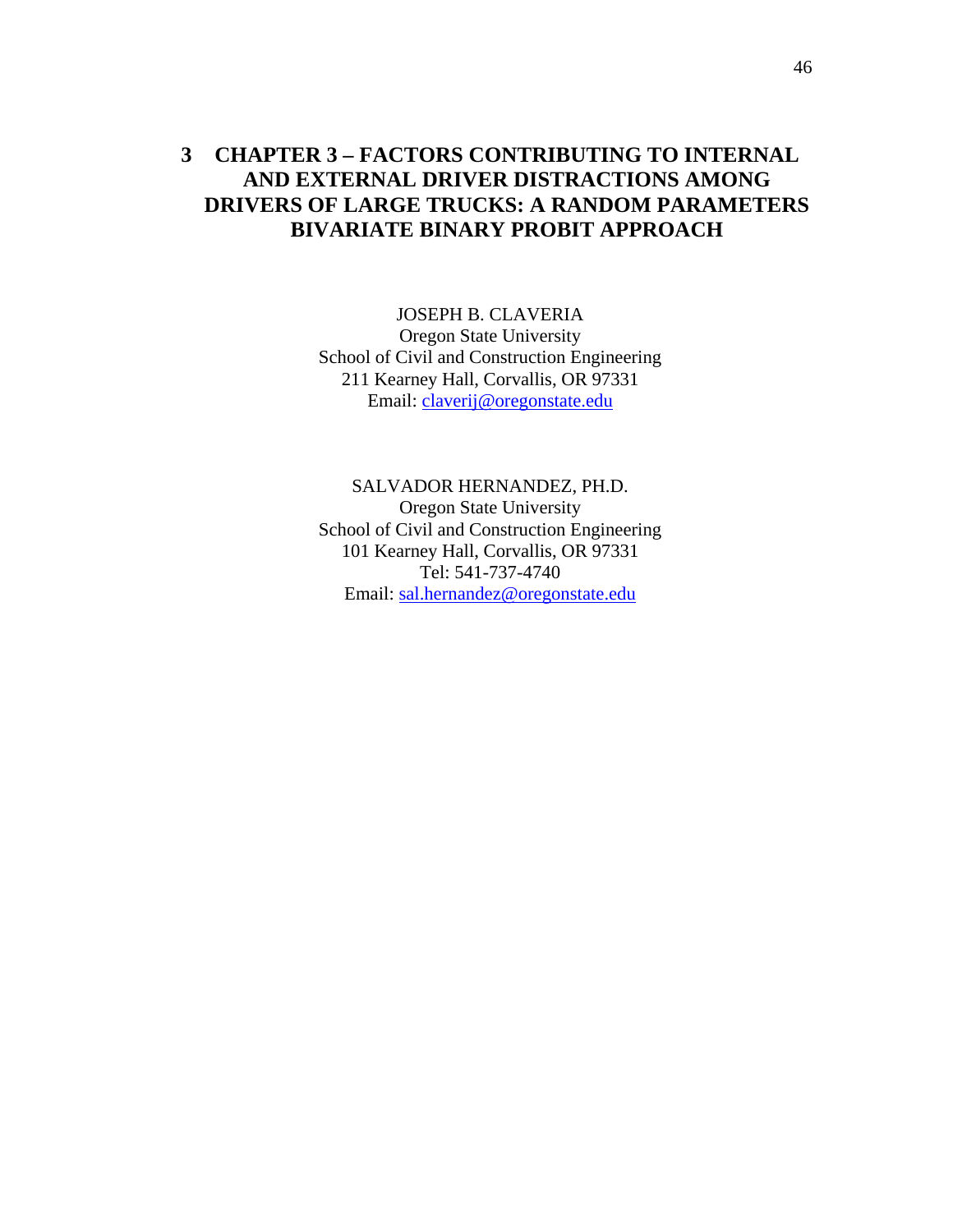## **3.1 Abstract**

Distracted driving is an adverse driving behavior that impairs driver performance and safety. Distracted driving can arise from either driver internal or driver external sources, yet majority of previous distracted driving research has primarily focused on the latter. Further, despite extensive research on distracted driving, particularly on using a cell phone while driving, crashes and fatalities resulting from distracted driving have continued to rise in recent years. This increase may indicate that results from existing research fail to assist in the development of effective countermeasures and understand other sources of driver distraction, such as mental inattention or lapses in concentration. To aid in the development of effective distracted driving countermeasures and understand all sources of driver distraction, this study, through stated preference survey data, determines the factors that influence the likelihood that drivers of large trucks would self-report engagement with driver internal (e.g., lapses in concentration) and driver external (e.g., using a cell phone) sources of distraction. Due to the inherent correlation between driver internal and driver external sources of distraction, a random parameters bivariate binary probit model (RPBBPM) was fitted to this data to determine such factors. Through the RPBBPM, unobserved heterogeneity was captured and 18 parameters related to certain driver behaviors, sociodemographic factors, and work, temporal, and management characteristics were found to be statistically significant. Among these parameters, factors related to truck parking decisions and fatigue management strategies have the potential to develop direct strategies that mitigate distracted driving among drivers of large trucks. Transportation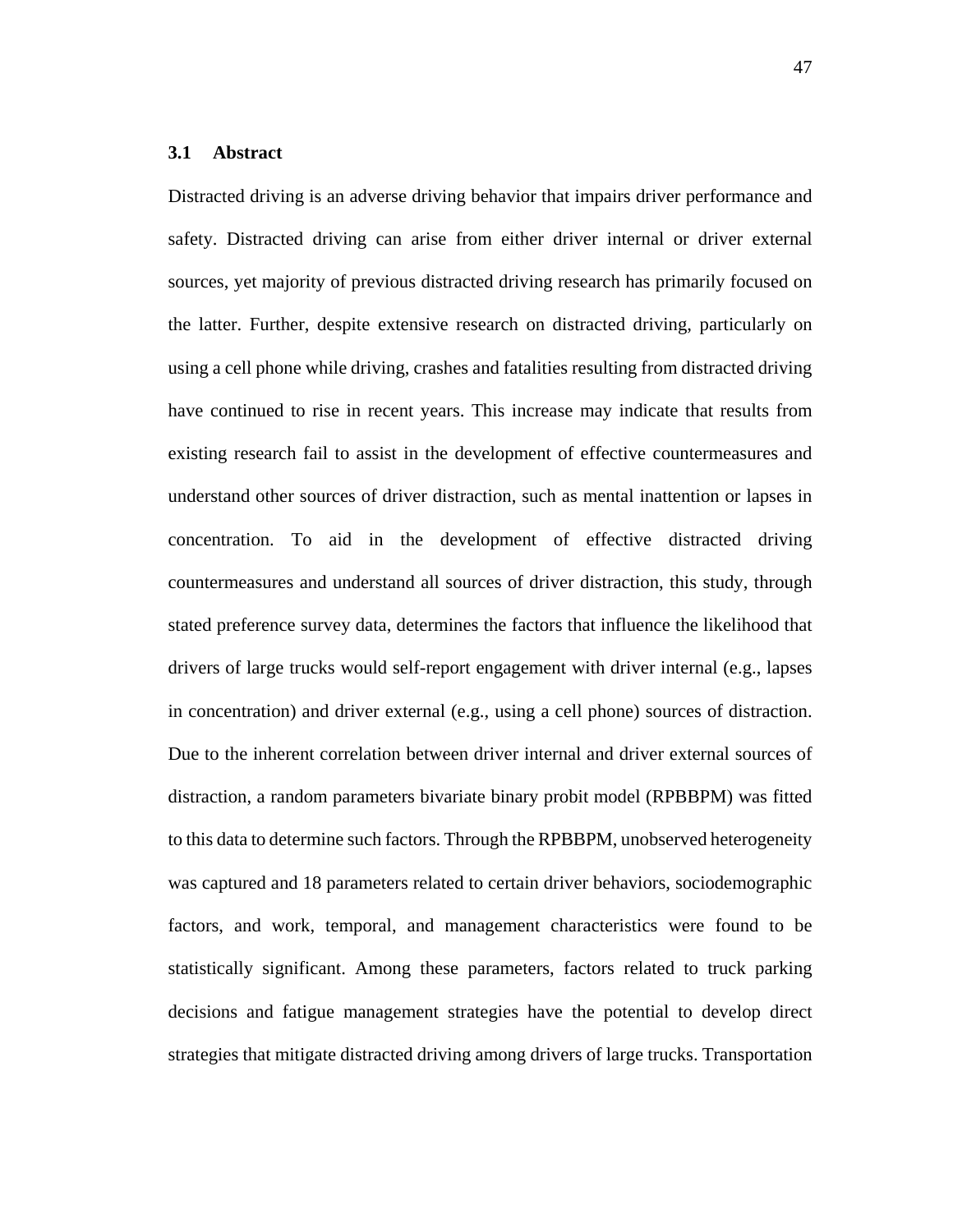agencies and commercial motor vehicle carriers can use these results to tailor driver training programs and safety policies that can effectively prevent distracted driving among drivers of large trucks.

## **3.2 Motivation**

Driver distraction is a complex concept in transportation engineering that poses threats to all roadway users. According to the National Highway Safety Administration (NHTSA), distracted driving accounts for approximately 25% of all police reported crashes and is continuing to grow (Ranney et al., 2000; Wang et al., 1996). The National Center for Statistics and Analysis (NCSA) reports that crashes involving distracted driving have increased by approximately 7% between 2011 and 2015 (NCSA, 2013, 2017). Over this period, fatalities resulting from distracted driving increased from 385 fatalities in 2011 to 476 fatalities in 2015, or 24% (NCSA, 2013, 2017). Further, NHTSA reports that fatalities due to distracted driving had the largest percent increase (8.8%) between 2014 and 2015 over other causal factors, such as alcohol-impaired or speed-related fatalities (NCSA, 2017). In terms of large trucks (GVWR greater than 10,000 pounds), the Federal Motor Carrier Safety Administration (FMCSA) reports that distraction and inattention was the second most frequent driver-related error in crashes large truck crashes (FMCSA, 2017). These statistics show an existing issue and growing trend regarding distracted driving data, and highlight the significant contribution in large-truck involved fatal crashes. However, these statistics are considerably underreported due to the inefficiencies of current methods and procedures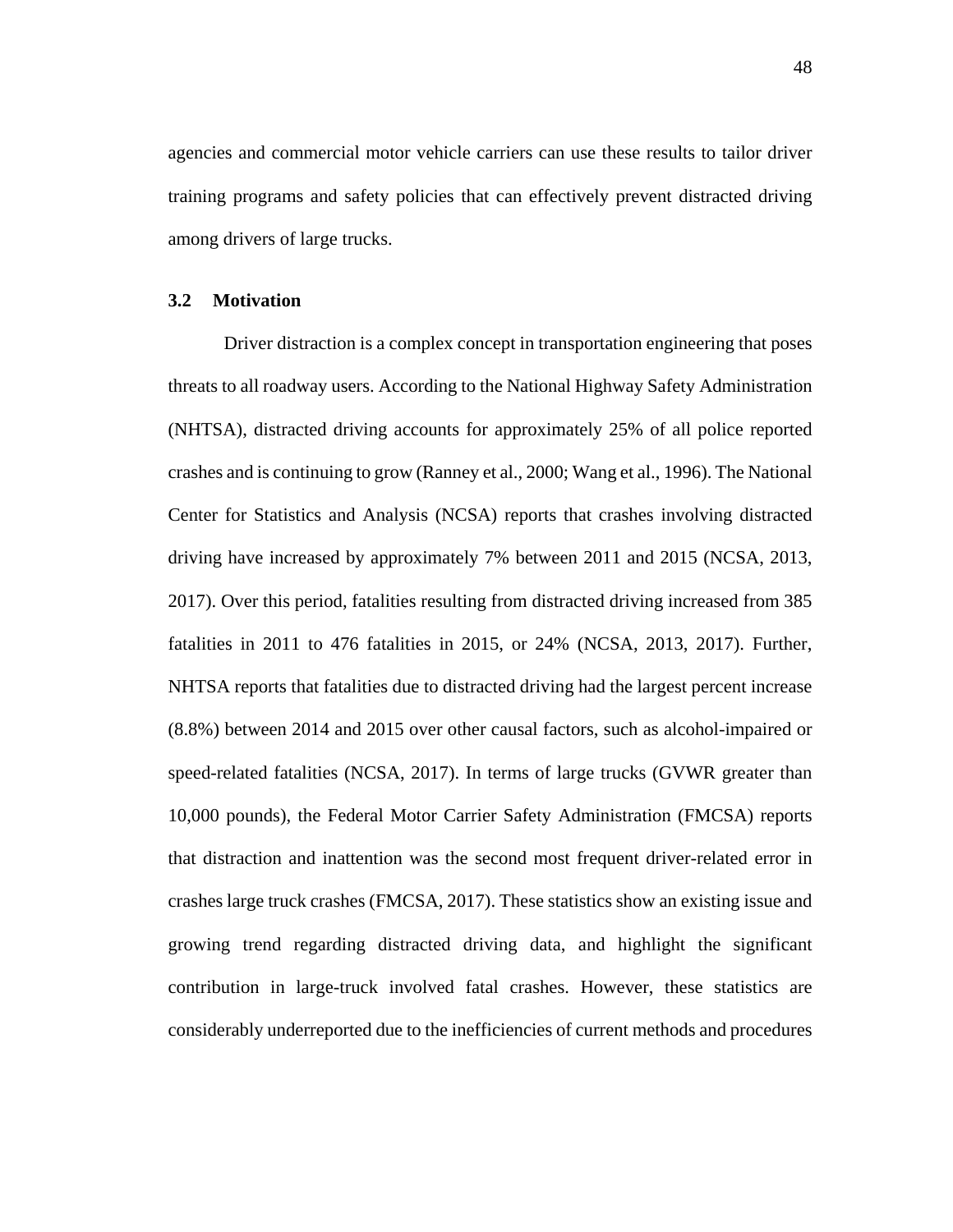to truly assess the culpability of a crash due to distracted driving (Gordon, 2009). As such, efforts must be made to reduce its presence on roadways and involvement in crashes, particularly in regard to large trucks.

From an economic perspective, distracted driving and large truck crashes are detrimental to soceity. In 2010, Blincoe et al. (2015) estimates that the economic costs of all motor vehicle crashes accounted for \$242 billion. In terms of distracted driving, distraction-affected crashes cost \$40 billion in 2010, or 16% of the total economic impacts caused by traffic accidents. When considering the lost quality of life, Blincoe et al. (2015) estimates that distraction-affected crashes cost \$123 billion in societal harm. Again, these estimates may be underestimating the true economic impacts caused by distracted driving because of the underreporting of distracted driving incidents. With regard to large trucks, Zaloshnja & Miller (2007) estimated the average cost of (in 2005 USD) property-damage-only (PDO), non-fatal, and fatal crashes involving large trucks to be approximately \$15,114, \$195,258, and \$3,604,518, respectively. In 2017 dollars, these values equate to about \$19,500, \$252,500, and \$4,700,000, respectively (Bureau of Labor Statistics, 2017). The economic impact of distraction-affected crashes and large truck-involved crashes highlight the importance of investigating the relationship between truck drivers and distracted driving.

According to Lee et al. (2009), distracted driving is defined as the diversion of attention away from critical driving activities toward a competing activity. Following this definition, Regan et al. (2011) asserts that distracted driving can arise from any competing activity, or task, that diverts drivers' attention away from the driving task.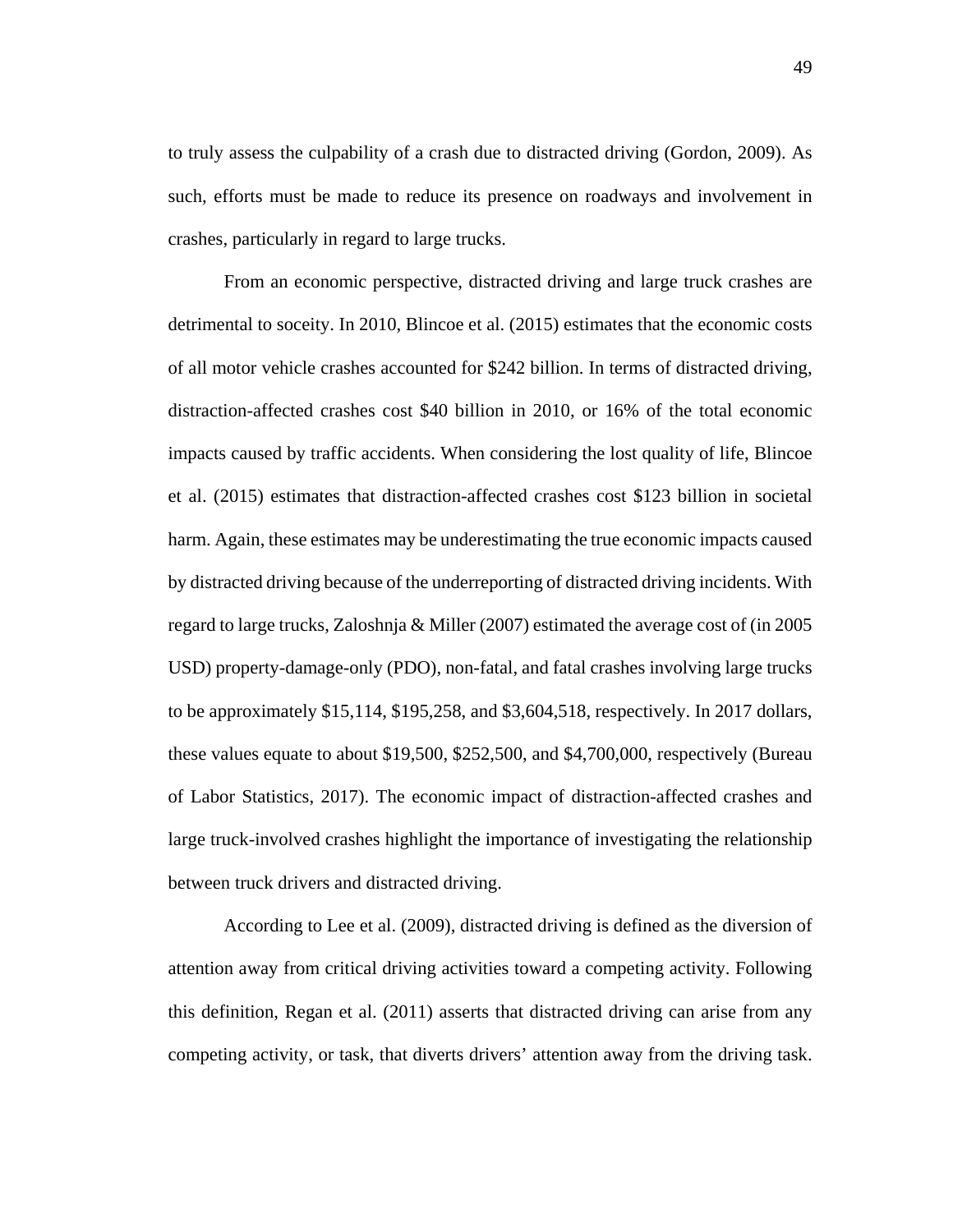These activities can either be external (e.g., manipulating a cell phone, eating) or internal (e.g., daydreaming, mind wandering, lapses in concentration) to the driver. NHTSA corroborates this notion by categorizing the sources of driver distraction into three types: visual, manual, and cognitive (NHTSA, 2018a, 2018b). If driver distraction is understood to include both driver external and driver internal sources, the aforementioned crash and economic statistics are severely underestimated as they typically do not include incidents involving driver-internal distraction.

Furthermore, the primary focus of most distracted driving literature fail to consider driver internal distractions and have typically investigated the prevalence, crash risk, and impact of driver performance due to driver external tasks (Fitch et al., 2013; Horberry et al., 2006; Klauer et al., 2014, 2006; McEvoy et al., 2005; Olson et al., 2009; Regan et al., 2008; Schroeder et al., 2013; Strayer et al., 2013). While these studies provide insight into the associated safety risks of driver distraction, most focus on distractions involving passenger car drivers and fail to understand the factors that influence drivers' engagement with distracted driving. Therefore, research is needed to understand the relationship between distracted driving and drivers of large trucks, and the factors influencing drivers' engagement with distracted driving to develop practical solutions that may reduce its presence involvement in crashes.

Until recently, few studies have applied econometric modelling techniques on collected survey data to determine influential factors on passenger car drivers' engagement with distracted driving (Jashami et al., 2017; Márquez et al., 2015; Oviedo-Trespalacios et al., 2017b). These studies provide an innovative way to deepen the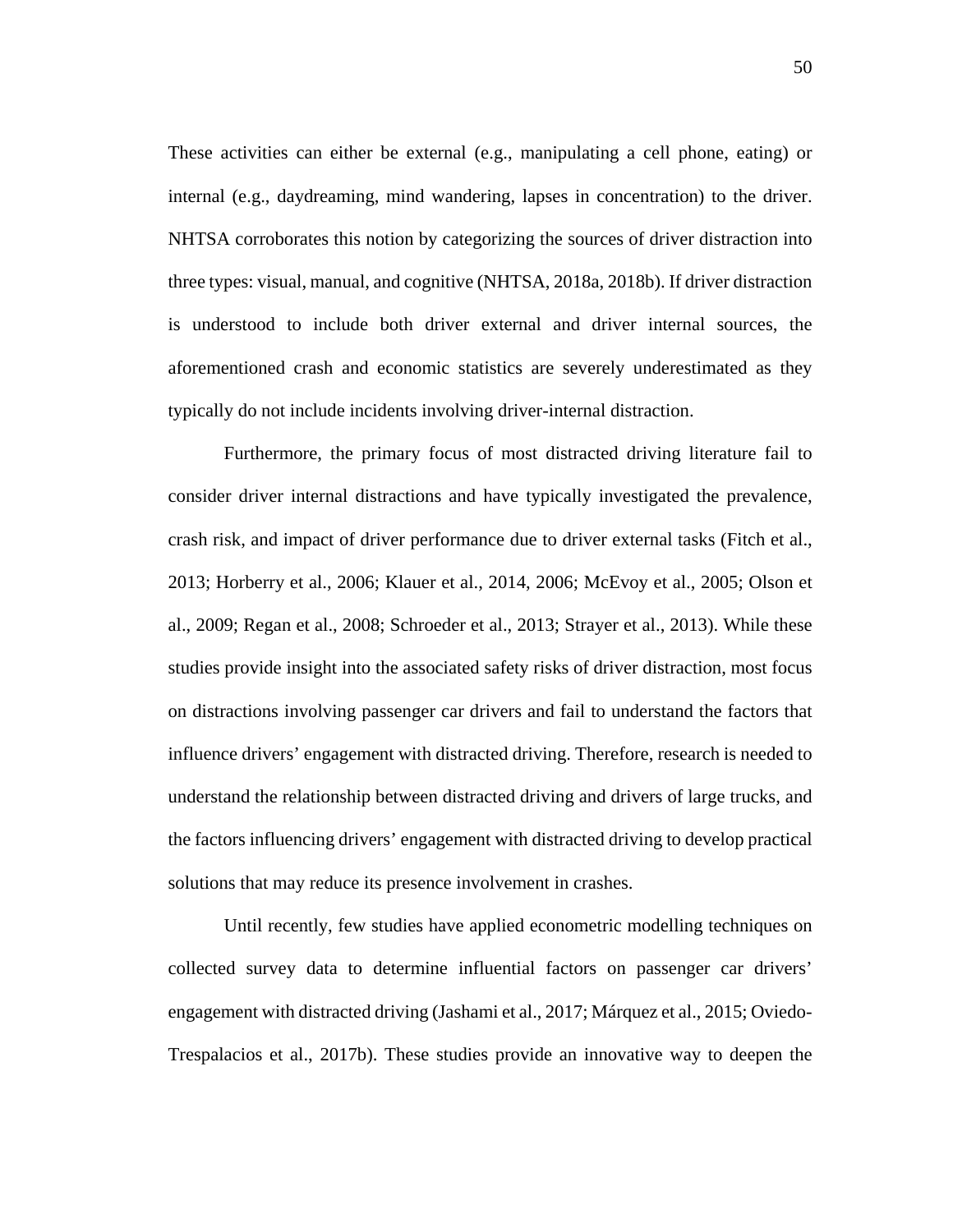understanding of distracted driving and the results can be used to develop mitigation strategies. This current study expands existing distracted driving literature and continues this focus by investigating the relationship between distracted driving and large trucks, and identifying the factors that influence truck drivers' engagement with distracted driving. Specifically, through a stated-preference survey and application of a random parameters bivariate binary probit model (RPBBPM), this study determines the factors that influence the likelihood that truck drivers would report cell phone use while driving and, as measured by self-reported lapses in concentration while driving, engagement in internalized distractions.

## **3.3 Literature Review**

As mentioned previously, current distracted driving literature has primarily investigated the crash risks associated with driver-external tasks. For instance, Klauer et al. (2006) and Fitch et al. (2013), through a naturalistic driving study, determined that cell-phone subtasks (e.g., texting, dialing, emailing) are associated with increased crash risk among passenger car drivers. These cell phone subtasks increase crash risk by at least 3.5 times and as high as 164 times (Fitch et al., 2013; Klauer et al., 2006). For commercial motor vehicle (CMV) operators, engaging in complex secondary tasks (i.e., texting, dialing, interacting with dispatching device) increases the likelihood of being at-fault in a safety critical event by at least 13.9 times (Olson et al., 2009). With increasing technological advancements, cell phones have more functionality (e.g., access to social media, GPS navigation, music streaming, etc.) that requires more visual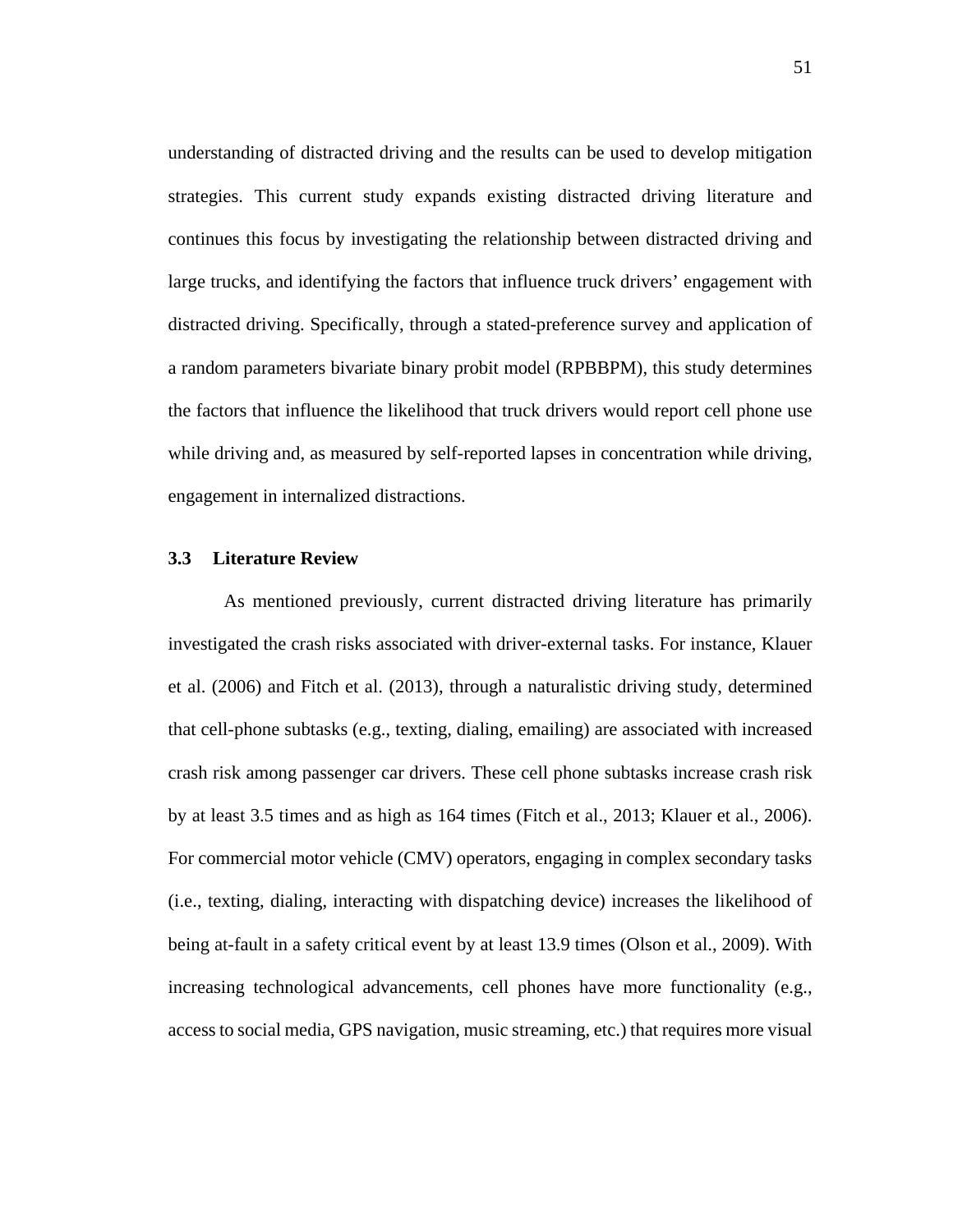and mental attention to perform and may further increase this crash risk. Further, due to their inherent job responsibilities, drivers of large trucks are more prone to engage in distracted driving to coordinate delivery logistics (e.g., use citizens band radio, navigation systems, etc.).

In addition to identifying the associated crash risk of distracted driving, studies have shown the prevalence of distraction-affected crashes. Naturalistic data on passenger car and CMV drivers found that at least one form of driver distraction (either driver internal or external) was present in 78% and 71% of all crashes, respectively (Klauer et al., 2006; Olson et al., 2009). Further, police report and crash analysis studies determine that distraction is a contributing factor in about 10% to 12% of all vehicular crashes (Gordon, 2009). In terms of large trucks, the Large Truck Crash and Causation Study (LTCCS) reports that 35% of large truck-involved crashes in the US involved one form of driver recognition error, or inattention (Federal Motor Carrier Safety Administration, 2005). These crash statistics, however, may be underestimating the actual relationship between distracted driving and crash involvement due to significant amount of unknown and missing information (Gordon, 2009). These studies prove that distractions internal and external to the driver are indeed significant factors in vehicular crashes, and efforts should be made to minimize its prevalence on roadways.

As mentioned previously, distracted driving includes driver-internal sources, such as daydreaming mind wandering, inattention, or lapses in concentration. These internal distractions (i.e., cognitive distractions) have been shown to result in degraded driving performance and increased likelihood of more severe single vehicle crashes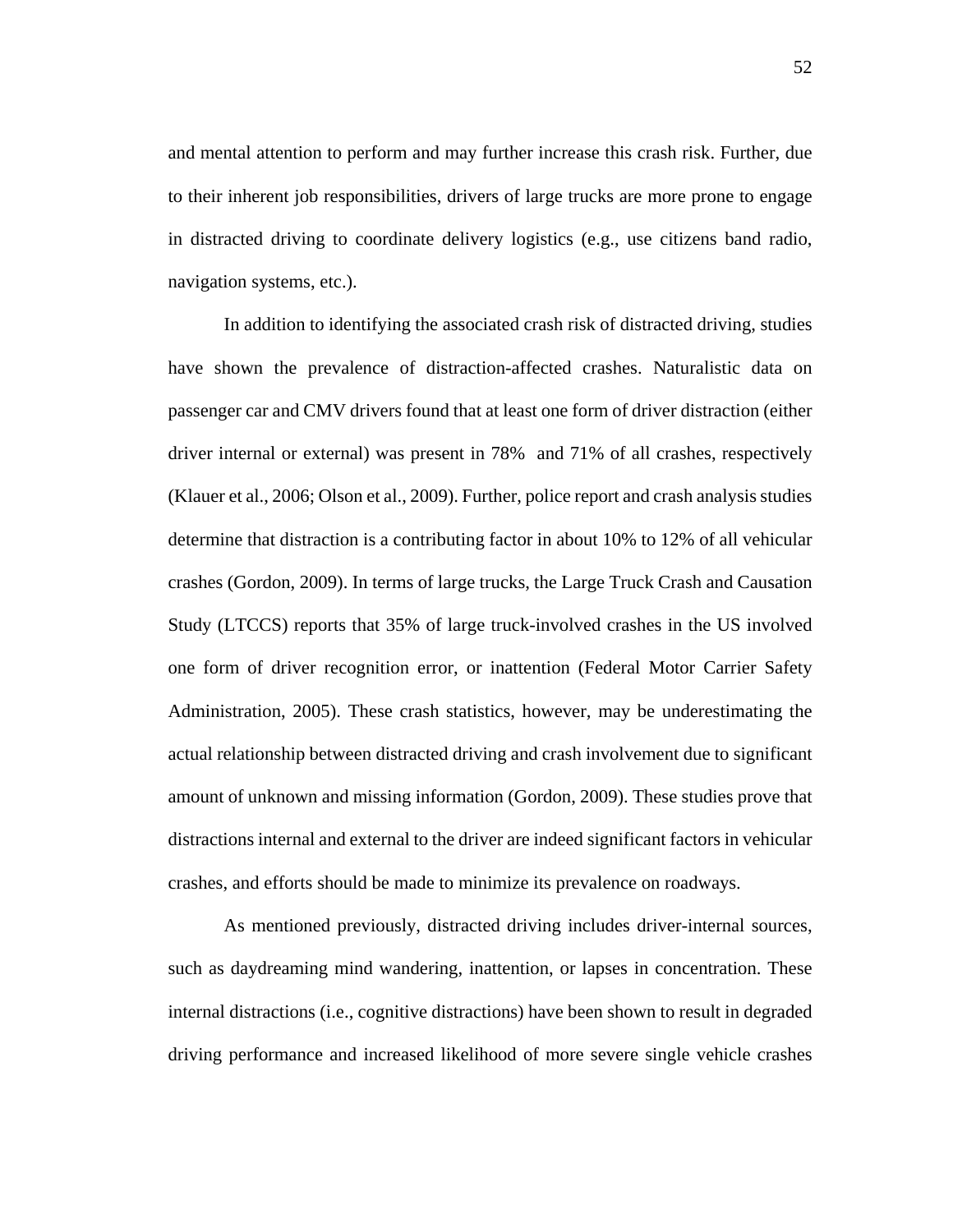(Bunn et al., 2005; Peng and Boyle, 2012; Young and Regan, 2007). Most often, these cognitive distractions are induced by driver-external distractions, such as manipulating a cell phone or having a conversation, that require mental resources be diverted away from the driving task (Just et al., 2008; Strayer et al., 2013; Young and Regan, 2007). Other times, however, cognitive distractions can arise from internally triggered, unintentional thoughts, such as thinking about dinner plans or experiencing daydreams, and interfere with performance (Regan et al., 2011). These findings support the notion that distracted driving resulting from driver-internal sources pose threats to traffic safety and efforts should be made to understand and reduce the occurrence of such distractions.

Given the safety implications and prevalence of driver internal and driver external sources of driver distractions, it is imperative to understand the factors that affect these behaviors so mitigation techniques can be developed to reduce their occurrence. Recent studies by Jashami et al. (2017), Kidd et al. (2015), Márquez et al. (2015), and Oviedo-Trespalacios et al. (2017) have applied econometric modelling techniques on collected survey data to determine factors that influence passenger car drivers' engagement with distracted driving. These studies, however, partially address the nature of distracted driving such that they only account for driver engagement with driver-external sources of distracted driving (i.e., using a cell phone). Moreover, the identified factors only pertain to passenger car drivers and do not provide insight into the relationship between distracted driving and drivers of large trucks. Since distracted driving arises from driver internal and driver external sources, it is important to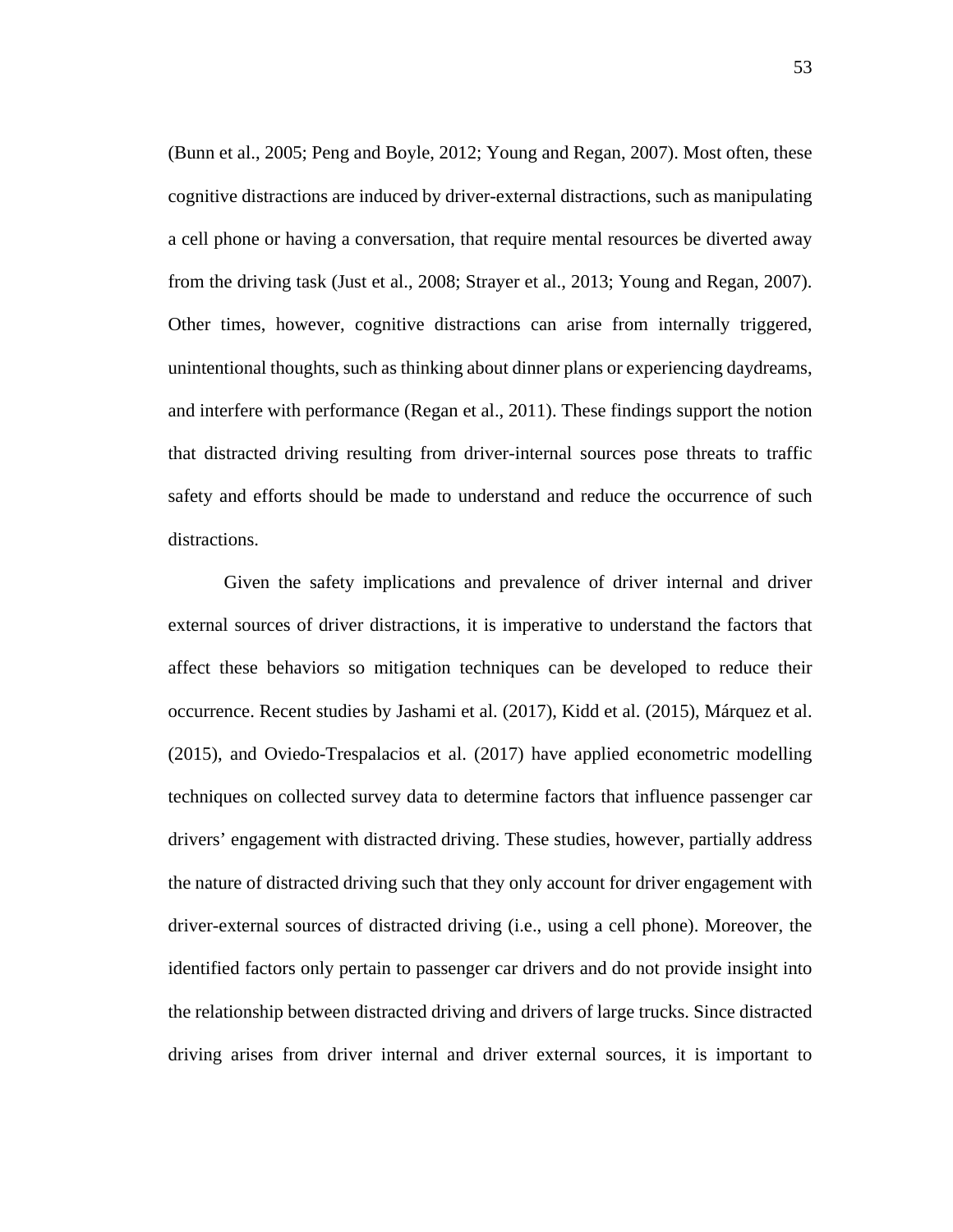understand the factors leading to such engagement so that policies and programs can be enacted to more effectively reduce distracted driving on roadways.

In existing literature, much is known about the hazards of distracted driving, but there is a lack of research pertaining to the relationship between this adverse behavior and drivers of large trucks. Further, there is an incomplete understanding of the factors that influence distracted driving resulting from driver internal and driver external sources. Therefore, the purpose of this study is to determine factors that influence truck drivers' decision to use a cell phone and experience lapses in concentration while driving through a stated-preference survey distributed to drivers of large trucks. Through this study, government and transportation agencies, and CMV carriers may develop potential countermeasures that can potentially mitigate distracted driving among drivers of large trucks.

In this study, the factors that influence truck drivers' engagement with distracted driving are determined through a stated-preference survey that was distributed to large-truck drivers who deliver or receive goods in the Pacific Northwest. Specifically, factors that influence the likelihood that truck drivers would report using a cell phone while driving and experience unintentional, internally triggered cognitive distractions (e.g., lapses in concentration). As mentioned previously, engaging in driver external tasks while driving, such as using a cell phone, leads to driver internal distraction, or cognitive distraction (Just et al., 2008; Strayer et al., 2013; Young and Regan, 2007). This correlation needs to be accounted for in the analysis to yield more accurate estimates and inferences. As such, a RPBBPM is used to account for this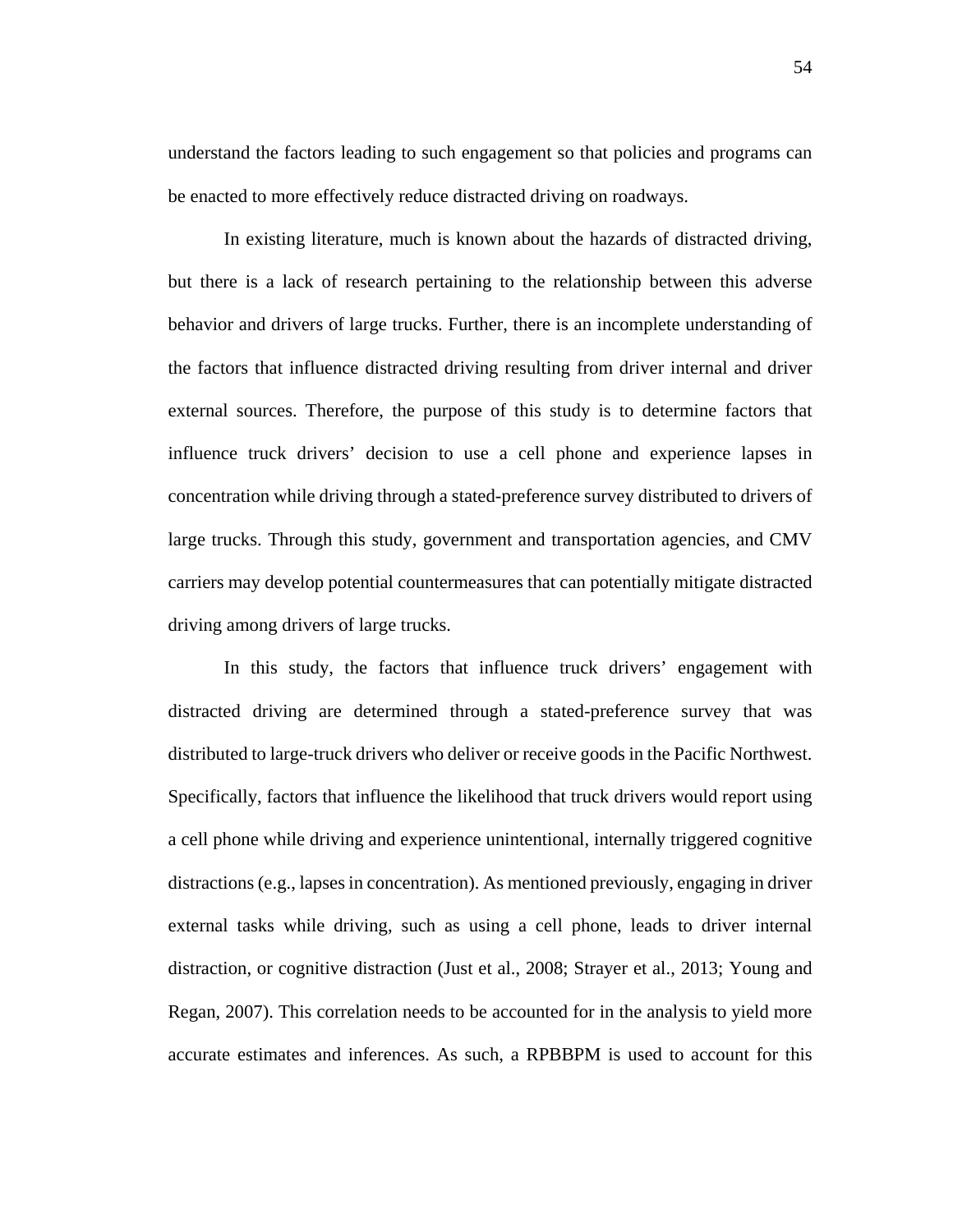correlation. If separate univariate probit models are developed for each of the dependent variables (e.g.: cell phone use and concentration lapsing), the correlation between disturbances would be ignored, leading to inefficient model estimation (Russo et al., 2014a). Further, the application of the random parameters framework investigates the complex interaction between the factors captured through the survey and any unobserved factors (i.e., unobserved heterogeneity) that may be influencing cell phone use and lapses in concentration while driving.

## **3.4 Data Description**

To evaluate large truck drivers' decision to engage in driver internal or driver external driver distractions, a stated-preference survey was developed and distributed to truck drivers who either deliver or pick up goods in the Pacific Northwest. The intent of this survey was to understand truck driver opinions on truck at-fault safety critical events, which included questions related to distracted driving. The survey, which was conducted between August  $17<sup>th</sup>$  and September 1<sup>st</sup>, 2017, was administered through Oregon State University and distributed to drivers of large trucks using Qualtrics, LLC, an online survey platform. This survey included questions that were divided into eight parts: socioeconomic, business, driver, driving, and accident characteristics, time of day operations, driving management, and truck configuration. Prior to distribution, the survey obtained approval from the Institutional Review Board (IRB).

All respondents voluntarily completed the survey and were required to be truck drivers, hold a commercial driver's license (CDL), be at least 18 years of age, and either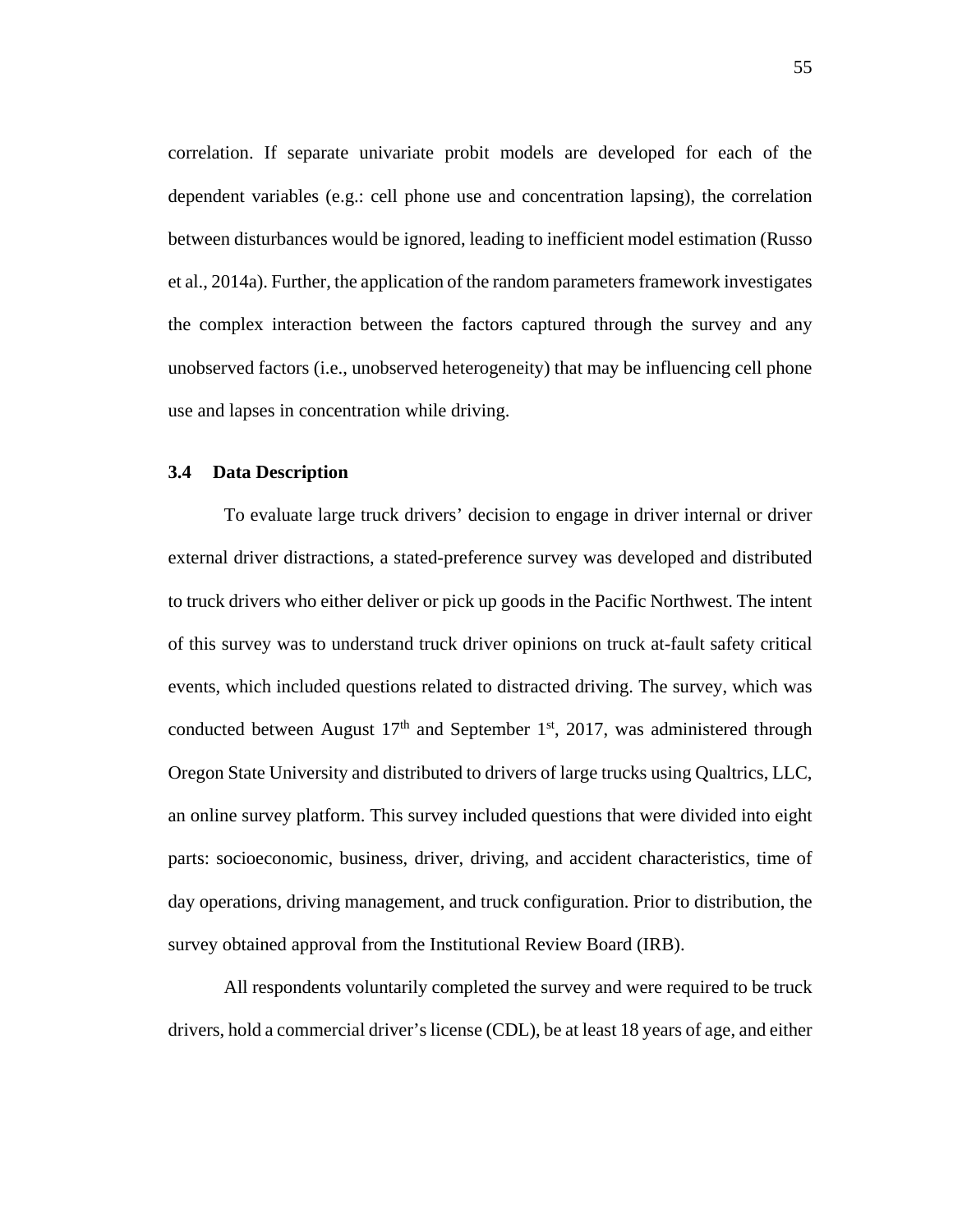pickup or deliver goods in the Pacific Northwest. In total, 1,919 individuals were reached, but only 515 individuals met the criteria and completed the survey; a 26.8% response rate. To ensure that an adequate sample size was achieved, the following equation is used (Smith, 2013):

$$
n = \frac{z^2 \times p \times (1-p)}{MoE^2}
$$
 Eq. (3-1)

where *n* is the sample size needed for the desired level of precision;  $p$  is an estimated value of proportion;  $MoE$  is the desired margin of sampling error; and z is the critical value for the desired level of confidence. In most studies, a 95% confidence level is desired. The corresponding  $z$  value for this level of confidence is 1.96. A 50/50 (0.5) proportion of  $p$  was used as a most conservative value since it assumes that half of the population will answer positively and negatively to a posed question (Dillman et al., 2014). For this study, a value of 4.5 was used as the margin of sampling error,  $MoE$ . By applying these values to Eqn. (3-1), 475 responses are needed to meet the 95% confidence level, which is exceed in this study with 515 valid and completed surveys.

Through Qualtrics, LLC, Internet Protocol (IP) addresses and geographical coordinates were recorded. The capturing of IP addresses ensured that the same respondent did not submit multiple responses. Using the geographical coordinates, locations of respondents are provided and are shown in Figure 3-1. As shown, there is an adequate geographical representation of respondents with majority of respondents from the West Coast.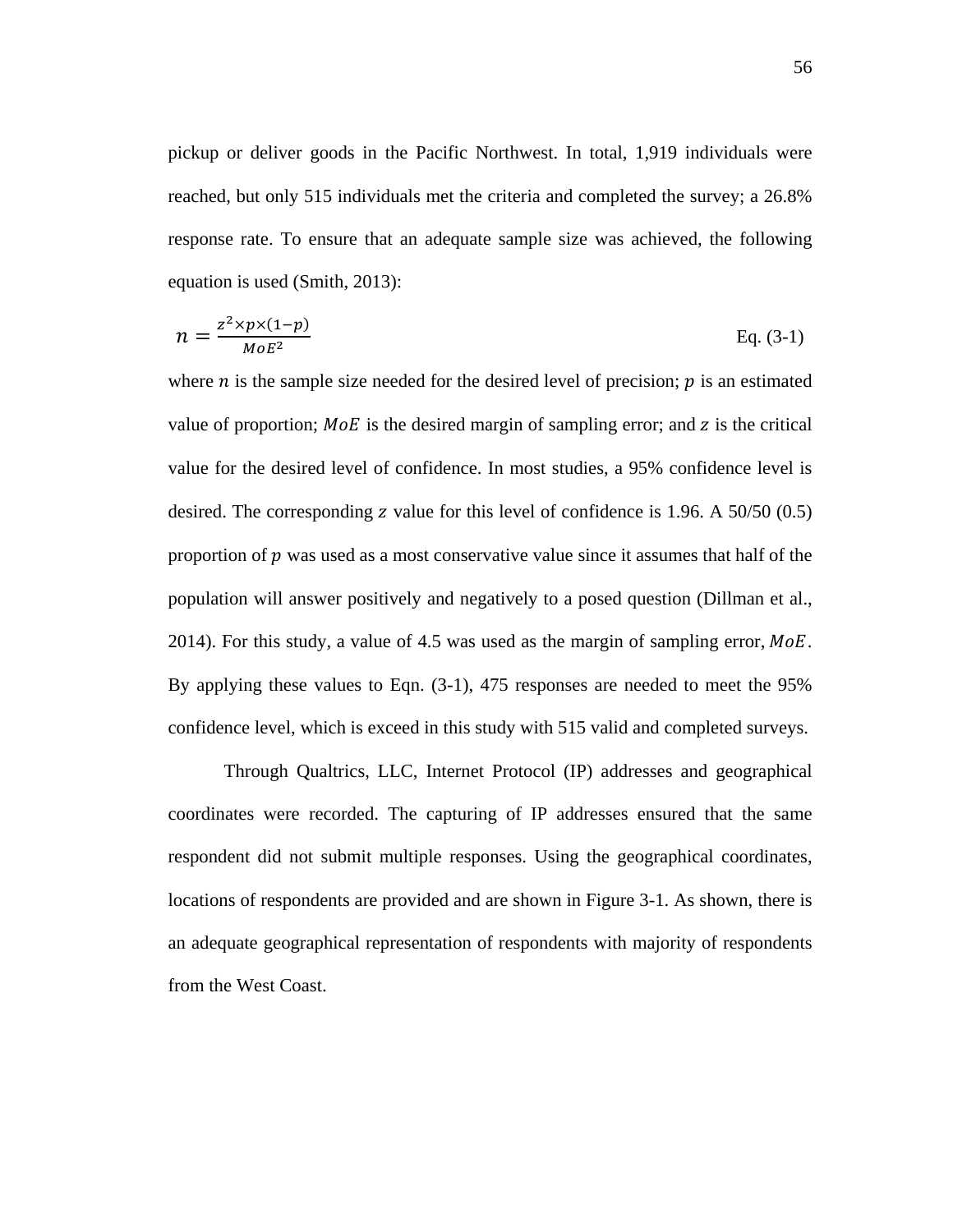

Figure 3-1: Origin of Truck Drivers that Deliver Goods in the Pacific Northwest

As mentioned, the purpose of this study is to identify the factors that influence the likelihood of truck drivers engaging in driver internal and driver external distractions. To assess the latter, truck driver respondents were specifically asked:

*Do you use a cell phone while driving? (Either handheld or hands-free)*  [QNS. 1]

QNS. 1 presented a binary choice to respondents, as they had to choose either yes or no, and represents their decision to report using a cell phone while driving (distracted driving).

To assess driver internal distractions, the following question was presented to truck driver respondents:

*How often do you find your concentration lapsing after driving for a long time?*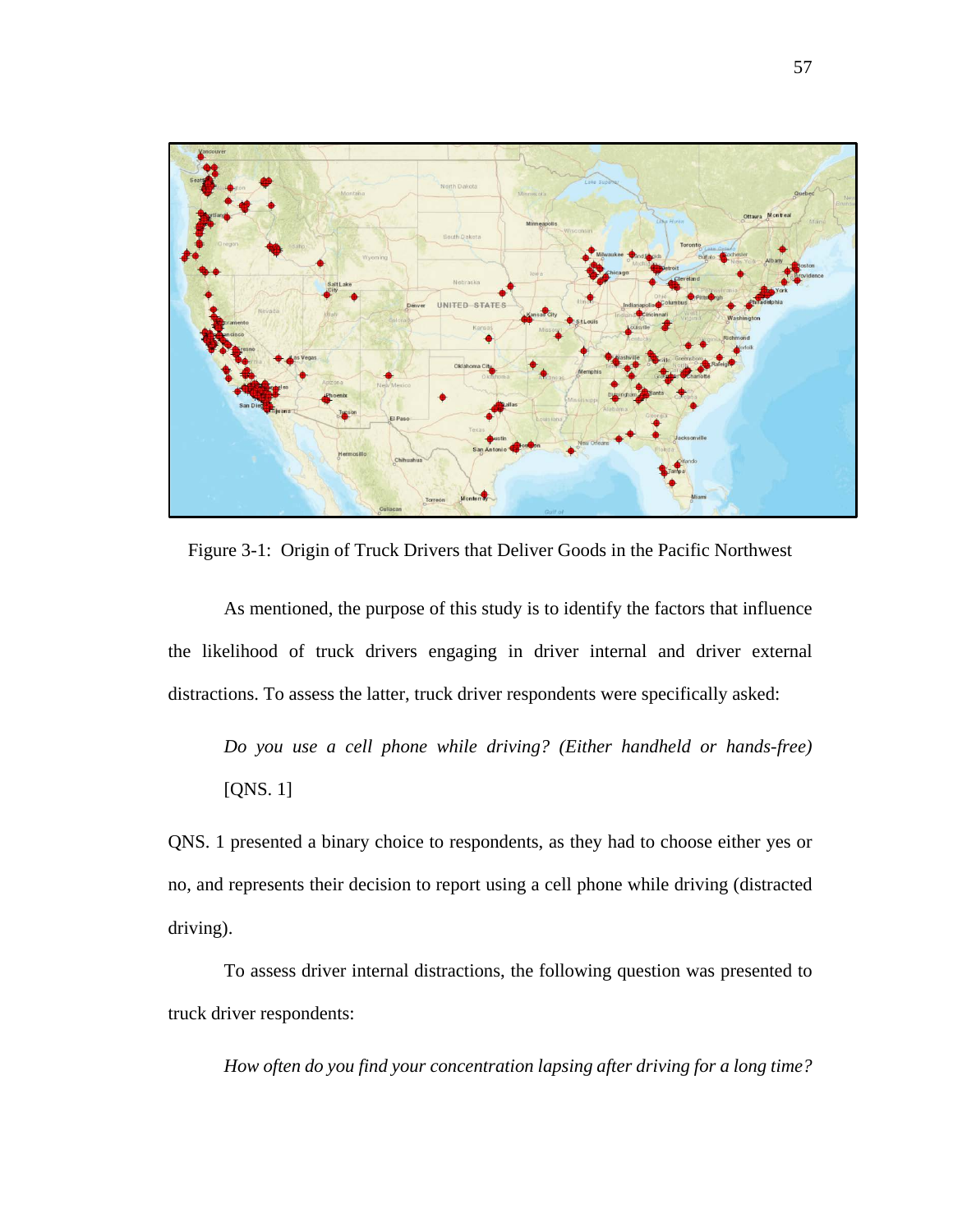## [QNS. 2]

Truck drivers responded to QNS. 2 with either of the following five qualitative response options that closely resembles their driving characteristics: very often, quite often, sometimes, rarely, and never. Due to the complexities of accurately measuring driver internal distractions, QNS. 2 serves as a proxy to understand, and identify the factors that contribute to, this type of distracted driving among drivers of large trucks. Following the distracted driving definition developed by Regan et al. (2011), this study considers lapses in concentration to include intentional or unintentional, internally triggered, task-unrelated thoughts (i.e., mind wandering, daydreaming). To identify the factors that influence the likelihood of self-reported concentration lapses while driving, a binary response variable was created for QNS. 2. This variable was created by consolidating drivers who responded with either very often, quite often, or sometimes. Those who responded to QNS. 2 with either of these three responses are considered to have experienced their concentration lapsing while driving.

For this study, QNS. 1 and 2 are chosen as the dependent variables for analysis as these questions assess a drivers' engagement with driver internal (lapses in concentration) and driver external distractions (cell phone sue) based on self-reported information.

From the survey responses, 288 indicator variables were created, but only 18 variables were found to be statistically significant in explaining truck driver behavior regarding cell phone use and concentration lapsing. These 18 independent variables encompass factors that pertain to socioeconomic, business, driver, driving, and accident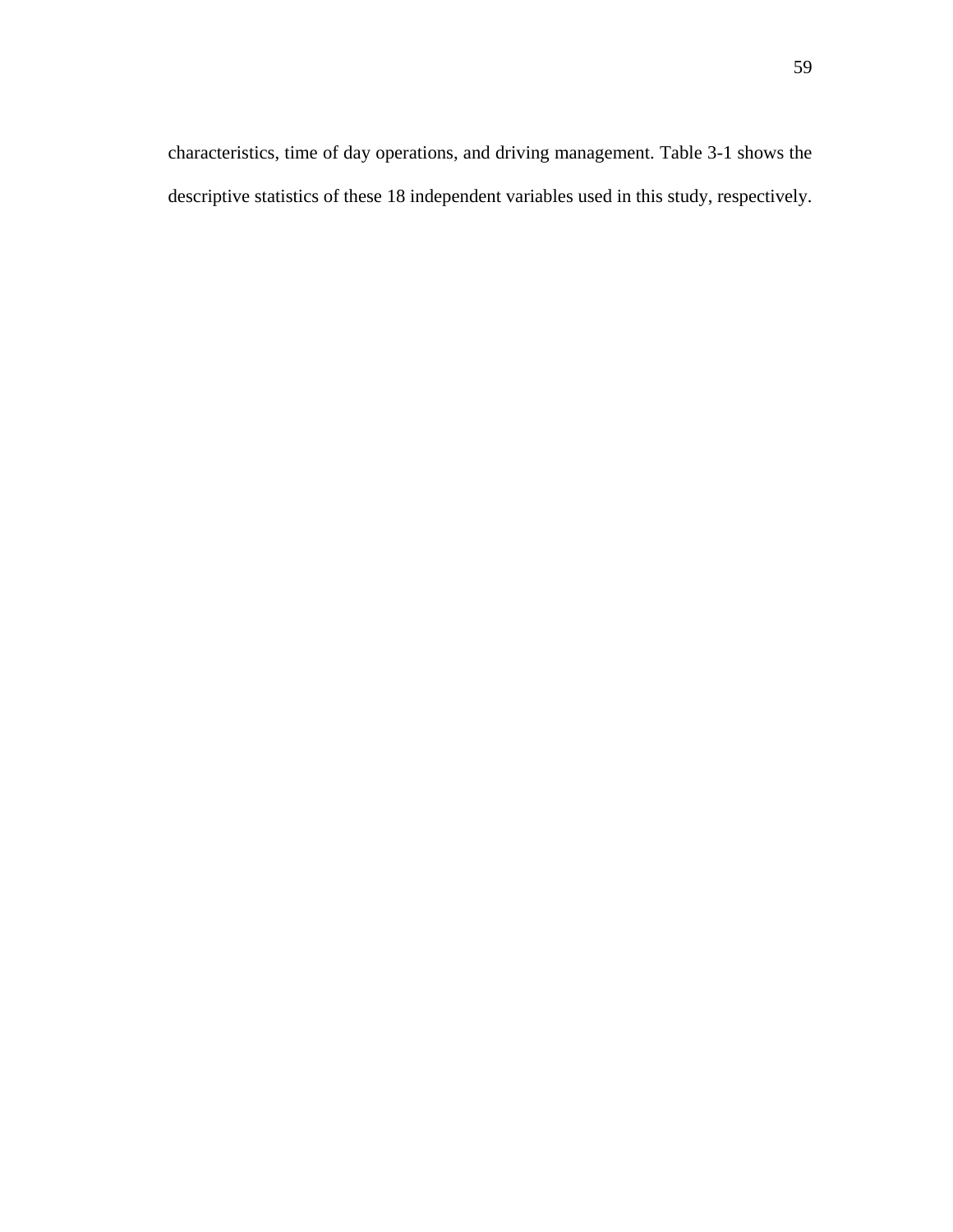| Variable                                                                                                                    | Mean  | Std. Dev. |
|-----------------------------------------------------------------------------------------------------------------------------|-------|-----------|
| Socioeconomic Characteristics                                                                                               |       |           |
| Driver Age (1 if 36 or older, 0 otherwise)                                                                                  | 0.517 | 0.500     |
| Marital Status (1 if Single, 0 otherwise)                                                                                   | 0.256 | 0.437     |
| <b>Business Characteristics</b>                                                                                             |       |           |
| Type of Employer (1 if private carriage, 0 otherwise)                                                                       | 0.346 | 0.476     |
| <b>Driver Characteristics</b>                                                                                               |       |           |
| Type of road usually driven (1 if rural or city roads, 0<br>otherwise)                                                      | 0.101 | 0.302     |
| Shipment type (1 if less-than-truck load, 0 otherwise)                                                                      | 0.126 | 0.332     |
| Truck Driving Education (1 if self-taught, 0 otherwise)                                                                     | 0.184 | 0.388     |
| Parking Location decision (1 if driver makes decision, 0<br>otherwise)                                                      |       | 0.413     |
| <b>Driving Characteristics</b>                                                                                              |       |           |
| Driver confidence in their ability to professionally drive a<br>large truck (1 if extremely or very confident, 0 otherwise) | 0.926 | 0.262     |
| Situation that poses the highest safety hazard to drivers (1 if<br>passenger car on either side or behind, 0 otherwise)     | 0.773 | 0.419     |
| Lane-changing to avoid traveling with passenger vehicle<br>behind (1 if never, 0 otherwise)                                 | 0.330 | 0.471     |
| Lane-changing to avoid traveling with truck in front (1 if<br>never, 0 otherwise)                                           | 0.148 | 0.355     |
| <b>Accident Characteristics</b>                                                                                             |       |           |
| Crash History (1 if at least one crash in past 5 years, 0<br>otherwise)                                                     | 0.243 | 0.429     |
| <b>Time of Day Operations</b>                                                                                               |       |           |
| Day of week most difficult to find safe and adequate parking<br>(1 if Tuesday, 0 otherwise)                                 | 0.274 | 0.446     |
| Time of week most difficult finding safe truck parking (1 if<br>weekend, 0 otherwise)                                       | 0.445 | 0.497     |
| Start Drive (1 if between 10 am and 4 pm, 0 otherwise)                                                                      | 0.148 | 0.355     |
| <b>Driving Management</b>                                                                                                   |       |           |
| Difficulty finding safe and adequate parking location when<br>required to rest (1 if yes, 0 otherwise)                      | 0.551 | 0.498     |
| Frequency of making a stop on a longer trip (1 if every 4 to<br>6 hours, 0 otherwise)                                       | 0.330 | 0.471     |
| Keep driving rather than stopping to take breaks to manage<br>fatigue (1 if strongly agree or agree, 0 otherwise)           | 0.456 | 0.499     |

Table 3-1: Descriptive Statistics of Independent Variables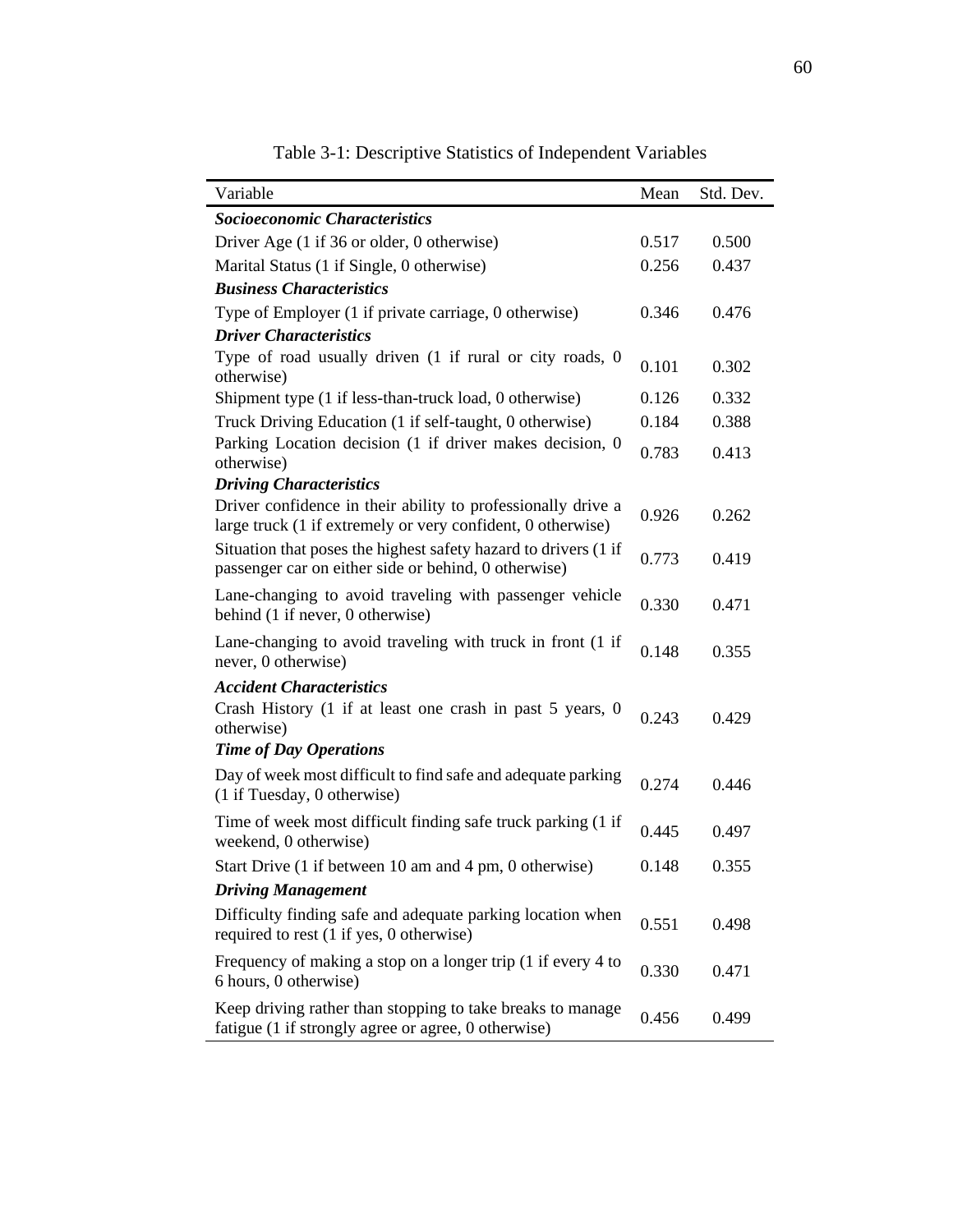In terms of the dependent variables (QNS. 1 and QNS. 2), Figure 3-2 and Figure 3-3 show the percentage of respondents who reported using their cell phones while driving and experienced a lapse in concentration while driving, respectively. As shown, 45% of surveyed respondents (234) indicated that they use their cell phones while driving and 58% reported (298) that their concentration lapses while driving. In this study, the percentage of respondents who reported using their cell phone while driving is consistent with the findings of Schroeder et al. (2013) and Oviedo-Trespalacios et al. (2017), who found that nearly 50% of surveyed licensed drivers reported using their cell phone while driving at least some of the time.



To reinforce the fact that distracted driving leads to increased crash risk, selfreported crash history was disaggregated based on cell phone use and concentration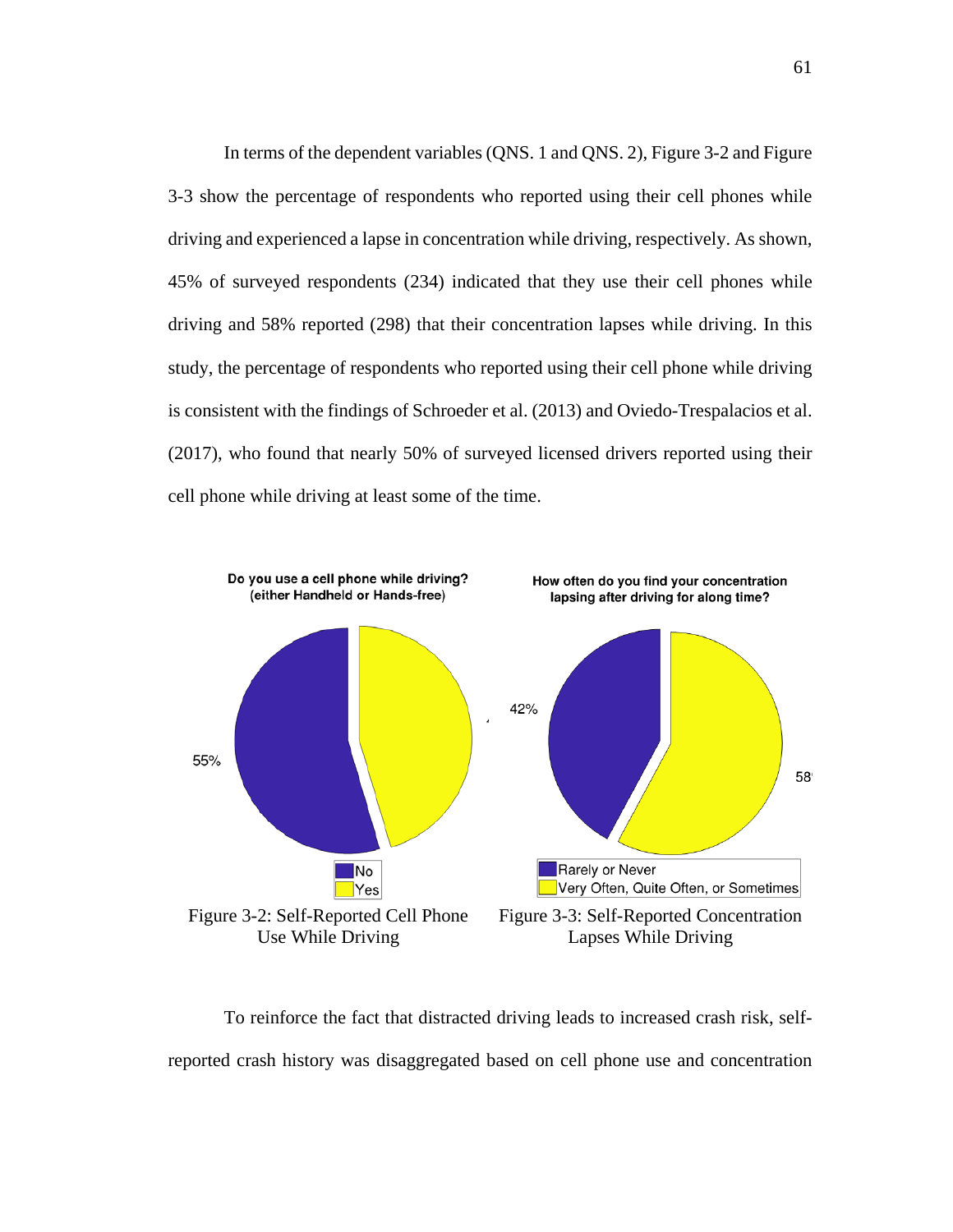lapsing while driving. In the survey, respondents were asked, *"During the last 5 years how many accidents have you had in which the police had to attend?"* Drivers had to choose among five choices: one, two, three, four or more, or none. Drivers who indicated either one, two, three, or four or more crashes were consolidated to identify those who were involved in at least one crash in the past 5 years. Figure 3-4 shows that 24% of survey respondents (125) were involved in at least one crash in the past 5 years. As shown by Figure 3-5, 57% of the surveyed truck drivers who stated they were involved in at least one crash reported using their cell phone while driving. Further, as shown in Figure 3-6, 81% of survey respondents who reported being involved in at least one crash indicated that their concentration lapses very often, quite often, or sometimes while driving. These findings support past research that distracted driving among truck drivers increases the likelihood of being involved in safety critical events or crashes (Hanowski et al., 2005; Hickman and Hanowski, 2012; Olson et al., 2009). These findings also support the fact that understanding the factors influencing driver's decision to report being engaged in distracted driving is important to reduce the number of crashes on our roadways.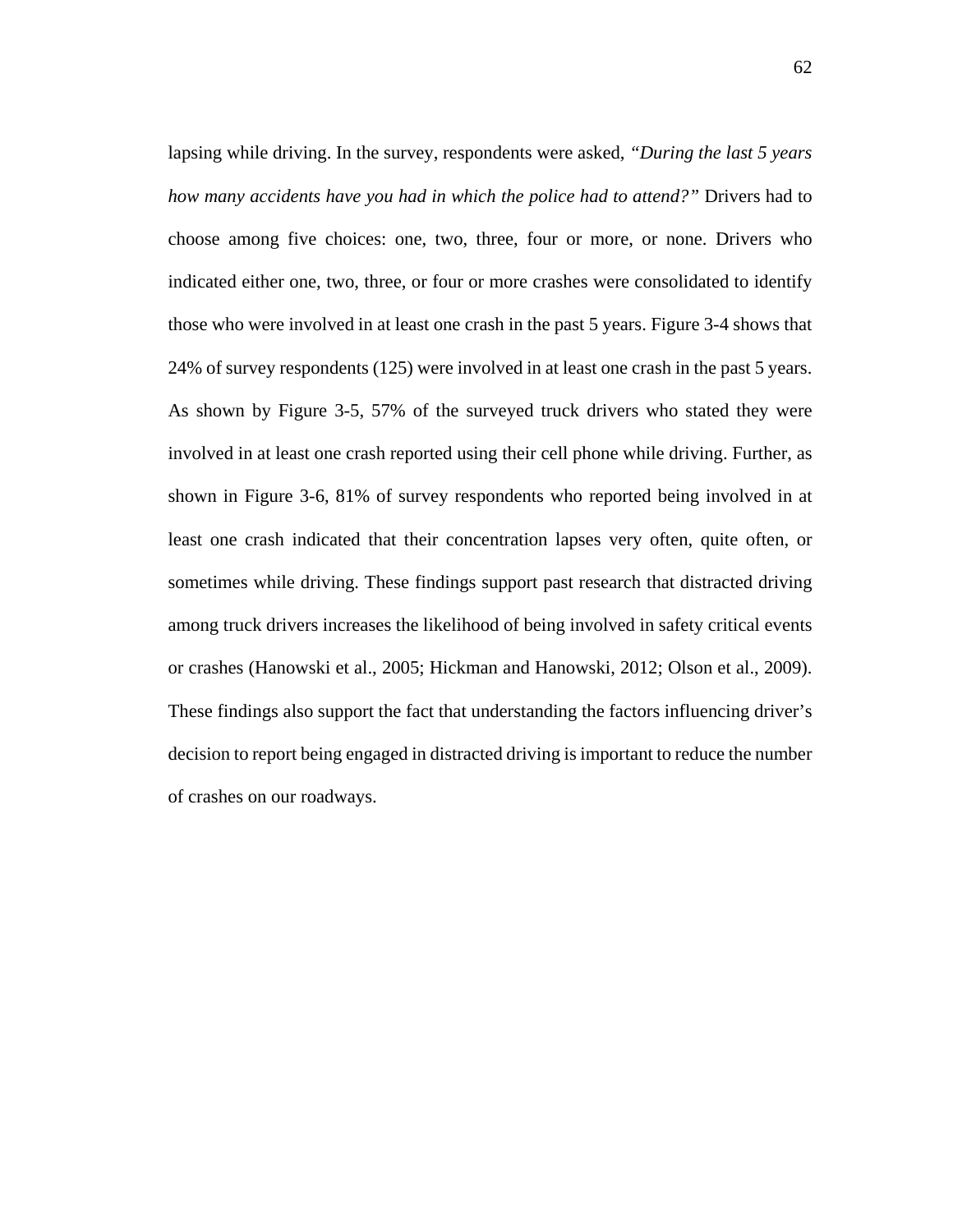

During the last 5 years, how many accidents have you had in which the police had to attend?

Figure 3-4: Self-Reported Crash History



Figure 3-5: Respondents who indicate being involved in a crash and report using their cell phone while Driving

Figure 3-6: Respondents who indicate being involved in a crash and report experiencing lapses in concentration while driving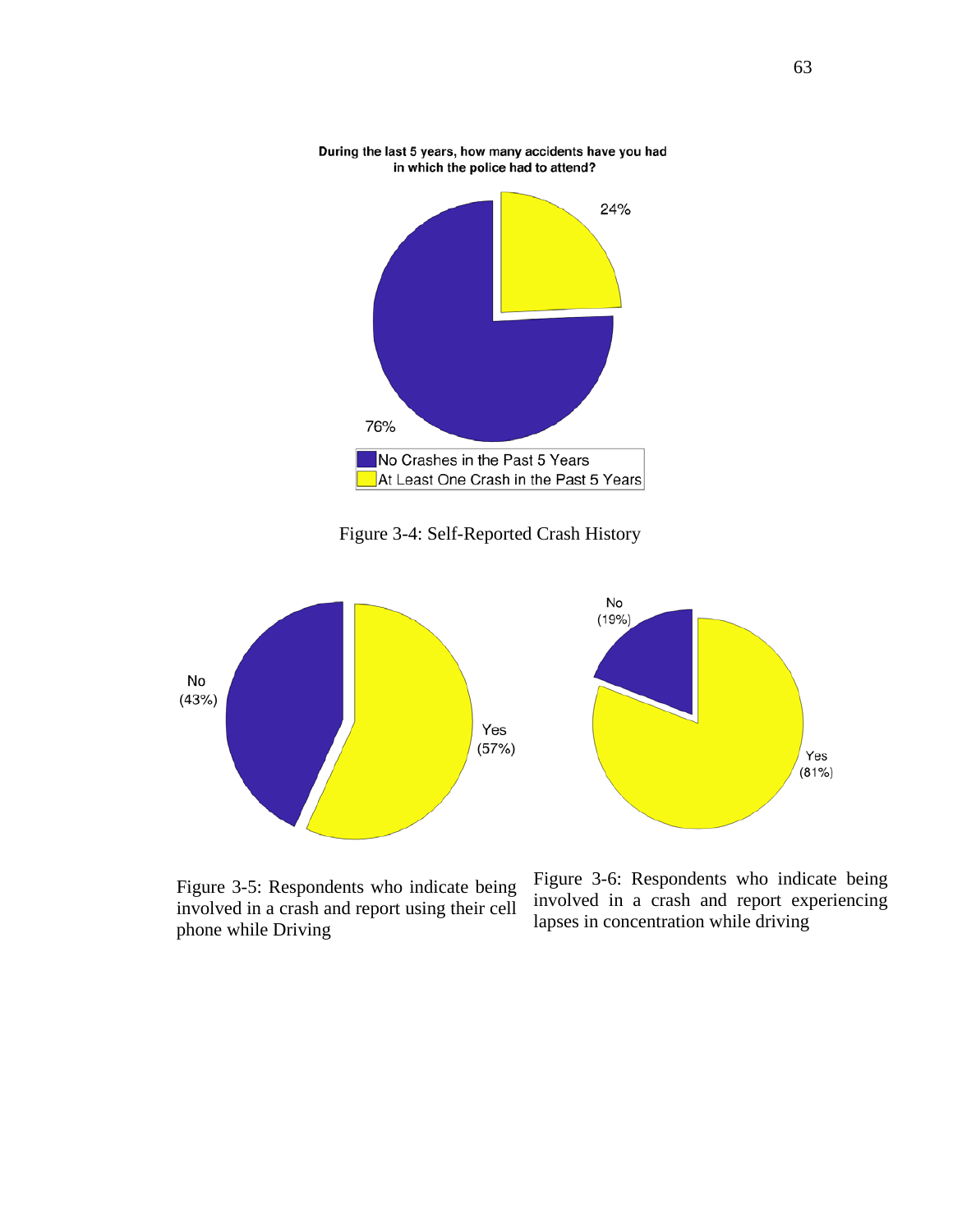## **3.5 Methodology**

Binary choice modelling has been extensively used in transportation injury severity analysis and distracted driving. Choice models, such as the logistic (i.e., logit) and probit based models, have been applied to large truck safety (Anderson and Hernandez, 2017; Anderson et al., 2018; Islam and Hernandez, 2013; Pahukula et al., 2015). Further, econometric analyses of distracted driving have used logit based models (Kidd et al., 2016; Márquez et al., 2015; Oviedo-Trespalacios et al., 2017b). Because the responses to QNS. 1 are binary in nature and the responses to QNS. 2 were dichotomized, a binary choice model is appropriate.

Univariate choice models are appropriate when there is only one dependent variable of interest, such as modelling whether or not drivers report talking on a cell phone while driving (Anderson et al., 2018; Oviedo-Trespalacios et al., 2017b). However, when two different but related binary dependent variables are of interest, a univariate analysis may not be the preferred method. In the case of this work, where the dependent variables are cell phone use and lapses in concentration, these decisions are intuitively correlated and potentially jointly determined (Greene, 2016). If these dependent variables are modeled separately using a univariate approach, the correlation among error (disturbance) terms may not be accounted for. If this correlation is not accounted for, parameters estimates may be inconsistent and less asymptotically inefficient (Hensher et al., 2015; Wooldridge, 2010). Therefore, for the current study, a special case of the bivariate binary probit model (BBPM) is adopted to identify and formulate the correlation between two binary dependent variables (drivers reporting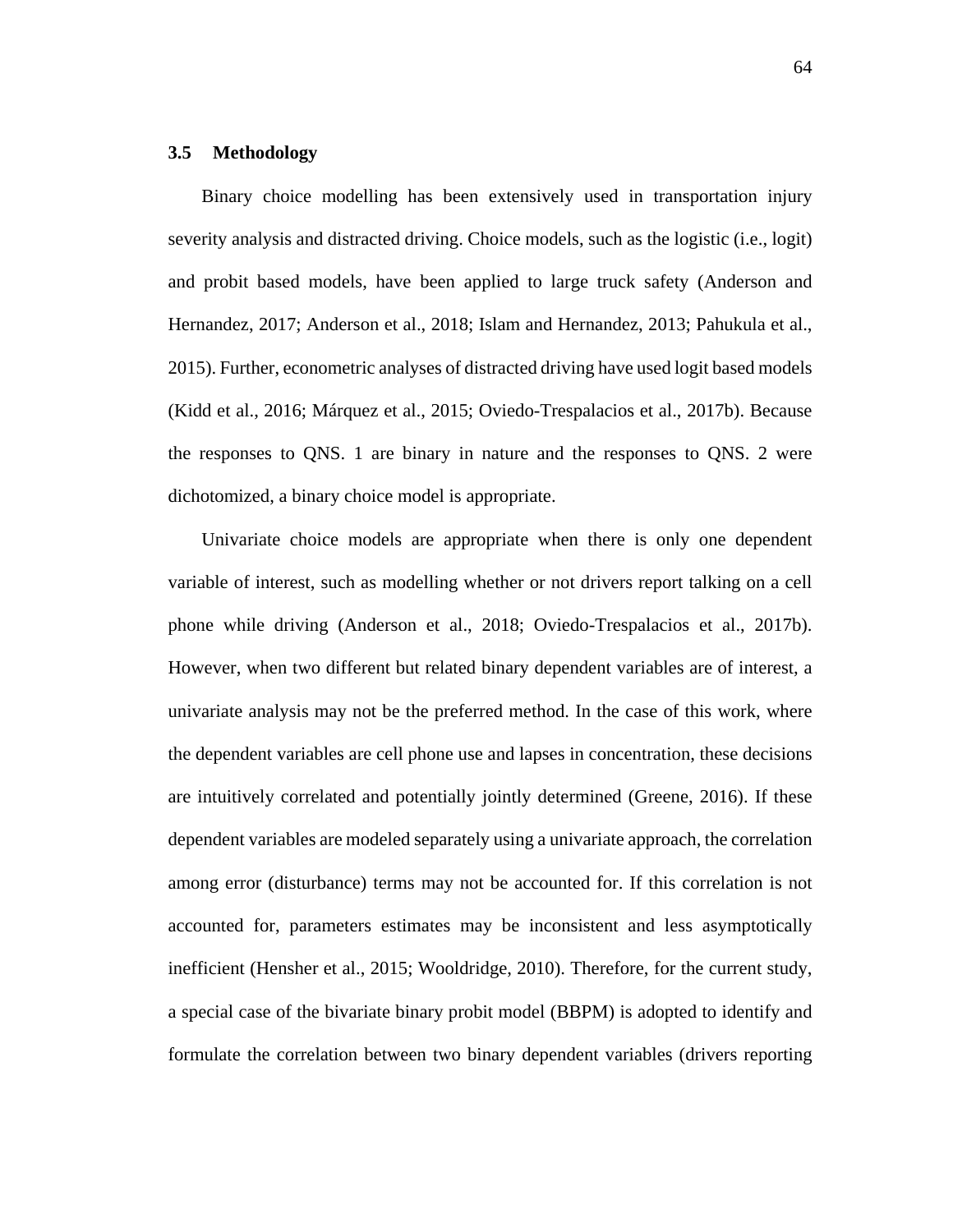cell phones use and lapses in concentration while driving) while yielding more consistent and efficient parameter estimates (Greene, 20[1](#page-75-0)6).<sup>1</sup>

However, since surveys cannot capture every possible factor that may contribute to a driver reporting cell phone use or lapses in concentration, unobserved heterogeneity (variation) is likely present in the data. For example, in terms of distracted driving, the ability to sustain substantial attention on the task-on hand may considerably vary across individuals, but cannot be measured through survey questions. If this unobserved heterogeneity is not accounted for in the analysis, model results will be biased and lead to erroneous inferences (see Mannering et al. (2016) for a full discussion on unobserved heterogeneity and the consequences of not accounting for it). As such, the BBPM alone is insufficient because the potential unobserved heterogeneity that derives from survey responses. To account for this heterogeneity and provide more accurate results, this study applies the previously discussed RPBBPM.

To begin, the fixed parameters BBPM is formulated by generalizing the index function model from a single latent variable to two potentially correlated latent variables (i.e., cell phone use and lapses in concentration while driving). The latent variables are estimated simultaneously as follows (Cameron and Trivedi, 2005; Christofides et al., 1997; Greene, 2012; Hensher et al., 2015; Russo et al., 2014a):

 $\overline{a}$ 

<span id="page-75-0"></span> $<sup>1</sup>$  Although the logit model is also an appropriate modeling framework to analyze binary choice</sup> outcomes, a bivariate binary logit model has yet to be developed (Greene, 2016).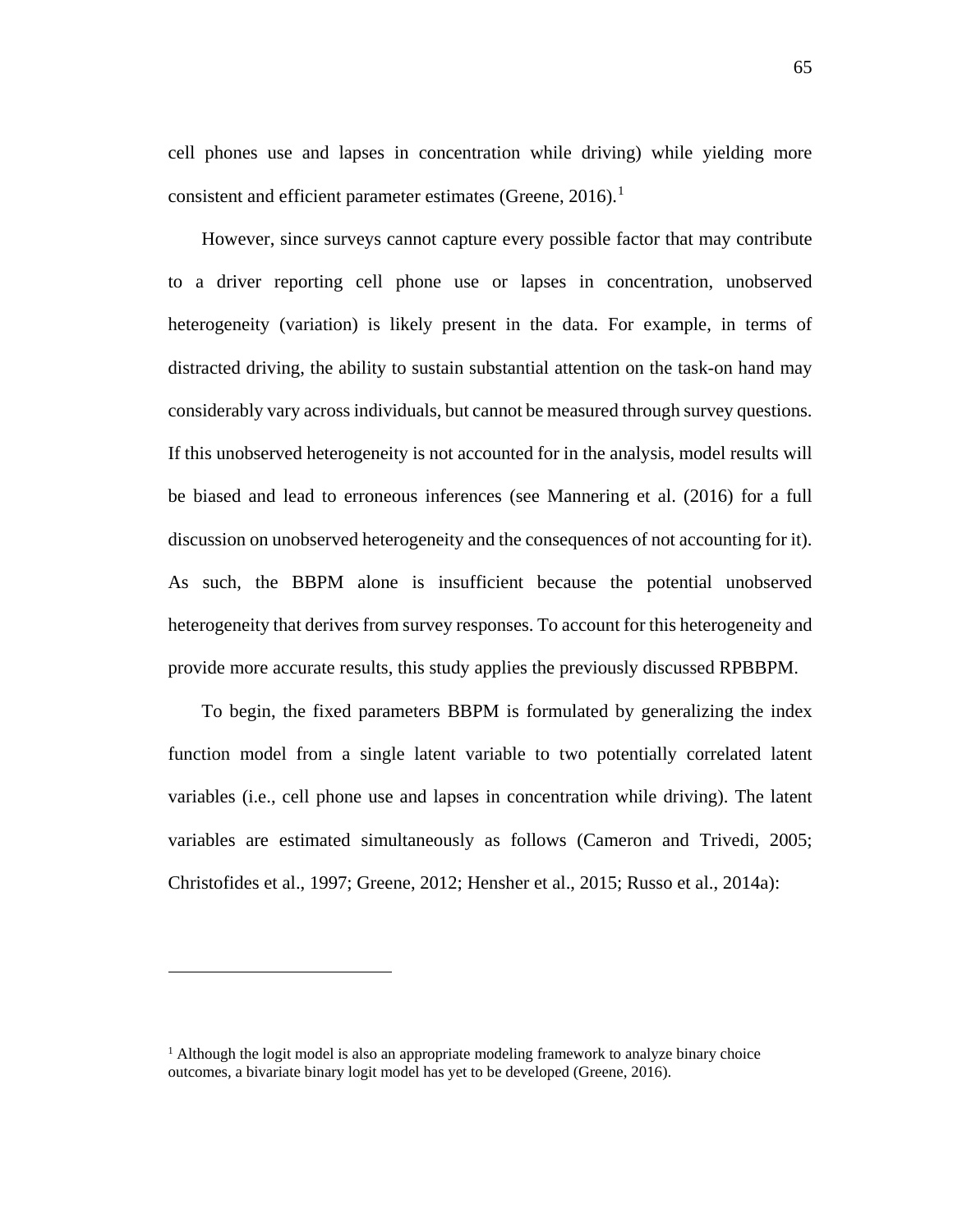$$
y_1^* = X_1 \beta_1 + \varepsilon_1, \ y_1 = 1 \text{ if } y_1^* > 0, 0 \text{ otherwise}
$$
  
\n
$$
y_2^* = X_2 \beta_2 + \varepsilon_2, \ y_2 = 1 \text{ if } y_2^* > 0, 0 \text{ otherwise}
$$
  
\nEq. (3-2)

where:

 $\overline{a}$ 

 $y_1^*$ ,  $y_2^*$ : latent (unobserved) dependent variables of cell phone use and lapses in concentration while driving;

 $y_1, y_2$ : observed dependent variables of cell phone use and lapses in concentration while driving

 $X_1, X_2$ : vectors of explanatory variables with  $1 \times K_1$  matrix and  $1 \times K_2$  matrix for  $X_1$  and  $X_2$  $X_2$ , respectively;<sup>2</sup>

 $\beta_1$ ,  $\beta_2$ : vectors of estimable parameters;

 $\varepsilon_1$ ,  $\varepsilon_2$ : error terms (assumed to be normally distributed with variance of 1) and assumed to be independent of  $X_1$  and  $X_2$  with a bivariate normal distribution;

$$
E[\varepsilon_1] = E[\varepsilon_2] = 0;
$$

 $Var[\varepsilon_1] = Var[\varepsilon_2] = 1;$ 

 $Cov[\varepsilon_1, \varepsilon_2] = \rho$  (the off-diagonal elements of the variance-covariance matrix, as seen in Eq.  $(3)$ ).

As shown in Eq. (3-2), the dependent variables  $y_1$  and  $y_2$  are observed if latent variables  $y_1^*$  and  $y_2^*$  are greater than zero. Specifically,  $y_1$  is observed if a driver reports using their cell phone while driving (i.e.,  $y_1^*$  takes on the value 1) and  $y_2$  is observed if a driver reports that they have experienced lapses in concentration while driving (i.e.,  $y_2^*$  takes on the value 1). Next, under the assumption that  $\boldsymbol{\varepsilon} = \varepsilon_1, \varepsilon_2$  is independent of  $X_1$  and  $X_2$ ,  $\varepsilon$  |  $X = N(0, \Omega)$ . This implies that all  $X_1$  and  $X_2$  are exogenous, where  $\Omega$ is a 2  $\times$  2 matrix with an off-diagonal element  $\rho$ , the correlation coefficient for  $\varepsilon$  (i.e.,  $\rho = \text{Corr}(\varepsilon_1, \varepsilon_2)$  (Wooldridge, 2010). The correlation coefficient, as discussed below, determines the use of the BBPM.

<span id="page-76-0"></span><sup>&</sup>lt;sup>2</sup> Matrix dimensions will change contingent on the number of explanatory variables. In Eq. (2), each equation has only one explanatory variable for formulation purposes; therefore, a  $1 \times K_1$  matrix.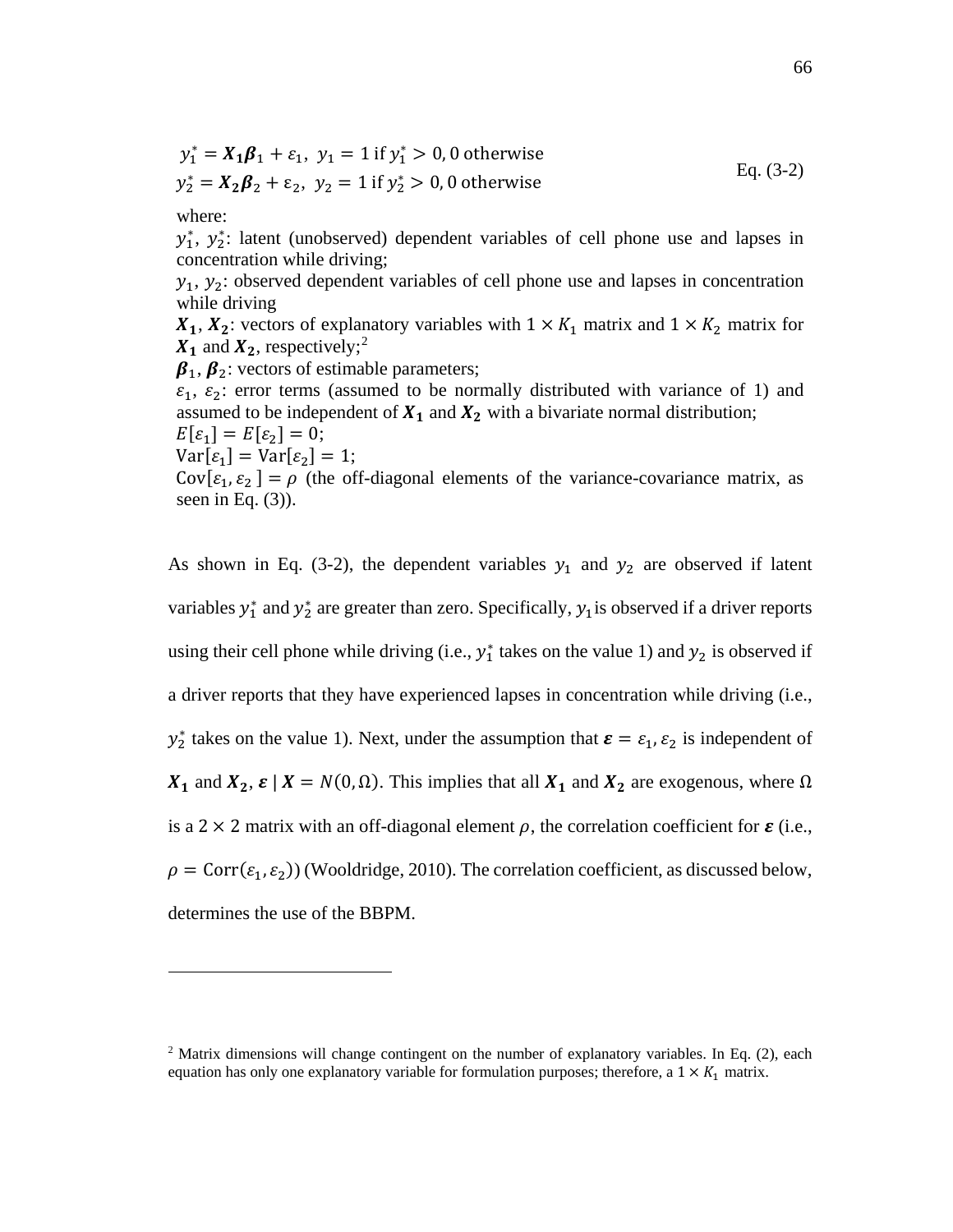These assumptions are important, as they imply that  $y_1$  and  $y_2$  can be estimated via probit models conditional on  $X$  (Wooldridge, 2010). But, as discussed previously, if this assumption does not hold and  $\varepsilon_1$  is correlated  $\varepsilon_2$ , the BBPM must be considered to account for this correlation. Again, if this potential correlation is not accounted for, parameter estimates may no longer be consistent and less asymptotically efficient (i.e., higher standard errors) (Hensher et al., 2015; Meng and Schmidt, 1985). Therefore, a test for correlation among the error terms in Eq. (3-2) must be conducted to determine if correlation is present. To test this correlation for binary variables, a tetrachoric correlation test is conducted on the error terms to determine the significance of the correlation coefficient  $\rho$  (Greene, 2016, 2012):<sup>[3](#page-77-0)</sup>

$$
\begin{pmatrix} \varepsilon_1 \\ \varepsilon_2 \end{pmatrix} X_1, X_2 \rightarrow N \begin{pmatrix} 0 \\ 0 \end{pmatrix}, \begin{pmatrix} 1 & \rho \\ \rho & 1 \end{pmatrix}
$$
 Eq. (3-3)

where  $\rho$  is the correlation coefficient of the error terms, as defined previously. As will be discussed later, for the BBPM to be justified,  $\rho$  needs to be statistically significant, which shows statistically significant correlation among the error terms  $\varepsilon_1$  and  $\varepsilon_2$ .

 $\overline{a}$ 

<span id="page-77-0"></span><sup>&</sup>lt;sup>3</sup> The tetrachoric correlation for two binary variables is equivalent to the correlation of the two error terms in a bivariate probit model (Greene and Hensher, 2010; Hensher et al., 2015). In particular, it is computed by assuming the two binary variables are derived by censoring two observations from an underlying *continuous* bivariate normal population (i.e., bivariate probit model without covariates). As such,  $\rho$  can be easily determined by fitting such a model and measuring the correlation between underlying *continuous* variables if they were able to be observed (Greene and Hensher, 2010).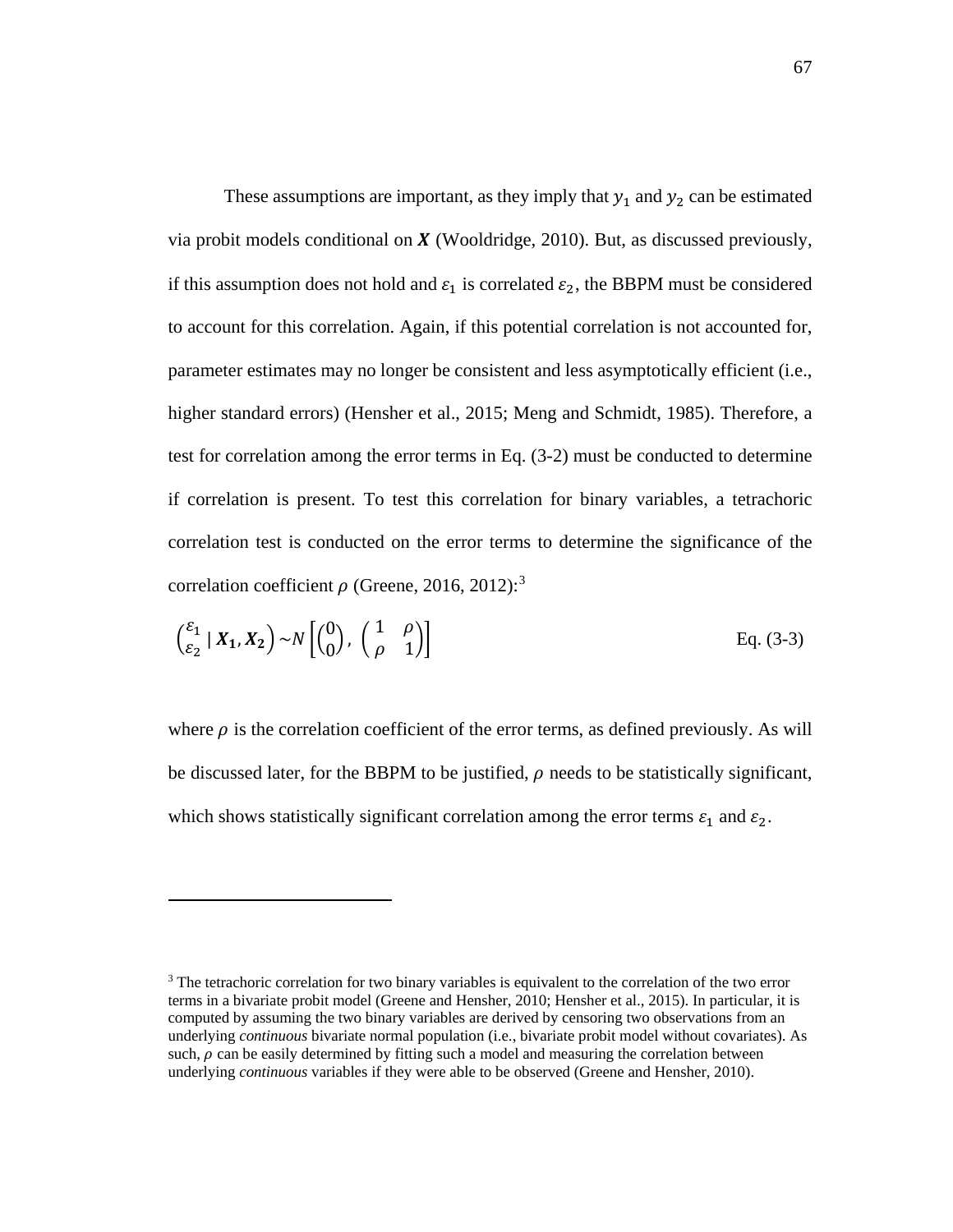Using the bivariate normal CDF (Greene, 2012):

$$
\text{Prob}[X_1 < x_1, X_2 < x_2] = \int_{-\infty}^{x_2} \int_{-\infty}^{x_1} \Phi_2(z_1, z_2, \rho) \, dz_1 dz_2 \tag{3-4}
$$

the parameters of the BBPM can estimated by full information maximum likelihood with the log-likelihood function as follows (Greene, 2012; Hensher et al., 2015; Russo et al., 2014a):

$$
\ln L = \sum \ln \Phi_2[q_{1i}\beta_1 X_{1i}, q_{2i}\beta_2 X_{2i}, q_{1i}q_{2i}, \rho]
$$
 Eq. (3-5)

where:

 $\Phi_2(X_1, X_2, \rho)$ : represents the bivariate normal cumulative density function with correlation parameter  $\rho$ ;

 $q_{1i}$ : equal to  $2y_{1i} - 1$ ;  $q_{2i}$ : equal to  $2y_{2i} - 1$ .

Please note that  $q_{1i} = 1$  if  $y_{1i} = 1$  and  $q_{1i} = -1$  if  $y_{1i} = 0$ , for  $j = 1, 2$  (Greene, 2012; Greene and Hensher, 2010; Hensher et al., 2015).

As discussed previously, this study overcomes the inherent limitation of unobserved heterogeneity by using a RPBBPM. The random parameters method accounts for unobserved heterogeneity by allowing estimable parameters to vary across observations (i.e., drivers) according to a user-defined distribution (e.g., normal, triangular, uniform, lognormal, etc.) (Greene, 2016). In this study, the random parameters are assumed to vary across drivers based on a normal distribution. To allow parameters to vary across drivers, in an attempt to account for driver-specific variation, the random parameters method is incorporated into the BBPM by estimating  $\beta$  as (Anastasopoulos et al., 2012; Greene, 2016):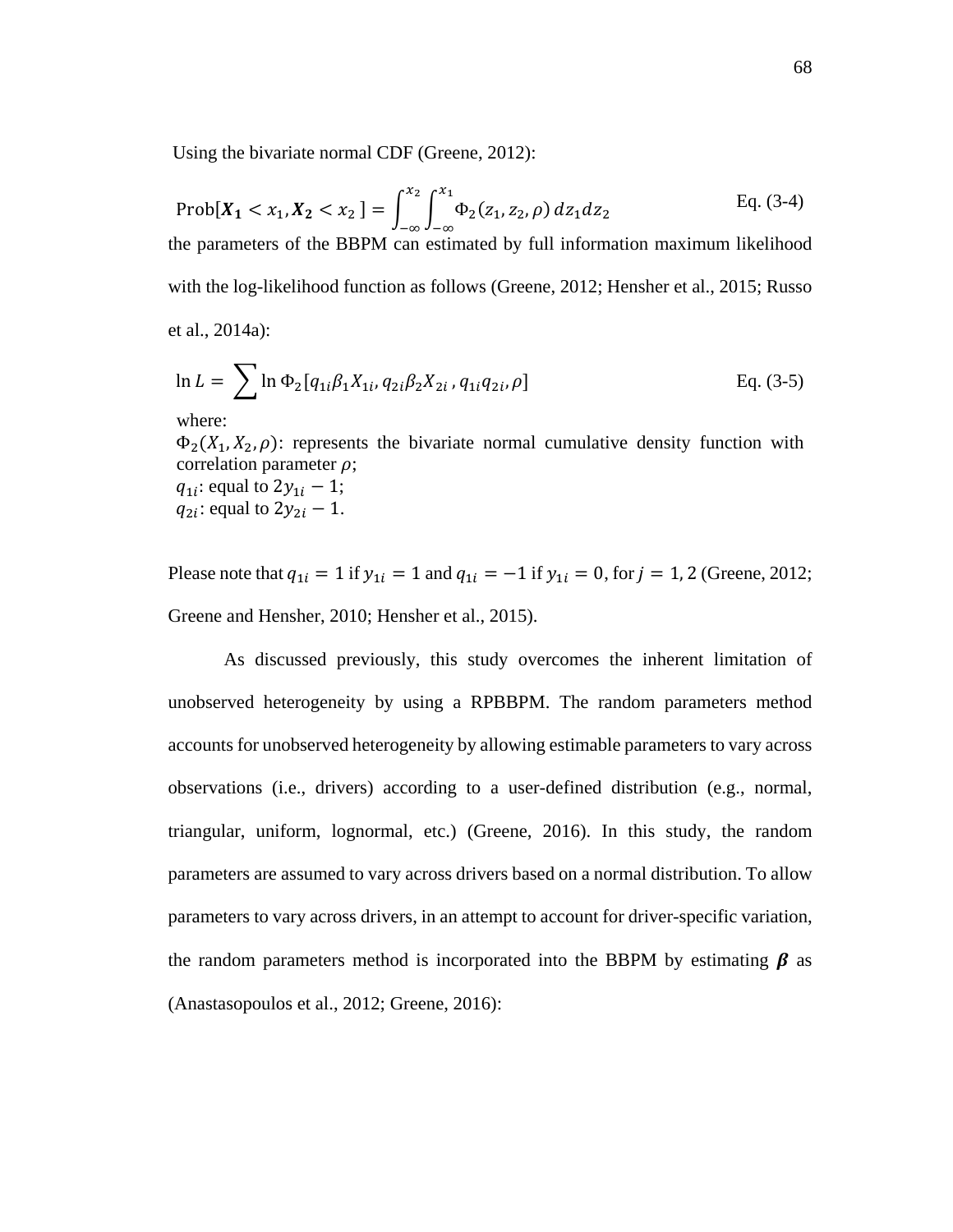$$
\boldsymbol{\beta}_i = \beta + \mu_i \quad \text{Eq. (3-6)}
$$

where:

 $\beta_i$ : vector of driver-specific parameters;

 $\mu_i$ : randomly distributed term (normally distributed with mean zero and constant variance  $\sigma^2$ )

The RPBBPM is estimated through simulated maximum likelihood estimation. In this analysis, 200 Halton draws are used to simulate this estimation, as past studies have shown this approach to be computationally efficient and preferred over purely random draws (Bhat, 2003; J. H. Halton, 1960; Train, 2000).

Lastly, to interpret model results for the RPBBPM, both the sign and marginal effects of the estimable parameters are used. The positive or negative sign of the estimable parameters determines if the probability of a response taking on the value 1 increases or decreases. However, the magnitude of effect on the probability cannot be determined by the estimated parameters  $\beta$  alone. Therefore, in the case of a twoequation modeling framework, evaluating marginal effects that assess the change in the conditional expected value of the dependent variables,  $E[y_1 | y_2 = 1, X]$ , are of additional interest to the analyst (Christofides et al., 1997; Gkritza, 2009; Greene, 2016):

$$
E[y_1 | y_2 = 1, X_1, X_1] = \frac{\text{Prob}[y_1 = 1, y_2 = 1 | X_1, X_1, \rho]}{\text{Prob}[y_2 = 1 | X_1]} \quad \text{Eq. (3-7)}
$$

Then, in the case of indicator variables, marginal effects are computed using the differences in expected values of the dependent variables when indicator  $\chi$  changes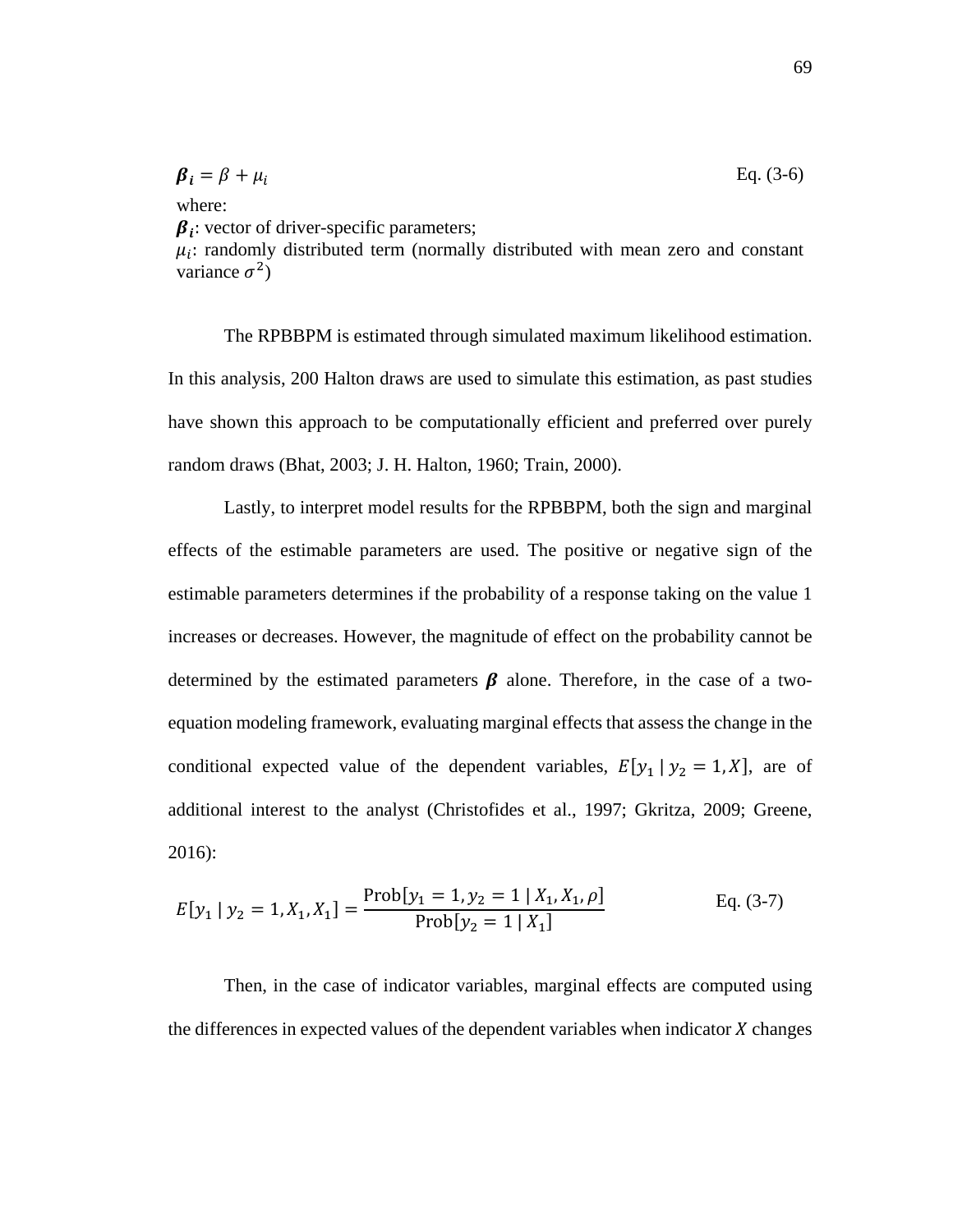from zero to one and all other variables remain equal to their means (i.e., they remain constant) (Greene, 2016):

$$
ME_X = E[y_1 | y_2 = 1, X = 1] - E[y_1 | y_2 = 1, X = 0]
$$
 Eq. (3-8)

where  $X$  is the variable of interest. In the case of indicator variables, the effect accounts for all appearances of the variable in the model, rather than having a "direct" and "indirect" effect (i.e., there is no distinction for indicator variables and the marginal effect is the same for both equations) (Greene, 2016; Hensher et al., 2015).<sup>[4](#page-80-0)</sup>

# *3.5.1 Model Significance*

A likelihood ratio test (LRT) is conducted to determine if the log-likelihood of the RPBBPM is more significant than the log-likelihood of the fixed parameters BBPM. The LRT is conducted by performing (Washington et al., 2011):

$$
\chi^2 = -2[LL_{fix}(\beta^{fix}) - LL_{ran}(\beta^{ran})]
$$
 Eq. (3-9)

where:

 $\overline{a}$ 

 $\chi^2$ : chi-square statistic with degrees of freedom equal to the number of random parameters

 $LL_{fix}(\beta^{fix})$ : log-likelihood at convergence for fixed parameter BBPM  $LL_{ran}(\beta^{ran})$ : log-likelihood at convergence for random parameter BBPM

<span id="page-80-0"></span><sup>&</sup>lt;sup>4</sup> The marginal effects are computed as the joint probability that  $y_1 | y_2 = 1$ . In other words, a one-unit increase (changes from zero to one) in an indicator variable provides the absolute change in probability that both  $y_1$  and  $y_2$  will take on the value 1.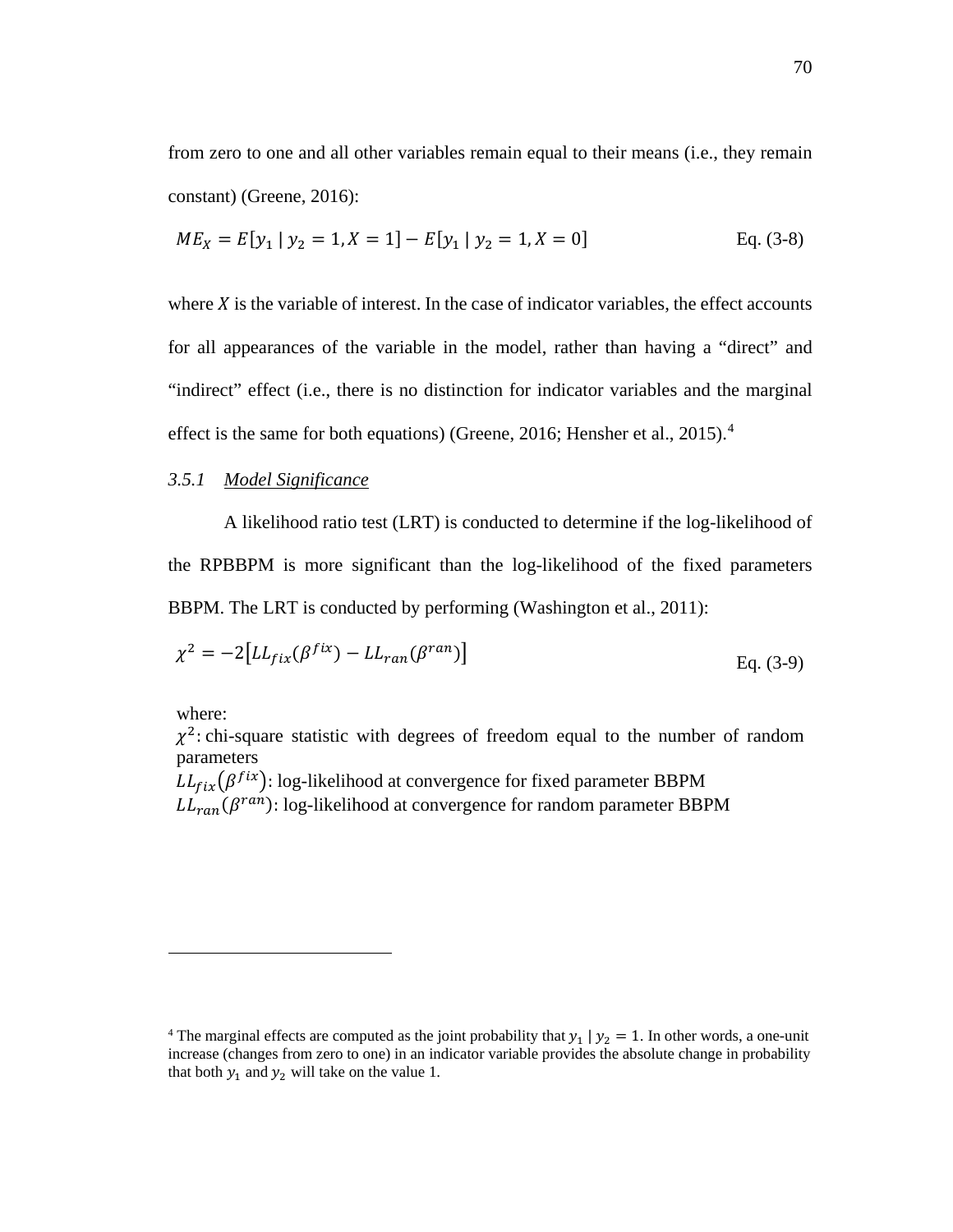The LRT is used to test the null hypothesis that there is no difference in model significance against the alternative hypothesis, which is that the RPBBPM is more significant than the fixed parameter BBPM.

#### **3.6 Results and Discussion**

# *3.6.1 Model Significance*

To justify the use of the BBPM, the correlation coefficient  $\rho$  must be statistically significant. As shown in Eqn. 3-3, this coefficient is a measure of any correlation amongst the error terms of the models in the BBPM. When a BBPM is fitted with the constant only, this correlation coefficient is defined as the tetrachoric correlation (Greene, 2016). The tetrachoric correlation between two binary dependent variables  $(y_1$  and  $y_2)$ , as discussed previously, is equivalent to the correlation of the two error terms in a bivariate probit model (Greene and Hensher, 2010; Hensher et al., 2015). In particular, it is computed by assuming the two binary variables are derived by censoring two observations from an underlying *continuous* bivariate normal population (i.e., bivariate probit model without covariates). Therefore, to estimate this correlation and determine significance, a BBPM with  $y_1$  and  $y_2$  was fitted with constants only. As shown in Table 3-2, the tetrachoric correlation between cell phone use and concentration lapsing while driving is statistically significant at the  $99<sup>th</sup>$ percentile. This finding indicates that there is correlation across error terms, or correlation among the two binary dependent variables (cell phone use and concentration lapsing while driving) as the tetrachoric correlation coefficient is defined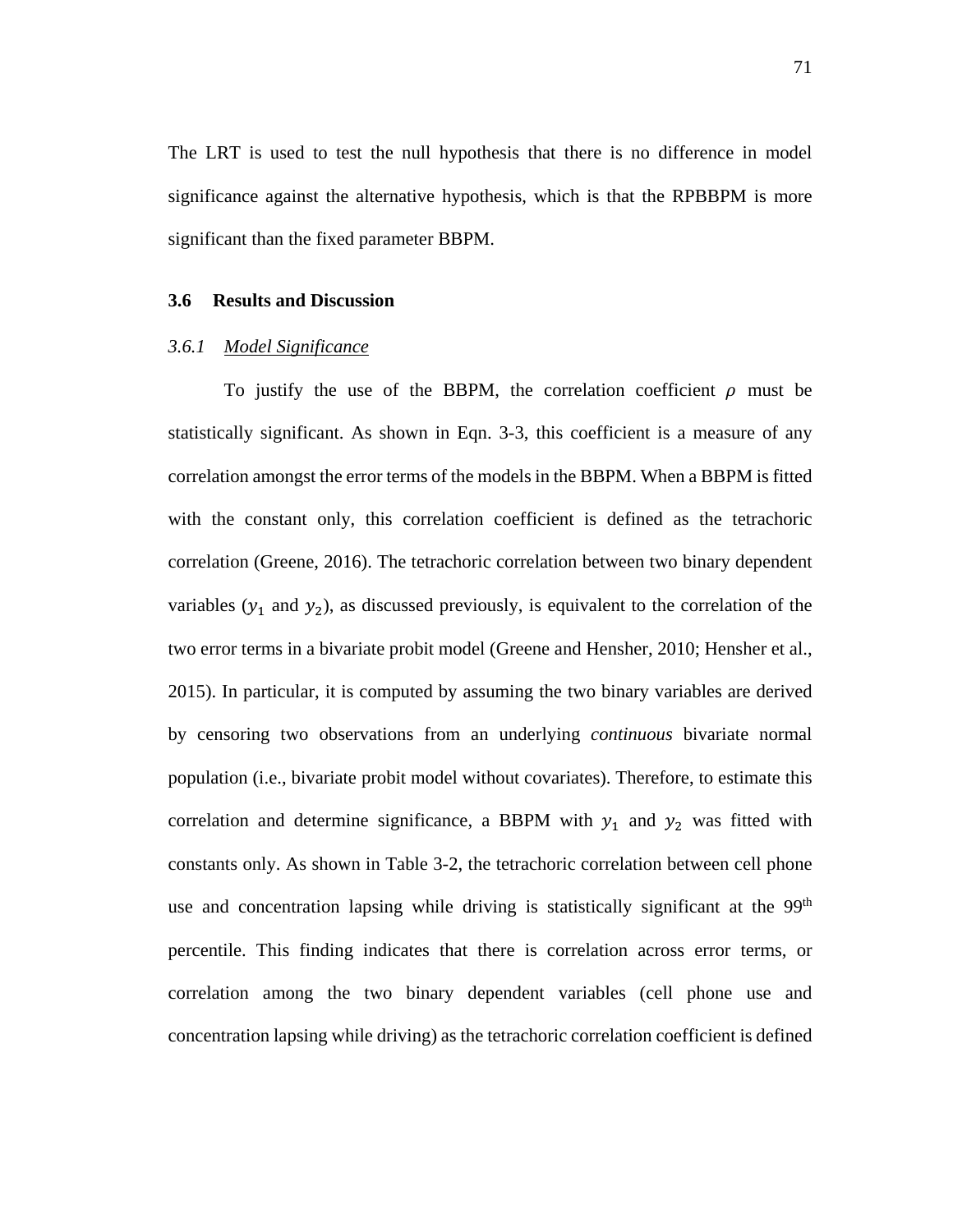(Greene and Hensher, 2010; Hensher et al., 2015). This correlation is further corroborated by the estimated correlation coefficient,  $\rho$ , of the full random parameters BBPM, which is also significant at the  $99<sup>th</sup>$  percentile. As shown by the tetrachoric correlation and  $\rho$  values, two separate binary probit models are not appropriate for this study, as they will ignore the correlation between the error terms and result in inefficient and incomplete model estimates (Greene, 2016). Therefore, the BBPM is the accurate model to be estimated.

The findings of the tetrachoric correlation and  $\rho$  values provide clear evidence that there is a correlation between driver external and driver internal distractions. As mentioned previously, studies have shown that drivers are more susceptible to internal distractions when engaged in secondary tasks while driving due to increases in mental workload (Just et al., 2008; Strayer et al., 2013; Young and Regan, 2007). The increased cognitive load results in mental attention being diverted away from the driving task, which leads to degraded performance (Just et al., 2008). This association between cognitive load and engagement with secondary tasks while driving may explain why, as measured by the tetrachoric correlation and  $\rho$  value, there is correlation between the two dependent variables in this study.

To conclude that there is indeed unobserved heterogeneity in this data and justify the use of the RPBBPM, the LRT (Eq. 3-9) is conducted. The log-likelihood at convergence for the random and fixed parameters BBPM were determined to be - 602.25 and -612.16, respectively. Using this information, the  $\chi^2$  statistic calculated from Eq. (3-9) is 19.82 with nine degrees of freedom (the number of estimated random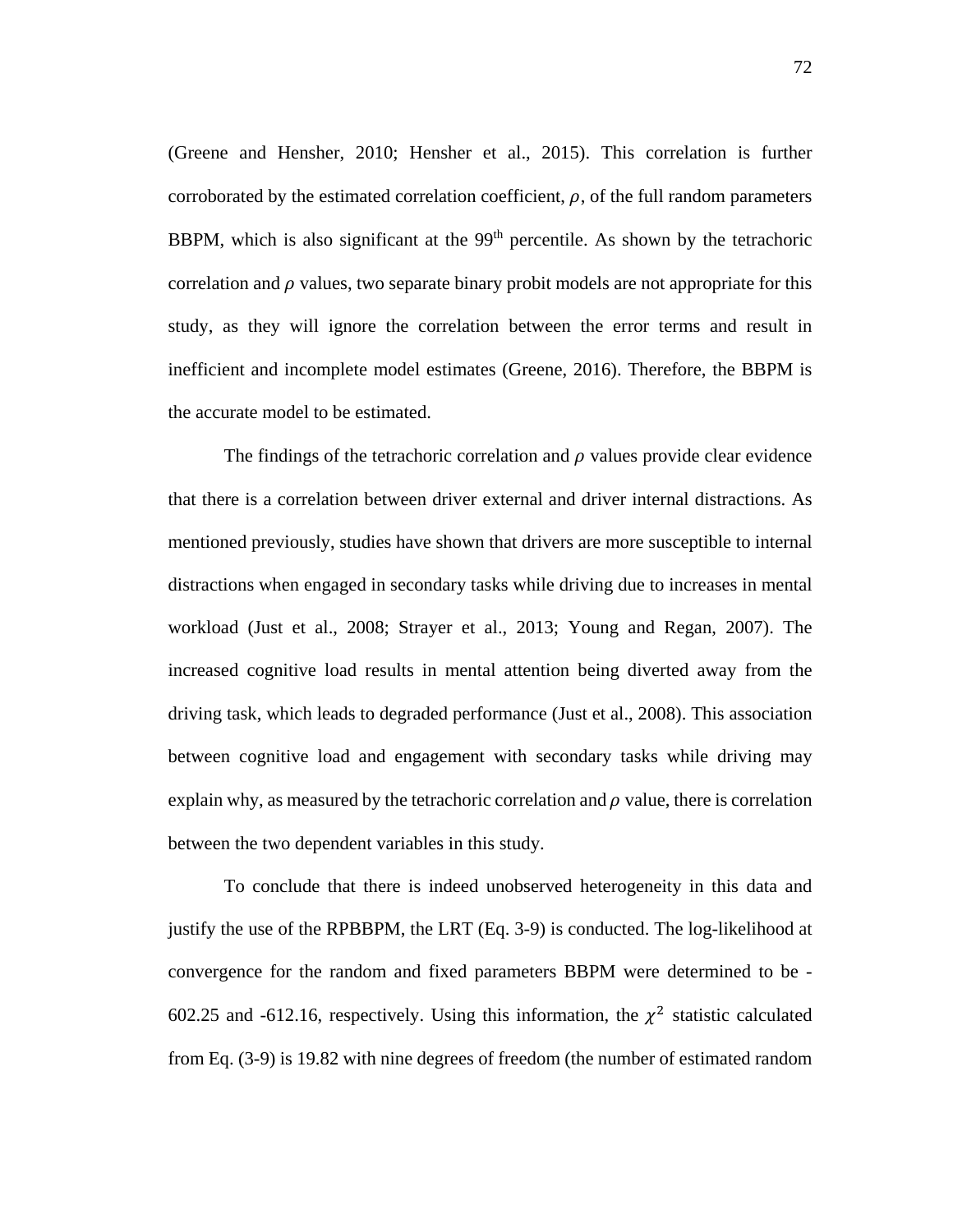parameters). The associated  $p$ -value for this statistic is 0.0191, which indicates that, with over 95% confidence, the RPBBPM statistically outperformed the fixed parameters BBPM. This finding provides evidence that factors influencing cell phone use or lapses in concentration while driving varies across drivers.

# *3.6.2 Variable Significance*

Table 3-2 shows, in detail, the model estimates for the RPBBPM, which determined 18 statistically significant variables that influence the likelihood of truck drivers reporting using their cell phone or experiencing lapses in concentration while driving. As shown in Table 3-2, there are three variables (crash history, type of employer, and type of road usually driven) that affect the likelihood of drivers engaging in both sources of distracted driving (i.e., they are significant in both equations). Further, five statistically significant variables explicitly influenced a driver's likelihood of self-reporting using a cell phone while driving whereas ten statistically significant variables specifically influenced the likelihood of a driver reporting lapses in concentration while driving. Lastly, of the 18 significant variables, nine were found to have normally distributed random parameters based on the significance of the standard deviation, indicating variation across drivers. The distribution of these random parameters under the normal distribution curve are shown in Table 3-2, where the columns "Above 0" and "Below 0" indicate the percentage of drivers who are either more or less likely to report engagement in a distracting task, respectively.

Joint probability marginal effects for the statistically significant variables are provided in Table 3-2. As previously mentioned, these values indicate the magnitude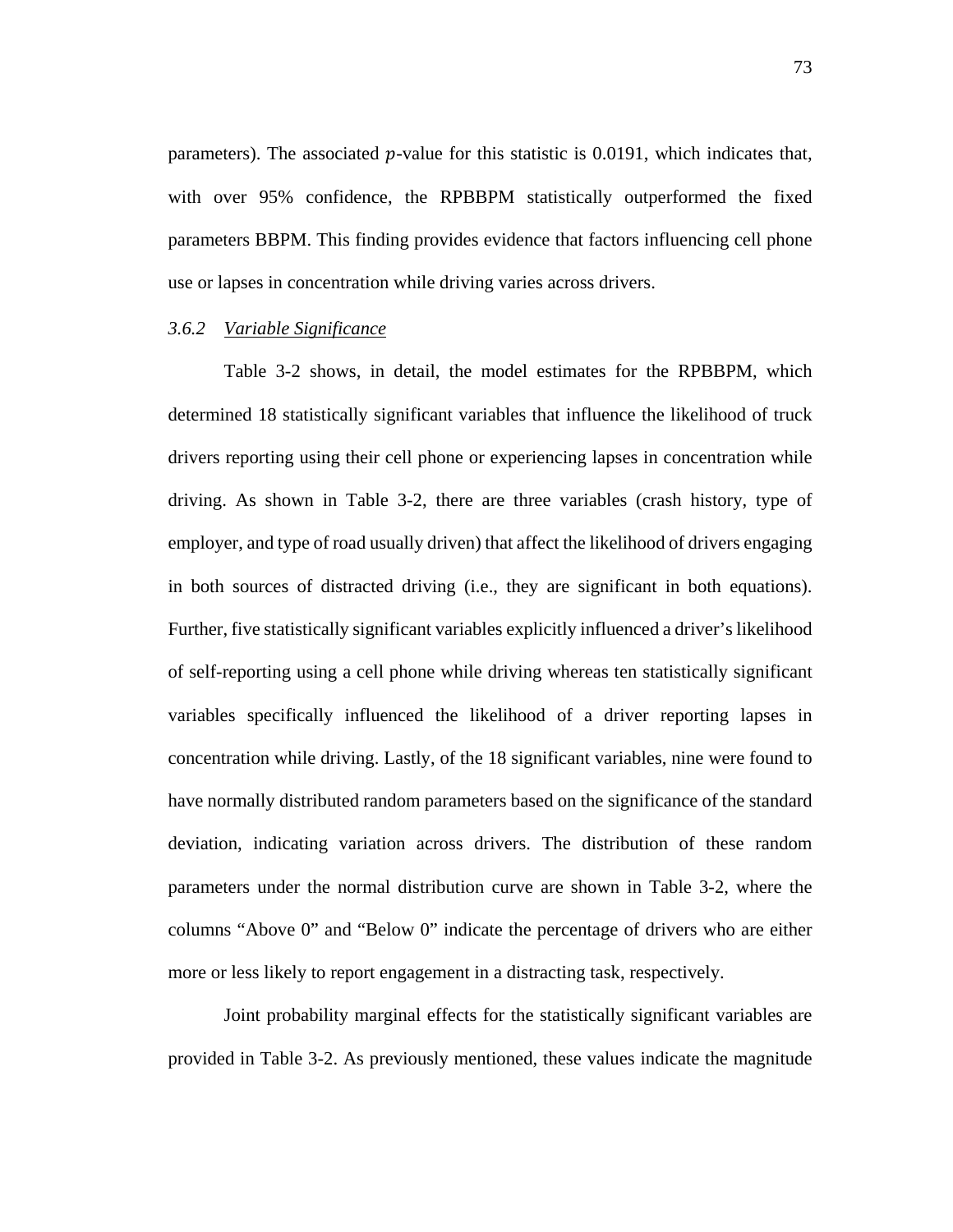of effect each variable has on the joint probability that a truck driver would report both types of driver distraction. Understanding the influential factors and their effect on distracted driving are important if transportation agencies and commercial motor vehicle (CMV) carriers intend to reduce the occurrence of large truck crashes that result from driver distraction among truck drivers. The following discussion is organized by influential factors related to socioeconomic characteristics, business characteristics, driver characteristics, driving characteristics, accident characteristics, time of day operations, and driving management.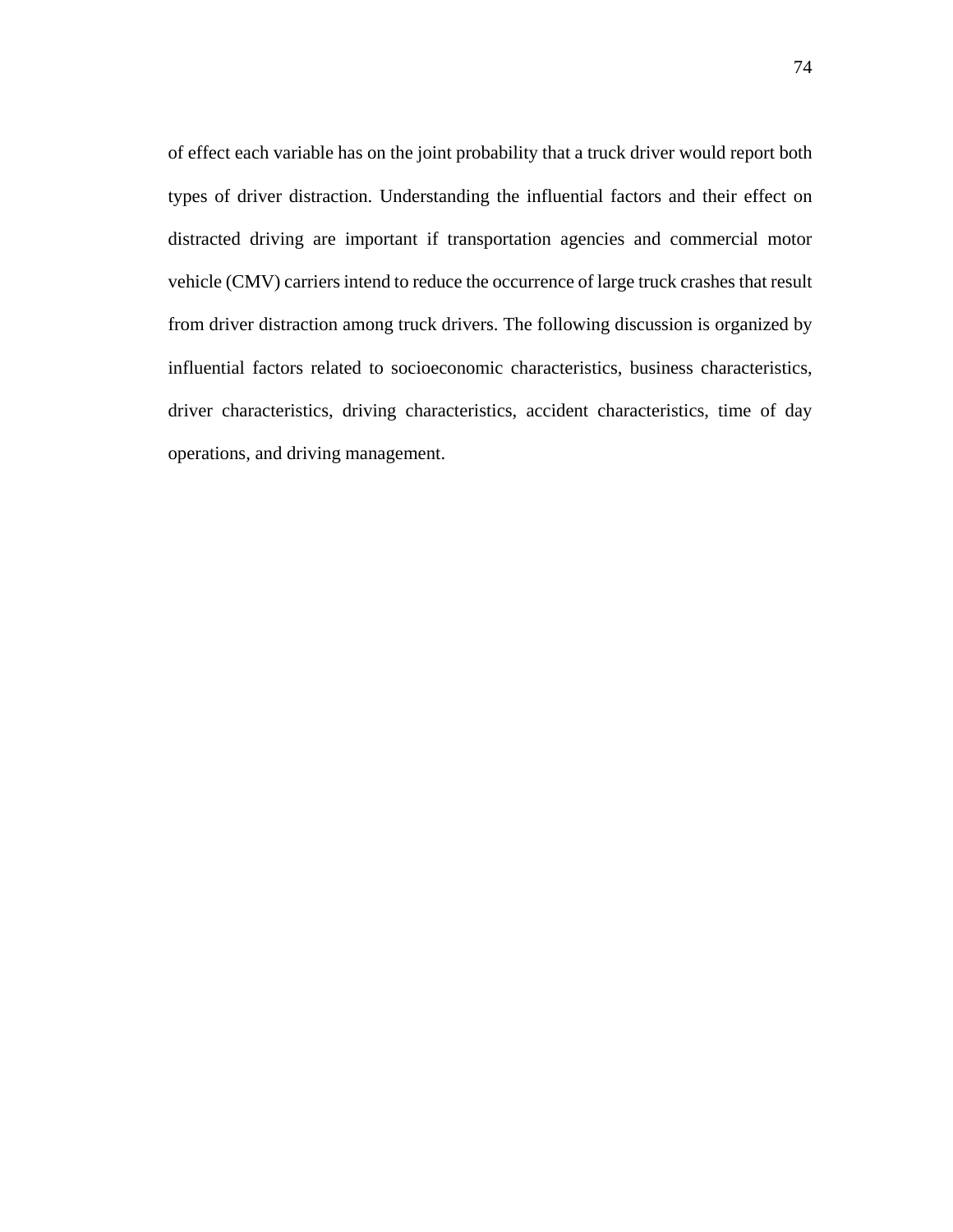| Variable                                                                                         | Parameter<br>Estimate | $t-$<br>statistic | Marginal<br>$E \nF \nE \nE \nF$ | Percent<br>Observations |         |
|--------------------------------------------------------------------------------------------------|-----------------------|-------------------|---------------------------------|-------------------------|---------|
|                                                                                                  |                       |                   |                                 | Above 0                 | Below 0 |
| $Y_1 =$ Likelihood of reporting using a cell phone (either handheld or hands-free) while driving |                       |                   |                                 |                         |         |
| Constant                                                                                         | $-0.976$              | $-5.42$           |                                 |                         |         |
| <b>Socioeconomic Characteristics</b>                                                             |                       |                   |                                 |                         |         |
| Marital Status (1 if Single, 0 otherwise)                                                        | $-0.613$              | $-3.89$           | $-0.216$                        | 7.80%                   | 92.2%   |
| (Standard Deviation of Parameter)                                                                | 0.432                 | 3.1               |                                 |                         |         |
| <b>Business Characteristics</b>                                                                  |                       |                   |                                 |                         |         |
| Type of Employer (1 if private carriage, 0<br>otherwise)                                         | $-0.322$              | $-2.21$           | $-0.0888$                       | 30.8%                   | 69.2%   |
| (Standard Deviation of Parameter,)                                                               | 0.641                 | 5.04              |                                 |                         |         |
| <b>Driver Characteristics</b>                                                                    |                       |                   |                                 |                         |         |
| Type of road usually driven (1 if rural or city<br>roads, 0 otherwise)                           | 0.741                 | 3.09              | 0.203                           |                         |         |
| Parking Location decision (1 if driver makes<br>decision, 0 otherwise)                           | 0.613                 | 3.63              | 0.213                           |                         |         |
| <b>Driving Characteristics</b>                                                                   |                       |                   |                                 |                         |         |
| Lane-changing to avoid traveling with<br>passenger vehicle behind (1 if never, 0<br>otherwise)   | 0.463                 | 3.31              | 0.160                           | 77.1%                   | 22.9%   |
| (Standard Deviation of Parameter)                                                                | 0.623                 | 5.04              |                                 |                         |         |
| <b>Accident Characteristics</b>                                                                  |                       |                   |                                 |                         |         |
| Crash History (1 if at least one crash in past 5<br>years, 0 otherwise)                          | 0.711                 | 3.72              | 0.193                           | 63.2%                   | 36.8%   |
| (Standard Deviation of Parameter)                                                                | 2.10                  | 6.61              |                                 |                         |         |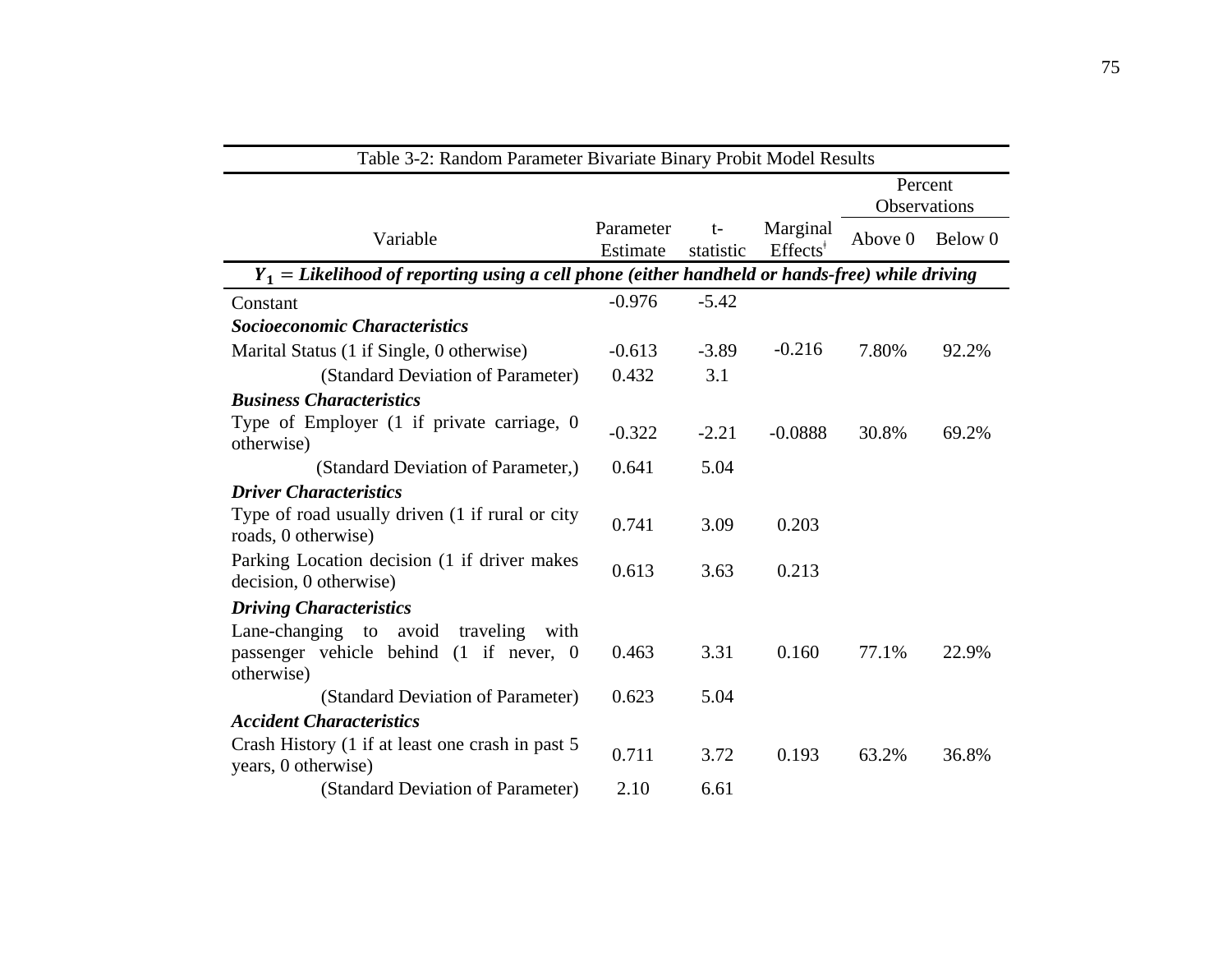| Table 3-2: Random Parameter Bivariate Binary Probit Model Results                              |                       |                   |                          |                         |         |  |
|------------------------------------------------------------------------------------------------|-----------------------|-------------------|--------------------------|-------------------------|---------|--|
|                                                                                                |                       |                   |                          | Percent<br>Observations |         |  |
| Variable                                                                                       | Parameter<br>Estimate | $t-$<br>statistic | Marginal<br>$E \nHects†$ | Above 0                 | Below 0 |  |
| <b>Time of Day Operations</b>                                                                  |                       |                   |                          |                         |         |  |
| Day of week most difficult to find safe and<br>adequate parking (1 if Tuesday, 0 otherwise)    | 0.421                 | 2.80              | 0.145                    |                         |         |  |
| <b>Driving Management</b>                                                                      |                       |                   |                          |                         |         |  |
| Frequency of making a stop on a longer trip (1<br>if every 4 to 6 hours, 0 otherwise)          | 0.464                 | 3.36              | 0.160                    |                         |         |  |
| $Y_2 =$ Likelihood of reporting concentration lapsing while driving over a long period of time |                       |                   |                          |                         |         |  |
| Constant                                                                                       | 1.47                  | 3.93              |                          |                         |         |  |
| <b>Socioeconomic Characteristics</b>                                                           |                       |                   |                          |                         |         |  |
| Driver Age (1 if 36 or older, 0 otherwise)                                                     | $-0.560$              | $-3.78$           | 0.0295                   | 2.21%                   | 97.79%  |  |
| (Standard Deviation of Parameter)                                                              | 0.280                 | 2.88              |                          |                         |         |  |
| <b>Business Characteristics</b>                                                                |                       |                   |                          |                         |         |  |
| Type of Employer $(1 \text{ if private} carriage, 0)$<br>otherwise)                            | $-0.410$              | $-2.64$           | $-0.0888$                |                         |         |  |
| <b>Driver Characteristics</b>                                                                  |                       |                   |                          |                         |         |  |
| Type of road usually driven (1 if rural or city<br>roads, 0 otherwise)                         | 0.940                 | 2.99              | 0.203                    |                         |         |  |
| Truck Driving Education (1 if self-taught, 0<br>otherwise)                                     | 0.45                  | 2.35              | $-0.0221$                |                         |         |  |
| Shipment type (1 if less-than-truck load, 0<br>otherwise)                                      | $-0.53$               | $-2.28$           | 0.0303                   | 18.09%                  | 81.91%  |  |
| (Standard Deviation of Parameter)                                                              | 0.59                  | 2.7               |                          |                         |         |  |
| <b>Driving Characteristics</b>                                                                 |                       |                   |                          |                         |         |  |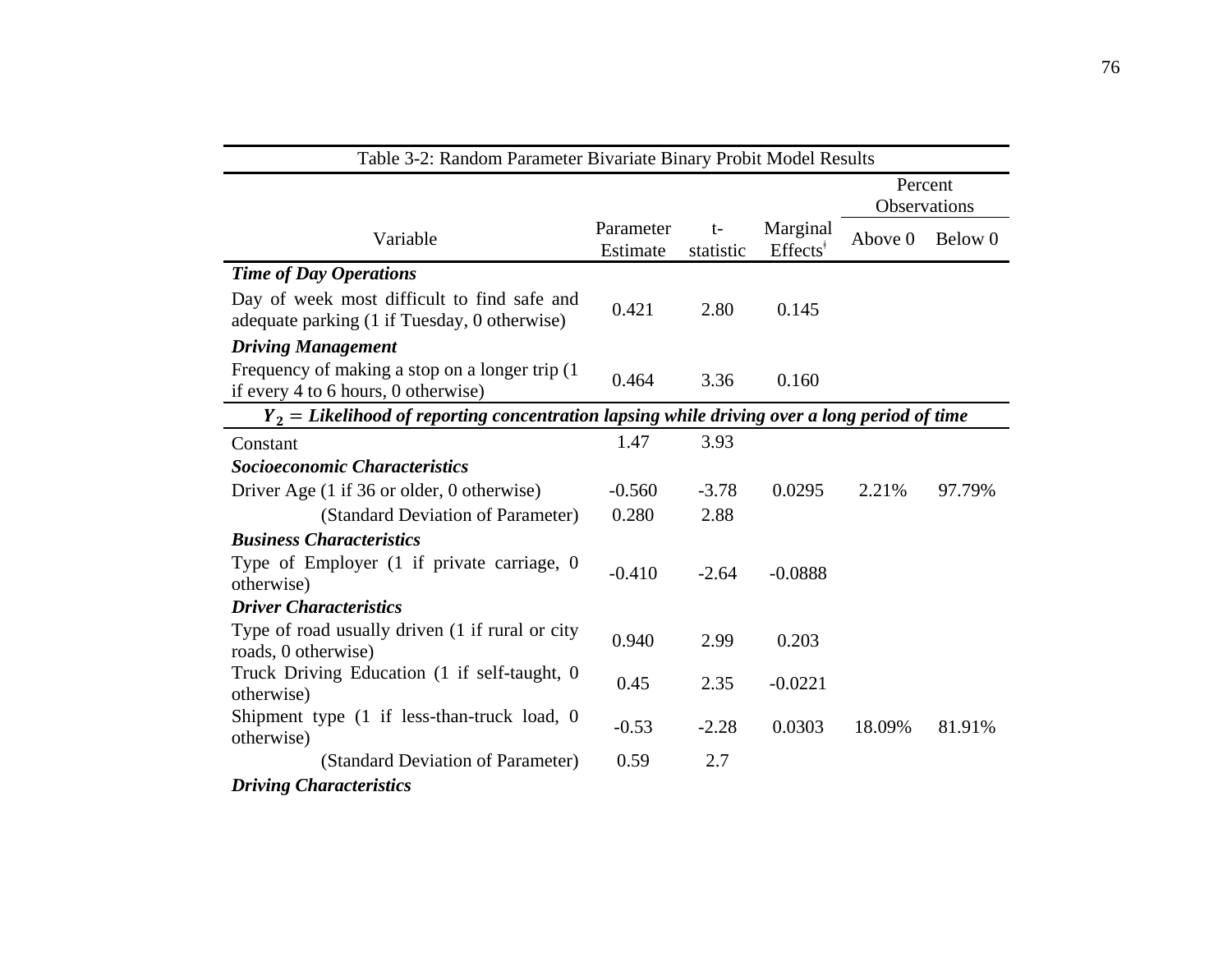| Table 3-2: Random Parameter Bivariate Binary Probit Model Results                                                                                 |                       |                   |                          |         |                         |  |
|---------------------------------------------------------------------------------------------------------------------------------------------------|-----------------------|-------------------|--------------------------|---------|-------------------------|--|
|                                                                                                                                                   |                       |                   |                          |         | Percent<br>Observations |  |
| Variable                                                                                                                                          | Parameter<br>Estimate | $t-$<br>statistic | Marginal<br>$E \nHects†$ | Above 0 | Below 0                 |  |
| confidence<br>their<br>ability<br>Driver<br>in<br>to<br>professionally drive a large truck (1)<br>if<br>extremely or very confident, 0 otherwise) | $-1.10$               | $-3.43$           | 0.0461                   |         |                         |  |
| Situation that poses the highest safety hazard<br>to drivers (1 if passenger car on either side or<br>behind, 0 otherwise)                        | $-0.47$               | $-2.69$           | 0.0237                   |         |                         |  |
| Lane-changing to avoid traveling with truck in<br>front $(1$ if never, 0 otherwise)                                                               | $-0.56$               | $-2.93$           | 0.0319                   |         |                         |  |
| <b>Accident Characteristics</b>                                                                                                                   |                       |                   |                          |         |                         |  |
| Crash History (1 if at least one crash in past 5<br>years, 0 otherwise)                                                                           | 1.10                  | 5.15              | 0.193                    | 92.64%  | 7.36%                   |  |
| (Standard Deviation of Parameter)                                                                                                                 | 0.76                  | 3.82              |                          |         |                         |  |
| <b>Time of Day Operations</b>                                                                                                                     |                       |                   |                          |         |                         |  |
| Start Drive (1 if between 10 am and 4 pm, 0<br>otherwise)                                                                                         | 0.72                  | 3.14              | $-0.0339$                |         |                         |  |
| Time of week most difficult finding safe truck<br>parking (1 if weekend, 0 otherwise)                                                             | $-0.37$               | $-2.58$           | 0.0199                   | 23.15%  | 76.85%                  |  |
| (Standard Deviation of Parameter)                                                                                                                 | 0.51                  | 4.6               |                          |         |                         |  |
| <b>Driving Management</b><br>Difficulty finding safe and adequate parking<br>location when required to rest $(1 \text{ if yes}, 0)$               | 0.50                  | 3.36              | $-0.0265$                |         |                         |  |
| otherwise)                                                                                                                                        |                       |                   |                          |         |                         |  |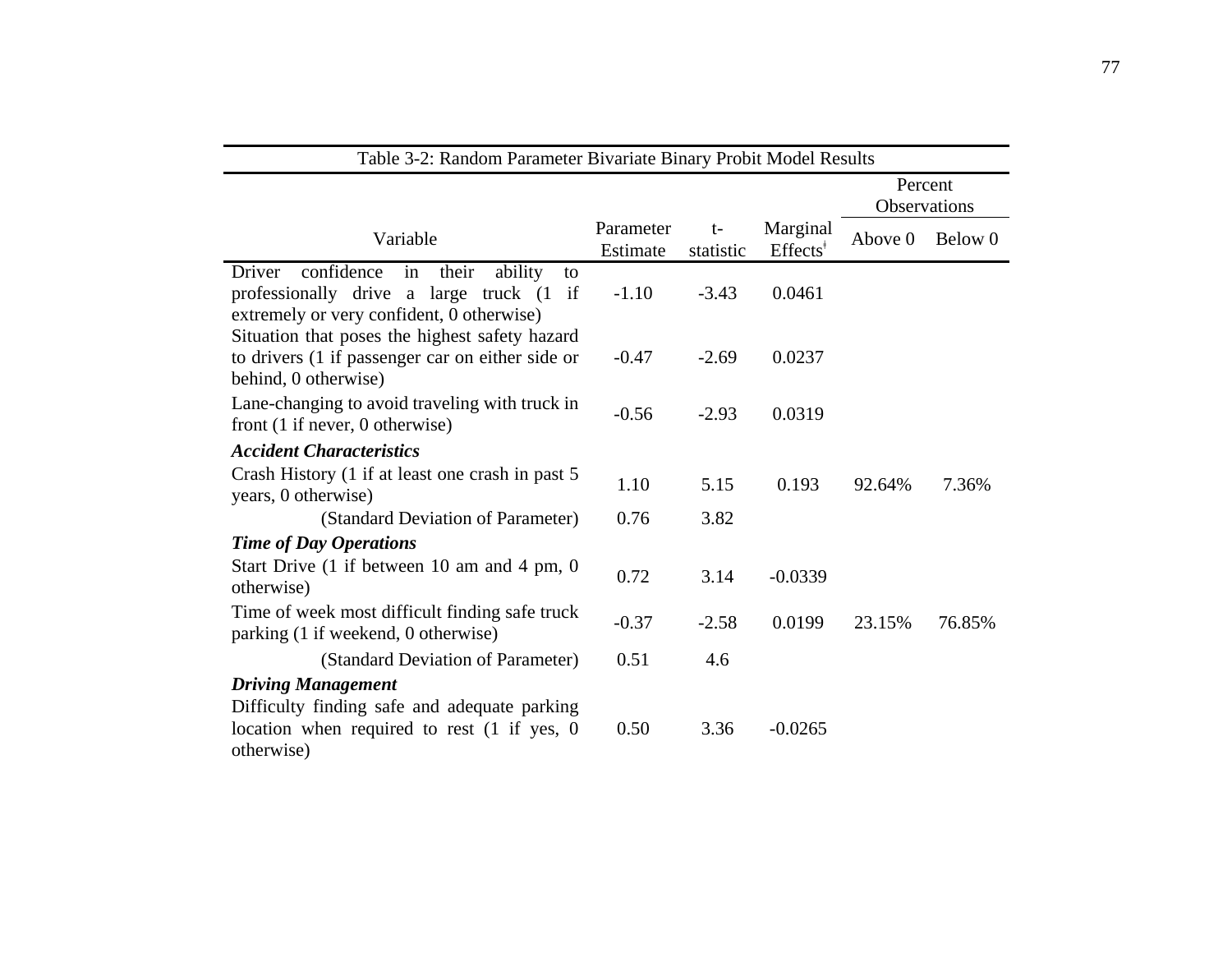| Table 3-2: Random Parameter Bivariate Binary Probit Model Results |           |           |           |                         |         |  |
|-------------------------------------------------------------------|-----------|-----------|-----------|-------------------------|---------|--|
|                                                                   |           |           |           | Percent<br>Observations |         |  |
|                                                                   | Parameter | $t-$      | Marginal  |                         |         |  |
| Variable                                                          | Estimate  | statistic |           | Above 0                 | Below 0 |  |
| Keep driving rather than stopping to take                         |           |           |           |                         |         |  |
| breaks to manage fatigue (1 if strongly agree or                  | 0.73      | 4.58      | $-0.0385$ | 71.43%                  | 28.57%  |  |
| agree, 0 otherwise)                                               |           |           |           |                         |         |  |
| (Standard Deviation of Parameter)                                 | 1.29      | 7.86      |           |                         |         |  |
| <b>Model Summary</b>                                              |           |           |           |                         |         |  |
| Number of Observations                                            | 515       |           |           |                         |         |  |
| Correlation Coefficient, $\rho$ (Constants Only)                  | 0.145     | 2.10      |           |                         |         |  |
| Correlation Coefficient, $\rho$ (Full Model)                      | 0.300     | 3.14      |           |                         |         |  |
| Log-Likelihood at Zero                                            | $-703.23$ |           |           |                         |         |  |
| Log-Likelihood at Convergence                                     | $-602.25$ |           |           |                         |         |  |
| <b>AIC</b>                                                        | 1270.5    |           |           |                         |         |  |
| McFadden Pseudo $R^2$                                             | 0.144     |           |           |                         |         |  |

\*: Standard Deviation of random parameters are normally distributed

 $\cdot$ : Marginal effects represent change in joint probability  $y_1 | y_2 = 1$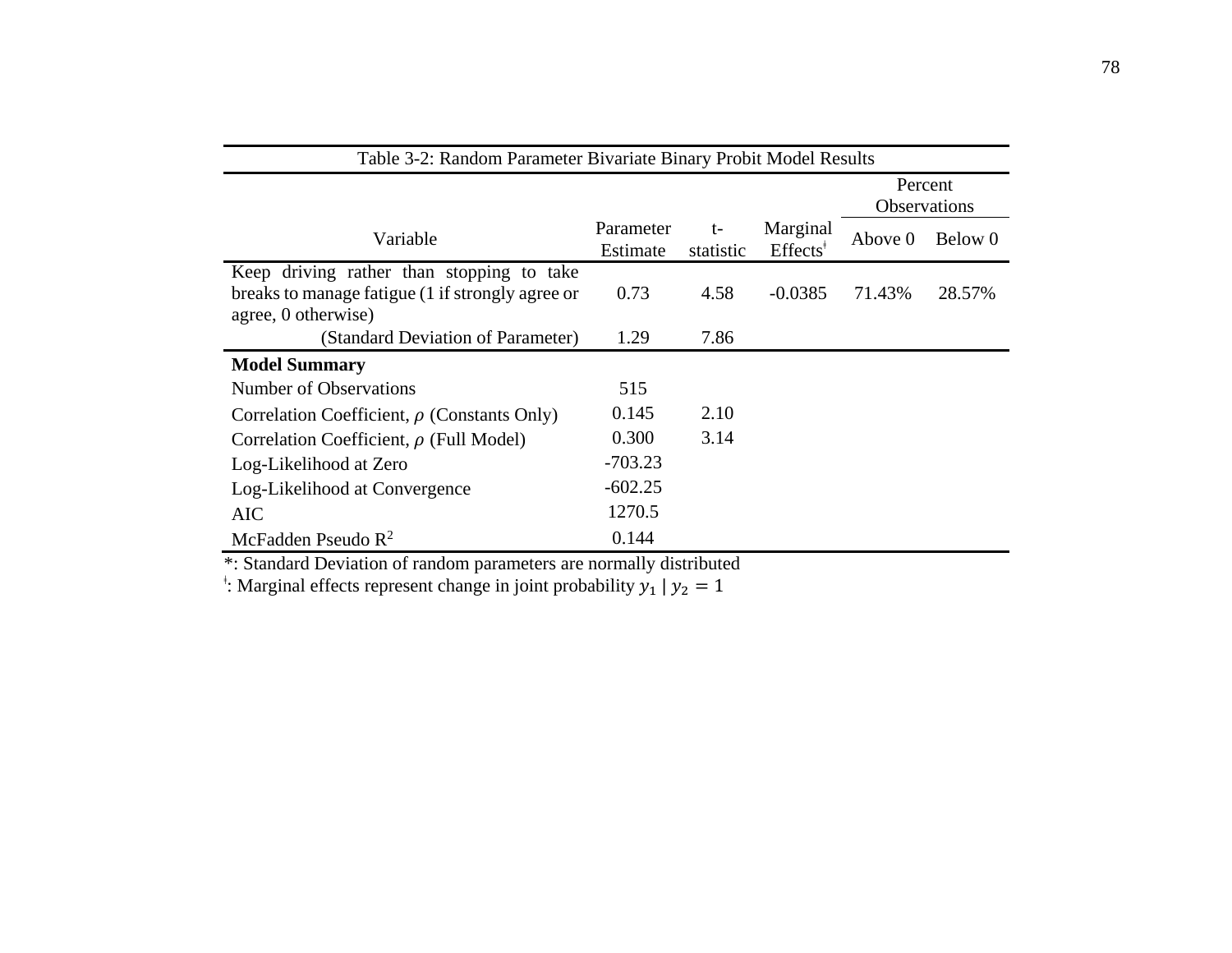#### *3.6.2.1 Socioeconomic Characteristics*

According to model results, single marital status significantly influences the likelihood that drivers of large trucks would report using their cell phone while driving. Further, this parameter was found to be random and normally distributed. Specifically, about 8% of truck drivers who indicate being single are more likely to report using their cell phone while driving whereas 92% of these same drivers are less likely (Table 3-2). One possible explanation for this non-homogenous nature is that the random parameter might be capturing unobserved differences for the need to use a cell phone while driving. A study by Sarksisian and Gerstel (2015) find that single individuals are more likely to socialize and exchange help with friends/neighbors and offer more support with their parents than individuals who are married. Following Sarksisian and Gerstel (2015), a proportion of single respondents in the current study may be more socially active than others, which prompts the need, or desire, to use a cell phone while driving a large truck, despite the inherent risks and associated fines if caught.

The parameter referring to respondents who are 36 years of age or older was the only significant socioeconomic characteristic that affected the likelihood of drivers reporting that their concentration lapses while driving (Table 3-2). Like marital status, the parameter for this variable was found to be random and normally distributed. Interestingly, about 2% of respondents who are older than 36 years of age are more likely to report having lapses in concentration while driving. The finding that almost all older drivers are less likely to experience their concentration lapsing while driving is somewhat counterintuitive; however, this finding may be explained by the correlation between driving experience and age. Older drivers typically have more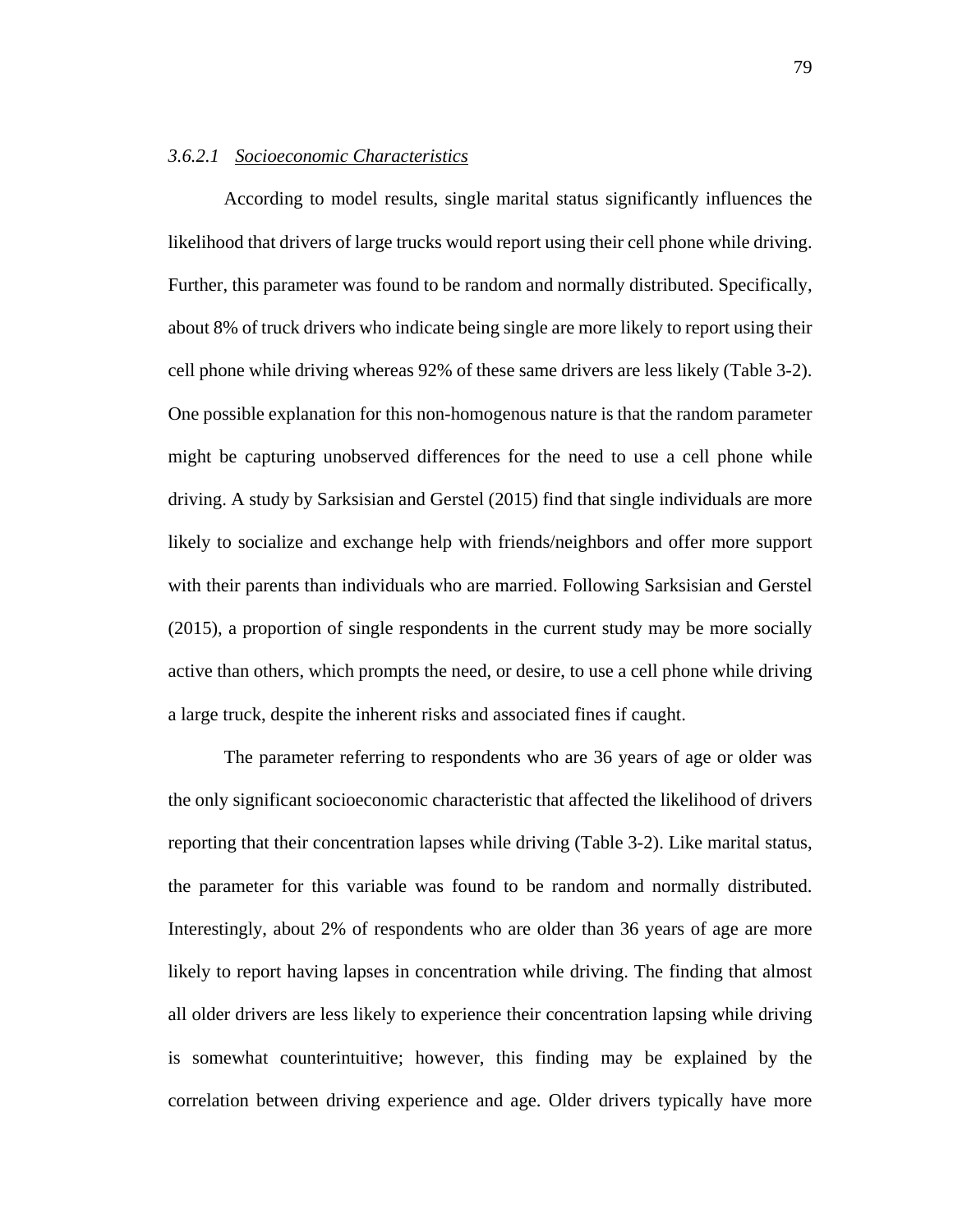experience operating a large truck and, over this time, may have developed strategies to maintain their attention on the driving-task and prevent themselves from being distracted. The heterogeneous nature of this variable may be capturing some individuals who may be of an older age, but have few years of truck driving experience. Moreover, according to Emory University (2017), simple mental attention is preserved in older age, but may be complicated when divided attention is required. This may also explain the heterogeneous nature of this variable and why majority of older respondents are less likely to report having lapses in concentration while driving, though some are more likely.

## *3.6.2.2 Business Characteristics*

Questions in the survey that solicited information on the business characteristics for whom respondents work for were assessed for significance to understand if they have an influence on distracted driving among truck drivers. Working or contracting for a private carriage employer was the only statistically significant business characteristic in the BBPM. This parameter affects the likelihood that truck drivers would report both sources of driver distractions (i.e., report using their cell phone and experiencing lapses in concentration while driving).

When explaining the likelihood of self-reported cell phone use while driving, the estimated parameter for private carriage drivers was found to be random and normally distributed. Specifically, 31% of drivers who indicate that they work for or contract for a private carriage are more likely to report using a cell phone while driving and 69% are less likely. This heterogeneity may be explained by inconsistent cell phone use policies imposed upon drivers from their private carrier employers. Some private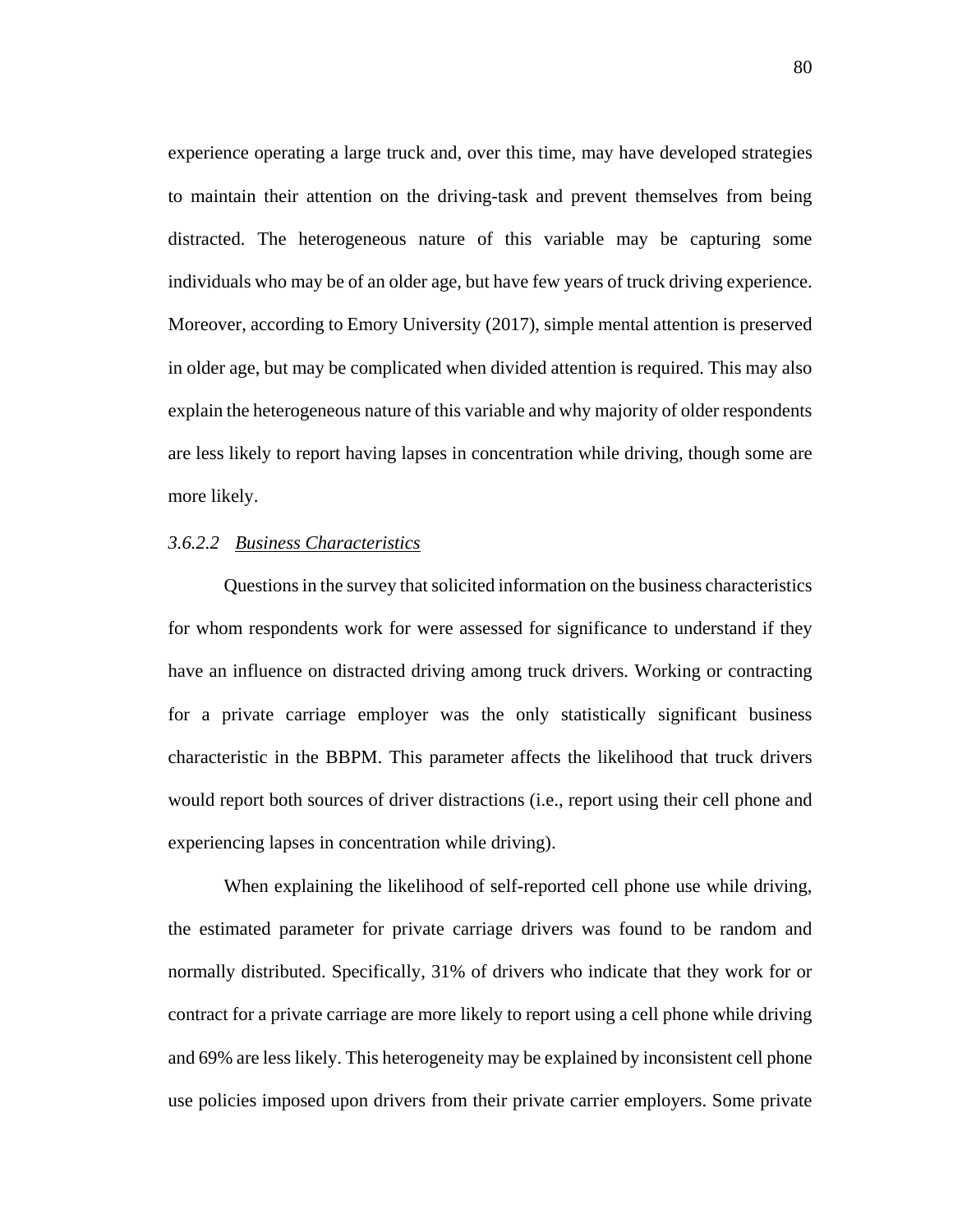carriers may have specific policies against distracted driving and strictly enforce such policies, resulting in reduced likelihood of using a cell phone while driving. Other carriers, however, may neither enforce nor advocate such policies to the same extent, resulting in increased likelihood of using a cell phone while driving.

In addition, drivers who work for a private carriage were found to be statistically significant in regards to self-reporting concentration lapses while driving (the parameter for this variable, however, was not found to be random in this equation). Pertaining to self-reporting lapses in concentration while driving, drivers who work for a private carriage are less likely to report such an experience. This finding could be explained by the possible training courses offered to drivers or current policies that mitigate driver inattention. Private carriage employers typically establish strict safety policies and require drivers to attend safety training courses to reduce safety critical events and be marketable as a safety-oriented company, both of which help gain more clients. These strategies may explain why private carriage drivers are less likely to report being manually or cognitively distracted while driving.

#### *3.6.2.3 Driver Characteristics*

Of the driver characteristic questions included in the survey, four were found to be significant in the BBPM. These driver characteristics include: type of road usually driven, parking location, shipment type, and truck driving education. Understanding these factors can aid in the development of tactical-level (i.e., driver level) strategies that can mitigate driver inattention.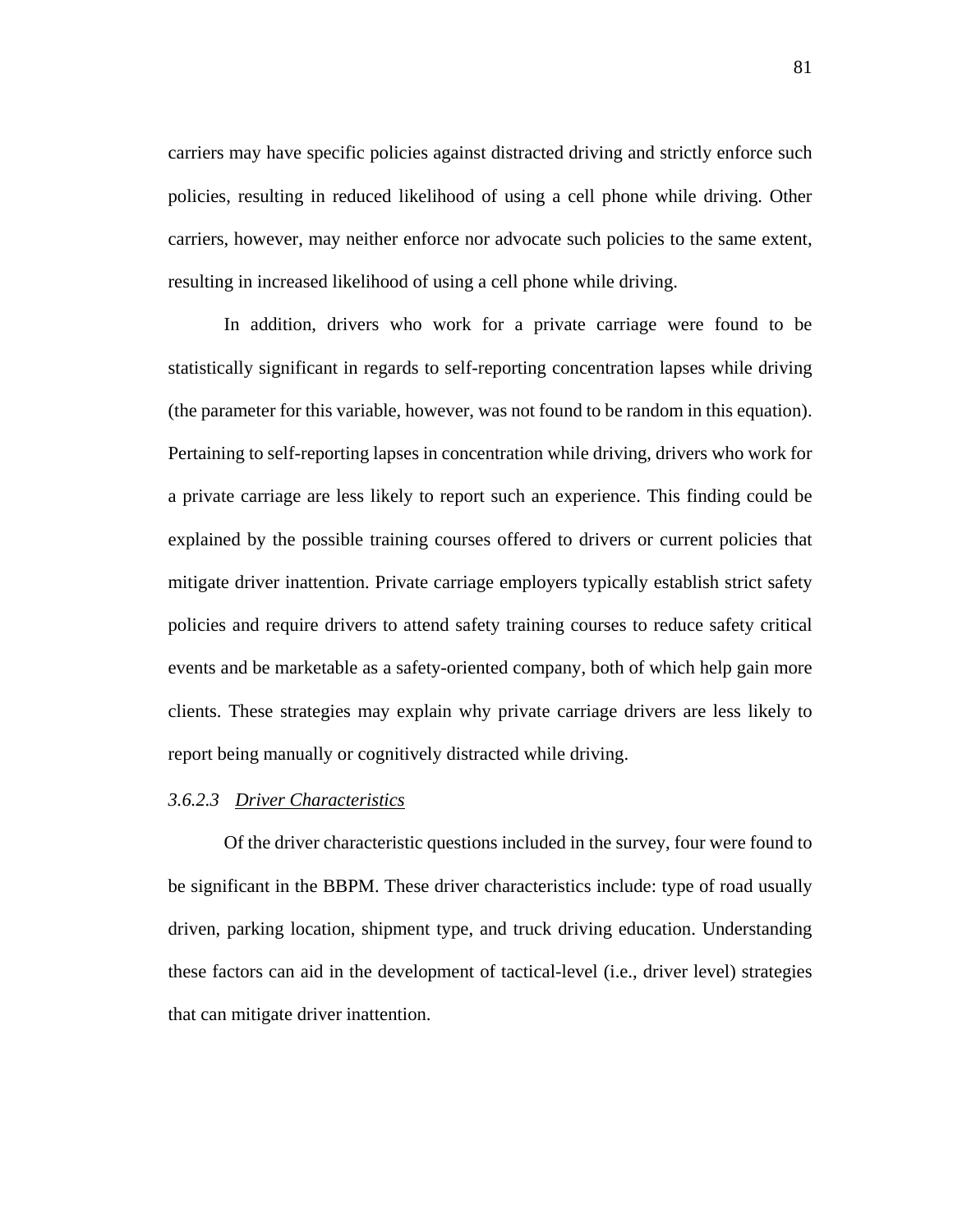When truck drivers report primarily driving on either rural or city roads, the likelihood of self-reported cell phone use and lapses in concentration while driving increases. Specifically, the joint probability marginal effect shows that drivers who typically drive on rural or city roads have a 0.203 higher probability of reporting both sources of driver distraction. Typically, when drivers utilize city or rural roads, they are likely to be near their delivery location. Being near their destination may explain why truck drivers are more likely to use their cell phones while driving so that they can coordinate final delivery logistics with the arrival destination. Similarly, drivers may be unfamiliar with the final routes and may rely on navigation devices or other mechanisms (i.e., communicating with dispatch center) to guide them to their destination, which may divert their attention away from the driving task. As mentioned, past studies have shown a correlation between driver external and driver internal distractions (Just et al., 2008; Strayer et al., 2013; Young and Regan, 2007). This finding may explain why driving on rural or city roads affects the likelihood of reporting both types of driver distraction.

Further, drivers who personally decide their parking location have an increased likelihood of self-reporting cell phone use while driving. According to the Federal Highway Administration (2012) there is a severe and widespread truck parking shortage throughout the United States. Considering this finding, Anderson et al. (2018b) determined that receiving real-time information, such as the number of available truck parking spaces at upcoming facilities, would reduce the probability of truck drivers encountering problems finding safe and adequate parking. This may explain why drivers are more likely to use their cell phones while driving, and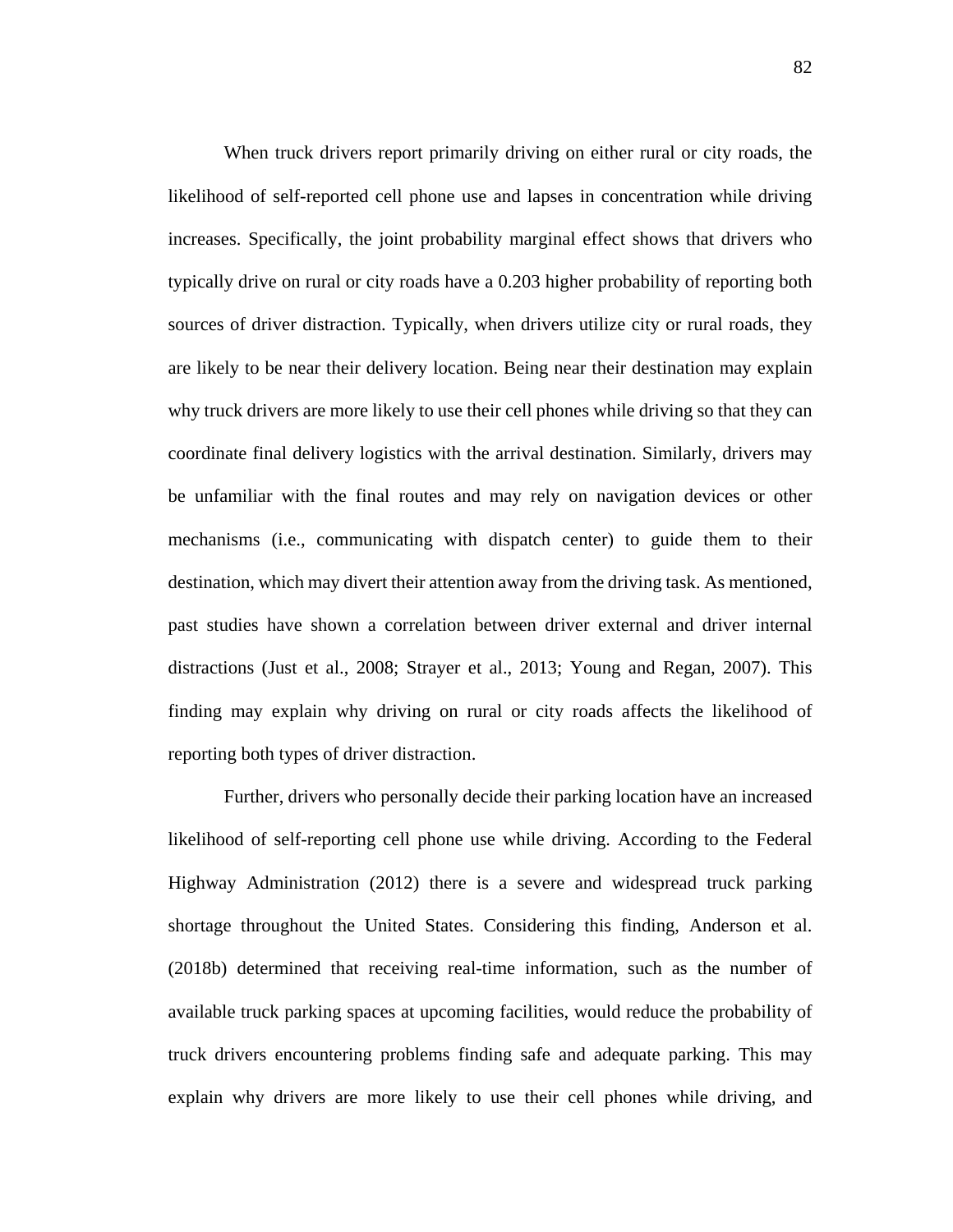consequently self-reporting such an engagement, to receive real-time information and minimize the possibility of experiencing parking issues. Although not significant in explaining the likelihood of concentration lapses while driving, the joint probability shows that drivers who personally select their parking location have a 0.215 higher probability of reporting both forms of driver inattention. This relatively high marginal effect suggests that cell phone use results in diverted mental attention and increases the likelihood of using a cell phone while driving, confirming past studies that showed such relationship (Just et al., 2008; Strayer et al., 2013). As such, eliminating cell phone use can simultaneously help reduce the occurrence of concentration lapses while driving.

Drivers who taught themselves how to drive large trucks are more likely to report having experienced lapses in concentration while driving. The lack of structured curriculum and omission of certified training courses in self-taught truck driver education programs may cause this increased probability of drivers self-reporting lapses in concentration while driving.

Lastly, the parameter representing drivers who indicated that they typically drive, on average, LTL shipments was found to be random and normally distributed. About 18% of respondents who deliver LTL shipments are more likely to report that their concentration lapses while driving whereas 82% are less likely. LTL shipments are typically associated with shorter hauls (between 200 and 600 miles) and this association may explain the heterogeneous nature of this parameter (Anderson et al., 2018). For instance, if a driver is delivering a LTL shipment where the destination is on the lower end of that range, the likelihood that their concentration lapses while driving may decrease because they can finish their delivery before becoming mentally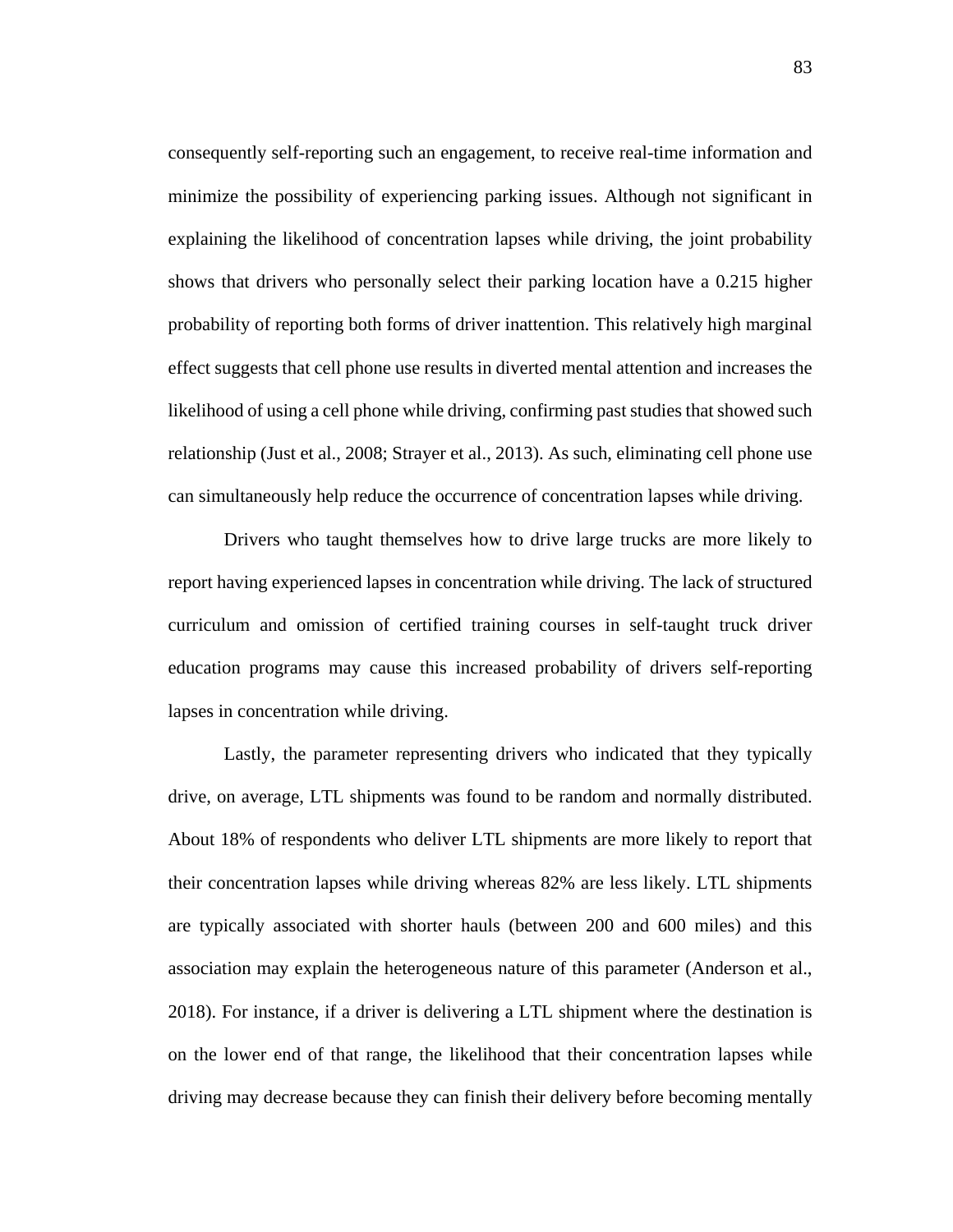exhausted or fatigued. On the other hand, a driver could be delivering a LTL shipment that is much farther and the extended driving time may increase the likelihood of experiencing lapses in concentration while driving due to the increased time-on-task needed to finish a delivery.

# *3.6.2.4 Driving Characteristics*

Of the driving characteristics questions asked in the survey, four were found to influence the likelihood of drivers reporting either cell phone use or lapses in concentration while driving. Combined with the understanding of significant driver characteristic parameters, driving characteristic factors can lead to the development of operational-level strategies to mitigate driver inattention among truck drivers.

Lane-changing behavior was the only driving characteristic that influenced the likelihood of truck drivers reporting using a cell phone while driving. Specifically, never changing lanes to avoid traveling with passenger vehicle behind affects the likelihood that a driver would report using a cell phone while driving. The parameter for this driving characteristic was found to be random and normally distributed. As shown in Table 2, 23% of drivers who exhibit this lane-changing behavior are less likely to report using a cell phone while driving whereas 77% are more likely. Past studies have shown that drivers adopt compensatory behaviors when engaged in a secondary task, such as increased headway or reduced speeds, to account for the increased crash risk (Oviedo-Trespalacios et al., 2017b; Young and Lenné, 2010). The adoption of such compensatory behaviors may explain why drivers who never change lanes to avoid travelling with a passenger car behind are more likely to report using a cell phone while driving. Without vehicles in front of them, truck drivers can dictate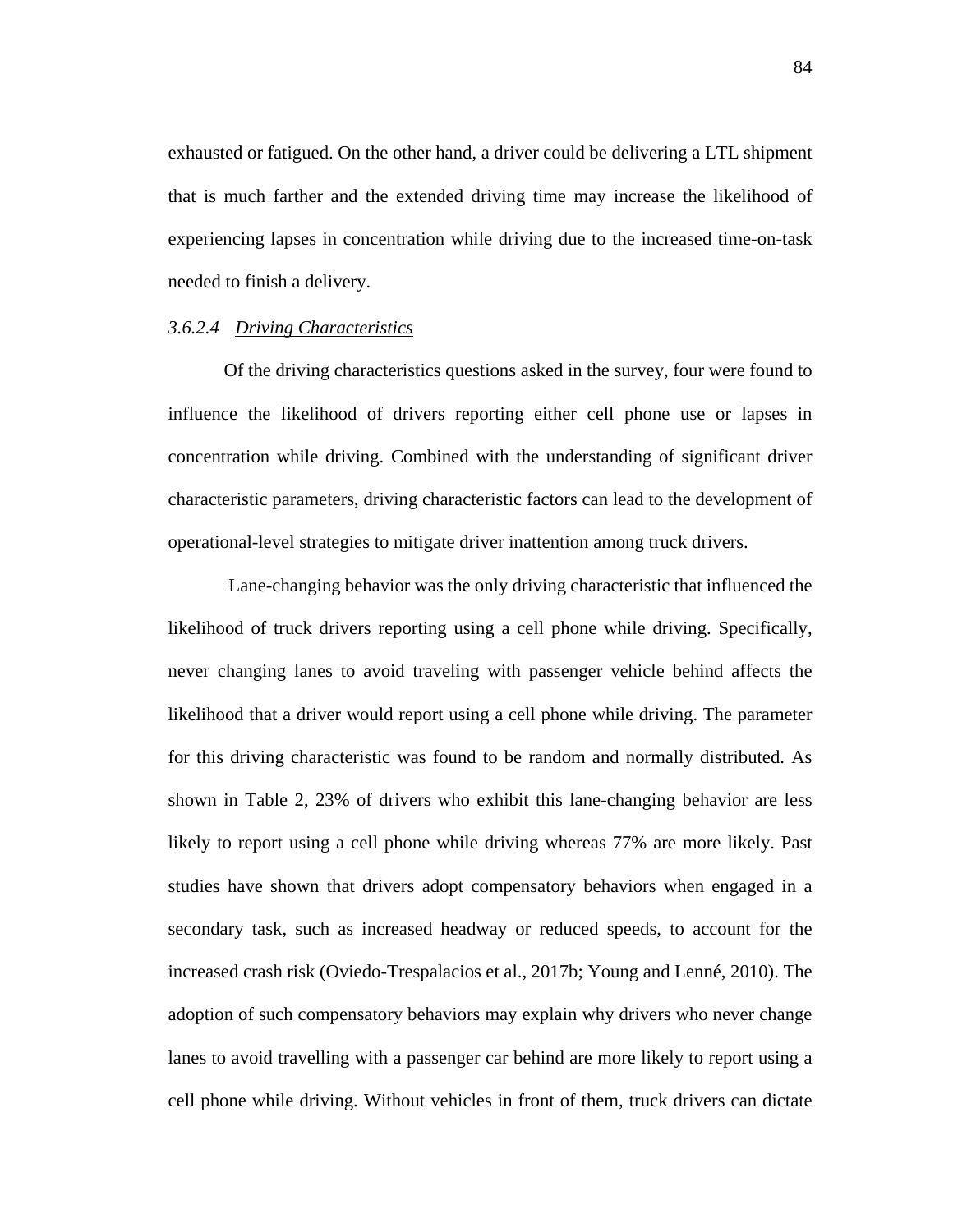their headway and travel speed so that they can use their cell phone while driving and compensate for the adverse behavior.

Three driving characteristics were found to decrease the likelihood of drivers reporting that their concentration lapses while driving: driver confidence, dangerous driving situation, and lane-changing behavior. If a driver reports that they are extremely or very confident in their abilities to professionally operate a large truck, they are less likely to report that their concentration lapses while driving. This finding may be an example of confirmation bias where drivers accept information that confirms a belief (Heshmat, 2015). In this context, drivers who confidently believe in their abilities to professionally drive a large truck confirm this belief by reporting that they do not experience lapses in concentration while driving, which may be contradictory to confidence. Further, drivers who are confident in their abilities to professionally drive a large truck may in fact have developed skills that enable them to stay focused on the driving task and prevent their concentration from lapsing while driving. Contrarily, in terms of joint probability, confident truck drivers have a 0.0461 higher probability of reporting both forms of distracted driving. Confident drivers may have developed a sense of self-efficacy in their ability to drive while multi-tasking and may tend to use their cell phone while driving, which, in turn, results in driver internal distraction (i.e., lapses in concentration) (Hill et al., 2015; Just et al., 2008; Strayer et al., 2013)

In addition to confidence operating a large truck, drivers who report that passenger cars traveling on either side or behind their truck poses the highest safety hazard have a decreased likelihood of self-reporting lapses in concentration while driving. If drivers perceive this driving situation to be pose the highest safety hazard,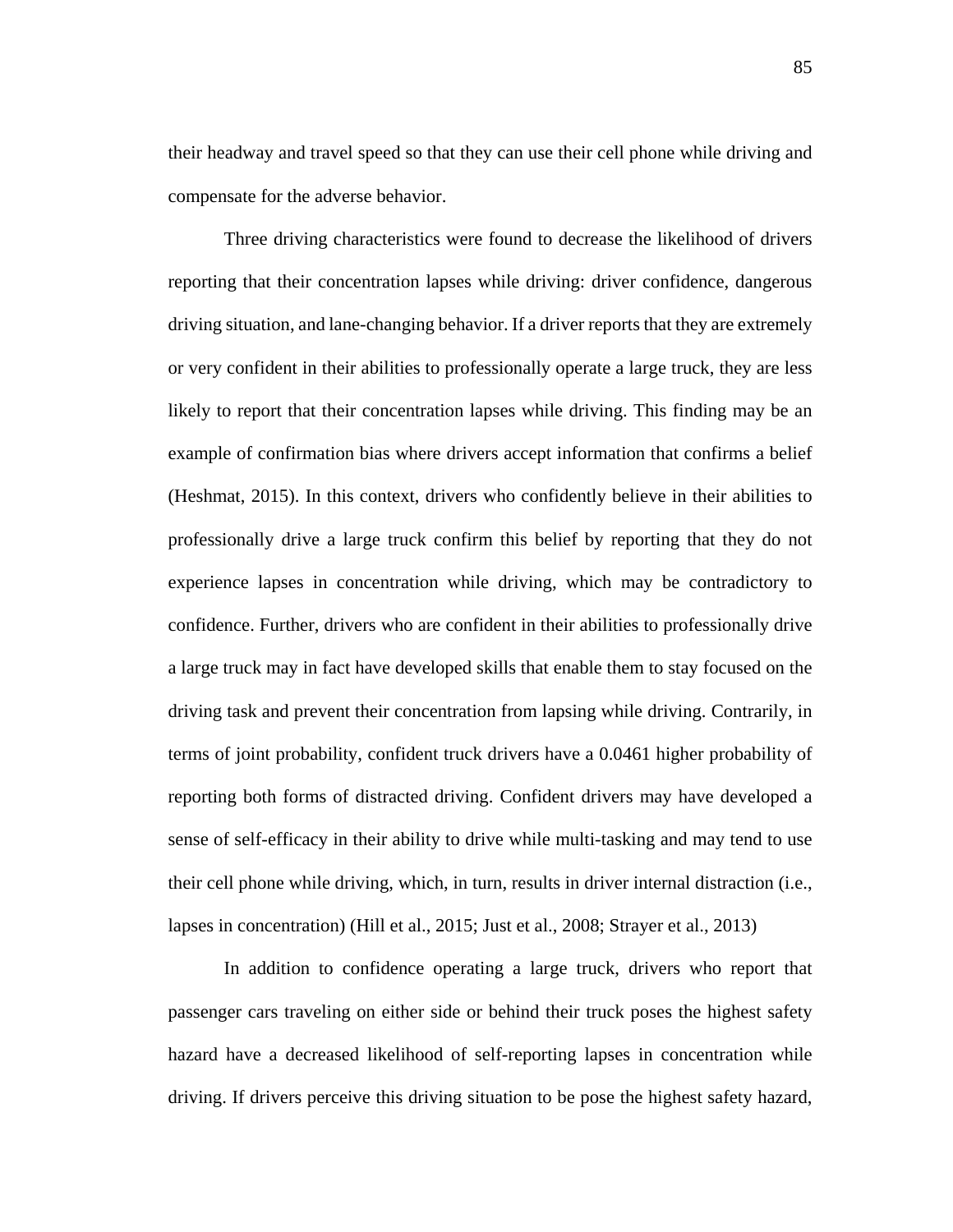they may need to be more alert to reduce the risk of being involved in a safety critical event. For instance, if a truck driver is unaware of an approaching passenger car that enters their blind spot, the truck driver may change lanes with the potential of being involved in an accident. Being more alert in hazardous driving situations leads to drivers concentrating more on the roadway and its environment.

Similarly, drivers who report never changing lanes to avoid traveling with another truck in front are less likely to report that their concentration lapses while driving. This decreased likelihood may be influenced by the same reasoning for the decreased likelihood of truck drivers who perceive being surrounded by passenger cars pose the highest safety hazard. That is, truck drivers need to be more alert when near other vehicles to account for unanticipated events. This vigilance decreases the opportunity for drivers to experience a lapse of concentration.

## *3.6.2.5 Accident Characteristics*

Truck drivers who were involved in at least one crash in the past five years are more likely to report that they use their cell phone and experience concentration lapses while driving. In terms of joint probability, drivers who were involved in at least one crash have a 0.193 increased probability of reporting both types of distracted driving. In both models, this parameter was random and normally distributed. Specifically, 36.8% and 7.36% of truck drivers who reported being involved in at least one crash in the past five years are less likely to report using a cell phone and experience a lapse of concentration while driving, respectively. The heterogeneity in this parameter may be explained by individual perceptions of distracted driving and crash risk. As mentioned previously, distracted driving leads to increased crash risk (Fitch et al., 2013; Klauer et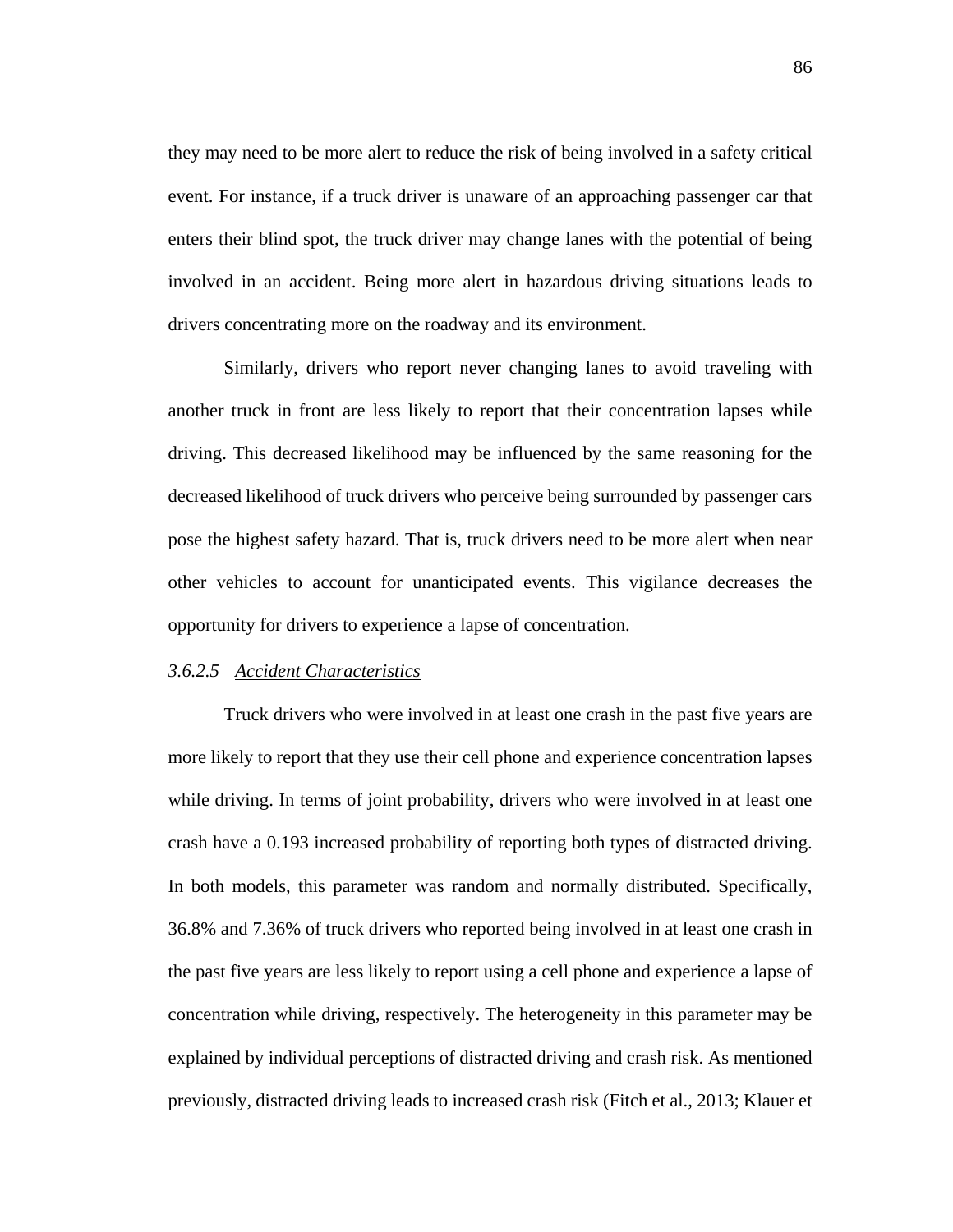al., 2006; Olson et al., 2009). The proportion of truck drivers who have been involved in a crash and are less likely to report being distracted while driving may now be more cognizant of the associated crash risks and oppose engaging in such tasks. For instance, a driver who has been involved in a crash might be more aware of, or pay closer attention to, the driving environment and choose to refrain from using their cell phone while driving, which would hinder their ability to sustain focus on the driving task. On the other hand, the proportion of drivers who have been involved in a crash and are more likely to report being distracted may not have been at-fault and their decision to use a cell phone or prevent lapses in concentration while driving may not have changed. Further, because distracted driving increases crash risk, it is possible that cell phone use or driver inattention was a factor in these self-reported crashes.

#### *3.6.2.6 Time of Day Operations*

Truck drivers who indicate that Tuesdays are the most difficult day of the week to find safe and adequate truck parking are more likely to report using their cell phone while driving. As previously mentioned, there is a widespread truck parking shortage through the United States and using a cell phone while driving to access real-time information may allow drivers to find the nearest available parking location (Anderson et al., 2018; Federal Highway Administration, 2012). Accordingly, joint probability effects indicate that drivers who encounter difficulties finding parking have a 0.145 increased probability of reporting both types of driver inattention.

Regarding self-reported lapses in concentration while driving, the estimated parameter for those who indicate weekends as the most difficult time of the week to find safe and adequate truck parking is randomly and normally distributed. About 23%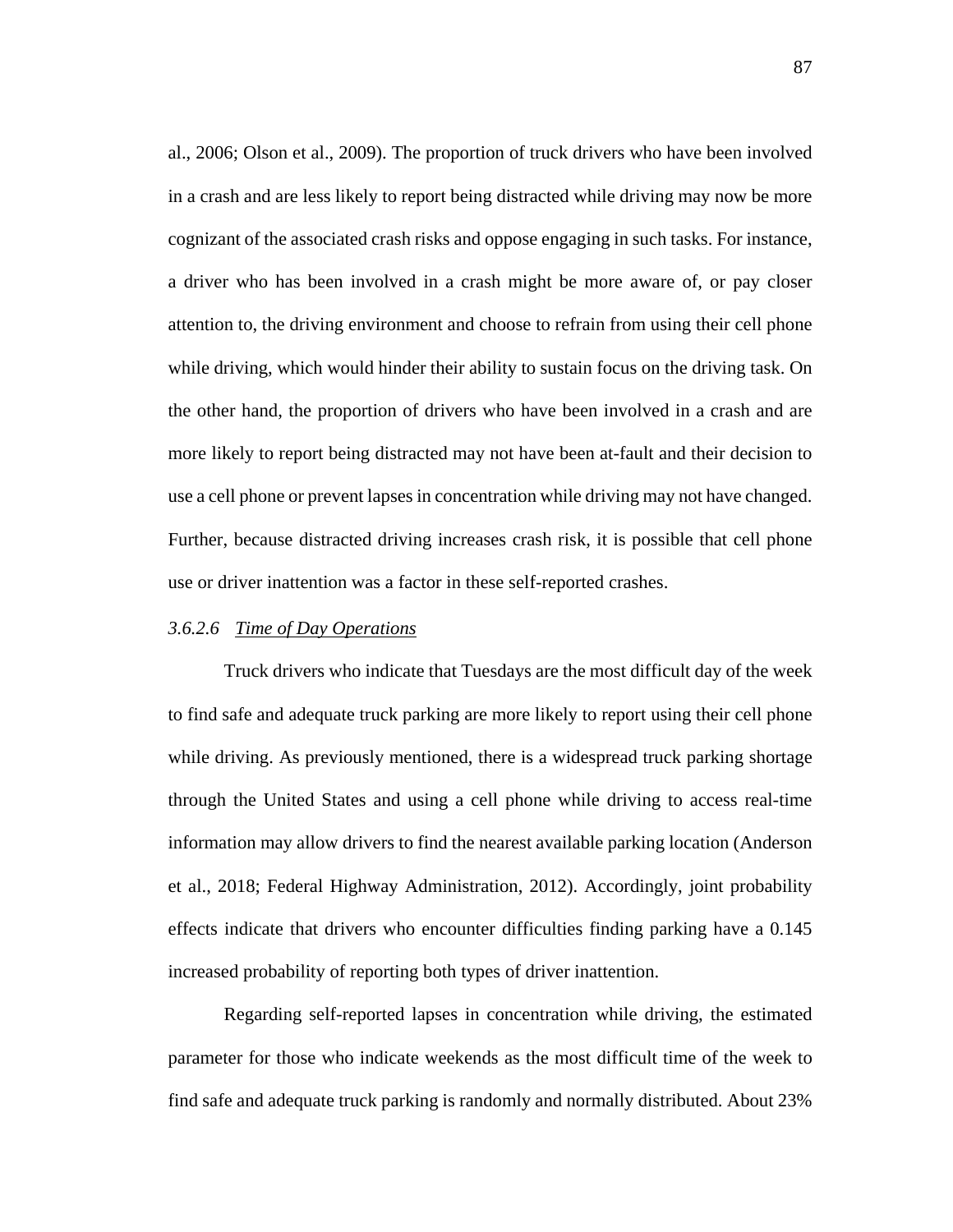of respondents are more likely to report that their concentration lapses while driving whereas 77% are less likely. This heterogeneity may be capturing the differences in how truck drivers perceive safe and adequate parking. For instance, some drivers may perceive that parking on freeway ramps or shoulders are safe and adequate while others may believe designated parking areas are the only safe and adequate locations. If a driver perceives the latter, they might be more likely to report lapses in concentration while driving because they are thinking of potential places to park. Drivers who may perceive that parking on freeway ramps and shoulders is acceptable may be less likely to report lapses in concentration because they would not experience any problems finding a parking location.

Lastly, starting a drive mid-day (10:00 am to 4:00 pm) was determined to increase the likelihood that a truck driver would report experiencing lapses in concentration while driving. This finding is plausible as starting a drive mid-day avoids travel during morning or afternoon peak periods, especially near larger cities. During these times, the driving task is less demanding because of lower traffic volumes and fewer interactions with other vehicles. This may explain why drivers who start their drives mid-day are more likely to report that their concentration lapses while driving.

#### *3.6.2.7 Driving management*

Turning to driving management characteristics that affect the likelihood of selfreporting cell phone use and concentration lapsing while driving, three parameters were found to be statistically significant. These parameters include the frequency of making stops when making a longer trip, difficulty finding parking when required to rest, and fatigue management strategies. Understanding these factors can further help develop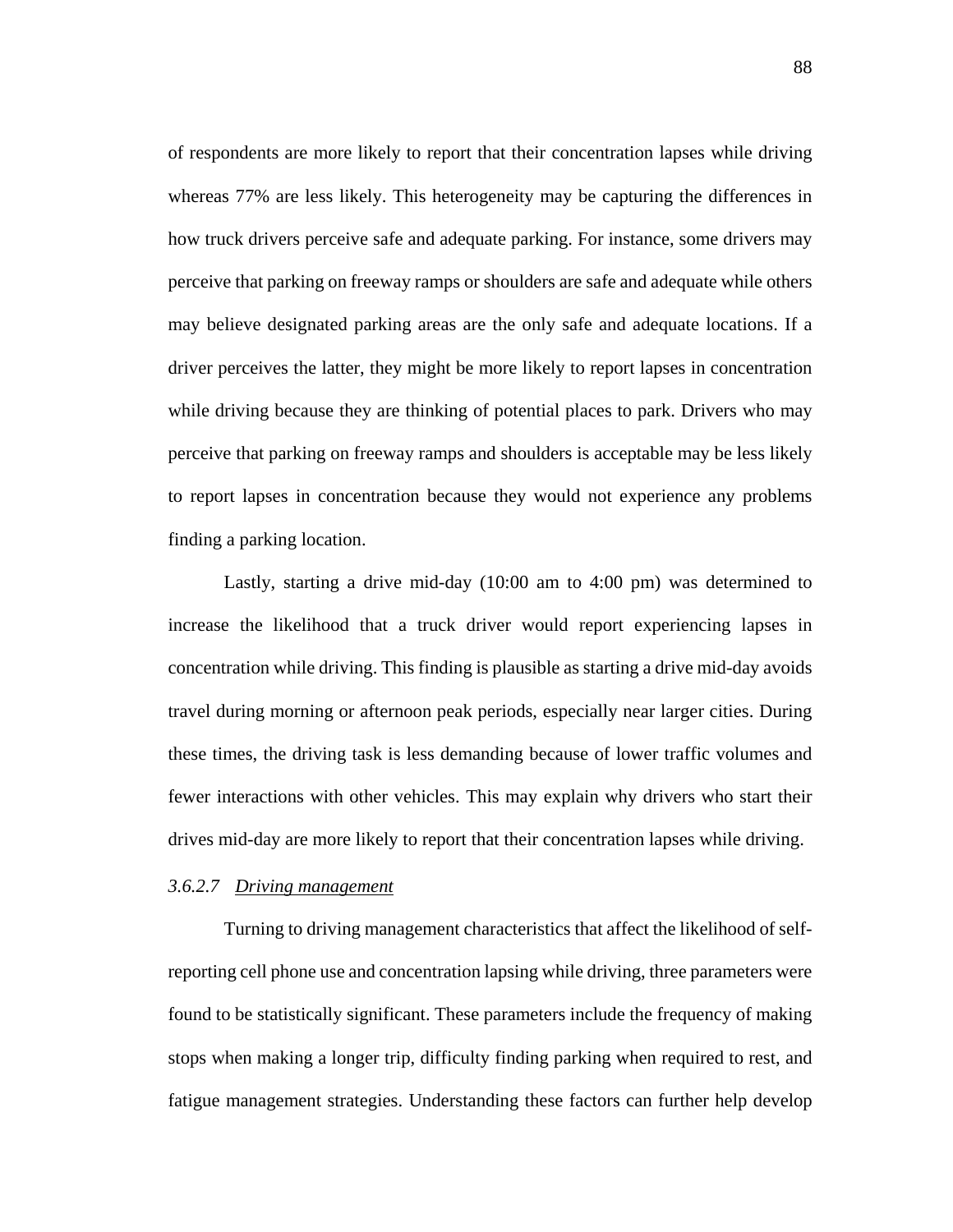operational-level strategies that reduce truck driver engagement in distracting activities.

Truck drivers who make a stop every 4 to 6 hours are more likely to report using their cell phones while driving. According to a Zendrive study, which analyzed data from 3.1 million anonymized passenger car drivers through smartphone sensors, the average phone use while driving is 3.5 minutes per hour of driving (Zendrive, 2017). Large truck drivers might exhibit this similar driving behavior and may explain why those who stop every four to six hours during a longer drive are more likely to report using their cell phone while driving. Driving for four to six hours without stopping is a considerable amount of time and drivers may report using their cell phones while driving to stay updated with personal or business matters. Accordingly, joint probability effects show that truck drivers who stop every 4 to 6 hours have a 0.160 increased probability of reporting both types of driver inattention.

Truck drivers who indicated experiencing difficulty finding safe and adequate parking when required to rest are more likely to report that their concentration lapses while driving. The requirement to rest arises from the FMCSA's Hours-of-Service (HOS) regulation, which is in place to ensure drivers are rested and improve the safety of all road users. As drivers near the end of their HOS limitations, they are often fatigued, or sleepy, from driving a long period of time. When drivers have difficulty finding safe and adequate parking to rest, they do not immediately find a place to rest and continue to drive while fatigued until they identify a safe location to park. According to Eoh et al. (2005), Lal and Craig (2001), and Lyznicki et al. (1998), driver fatigue affects the ability to sustain adequate attention on the driving task and leads to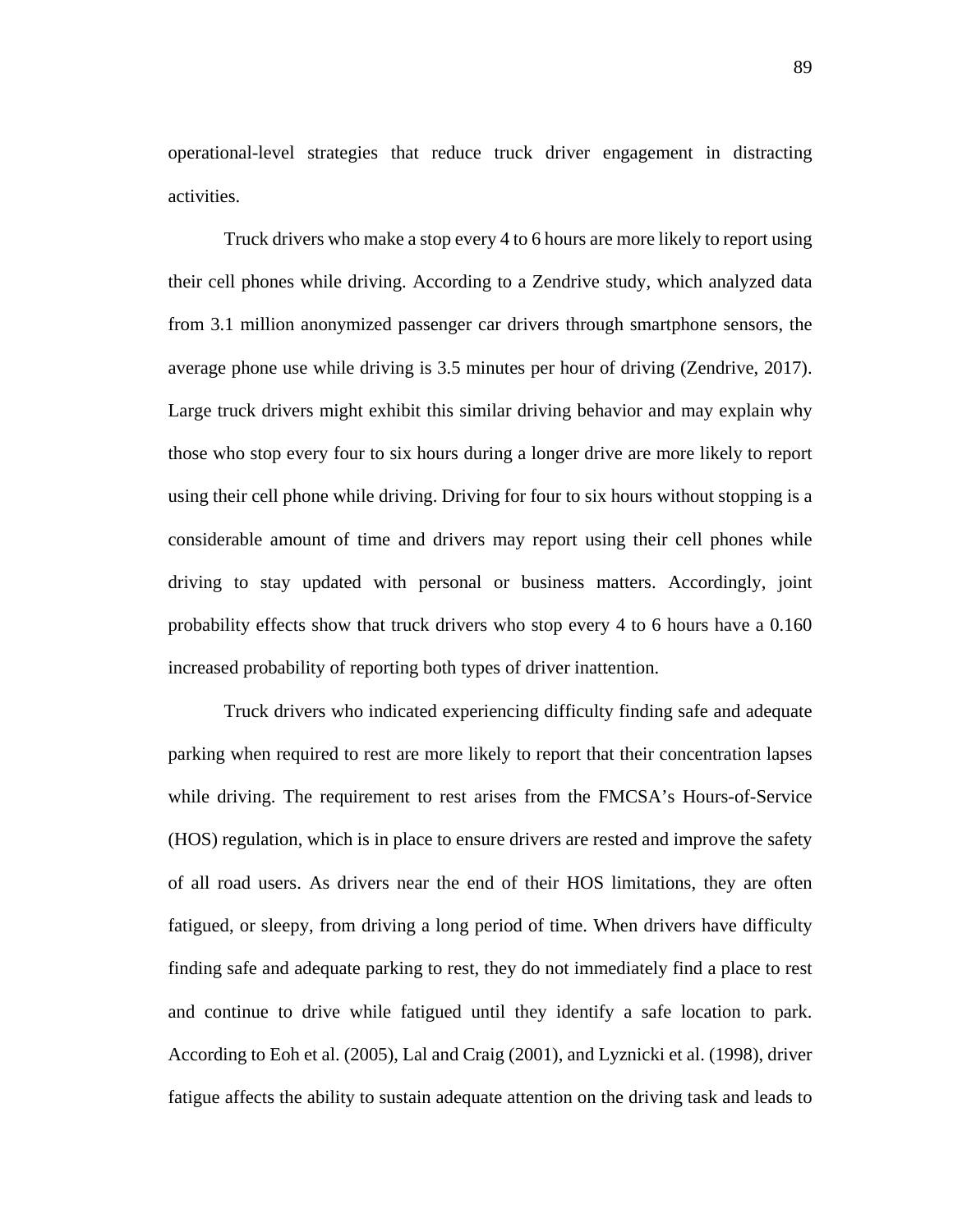degraded driving performance. The lack of attention on the driving task may reason why drivers who have difficulty finding safe and adequate parking are more likely to experience lapses in concentration while driving.

The variable referring to truck drivers who indicate that they rather keep driving than take breaks to manage fatigue was found to affect the likelihood that drivers would report lapses in concentration while driving. This parameter was found to be random and normally distributed with approximately 29% and 71% of respondents being less and more likely to report lapses in concentration while driving, respectively. As mentioned previously, fatigued driving leads to reduced impaired mental performance, alertness, and loss of attention to the driving task (Lal and Craig, 2001; Lyznicki et al., 1998). However, because every individual is biologically different, the heterogeneity of this variable might be capturing the differences in how driver fatigue affects certain drivers. In this study, majority of truck drivers who continue to drive rather than stop to manage fatigue might be experiencing the negative effects of driver fatigue and report that their concentration lapses while driving. On the other hand, other truck drivers may not feel the effects of driver fatigue and are less likely to report experiencing lapses in concentration while driving. CMV carriers can use this information to establish policies that prohibit their drivers from continuing to drive when fatigued so that it minimizes the likelihood that truck drivers would drive while mentally inattentive.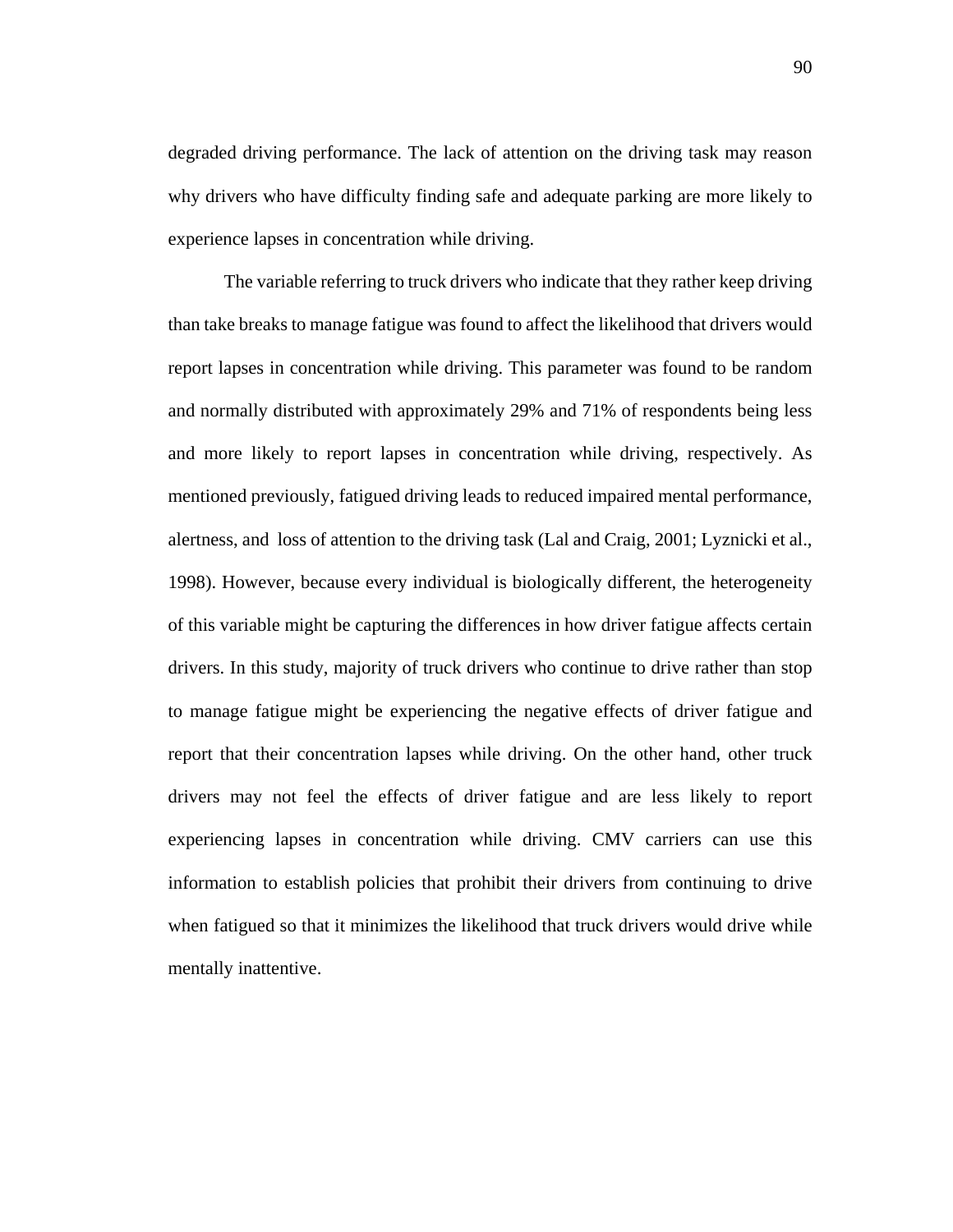## **3.7 Summary**

Through a stated preference survey that was distributed to drivers of large trucks who deliver or receive goods in the Pacific Northwest, this study assessed the factors that affect the likelihood of self-reported cell phone use or lapses in concentration while driving. Because past studies have shown a connection between cell phone use and driver internal distractions, a RPBBPM was fitted to this survey data to determine such factors(Just et al., 2008; Strayer et al., 2013; Young and Regan, 2007). As measured by the tetrachoric correlation and disturbance term correlation coefficient  $(\rho)$ , this study determines that there is a statistical correlation among cell phone use while driving and, through self-reported lapses in concentration, driver internal distractions experiencing lapses in concentration, which compliments the known relationship. This study, to the authors' knowledge, is the first to simultaneously determine the factors that influence the likelihood that truck drivers would engaging in driver external (i.e., using a cell phone while driving) and driver internal (i.e., lapses in concentration) distractions.

Because distracted driving impairs the safety of all roadway users, understanding the factors that influence such behavior is important to develop successful mitigation strategies at the tactical and operational level that minimize distracted driving among truck drivers. As shown in Table 2, model results determined 18 statistically significant parameters, nine of which were random and normally distributed (indicating heterogeneity within the dataset). Among these parameters, factors that are related to truck parking or HOS regulations, such as difficulty finding safe and adequate truck parking or continuing to drive to manage fatigue, were found to increase the likelihood that drivers would report either using their cell phone or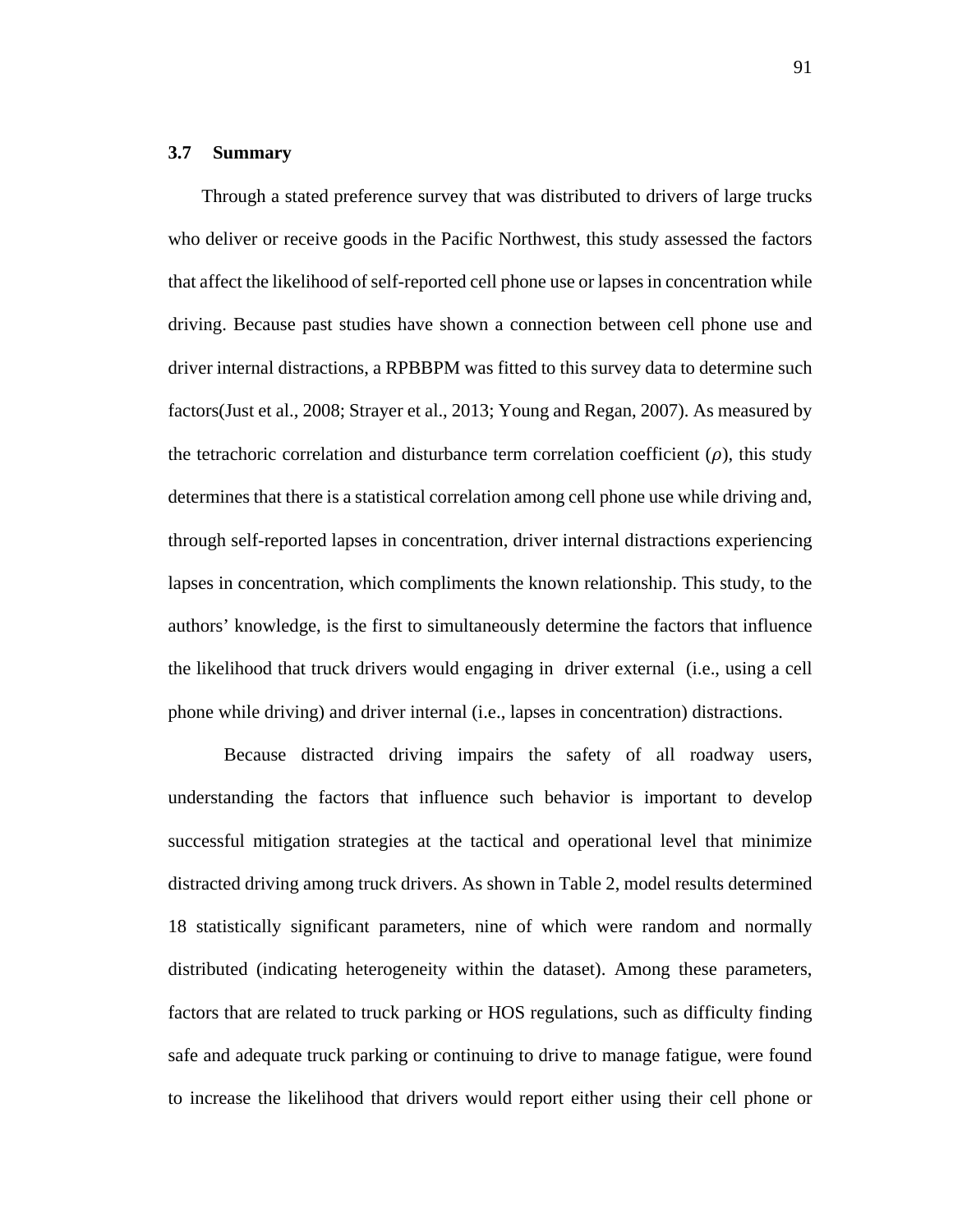experiencing lapses in concentration while driving (Table 2). This increase in likelihood may be a result of the effects of the widespread truck parking shortage throughout the U.S. (Federal Highway Administration, 2012). This shortage may cause truck drivers to use their cell phone to identify available truck parking locations and exceed HOS regulations, which affects the ability to sustain adequate attention on the driving task and leads to degraded driving performance (Eoh et al., 2005; Lal and Craig, 2001; Lyznicki et al., 1998). CMV carriers and associations can use this information to urge government agencies or encourage public-private partnerships to fund and implement projects that improve the quality and quantity of truck parking. By addressing the truck parking shortage, government agencies can simultaneously reduce the occurrence of distracted driving among truck drivers and improve roadway safety for all users.

Further, as shown in Table 2, LTL shipments were found to decrease the likelihood that drivers would report experiencing lapses in concentration while driving. As mentioned, LTL shipments are typically associated with shorter hauls and, because of the resulting shorter time on task, may explain why drivers are less likely to report experiencing lapses in concentration (Anderson et al., 2018). By developing delivery strategies that focus on decreasing the length of hauls, CMV carriers can reduce the occurrence of cognitive distraction among truck drivers. Lastly, majority of drivers who reported being involved in at least one crash in the past five years are more likely to report using their cell phone and experiencing lapses in concentration. Establishing mandatory safety training courses or requiring periodic safety assessments that include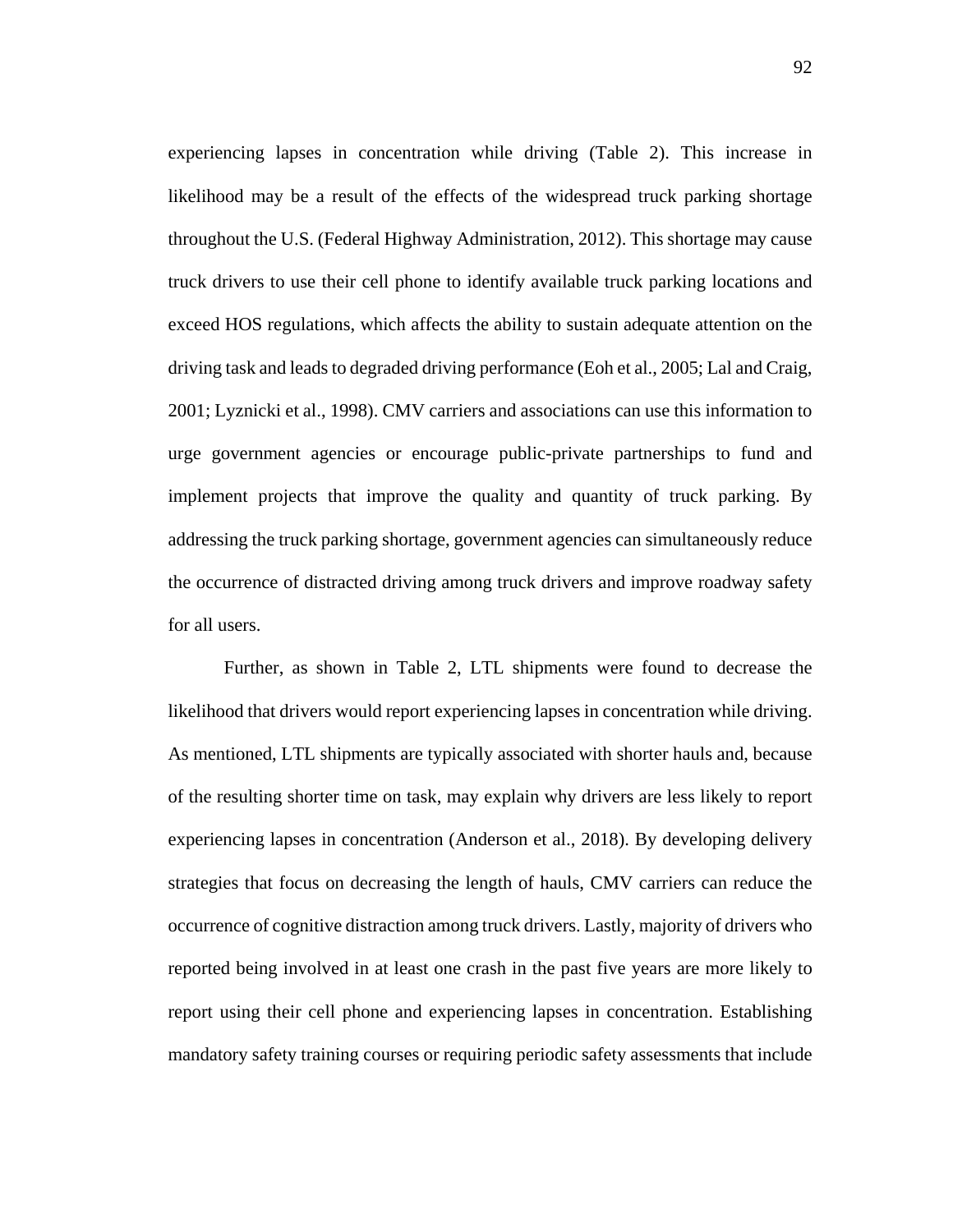driver inattention and distraction topics can be a mechanism to reduce driver inattention among truck drivers.

Since most distracted driving research has focused on the prevalence and associated crash risk of cell phone use among passenger car drivers, this study contributes to the body of knowledge by examining the relationship between drivers of large trucks and driver distraction. Particularly, this study identified the factors that influence the likelihood that a truck driver would report engaging in both driver external and internal sources of distraction (cell phone use and concentration lapsing while driving). The findings of this study present an opportunity for public-private partnerships between state-level Departments of Transportation and CMV carriers to collaborate on strategies that help minimize driver inattention among truck drivers. Because the results of this study cannot be extrapolated beyond drivers who deliver or pick up goods in the Pacific Northwest, future studies should consider sampling from a larger population. Future studies should also assess additional factors that may affect distracted driving engagement, such as various roadway environments or environmental characteristics, to further enhance the understanding of what prompts driver distraction and develop additional countermeasures. Continuing to understand the factors that either influence drivers' decision to use a cell phone or likelihood of experiencing lapses in concentration will result in safer roads for all users.

## **3.8 Acknowledgements**

This work has been funded by the US Department of Transportation's University Transportation Center program, Grant #DTRT13-G-UTC40 through the Pacific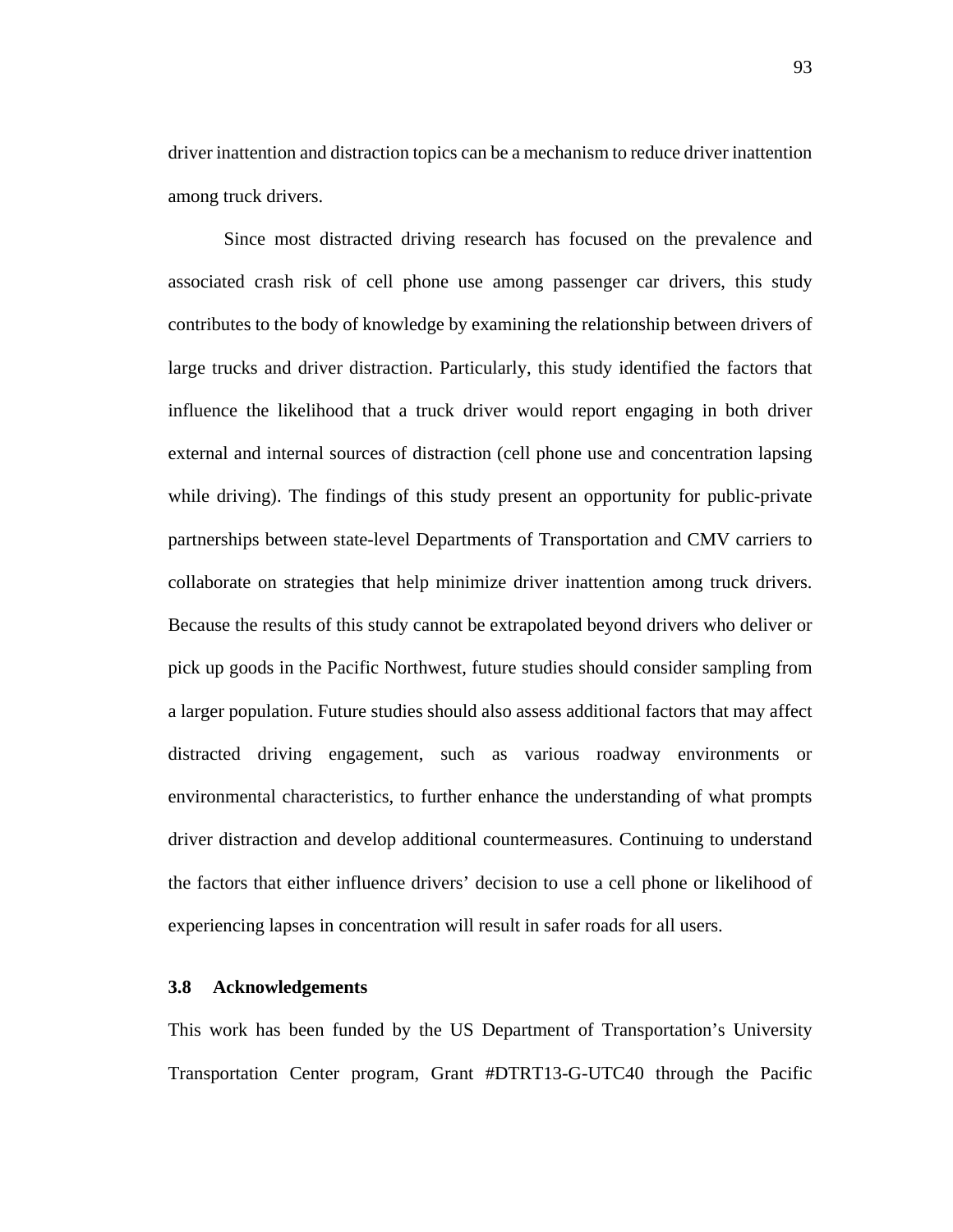Northwest Regional University Transportation Center (PacTrans). The authors would like to thank PacTrans for their support. Additionally, the authors would like to thank the Oregon Department of Transportation (ODOT) for their contributions through SPR 810. The findings of this study do not necessarily reflect the views of PACTRANS or ODOT.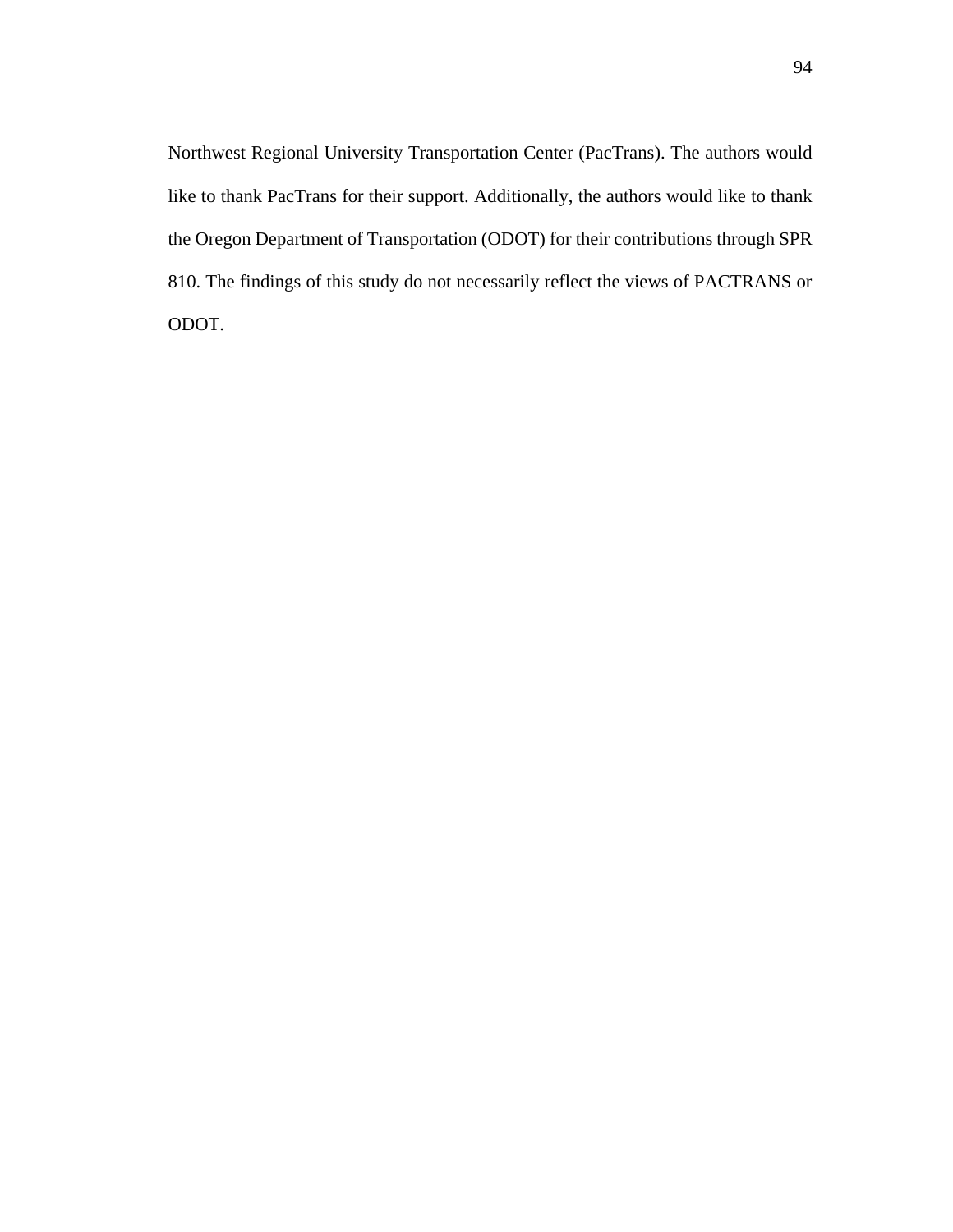# **4 CHAPTER 4 – CONCLUSIONS**

The preceding two chapters are individual manuscripts that compliment and advance existing distracted driving literature by understanding truck driver behavior with respect to driver internal and driver external sources of distraction. In Chapter 2, factors that influence the likelihood of truck drivers self-reporting cell phone use while driving were determined. This chapter overcomes the limitations of existing literature, as it is one of the first to identify these factors with respect to drivers of large trucks. Chapter 3 expanded this work and contributes to literature by determining the factors that influence the likelihood that truck drivers, as measured by self-reported lapses in concentration while driving, would engage in driver internal distractions,. Prior to this work, existing literature has primarily investigated distracted driving arising from driver external sources and only a small portion have looked into driver internal sources (i.e., daydreaming, inattention, lapses in concentration).

The results of this thesis have a practical and theoretical application that may assist in improving transportation safety. First, the significant factors identified in this thesis can aid transportation agencies and commercial motor vehicle carriers develop strategies that reduce the likelihood of truck drivers engaging with, or experiencing, different sources of distracted driving (i.e., driver internal and external). Secondly, the methods used in this thesis provides a framework for future academic research to investigate additional factors, or motives, that entice truck or passenger car drivers to engage in distracted driving.

This chapter addresses the limitations of this thesis, summarizes key findings, and discusses the practical and theoretical applications of this study.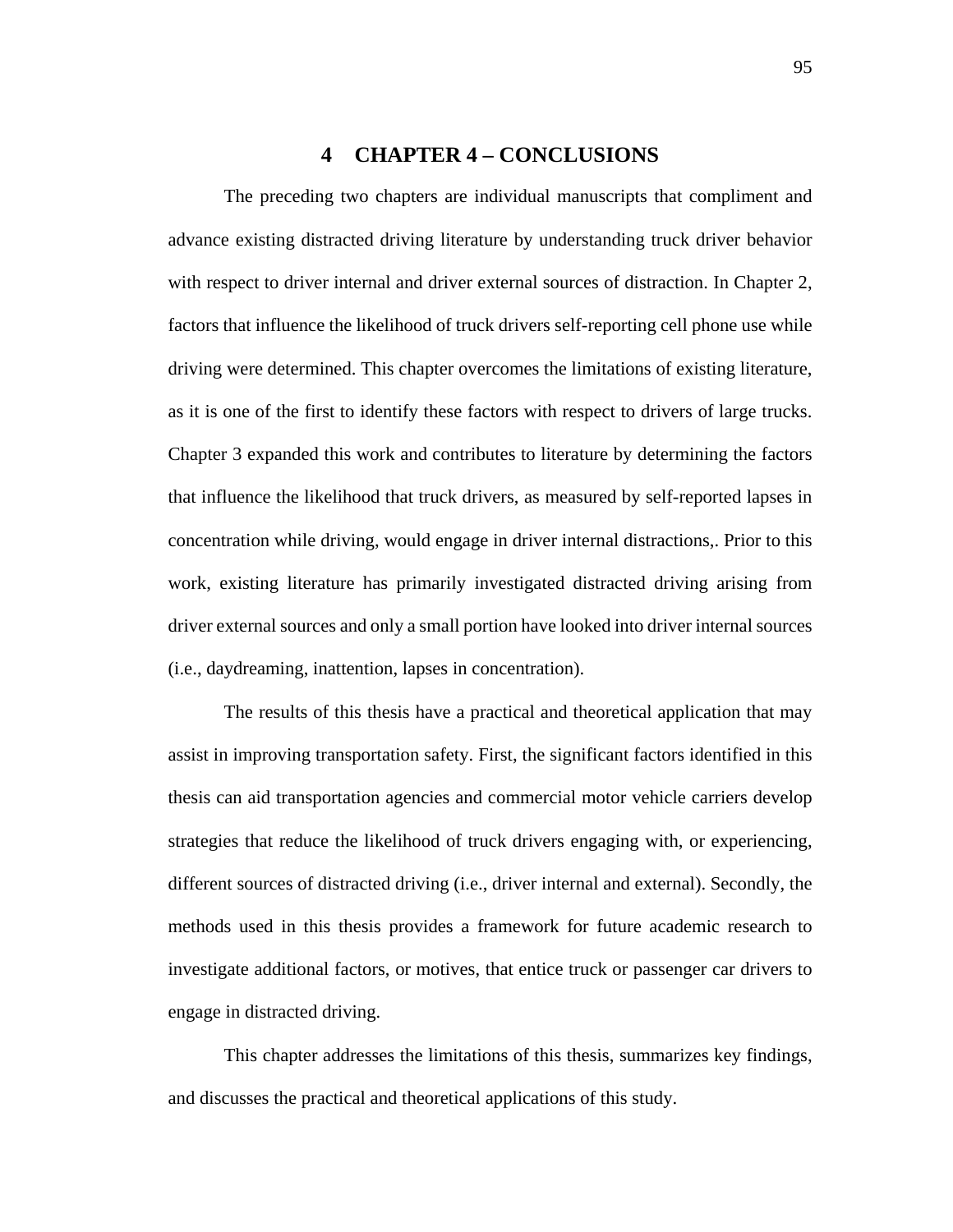# **4.1 Significant Findings**

This section highlights the significant findings of Chapters 2 and 3. The reported results in this section have the potential to develop tangible countermeasures that may reduce the occurrence of distracted driving among truck drivers. The reader is referred to Chapters 2 and 3 for further details.

# *4.1.1 Chapter 2 Findings*

In Chapter 2, a stated-preference survey was administered to drivers of large trucks who either deliver or receive goods in the Pacific Northwest. From this survey, respondents were explicitly asked, "*Do you use a cell phone while driving (Either handheld or hands-free)?"* and had to respond with either "*Yes"* or "*No."* The binary nature of this response necessitated a binary discrete choice model. As such, a randomparameter binary logit model was fitted using the responses of this question as the dependent variable. Through a step-wise modelling procedure, 21 parameters were found to be statistically significant, seven of which are random and normally distributed, in explaining the probability that truck drivers would report using their cell phone while driving.

With over 90% confidence, the Log-Likelihood ratio test determined that the random parameters binary logit model outperformed the fixed binary logit model, indicating heterogeneity among respondents. Further, the McFadden Psuedo- $R^2$ , which is a measure of fit between calculated probabilities and observed response frequencies, was determined to be 0.16 (McFadden and Domencich, 1975). According to Louviere et al. (2000), McFadden Psuedo- $R^2$  values between 0.2 and 0.4 are considered to be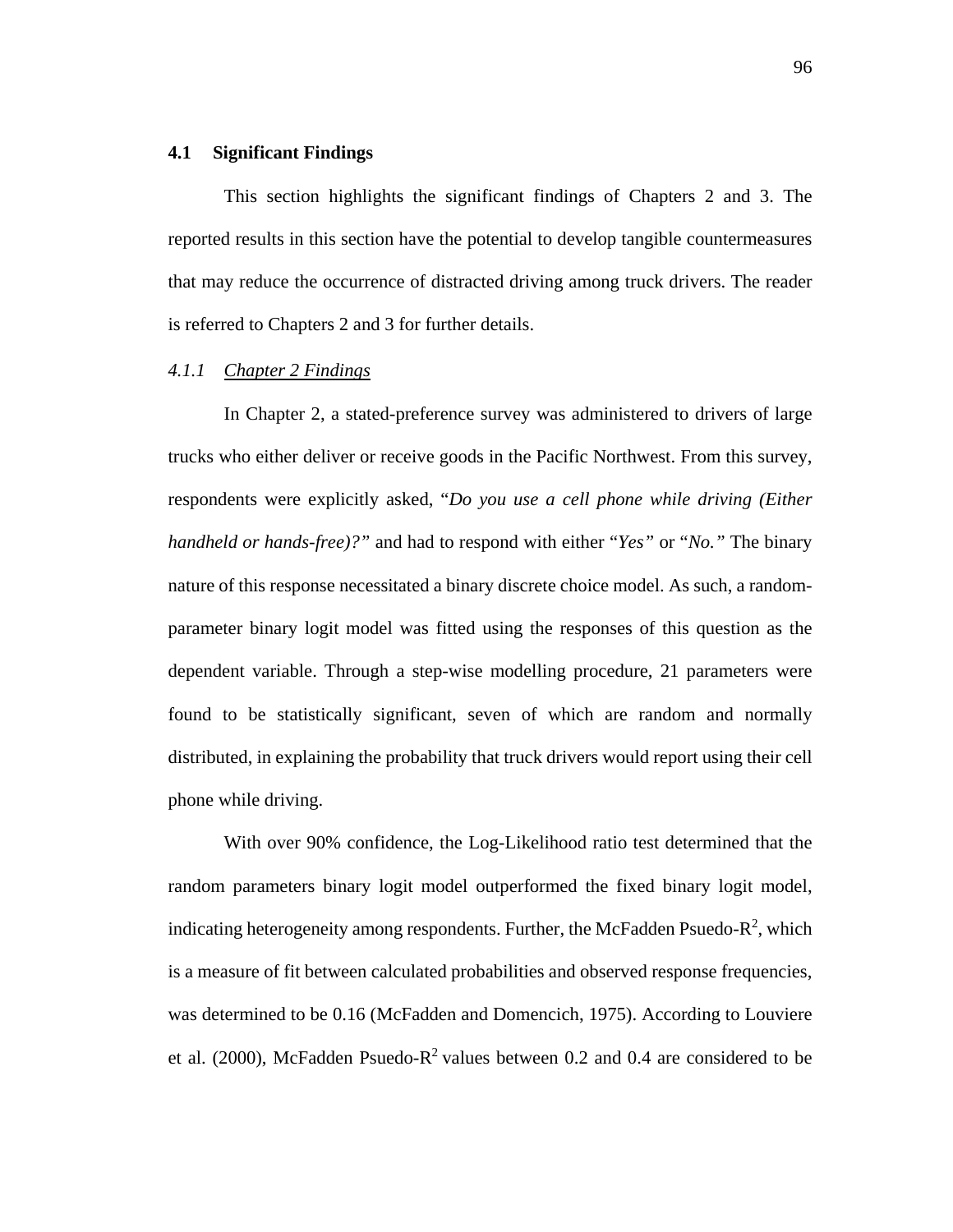indicative of exceptionally good fits, which means a Mc Fadden Psuedo- $R^2$  value of 0.16 can be considered as a good fit.

 Of the 21 significant parameters in this model, variables referring to age, truck parking, fatigue management, and safety training provided interesting results. Past studies have shown that younger passenger car drivers are more likely to use their cell phone while driving, but results from this thesis indicate that younger truck drivers (18- 25) are less likely to use their cell phone while driving (Gliklich et al., 2016; Oviedo-Trespalacios et al., 2017b; Schroeder et al., 2013). This finding supports the fact that there are inherent differences between drivers who are either operating a large truck or passenger car and the results of passenger car distracted driving studies do not necessarily reflect the outcomes of truck drivers.

Parameters related to truck parking decisions and difficulty all increase the probability that drivers of large trucks would report using their cell phones while driving. As mentioned by Anderson et al. (2018), there is a severe and widespread truck parking shortage throughout the U.S. that leads to truck drivers encountering problems finding safe and adequate parking. Anderson et al. (2018) further finds that receiving real-time information, such as through cell phone applications, lowers the probability of truck drivers encountering problems finding safe and adequate parking. This finding may explain why the parameters related to truck parking decisions and difficulty increase the probability that truck drivers would report using their cell phone while driving.

Parameters related to driver fatigue management decrease the probability that drivers of large trucks would self-report using a cell phone while driving. Specifically,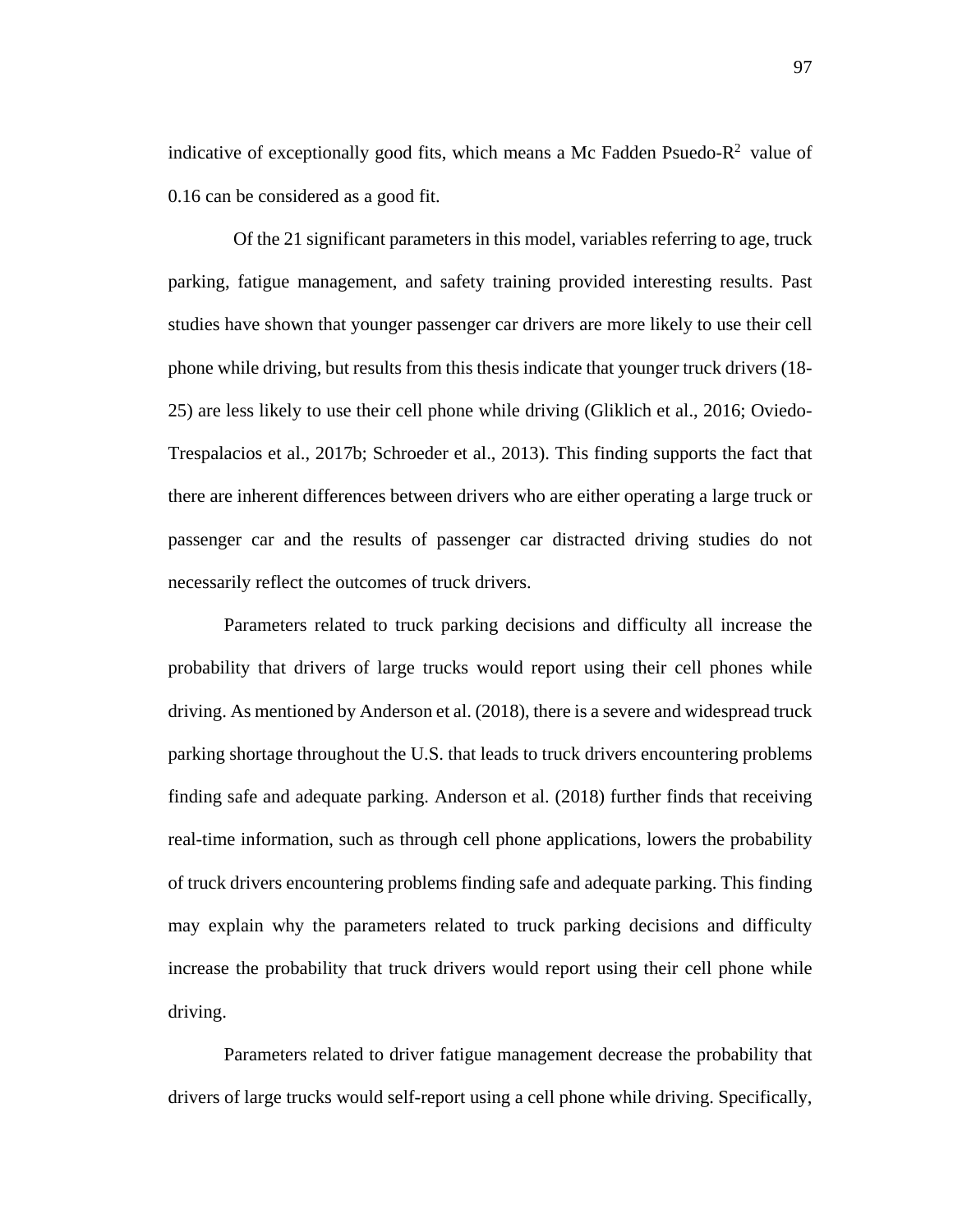CMV carriers who either restrict the number of hours worked per week or impose a schedule that enables drivers to easily take breaks decrease this likelihood. This finding complements the work conducted by Gershon et al. (2011) who find that professional drivers perceive talking on a cell phone is an effective countermeasure to driver fatigue. If a truck driver can easily take breaks on a route to manage fatigue, they would not need to use their cell phone to combat the effects of driver fatigue.

Lastly, truck drivers who indicated that they have participated in road safety training course are more likely to report using a cell phone while driving. This finding is counterintuitive, but it highlights the ineffectiveness of such programs in developing safe driving behaviors among truck drivers. As studied by Gregersen (1996), there is a relationship between training strategies and overestimation of driving skill among young drivers. This overestimation can lead to self-efficacy of the driving task, which Hill et al. (2015) finds to be a significant predictor of distracted driving.

#### *4.1.2 Chapter 3 Findings*

In Chapter 3, efforts were made to understand the relationship between driver internal sources of driver distraction (i.e., lapses in concentration, daydreaming, misprioritised information) and drivers of large trucks. As a proxy to understand this relationship, a random parameters binary probit model was fitted to the responses of the question, "*How often do you find your concentration lapsing after driving for a long time?"* As mentioned in Chapter 3, this study considers lapses in concentration to include intentional or unintentional, internally triggered, task-unrelated thoughts (i.e., mind wandering, daydreaming) (Regan et al., 2011). Truck driver respondents selected either very often, quite often, sometimes, rarely, or never. Those who indicated that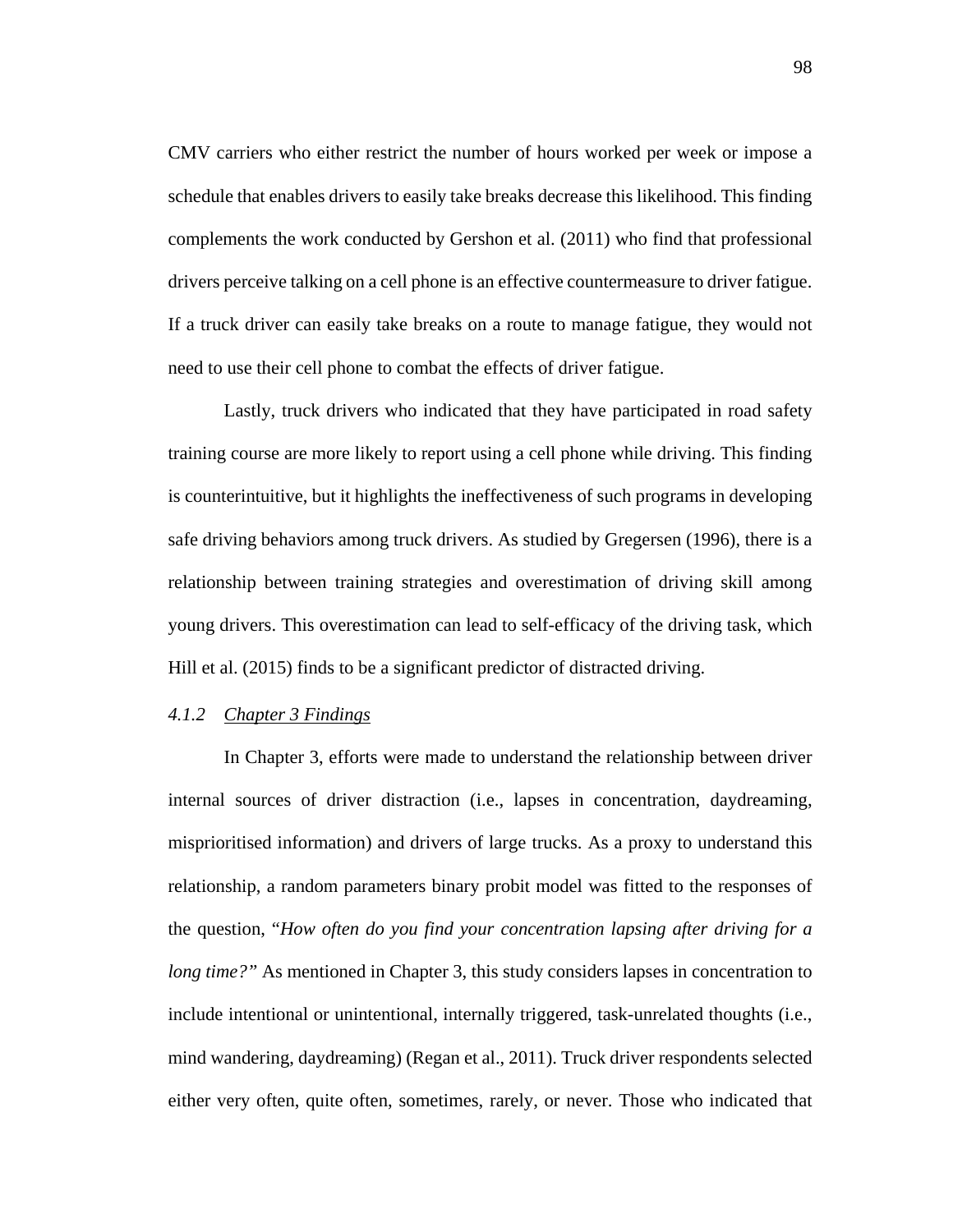their concentration lapses either very often, quite often, or sometimes while driving were considered in this work to have experienced their concentration lapsing while driving. As such, a binary variable was created for those who responded with any of these responses to discern who has reported experiencing lapses in concertation while driving or not.

As discussed in descriptive detail in Chapter 3, there is an inherent correlation between using a cell phone while driving and experiencing internal driver distractions (e.g.,lapses in concentration). This correlation is confirmed by a highly significant tetrachoric correlation and error term correlation coefficient  $(\rho)$ . This statistical finding compliments existing research which have determined that using a cell phone while driving increases cognitive workload and results in internal distractions (Just et al., 2008; Strayer et al., 2013; Young and Regan, 2007). Because of this correlation, a random parameter bivariate binary probit model was fitted with self-reported cell phone use and lapses in concentration while driving as the dependent variables.

A total of 18 statistically significant variables, nine of which are random and normally distributed, were included in the final model following a step-wise procedure. Of these, three variables (crash history, type of employer, and type of road usually driver) were found to affect the likelihood of a truck driver reporting both using a cell phone and experiencing lapses in concentration while driving. Further, there were five significant variables that specifically influenced a driver's likelihood of using a cell phone while driving and ten significant variables that only influenced the likelihood of a driver's concentration lapsing while driving.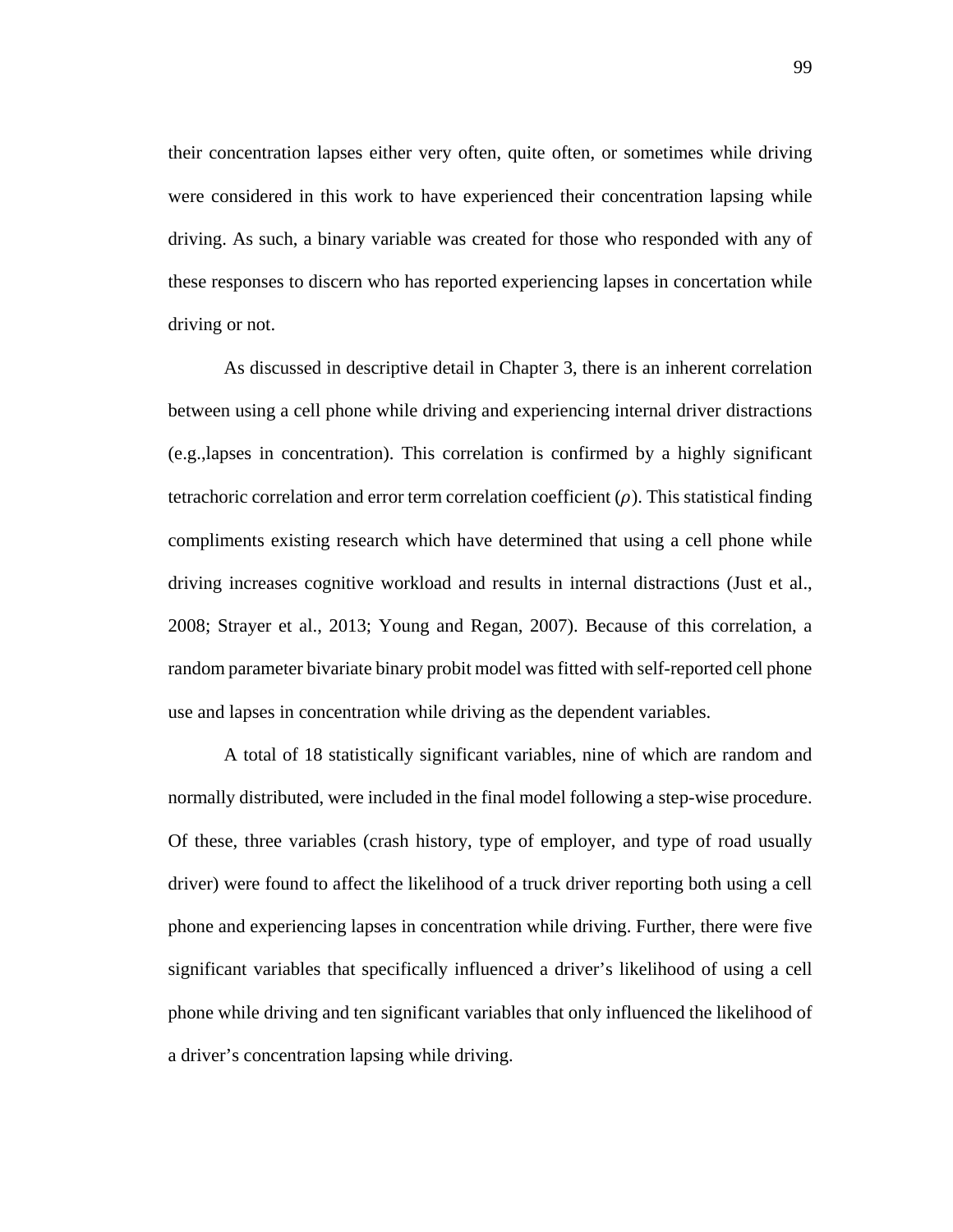Interestingly, drivers who indicated being involved in at least one crash in the past 5 years have an increased likelihood of reporting using a cell phone and experiencing lapses in concentration while driving. In both models, this parameter is random and normally distributed. The heterogeneity in this parameter may be explained by individual perceptions of distracted driving and crash risk. In other words, some drivers may be more cognizant of the associated crash risks with distracted driving and oppose engaging in such behavior while others may not have altered their existing behavior or perceptions. This finding is consistent with Jashami et al. (2017) who finds that crash history increases the likelihood of self-reported texting while driving.

Similarly, truck drivers who work for private carriage have a decreased likelihood of reporting using a cell phone and experiencing lapses in concentration while driving. In explaining the likelihood of self-reported cell phone use while driving, this parameter was random and normally distributed. This finding may indicate that private carriage employers have developed sufficient strategies that reduce the occurrence of their drivers experiencing lapses in concentration, but are inefficient for some drivers in reducing cell phone use while driving.

Consistent with the findings of Chapter 2, variables pertaining to truck parking decisions and difficulty were found to increase the likelihood that truck drivers selfreport using a cell phone and experience lapses in concentration while driving. This finding, in combination with Chapter 2, highlights the cascading effect of the truck parking shortage on roadway safety (Anderson et al., 2018).

Lastly, parameters related to adverse fatigue management strategies, such as continuing to drive rather than take breaks to manage fatigue, increase the likelihood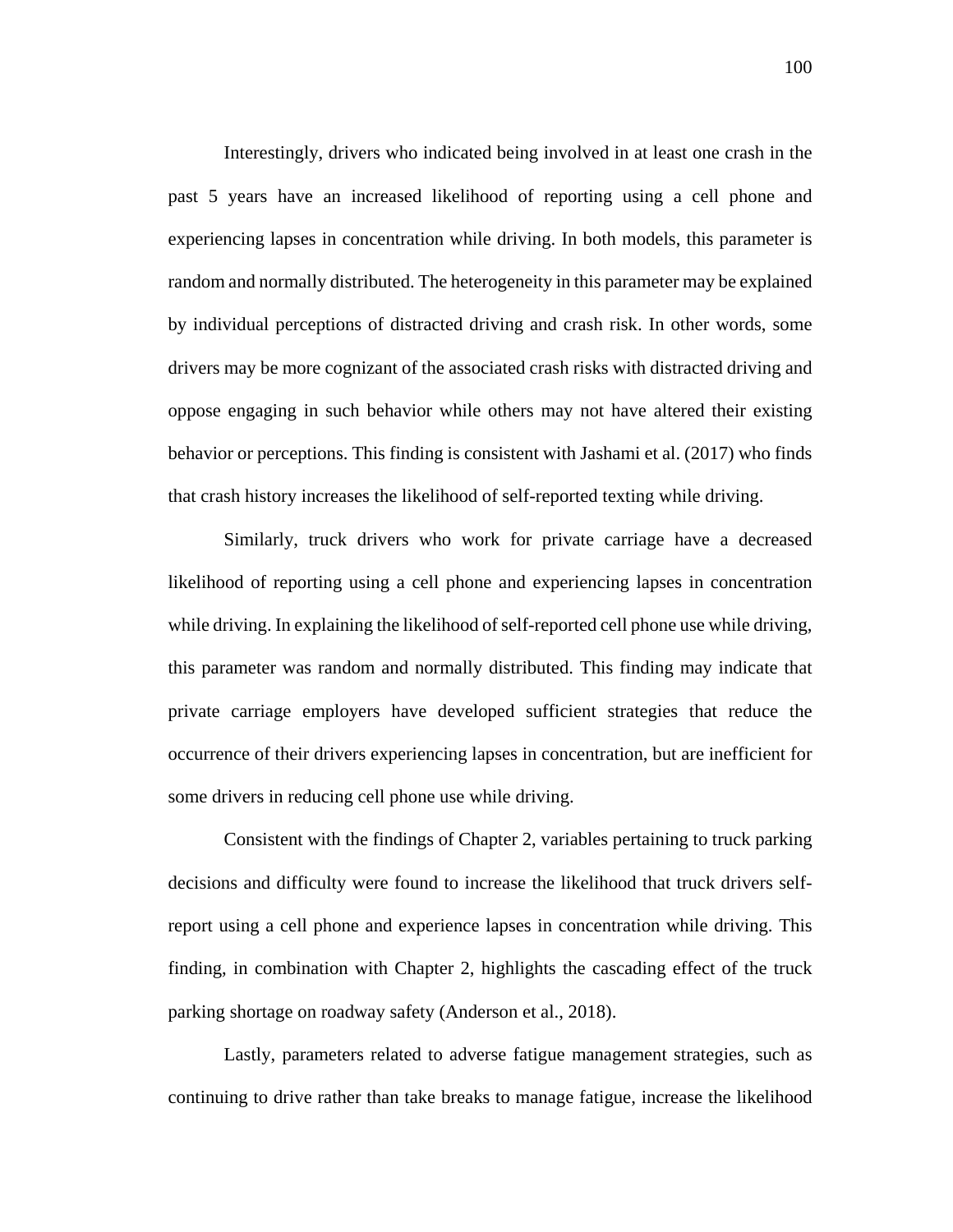that truck drivers would self-report lapses in concentration while driving. According to Lyznicki et al. (1998) and Lal and Craig (2001), fatigued driving leads to impaired mental performance, alertness, and loss of attention to the driving task. This result may explain why drivers who choose adverse fatigue management strategies (i.e., fewer breaks, continuing to drive when fatigued) are more likely to experience lapses in concentration while driving.

## *4.1.3 Summary*

Influential factors on the likelihood that truck drivers would self-report engagement with one source of driver distraction (i.e., using a cell phone or experiencing lapses in concentration while driving) were determined in this thesis. Influential factors included variables related to: socioeconomic, business, driver, driving, and accident characteristics, time of day operations, and driving management strategies. These influential factors were determined using a random parameters binary logit and bivariate binary probit models. The methods used in this analysis can be used as a framework for future studies that intend to further investigate factors that prompt driver internal and external sources of distraction.

While some of these factors simply provide insight into what influences driver inattention (i.e., age, lane-changing behavior) certain parameters have the potential to aid transportation agencies and CMV carriers. Agencies and CMV carriers can use the results of this thesis to justify the need for certain programs or strategies that may potentially reduce the presence of driver inattention on roadways. For instance, parameters related to truck parking issues, fatigue management strategies, and current safety training programs have an effect on driver inattention and this information can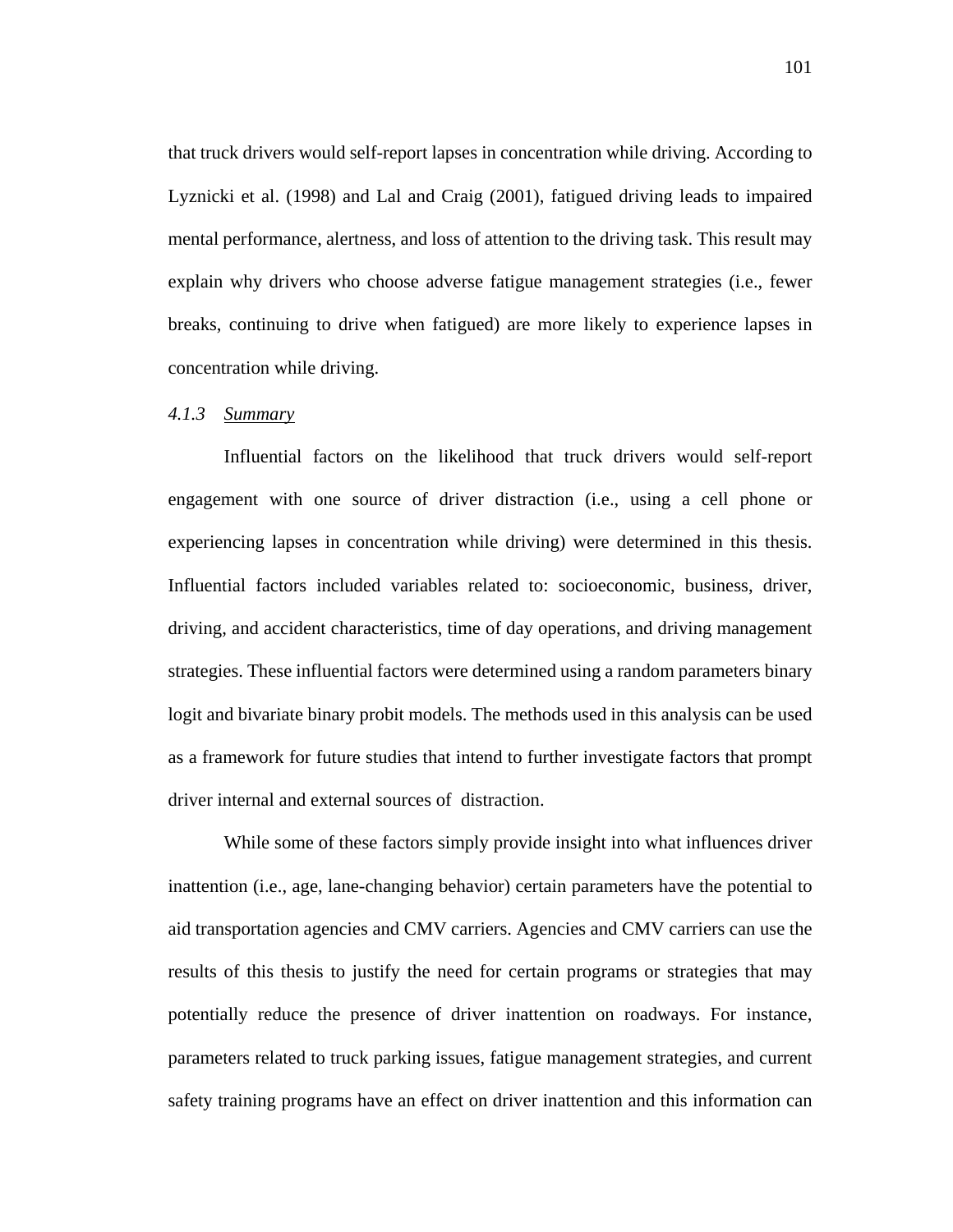be used to create effective driver inattention countermeasures. The following subsection will discuss practical applications of these results in mitigating driver inattention among drivers of large trucks.

### **4.2 Practical Applications**

As mentioned previously, certain factors identified in this thesis can be used to create tangible solutions that may mitigate driver inattention among drivers of large trucks. For instance, parameters referring to truck parking difficulty or decisions were found to increase the likelihood that truck drivers would self-report using a cell phone and experiencing lapses in concentration while driving. The FHWA, in a 2012 analysis, determined that there is a severe and widespread truck parking shortage throughout the U.S. (Federal Highway Administration, 2012). Because of this shortage, truck drivers may rely on their cell phone to find the nearest safe and adequate parking spot and continue to drive while fatigued, which can cause lapses in concentration. The results of this thesis supports the notion of a cascading effect of this shortage on roadway safety (Anderson et al., 2018; Federal Highway Administration, 2012). Because truck parking difficulty and decisions have been shown in this work to increase the likelihood of self-reported driver inattention, agencies can use this information to justify and advance current efforts to improve truck parking throughout the U.S. By addressing the current truck parking shortage, government agencies can simultaneously reduce the occurrence of distracted driving among truck drivers and improve roadway safety for all users.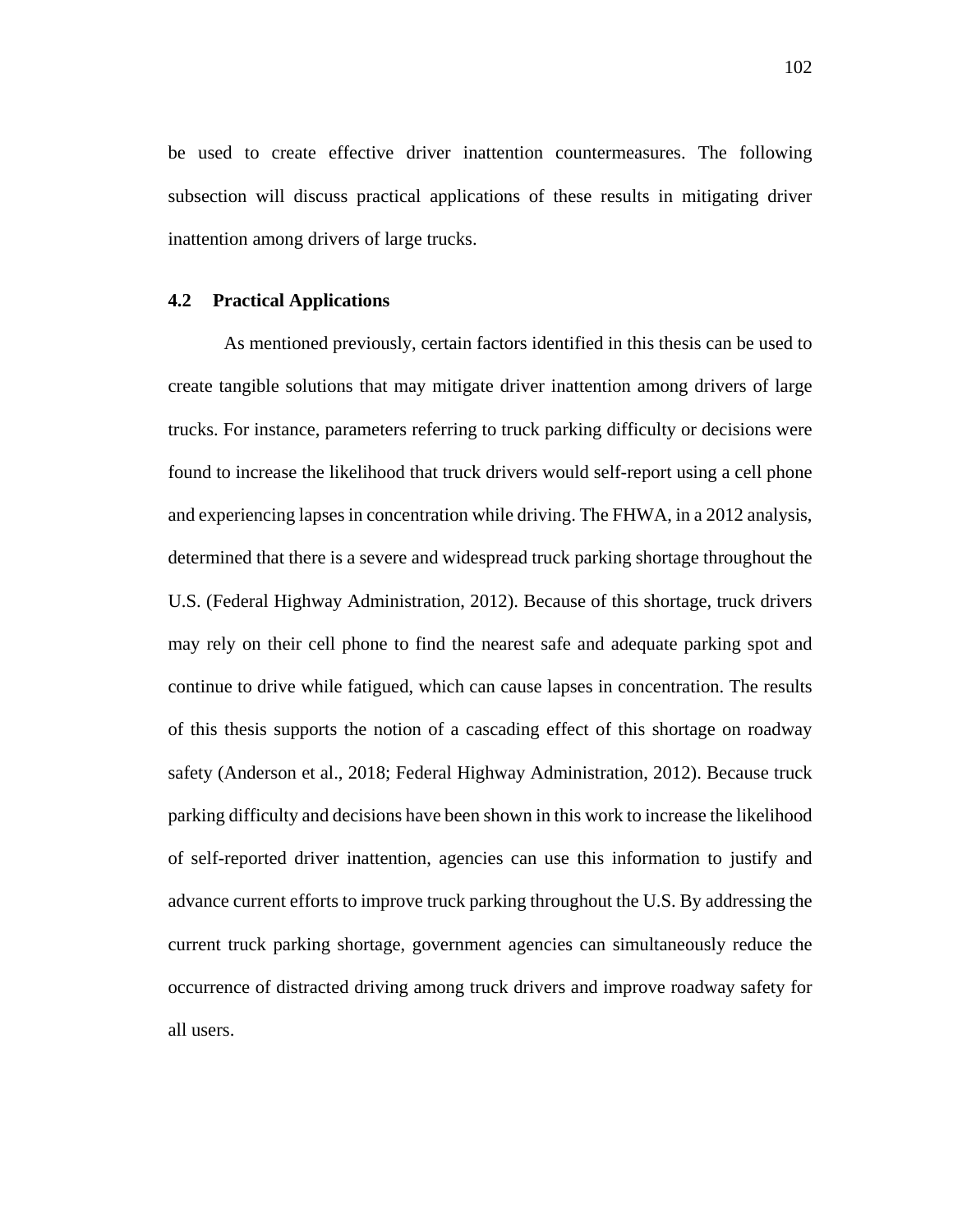Drivers who engage in adverse fatigue management strategies, such as continuing to drive when fatigued rather than take breaks or often driving while tired, have an increased likelihood of being inattentive while driving (i.e., using a cell phone or experiencing lapses in concentration while driving). Policies should be enacted at the organizational level to prevent truck drivers from participating in these adverse driving behaviors. For instance, as determined by the results of this work, organizational policies that manage driver fatigue by restricting the number of hours worked per week or imposing schedules that make taking breaks easier were found to decrease the likelihood that drivers report using a cell phone while driving. CMV carriers can adopt similar, or identical, fatigue management strategies to reduce the likelihood that truck drivers would use their cell phone while driving. In doing so, CMV carriers can reduce the presence of both fatigued driving and driver inattention on roadways and mitigate the associated safety implications.

Lastly, drivers who have participated in a road safety training course are more likely to report using a cell phone while driving. This finding highlights the ineffectiveness of such programs in developing safe driving behaviors. If the purpose of current safety training programs are to enhance a driver's ability to safely operate a truck, drivers may develop a sense of self-efficacy (i.e., confidence), which has been shown to be a predictor of distracted driving (Hill et al., 2015). Due to the severity, prevalence, and increased crash risk of distracted driving, specific training programs that are tailored to target driver inattention should be developed (Federal Motor Carrier Safety Administration, 2005; Gordon, 2009; Klauer et al., 2006; Treat, 1980). Such programs may be an effective intervention against driver inattention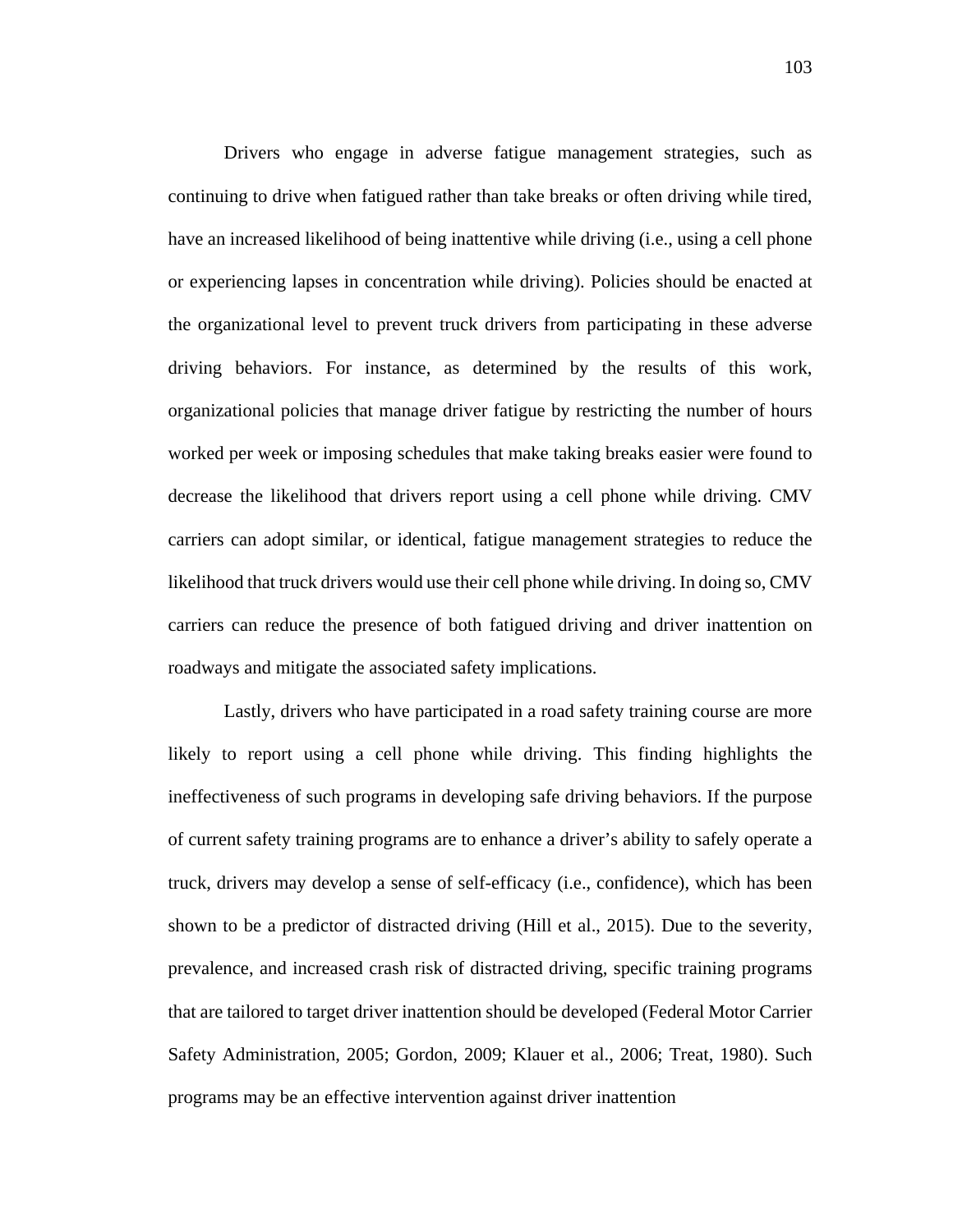# **4.3 Limitations**

The use of self-reported measurements in this study is an inherent limitation as respondents are susceptible to inaccurate memories and providing false information. Despite this susceptibility, there was a high proportion (45%) of truck drivers who reported that they use their cell phone while driving. This proportion is consistent with past telephone-based survey studies that determined about 50% of respondents report using a cell phone while driving (Nurullah et al., 2013; Schroeder et al., 2013). This high proportion and consistency with past studies suggest that truck drivers responded honestly to the questions.

Additionally, this thesis assumes that self-reported cell phone use and lapses in concentration while driving reflects the true behavior exhibited by truck drivers. Without this assumption, strategies cannot be developed from the study's results to reduce the presence of distracted driving the pre on roadways. It should also be noted that there are other environmental factors, such as traffic flow and roadway geometry, and occupational factors that influence driver inattention (Kidd et al., 2016; Oviedo-Trespalacios et al., 2017a) among truck drivers and should be considered in developing mitigation strategies.

Lastly, there are perception issues regarding the interpretation of the question: "*How often do you find your concentration lapsing after driving for a long time?"* Because concentration lapsing was not explicitly defined in the survey, there may be different interpretations of what defines and constitutes lapses in concentration among truck driver respondents. For instance, some may interpret lapses in concentration simply as daydreaming while others may perceive it to be instances where they miss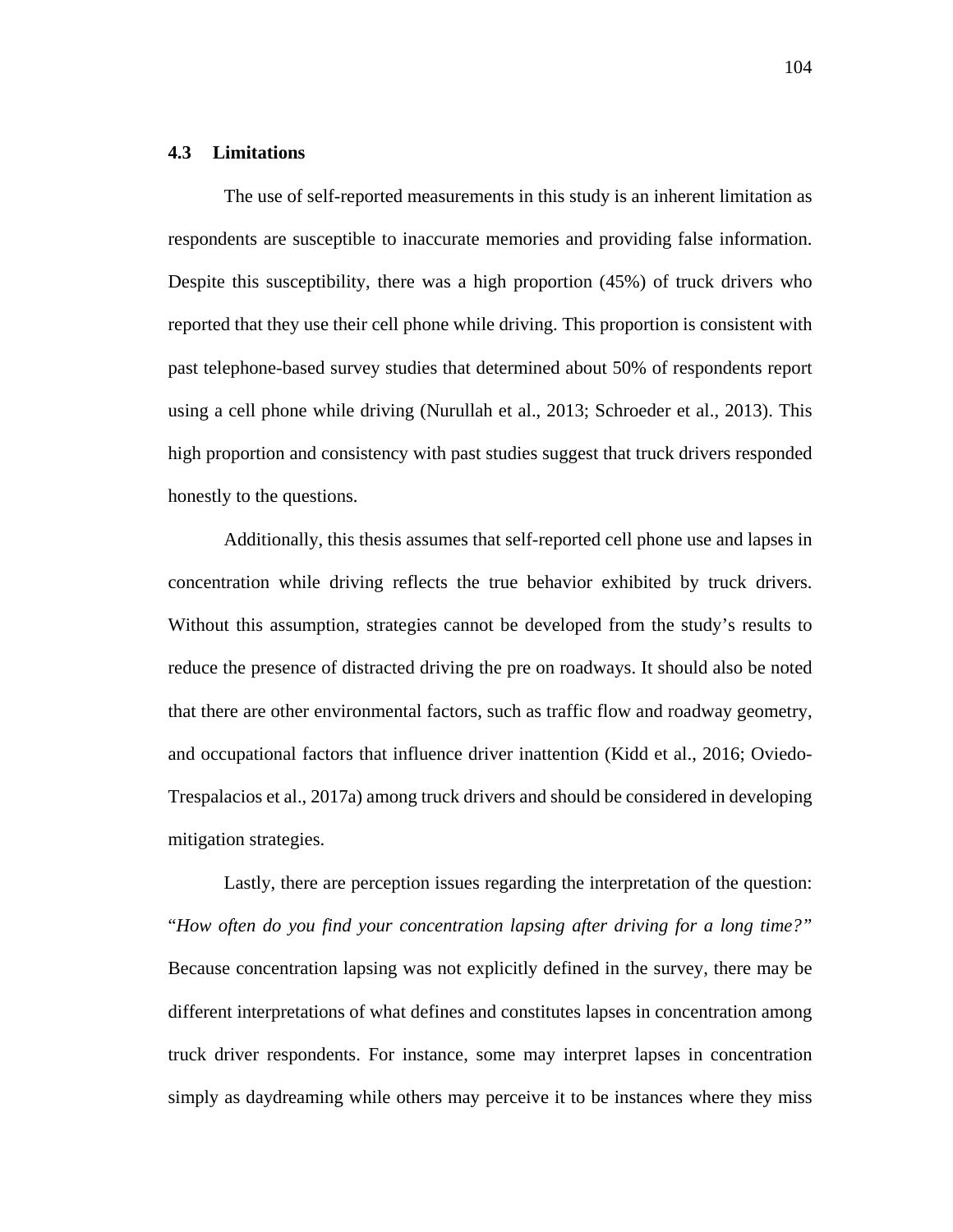an exit. In this study, lapses in concentration is considered to include intentional or unintentional, internally triggered, task-unrelated thoughts (i.e., mind wandering, daydreaming).. However, an explicit definition of the term should be provided to respondents to eliminate this ambiguity and ensure accurate parameter estimates and inferences.

### **4.4 Future Work**

The work of this thesis presents several opportunities for future research. First, this thesis builds on the applicability of using econometric modelling techniques and survey data in developing potential countermeasures for driver inattention. Second, it prompts further investigation of the factors that induce driver distraction among passenger car and truck drivers.

The prevalence of distracted driving and its effect on roadway safety has been widely investigated in existing literature. Because of this profound understanding, future distracted driving studies should focus on investigating the factors that compel drivers to engage in different sources of distracted driving. Due to the abundant amount of factors that influence distracted driving, not all influential factors were identified in this work. Future studies can employ the methodologies used in this study to identify additional factors that affect the likelihood of distracted driving. Finding additional influential factors, such as roadway environment, time-of-day, and effectiveness of current distracted driving policies and enforcement strategies, can be solicited through survey instruments and tested for statistical influence using the modelling techniques. Identifying additional factors that affect driver inattention can help create and develop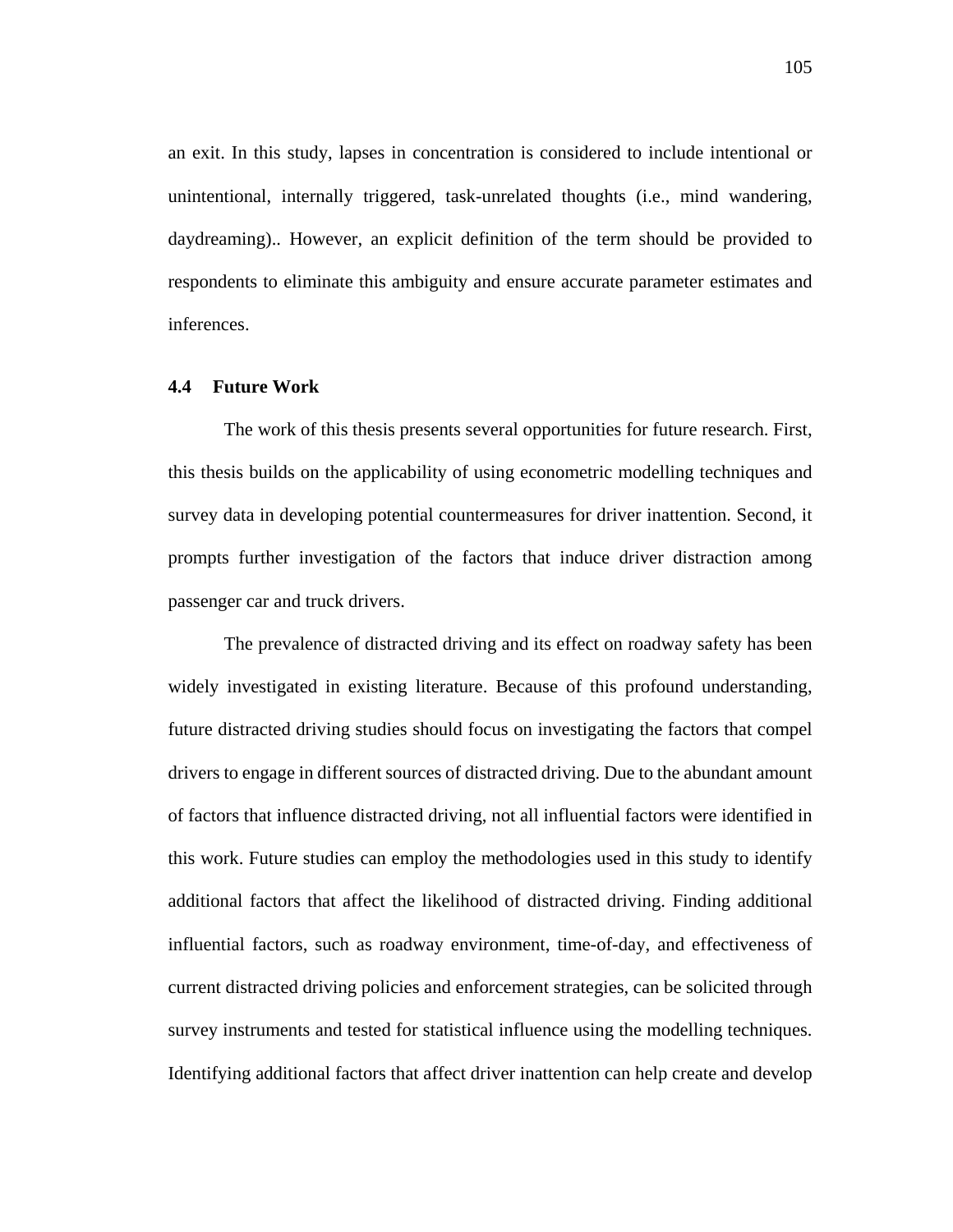practical solutions that reduce driver inattention and improve roadway safety for all users.

In this thesis, certain parameters that affect the use of cell phones and experiencing lapses in concentration while driving can be used to construct policies and programs that can potentially reduce driver inattention among truck drivers. Future work can use these and future findings to develop such solutions and measure their effectiveness in reducing driver distraction by conducting a pre- and postimplementation analysis. For example, this thesis has shown that difficulty finding safe and adequate truck parking increases the likelihood that truck drivers would use their cell phone while driving. If the existing truck parking shortage is addressed and truck drivers have less difficulty finding a safe parking location, future studies can determine whether there was a corresponding decrease in distracted driving among truck drivers.

To fill the notable gap in distracted driving literature, this thesis investigated the factors that influence the likelihood that driver of large trucks would engage in distracted driving. This thesis also demonstrates the applicability of such factors in developing programs and policies that have the potential to reduce the occurrence of distracted driving and improve roadway safety for all users. This study also provides a framework to further examine the relationship between distracted driving and all motor vehicle drivers.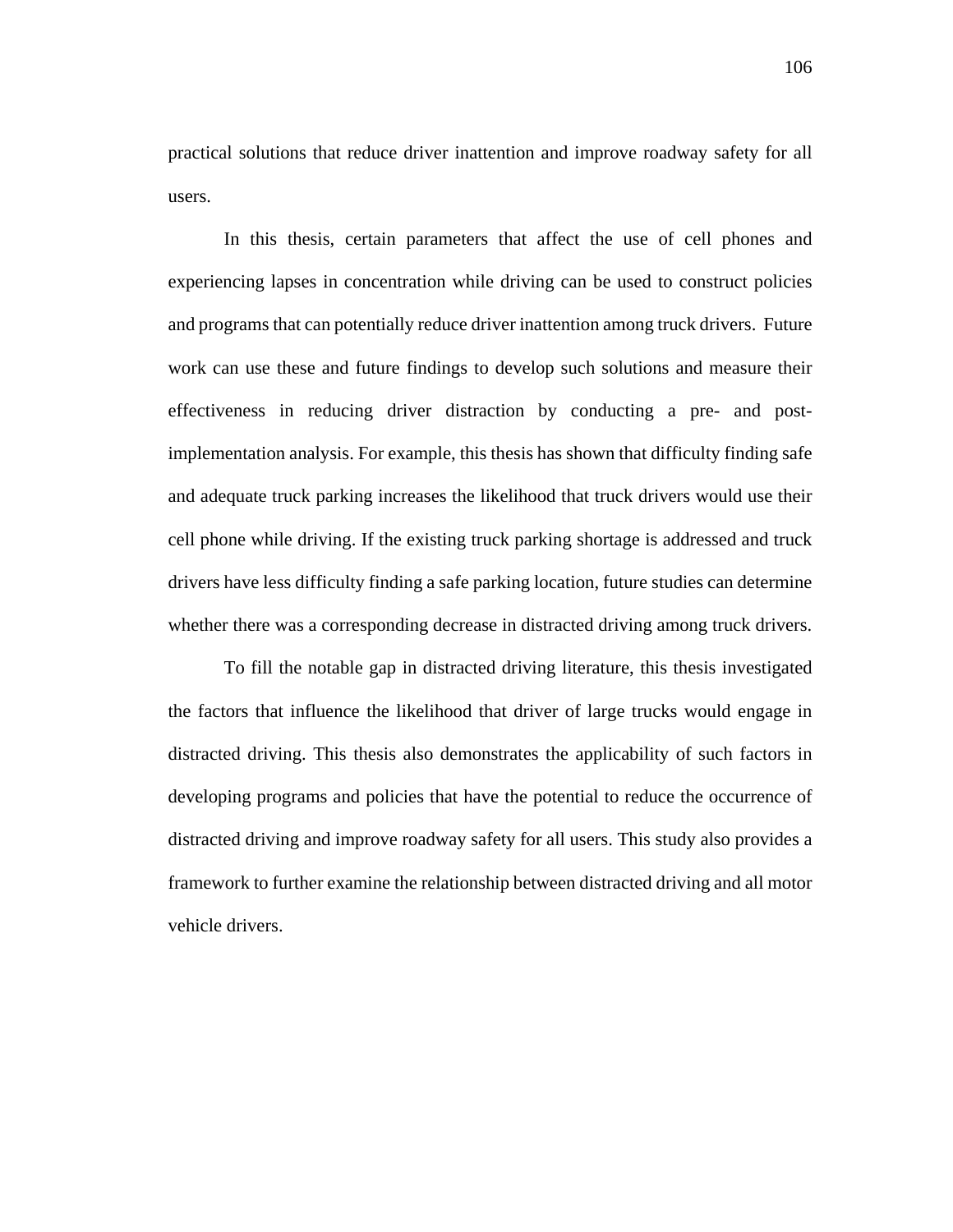## **5 REFERENCES**

- Al-bdairi, N.S.S., Hernandez, S., 2017. An empirical analysis of run-off-road injury severity crashes involving large trucks 102, 93–100.
- Al-Bdairi, N.S.S., Hernandez, S., Anderson, J., 2018. Contributing Factors to Run-Off-Road Crashes Involving Large Trucks under Lighted and Dark Conditions. J. Transp. Eng. Part A Syst. 144, 1–9.
- Anastasopoulos, P., Karlaftis, M., Haddock, J., Mannering, F., 2012. Household Automobile and Motorcycle Ownership Analyzed with Random Parameters Bivariate Ordered Probit Model. Transp. Res. Rec. J. Transp. Res. Board 2279, 12–20.
- Anderson, J., Hernandez, S., 2017. Roadway classifications and the accident injury severities of heavy-vehicle drivers. Anal. Methods Accid. Res. 15, 17–28.
- Anderson, J.C., Hernandez, S., Jessup, E.L., North, E., 2018. Perceived safe and adequate truck parking: A random parameters binary logit analysis of truck driver opinions in the Pacific Northwest. Int. J. Transp. Sci. Technol.
- Asbridge, M., Brubacher, J.R., Chan, H., 2012. Cell phone use and traffic crash risk: a culpability analysis. Int. J. Epidemiol. 42, 259–267.
- Beanland, V., Fitzharris, M., Young, K.L., Lenné, M.G., 2013. Driver inattention and driver distraction in serious casualty crashes: Data from the Australian National Crash In-depth Study. Accid. Anal. Prev. 54, 99–107.
- Bhat, C.R., 2003. Simulation estimation of mixed discrete choice models using randomized and scrambled Halton sequences. Transp. Res. Part B Methodol. 37, 837–855.
- Blincoe, L., Miller, T.R., Zaloshnja, E., Lawrence, B.A., 2015. The Economic and Societal Impact of Motor Vehicle Crashes, 2010 (Revised). Washington, D.C.
- Bunn, T.L., Slavova, S., Struttmann, T.W., Browning, S.R., 2005. Sleepiness/fatigue and distraction/inattention as factors for fatal versus nonfatal commercial motor vehicle driver injuries. Accid. Anal. Prev. 37, 862–869.
- Bureau of Labor Statistics, 2017. CPI Inflation Calculator [WWW Document]. URL https://www.bls.gov/data/inflation\_calculator.htm (accessed 11.22.17).
- Caird, J.K., Willness, C.R., Steel, P., Scialfa, C., 2008. A meta-analysis of the effects of cell phones on driver performance. Accid. Anal. Prev. 40, 1282–1293.
- Cameron, A.C., Trivedi, P.K., 2005. Microeconometrics: Methods and Applications. Cambridge University Press, New York, NY.
- Chang, L.Y., Mannering, F., 1999. Analysis of injury severity and vehicle occupancy in truck- and non-truck-involved accidents. Accid. Anal. Prev. 31, 579–592.
- Christofides, L.N., Stengos, T., Swidinsky, R., 1997. On the Calculation of Marginal Effects in the Bivariate Probit Model. Econ. Lett. 54, 203–208.
- Cordazzo, S.T.D., Scialfa, C.T., Bubric, K., Ross, R.J., 2014. The driver behaviour questionnaire: A North American analysis. J. Safety Res. 50, 99–107.
- Dillman, D.A., Smyth, J.D., Christian, L.M., 2014. Internet, Phone, Mail, and Mixed-Mode Surveys: The Tailored Design Method. John Wiley & Sons, Incorporated, Hoboken, New Jersey.
- Dingus, T.A., Guo, F., Lee, S., Antin, J.F., Perez, M., Buchanan-King, M., Hankey, J.,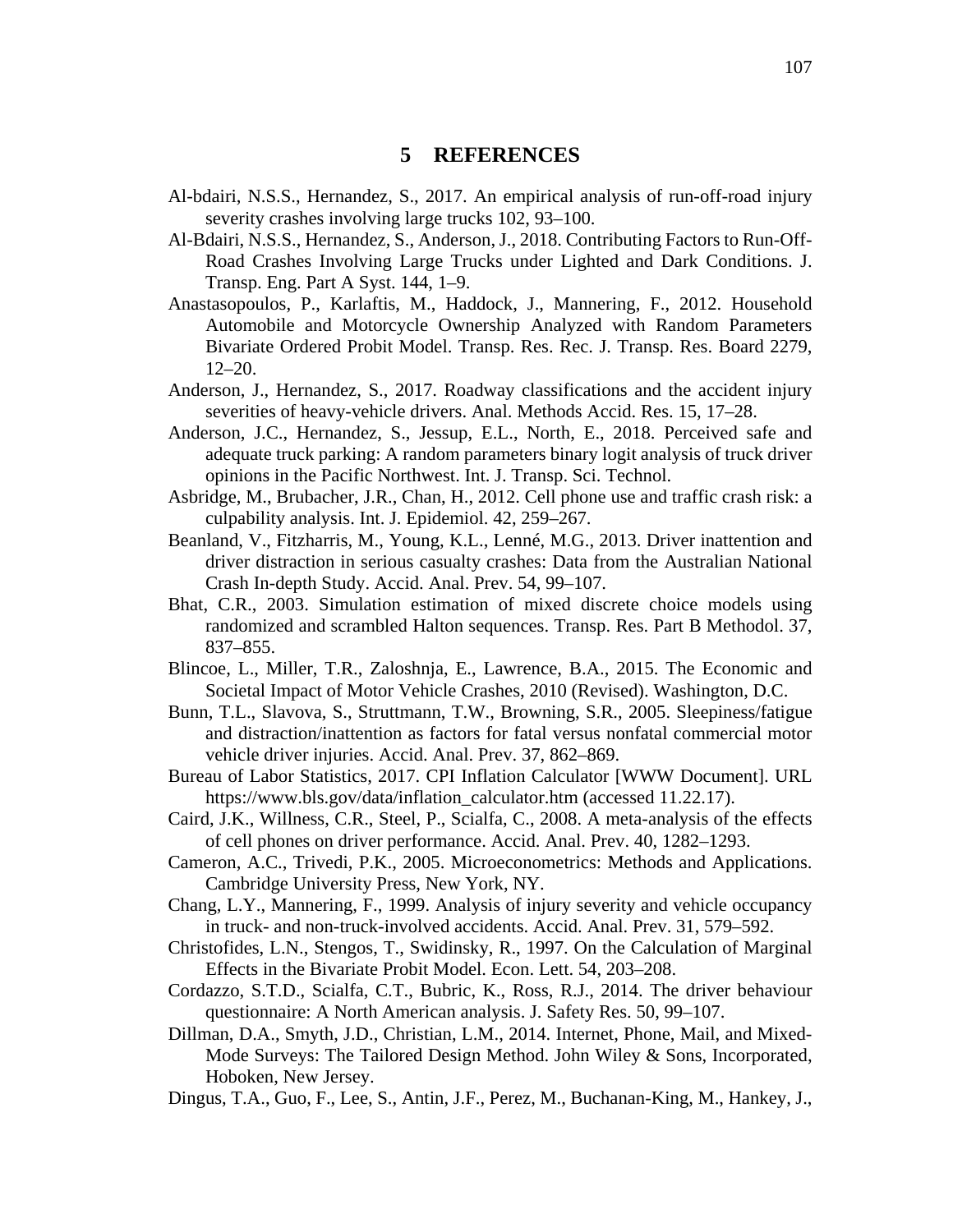2016. Driver crash risk factors and prevalence evaluation using naturalistic driving data. Proc. Natl. Acad. Sci. 113, 2636–2641.

- Dingus, T.A., Klauer, S.G., Neale, V.L., Petersen, A., Lee, S.E., Sudweeks, J.D., Perez, M.A., Hankey, J., Ramsey, D.J., Gupta, S., 2006. The 100-car naturalistic driving study, Phase II-results of the 100-car field experiment.
- Emory Unviersity, 2017. Fact Sheets: Cognitive Skills & Normal Aging [WWW Document]. URL http://alzheimers.emory.edu/healthy\_aging/cognitive-skillsnormal-aging.html (accessed 3.19.18).
- Eoh, H.J., Chung, M.K., Kim, S.H., 2005. Electroencephalographic study of drowsiness in simulated driving with sleep deprivation. Int. J. Ind. Ergon. 35, 307– 320.
- Farmer, C.M., Braitman, K.A., Lund, A.K., 2010. Cell phone use while driving and attributable crash risk. Traffic Inj. Prev. 11, 466–470.
- Federal Highway Administration, 2012. Commerical Motor Vehicle Parking Shortages.
- Federal Motor Carrier Safety Administration, 2005. Summary Tables: Large Truck Crash and Causation Study [WWW Document]. URL https://ai.fmcsa.dot.gov/ltccs/default.asp?page=reports (accessed 3.27.18).
- Federal Motor Carrier Safety Administration, 2017. Large Truck and Bus Crash Facts 2015.
- Fitch, G.M., Soccolich, S.A., Guo, F., McClafferty, J., Fang, Y., Olson, R.L., Perez, M.A., Hanowski, R.J., Hankey, J.M., Dingus, T.A., 2013. The impact of handheld and hands-free cell phone use on driving performance and safety-critical event risk.
- Gershon, P., Shinar, D., Oron-Gilad, T., Parmet, Y., Ronen, A., 2011. Usage and perceived effectiveness of fatigue countermeasures for professional and nonprofessional drivers. Accid. Anal. Prev. 43, 797–803.
- Gkritza, K., 2009. Modeling Motorcycle Helmet Use in Iowa: Evidence From Six Roadside Observational Surveys. Accid. Anal. Prev. 41, 479–484.
- Gliklich, E., Guo, R., Bergmark, R.W., 2016. Texting while driving: A study of 1211 U.S. adults with the Distracted Driving Survey. Prev. Med. Reports 4, 486–489.
- Gordon, C.P., 2009. Crash Studies of Driver Distraction. In: Regan, M.A., Lee, J.D., Young, K.L. (Eds.), Driver Distraction: Theory, Effects, and Mitigation. CRC Press Taylor & Francis Group, Boca Raton, FL, pp. 281–304.
- Greene, W.H., 2012. Econometric Analysis, 7th ed. Pearson Education, New York, NY.
- Greene, W.H., 2016. LIMDEP: Version 11.0: Econometric Modeling Guide, 11th ed. Econometric Software, Inc., Plainview, NY.
- Greene, W.H., Hensher, D.A., 2010. Modeling Ordered Choices. Cambridge University Press, New York, NY.
- Gregersen, N.P., 1996. Young drivers' overestimation of their own skill An experiment on the relation between training strategy and skill. Accid. Anal. Prev. 28, 243–250.
- Haigney, D.., Taylor, R.., Westerman, S.., 2000. Concurrent mobile (cellular) phone use and driving performance: task demand characteristics and compensatory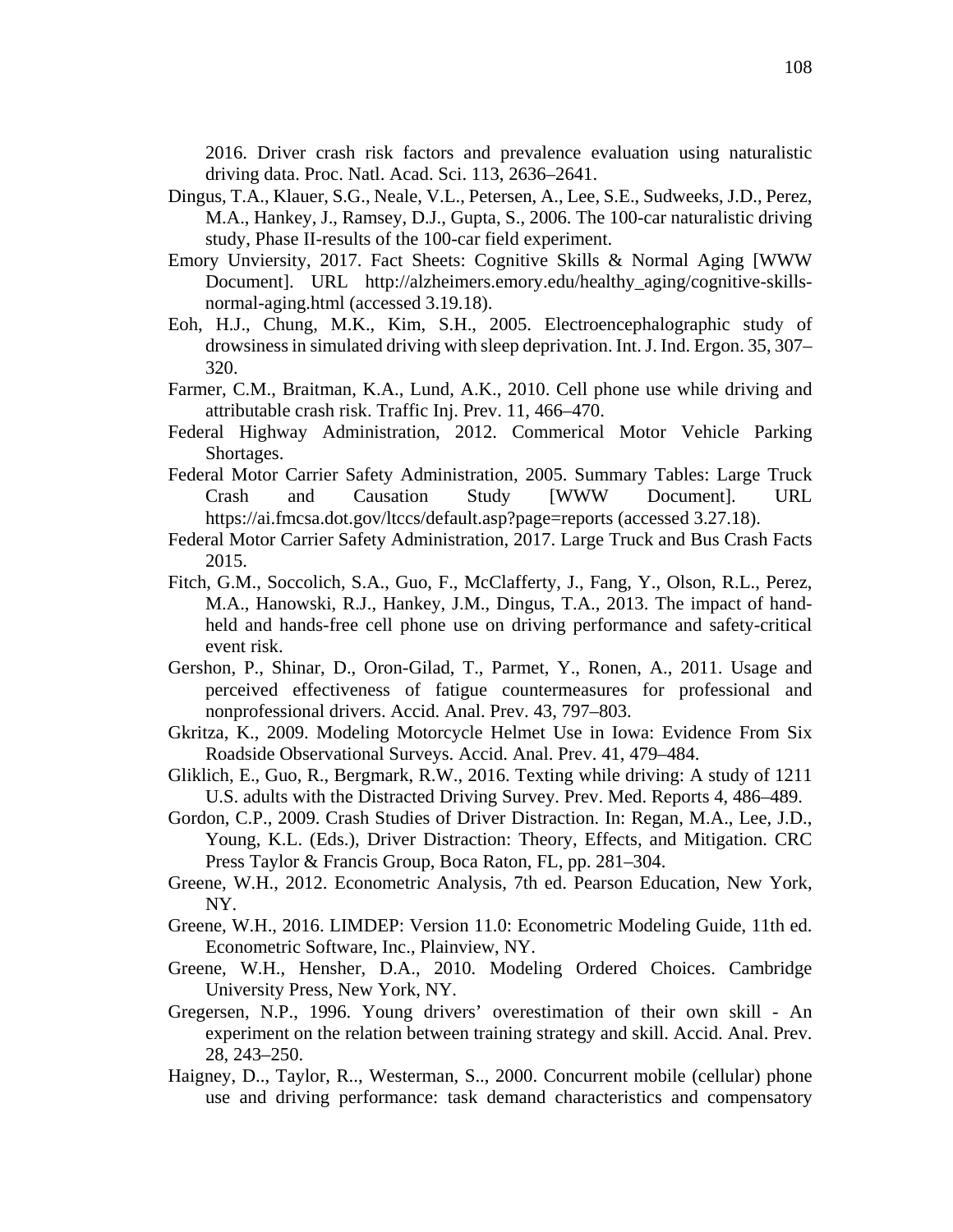processes. Transp. Res. Part F Traffic Psychol. Behav. 3, 113–121.

- Haleem, K., Abdel-Aty, M., 2010. Examining traffic crash injury severity at unsignalized intersections. J. Safety Res. 41, 347–357.
- Halton, J., 1960. On the efficiency of certain quasi-random sequences of points in evaluating multi-dimensional integrals. Numer. Math. 2, 84–90.
- Halton, J.H., 1960. On the Efficiency of Certain Quasi-Random Sequences of Points in Evaluating Multi-Dimensional Integrals. Numer. Math. 2, 84–90.
- Hanowski, R.J., Perez, M.A., Dingus, T.A., 2005. Driver distraction in long-haul truck drivers. Transp. Res. Part F Traffic Psychol. Behav. 8, 441–458.
- Hensher, D.A., Rose, J.M., Greene, W.H., 2015. Applied Choice Analysis, 2nd ed. Cambridge University Press, Cambridge, United Kingdom.
- Heshmat, S., 2015. What is Confirmation Bias? [WWW Document]. Psychol. Today. URL https://www.psychologytoday.com/us/blog/science-choice/201504/what-isconfirmation-bias (accessed 3.20.18).
- Hickman, J.S., Hanowski, R.J., 2012. An Assessment of Commercial Motor Vehicle Driver Distraction Using Naturalistic Driving Data. Traffic Inj. Prev. 13, 612–619.
- Hill, L., Rybar, J., Styer, T., Fram, E., Merchant, G., Eastman, A., 2015. Prevalence of and Attitudes About Distracted Driving in College Students. Traffic Inj. Prev. 16, 362–367.
- Horberry, T., Anderson, J., Regan, M.A., Triggs, T.J., Brown, J., 2006. Driver distraction: The effects of concurrent in-vehicle tasks, road environment complexity and age on driving performance. Accid. Anal. Prev. 38, 185–191.
- Hurwitz, D.S., Heaslip, K.P., Schrock, S.D., Swake, J., Marnell, P., Tuss, H., Fitzsimmons, E., 2013. Implications of Distracted Driving on Start-Up Lost Time for Dual Left-Turn Lanes. J. Transp. Eng. 139, 923–930.
- Hurwitz, D.S., Miller, E., Jannat, M., Boyle, L.N., Brown, S., Abdel-Rahim, A., Wang, H., 2016. Improving teenage driver perceptions regarding the impact of distracted driving in the Pacific Northwest. J. Transp. Saf. Secur. 8, 148–163.
- Islam, M., Hernandez, S., 2013. Large Truck–Involved Crashes: Exploratory Injury Severity Analysis. J. Transp. Eng. 139, 596–604.
- Islam, S., Jones, S.L., Dye, D., 2014. Comprehensive analysis of single- and multivehicle large truck at-fault crashes on rural and urban roadways in Alabama. Accid. Anal. Prev. 67, 148–158.
- Jashami, H., Abadi, M.G., Hurwitz, D.S., 2017. Factors Contributing to Self-Reported Cell Phone Usage by Younger Drivers in the Pacific Northwest. In: The 9th International Driving Symposium on Human Factors in Driver Assessment, Training and Vehicle Design. Manchester Village, VT.
- Just, M.A., Keller, T.A., Cynkar, J., 2008. A decrease in brain activation associated with driving when listening to someone speak. Brain Res. 1205, 70–80.
- Kidd, D.G., Tison, J., Chaudhary, N.K., McCartt, A.T., Casanova-Powell, T.D., 2016. The influence of roadway situation, other contextual factors, and driver characteristics on the prevalence of driver secondary behaviors. Transp. Res. Part F Traffic Psychol. Behav. 41, 1–9.
- Klauer, S.G., Dingus, T.A., Neale, V.L., Sudweeks, J.D., Ramsey, D.J., 2006. The Impact of Driver Inattention On Near Crash/Crash Risk: An Analysis Using the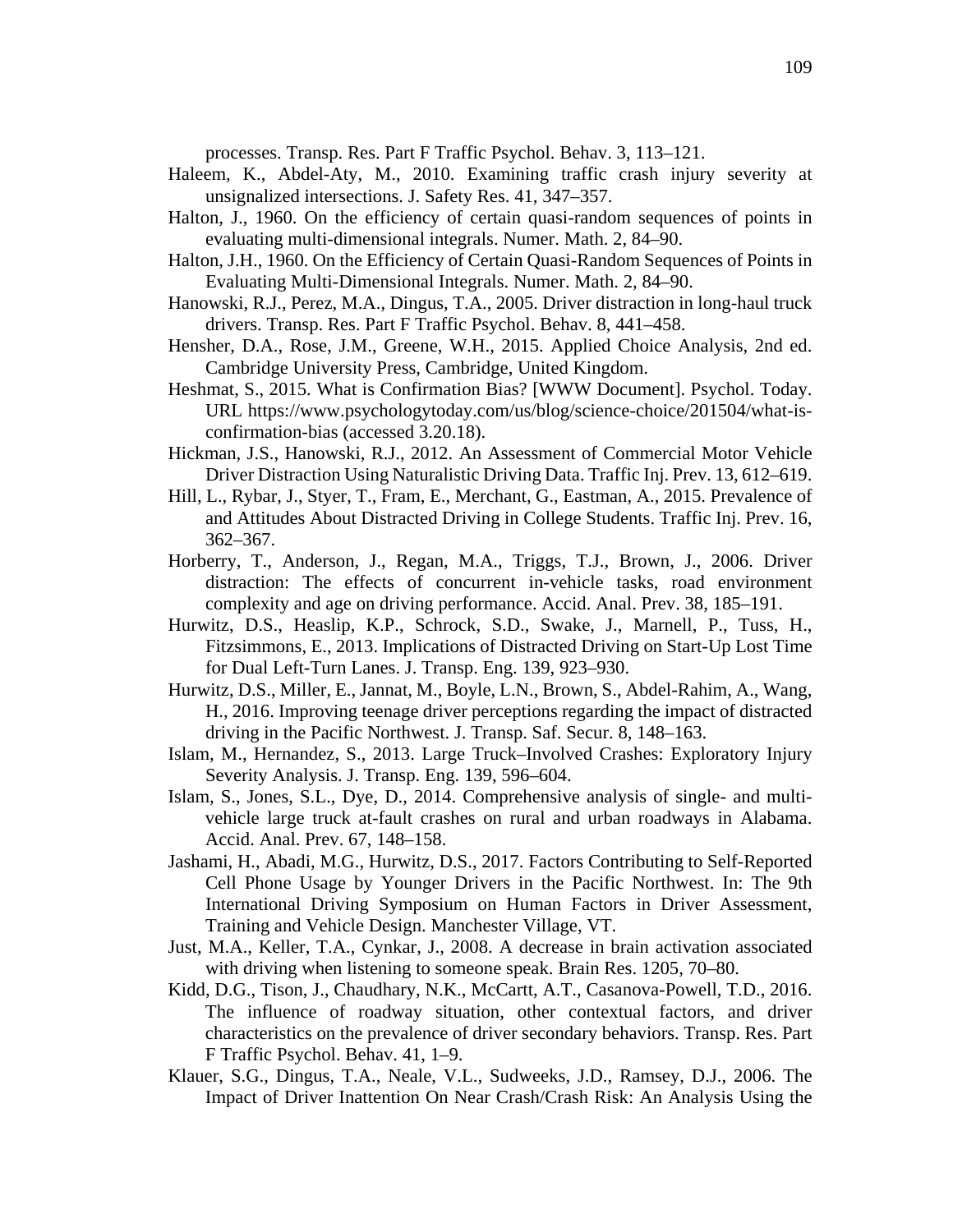100-Car Naturalistic Driving Study Data.

- Klauer, S.G., Guo, F., Simmons-Morton, B.G., Ouimet, M.C., Lee, S.E., Dingus, T.A., 2014. Distracted driving and risk of road crashes among novice and experienced drivers. N. Engl. J. Med. 46.
- Lal, S.K.L., Craig, A., 2001. A critical review of the psychophysiology of driver fatigue. Biol. Psychol. 55, 173–194.
- Lee, C., Abdel-Aty, M., 2008. Presence of passengers: Does it increase or reduce driver's crash potential? Accid. Anal. Prev. 40, 1703–1712.
- Lee, J.D., Young, K.L., Regan, M.A., 2009. Defining Driver Distraction. In: Regan, M.A., Lee, J.D., Young, K.L. (Eds.), Driver Distraction: Theory, Effects and Mitigation. CRC Press Taylor & Francis Group, Boca Raton, FL, pp. 31–40.
- Louviere, J.J., Hensher, D.A., Swait, J.D., 2000. State Choice Methods: Analysis and Applicationa. Cambridge University Press.
- Lyznicki, J.M., Doege, T.C., Davis, R.M., 1998. Sleepiness, Driving, and Motor Vehicle Crashes. J. Am. Med. Assoc. 279.
- Mannering, F.L., Shankar, V., Bhat, C.R., 2016. Unobserved heterogeneity and the statistical analysis of highway accident data. Anal. Methods Accid. Res. 11.
- Márquez, L., Cantillo, V., Arellana, J., 2015. Mobile phone use while driving: A hybrid modeling approach. Accid. Anal. Prev. 78, 73–80.
- McEvoy, S.P., Stevenson, M., 2007. An exploration of the role of driver distraction in serious road crashes. In: Faulks, I.J., Regan, M.A., Stevenson, M., Brown, J., Porter, A., Irwin, J.D. (Eds.), Distracted Driving. Australasian College of Road Safety, Sydney, NSW: Australian College of Raod Safety, pp. 189–211.
- McEvoy, S.P., Stevenson, M.R., McCartt, A.T., Woodward, M., Haworth, C., Palamara, P., Cercarelli, R., 2005. Role of mobile phones in motor vehicle crashes resulting in hospital attendance: A case-crossover study. Br. Med. J. 331, 428– 430.
- McFadden, D., 1973. Conditional logit analysis of qualitative choice behavior. Front. Econom.
- McFadden, D., Domencich, T.A., 1975. Urban Travel Demand. In: Tinbergen, J., Jorgenson, D.W., Waelbroeck, J. (Eds.), Contributions to Economic Analysis. North-Holland Publishing Company, Amsterdam.
- Meng, C.-L., Schmidt, P., 1985. On the Cost of Partial Observability in the Bivariate Probit Model. Int. Econ. Rev. (Philadelphia). 26, 71–85.
- Milton, J.C., Shankar, V.N., Mannering, F.L., 2008. Highway accident severities and the mixed logit model: An exploratory empirical analysis. Accid. Anal. Prev. 40, 260–266.
- Morgan, A., Mannering, F.L., 2011. The effects of road-surface conditions, age, and gender on driver-injury severities. Accid. Anal. Prev. 43, 1852–1863.
- Moudon, A.V., Lin, L., Jiao, J., Hurvitz, P., Reeves, P., 2011. The risk of pedestrian injury and fatality in collisions with motor vehicles, a social ecological study of state routes and city streets in King County, Washington. Accid. Anal. Prev. 43, 11–24.
- National Center for Statistics and Analysis, 2013. Distracted Driving 2011, Traffic Safety Facts Research Note. DOT HS 811 737. Washington, D.C.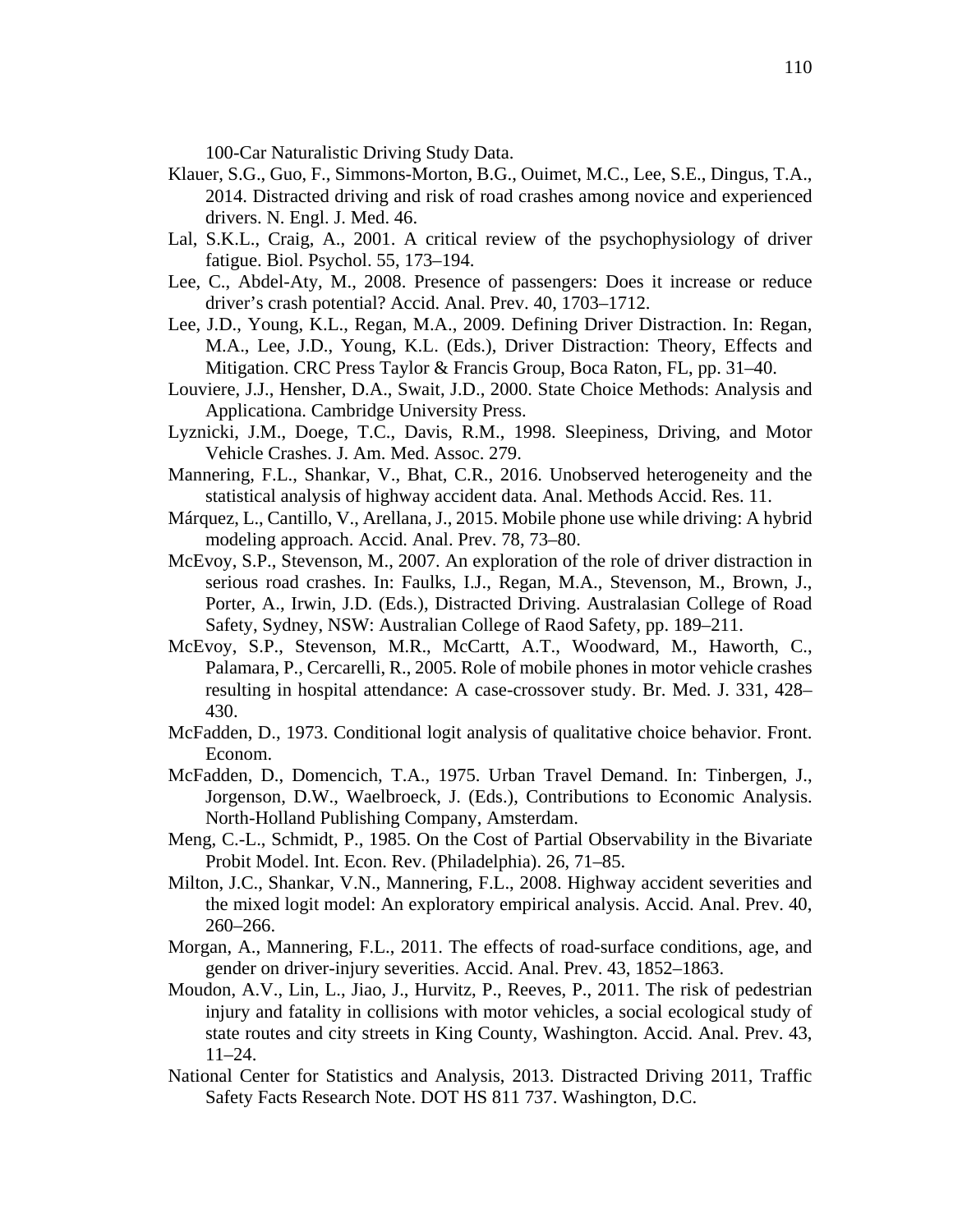- National Center for Statistics and Analysis, 2017a. 2015 Large Trucks Traffic Safety Fact Sheet. Washington, D.C.
- National Center for Statistics and Analysis, 2017b. Distracted Driving 2015, Traffic Safety Facts Research Note. Report No. DOT HS 812 381. Washington, D.C.
- National Highway Traffic Safety Administration, 2018a. Distracted Driving [WWW Document]. URL https://www.nhtsa.gov/risky-driving/distracted-driving (accessed 3.3.18).
- National Highway Traffic Safety Administration, 2018b. Policy Statement and Compiled FAQs on Distracted Driving [WWW Document]. URL http://www.nhtsa.gov.edgesuite-

staging.net/Driving+Safety/Distracted+Driving/Policy+Statement+and+Compile d+FAQs+on+Distracted+Driving (accessed 3.2.18).

- Nurullah, A.S., Thomas, J., Vakilian, F., 2013. The prevalence of cell phone use while driving in a Canadian province. Transp. Res. Part F Traffic Psychol. Behav. 19, 52–62.
- Olson, R.L., Hanowski, R.J., Hickman, J.S., Bocanegra, J., 2009. Driver Distraction in Commercial Vehicle Operations.
- Oviedo-Trespalacios, O., Haque, M.M., King, M., Washington, S., 2017a. Effects of road infrastructure and traffic complexity in speed adaptation behaviour of distracted drivers. Accid. Anal. Prev. 101, 67–77.
- Oviedo-Trespalacios, O., King, M., Haque, M.M., Washington, S., 2017b. Risk factors of mobile phone use while driving in Queensland: Prevalence, attitudes, crash risk perception, and task-management strategies. PLoS One 12, e0183361.
- Pahukula, J., Hernandez, S., Unnikrishnan, A., 2015. A time of day analysis of crashes involving large trucks in urban areas. Accid. Anal. Prev. 75, 155–163.
- Peng, Y., Boyle, L., 2012. Commercial Driver Factors in Run-off-Road Crashes. Transp. Res. Rec. J. Transp. Res. Board 2281, 128–132.
- Ranney, T.A., 2008. Driver Distraction: A Review of the Current State-of-Knowledge. Natl. Highw. Traffic Saf. Adm. 1–32.
- Ranney, T.A., Mazzae, E., Garrott, R., Goodman, M., 2000. NHTSA Driver Distraction Research: Past, Present, and Future.
- Regan, M.A., Hallett, C., Gordon, C.P., 2011. Driver distraction and driver inattention: Definition, relationship and taxonomy. Accid. Anal. Prev. 43, 1771–1781.
- Regan, M.A., Lee, J.D., Young, K., 2008. Driver distraction: Theory, Effects, and Mitigation. CRC Press, Boca Raton, FL.
- Russo, B.J., Kay, J.J., Savolainen, P.T., Gates, T.J., 2014a. Assessing characteristics related to the use of seatbelts and cell phones by drivers: Application of a bivariate probit model. J. Safety Res. 49, 137–142.
- Russo, B.J., Savolainen, P.T., Schneider IV, W.H., Anastasopoulos, P.C., 2014b. Comparison of factors affecting injury severity in angle collisions by fault status using a random parameters bivariate ordered probit model. Anal. Methods Accid. Res. 2, 21–29.
- Sarkisian, N., Gerstel, N., 2015. Does singlehood isolate or integrate? Examining the link between marital status and ties to kin, friends, and neighbors. J. Soc. Pers. Relat. 33, 361–384.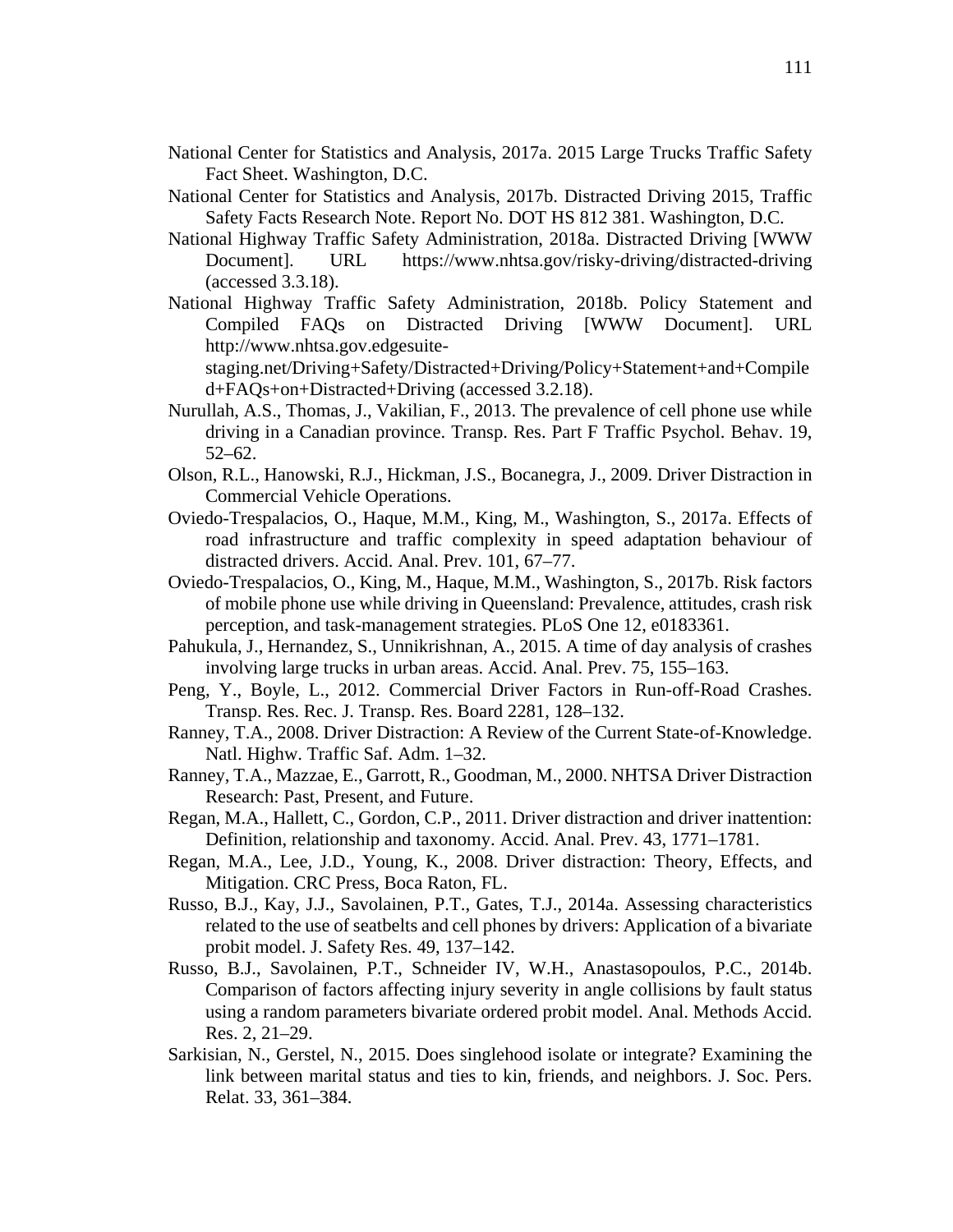- Savolainen, P.T., Mannering, F.L., Lord, D., Quddus, M.A., 2011. The statistical analysis of highway crash-injury severities: A review and assessment of methodological alternatives. Accid. Anal. Prev. 43, 1666–1676.
- Schroeder, P., Meyers, M., Kostyniuk, L., 2013. National survey on distracted driving attitudes and behaviors – 2012. (Report No. DOT HS 811 729). Washington, D.C.
- Smith, S.M., 2013. Determining Sample Size: How to Ensure You Get the Correct Sample Size, E-Book (c). Qualtrics Online Sample.
- Stavrinos, D., Jones, J.L., Garner, A.A., Griffin, R., Franklin, C.A., Ball, D., Welburn, S.C., Ball, K.K., Sisiopiku, V.P., Fine, P.R., 2013. Impact of distracted driving on safety and traffic flow. Accid. Anal. Prev. 61, 63–70.
- Strayer, D.L., Cooper, J.M., Turrill, J., Coleman, J., Medeiros-Ward, N., Biondi, F., Atchley, P., Atchley, R., Baucum, B., Bergen, B., Butner, J., Drews, F., Gazzaley, A., Grabowski, J., Fisher, D., Kissinger, P., Learner, N., Lee, J., Mehler, B., Mcgehee, D., Reimer, B., Sanbonmatsu, D., Tefft, B., Watson, J., Wilson, G., 2013. Measuring Cognitive Distraction in the Automobile. AAAFoundation.org 202–638.
- Strayer, D.L., Drew, F.A., 2004. Profiles in Driver Distraction: Effects of Cell Phone Conversations on Younger and Older Drivers. Hum. Factors J. Hum. Factors Ergon. Soc. 46, 640–649.
- Stutts, J.C., Reinfurt, D.W., Staplin, L., Rodgman, E.A., 2001. The role of driver distraction in traffic crashes.
- Train, K., 2000. Halton Sequences for Mixed Logit. Dep. Econ. 1–18.
- Treat, J., 1980. A study of precrash factors involved in traffic accidents. HSRI Res. Rev. 10/11, 21.
- Troglauer, T., Hels, T., Christens, P.F., 2006. Extent and variations in mobile phone use among drivers of heavy vehicles in Denmark. Accid. Anal. Prev. 38, 105–111.
- Violanti, J.M., 1997. Cellular Phones and Traffic Accidents. Public Heal. 111, 423.
- Wang, J.-S., Knipling, R.R., Goodman, M.J., 1996. The role of driver inattention in crashes: New statistics from the 1995 Crashworthiness Data System. In: 40th Annual Proceedings of the Association for the Advancement of Automotive Medicine. p. 392.
- Washington, S.P., Karlaftis, M.G., Mannering, F.L., 2011. Statistical and Econometric Methods for Transportation Data Analysis, 2nd ed. CRC press, Boca Raton, FL.
- Wooldridge, J.M., 2010. Econometric Analysis of Cross Section and Panel Data, 2nd ed. MIT Press, Cambridge, MA.
- Young, K., Regan, M., 2007. Driver distraction : A review of the literature. Distracted Driv. 379–405.
- Young, K.L., Lenné, M.G., 2010. Driver engagement in distracting activities and the strategies used to minimise risk. Saf. Sci. 48, 326–332.
- Young, R.K., Liesman, J., 2007. Estimating the relationship between measured wind speed and overturning truck crashes using a binary logit model. Accid. Anal. Prev. 39, 574–580.
- Zaloshnja, E., Miller, T., 2007. Unit Costs of Medium and Heavy Truck Crashes. Washington, D.C.
- Zendrive, 2017. Zendrive Research: Largest Distracted Driving Behavior Study.